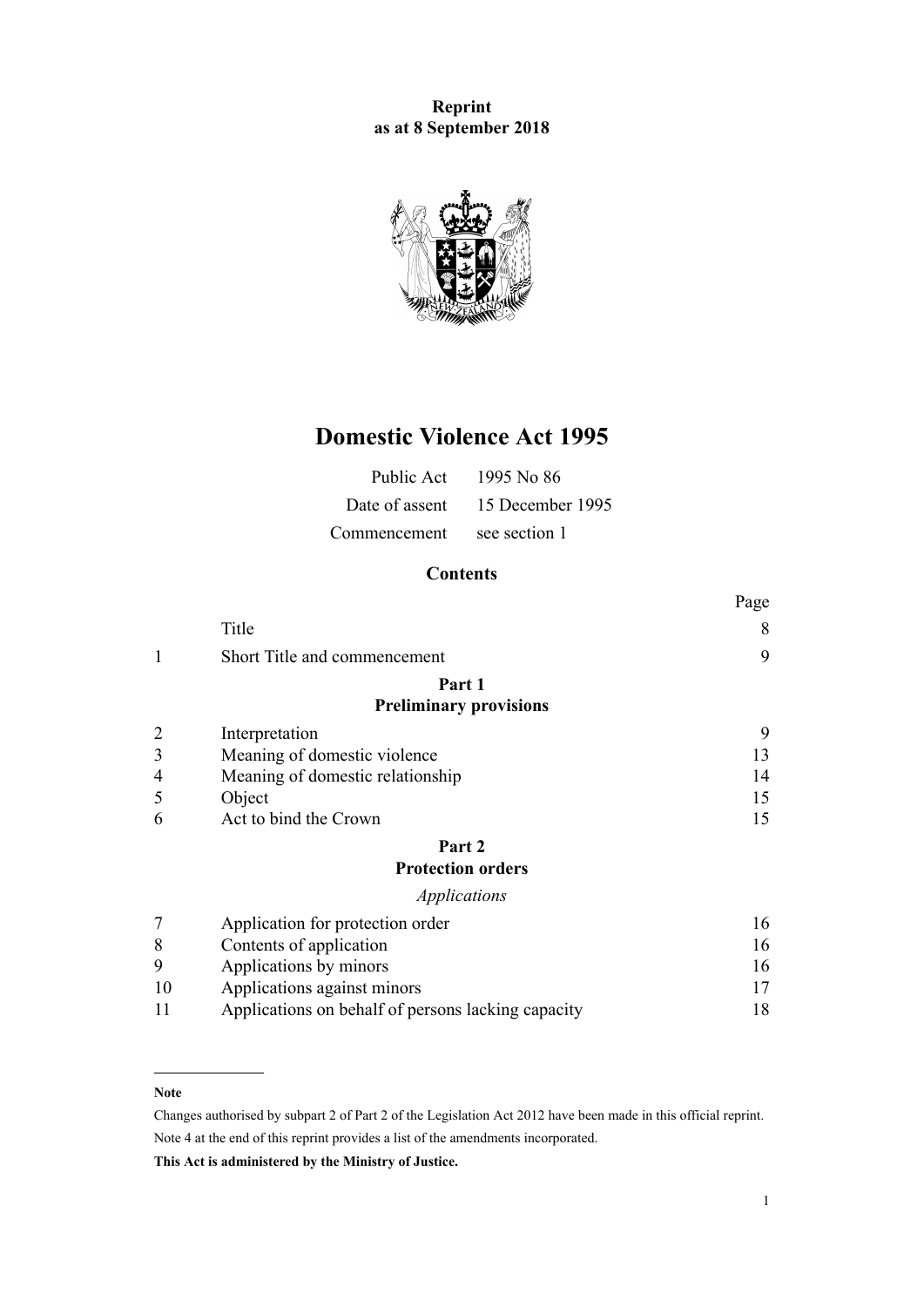|            | <b>Domestic Violence Act 1995</b>                                                                            | Reprinted as at<br>8 September 2018 |
|------------|--------------------------------------------------------------------------------------------------------------|-------------------------------------|
| 12         | Applications on behalf of certain other persons                                                              | 18                                  |
| 13         | Application without notice for protection order                                                              | 19                                  |
|            | Scope of protection orders                                                                                   |                                     |
| 14         | Power to make protection order                                                                               | 21                                  |
| 15         | Existence of other proceedings not to preclude granting of<br>protection order                               | 22                                  |
| 16         | Protection of persons other than applicant                                                                   | 22                                  |
| 17<br>18   | Protection from respondent's associates<br>Mutual orders                                                     | 23<br>23                            |
|            | Standard conditions of protection orders                                                                     |                                     |
| 19         | Standard conditions of protection order                                                                      | 24                                  |
| 20         | Further provisions relating to standard condition prohibiting<br>contact                                     | 25                                  |
|            | Standard condition relating to weapons                                                                       |                                     |
| 21         | Standard condition relating to weapons                                                                       | 26                                  |
| 22         | Court may dispense with, modify, discharge, or re-impose standard<br>condition relating to weapons           | 27                                  |
| 23         | Further provisions relating to powers conferred by section 22                                                | 29                                  |
| 24         | Further provisions relating to effect of standard condition relating<br>to weapons                           | 30                                  |
| 25         | Retention, return, and disposal of surrendered weapons and<br>licences                                       | 31                                  |
| 26         | Arms Act 1983 not affected                                                                                   | 32                                  |
|            | Special conditions of protection orders                                                                      |                                     |
| 27         | Court may impose special conditions                                                                          | 33                                  |
| 28         | Further provisions relating to certain special conditions                                                    | 33                                  |
|            | Interim care and contact orders                                                                              |                                     |
| 28B        | Interim orders in respect of child of applicant's family                                                     | 34                                  |
| 28C<br>28D | Duration of interim order<br>Application for parenting order under Care of Children Act 2004<br>must be made | 35<br>35                            |
|            | Programmes                                                                                                   |                                     |
|            | [Repealed]                                                                                                   |                                     |
| 29         | Programmes for protected persons [Repealed]                                                                  | 35                                  |
| 30         | Commencement of section 29 [Repealed]                                                                        | 35                                  |
| 31         | Joint programme sessions [Repealed]                                                                          | 35                                  |
| 32         | Power to direct respondent or associated respondent to attend<br>programme [Repealed]                        | 36                                  |
| 33         | Terms of direction that respondent or associated respondent attend<br>programme [Repealed]                   | 36                                  |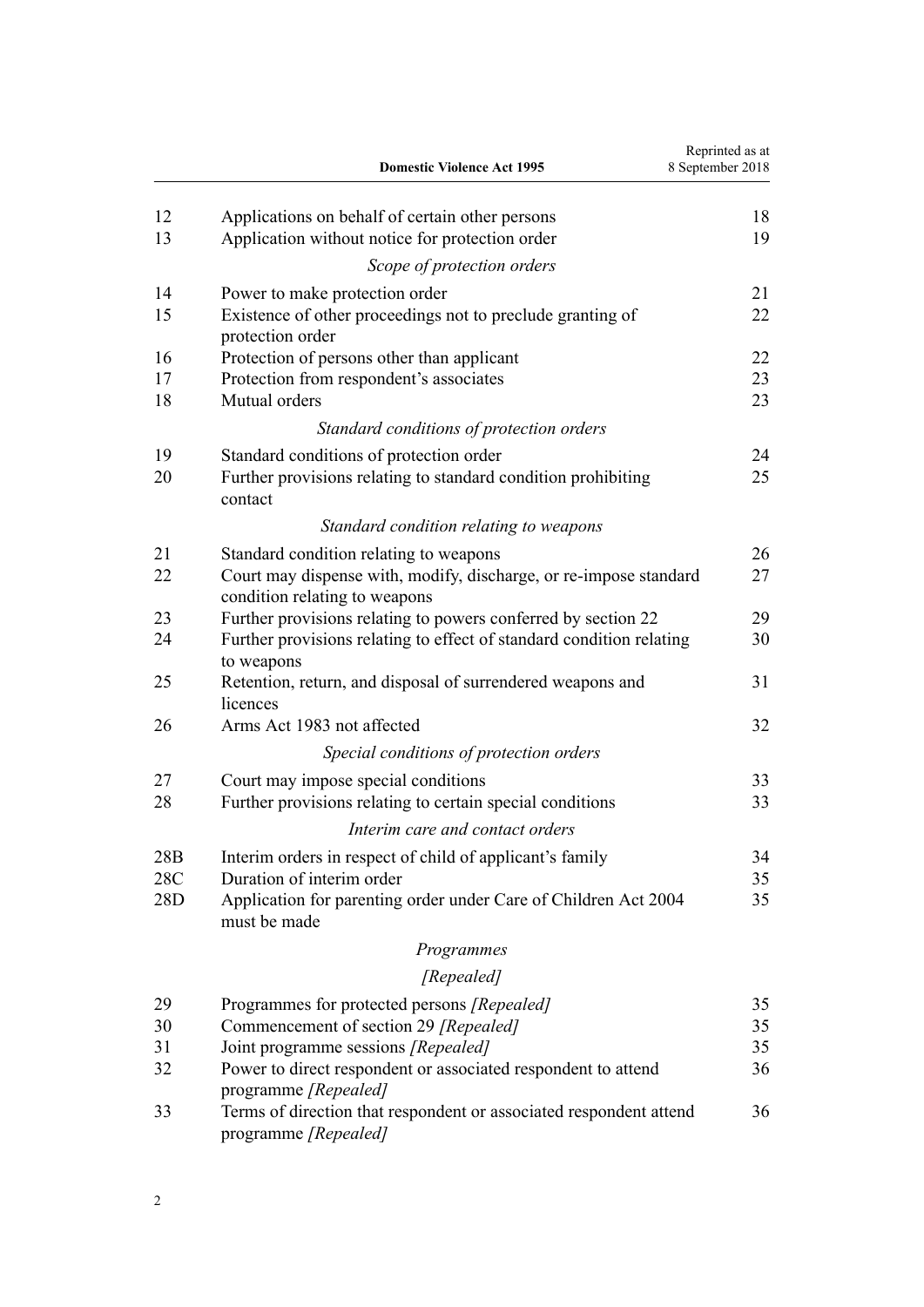| Reprinted as at<br>8 September 2018<br><b>Domestic Violence Act 1995</b> |                                                                                                              |    |
|--------------------------------------------------------------------------|--------------------------------------------------------------------------------------------------------------|----|
|                                                                          |                                                                                                              |    |
| 34                                                                       | Registrar to notify programme provider to whom respondent or<br>associated respondent is referred [Repealed] | 36 |
| 35                                                                       | Programme provider to arrange meeting with respondent or<br>associated respondent [Repealed]                 | 36 |
| 36                                                                       | Direction to attend programme made on application without notice<br>[Repealed]                               | 36 |
| 37                                                                       | Court may confirm or discharge direction [Repealed]                                                          | 36 |
| 38                                                                       | Respondent or associated respondent excused from attending<br>[Repealed]                                     | 36 |
| 39                                                                       | Notice of absence from programme [Repealed]                                                                  | 36 |
| 40                                                                       | Notice of conclusion of programme [Repealed]                                                                 | 37 |
| 41                                                                       | Programme provider may request variation of direction [Repealed]                                             | 37 |
| 41A                                                                      | Powers of Registrar on receipt of notice under section 39 or 41<br>[Repealed]                                | 37 |
| 42                                                                       | Judge may call respondent or associated respondent before court<br>[Repealed]                                | 37 |
| 42A                                                                      | Respondent or associated respondent called before court<br>[Repealed]                                        | 37 |
| 43                                                                       | Confidentiality of information disclosed to programme provider<br>[Repealed]                                 | 37 |
| 44                                                                       | Programme providers' fees and expenses [Repealed]                                                            | 37 |
|                                                                          | Duration, variation, and discharge of protection orders                                                      |    |
| 45                                                                       | Duration of protection order                                                                                 | 37 |
| 46                                                                       | Power to vary protection order                                                                               | 38 |
| 47                                                                       | Power to discharge protection order                                                                          | 39 |
| 48                                                                       | Variation or discharge on behalf of protected person                                                         | 39 |
|                                                                          | Enforcement of protection orders                                                                             |    |
| 49                                                                       | Offence to breach protection order                                                                           | 40 |
| 49A                                                                      | Offence to fail to comply with direction [Repealed]                                                          | 40 |
| 50                                                                       | Power to arrest for breach of protection order                                                               | 40 |
| 51                                                                       | Release of person arrested [Repealed]                                                                        | 40 |
|                                                                          | Part 2A                                                                                                      |    |
|                                                                          | <b>Programmes</b>                                                                                            |    |
| 51A                                                                      | Interpretation                                                                                               | 41 |
|                                                                          | Approval of service providers                                                                                |    |
| 51 <sub>B</sub>                                                          | Service providers                                                                                            | 42 |
|                                                                          | Safety programmes                                                                                            |    |
| 51C                                                                      | Safety programmes for protected persons                                                                      | 42 |
|                                                                          | Non-violence programmes                                                                                      |    |
| 51D                                                                      | Direction to attend assessment and non-violence programme                                                    | 43 |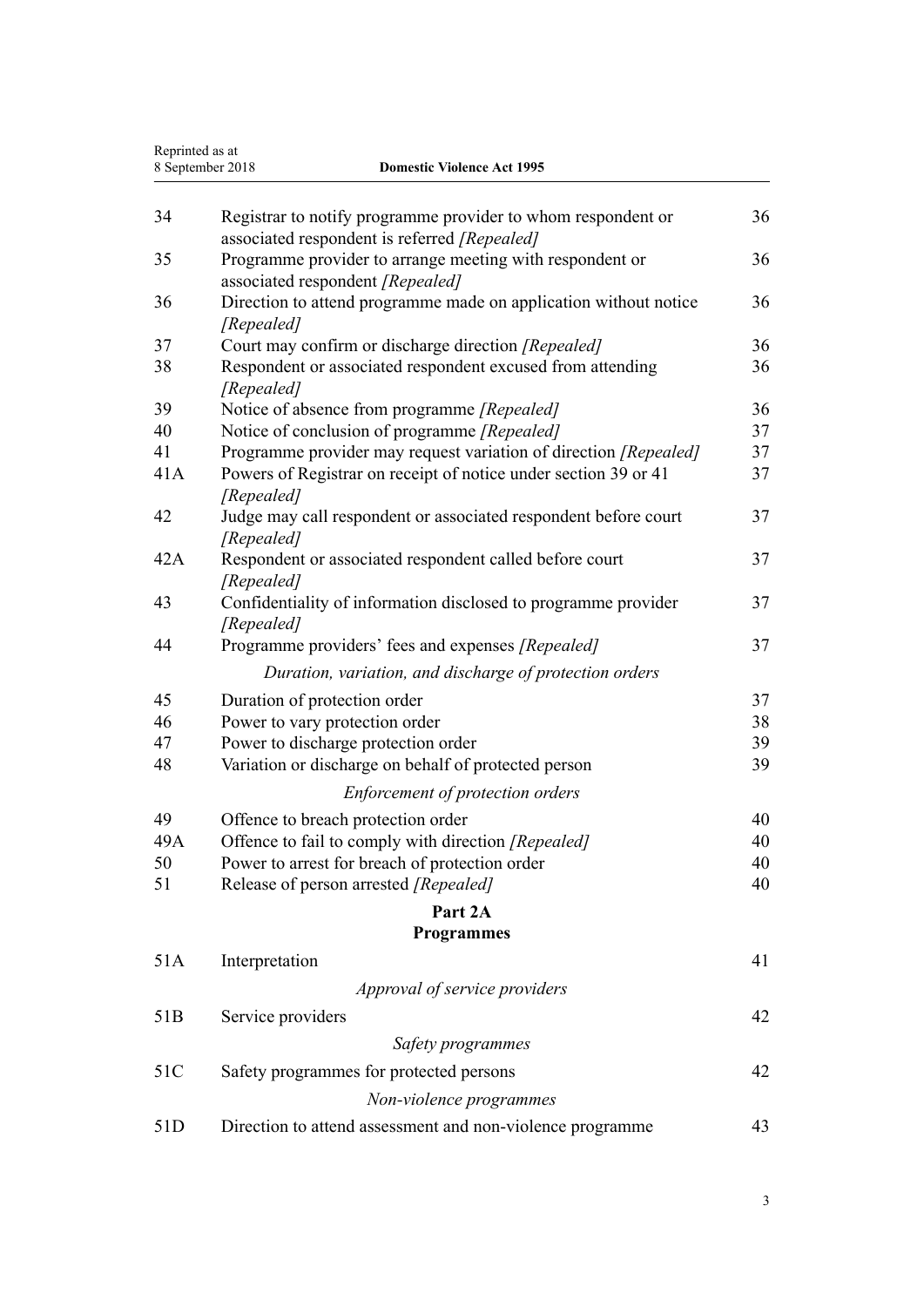|     | <b>Domestic Violence Act 1995</b>                                                              | Reprinted as at<br>8 September 2018 |
|-----|------------------------------------------------------------------------------------------------|-------------------------------------|
| 51E | Direction to attend non-violence programme made on application<br>without notice               | 43                                  |
| 51F | Court may confirm or discharge direction after considering<br>objection made under section 51E | 44                                  |
| 51G | Referral of respondent to service provider                                                     | 44                                  |
| 51H | Service provider to meet with respondent                                                       | 44                                  |
| 51I | Service provider to notify Registrar about safety concerns                                     | 45                                  |
| 51J | Referral to different service provider                                                         | 45                                  |
| 51K | Judge may discharge direction to attend non-violence programme<br>in certain cases             | 46                                  |
| 51L | Service provider and respondent to settle terms of attendance at<br>non-violence programme     | 46                                  |
| 51M | Notice to be given to court if continued provision of non-violence<br>programme inappropriate  | 47                                  |
|     | Non-compliance with direction to attend assessment and non-<br>violence programme              |                                     |
| 51N | Notice of non-compliance with direction                                                        | 47                                  |
| 510 | Powers of Registrar on receipt of notice under section 51N                                     | 48                                  |
| 51P | Judge may call respondent before court                                                         | 48                                  |
| 51Q | Respondent called before court                                                                 | 48                                  |
|     | Completion of non-violence programme                                                           |                                     |
| 51R | Notice of completion and outcome of non-violence programme                                     | 49                                  |
|     | Confidentiality of information                                                                 |                                     |
| 51S | Confidentiality of information disclosed to service provider                                   | 49                                  |
|     | <b>Enforcement of directions</b>                                                               |                                     |
| 51T | Offence to fail to comply with direction                                                       | 50                                  |
|     | Part 3                                                                                         |                                     |
|     | <b>Orders relating to property</b>                                                             |                                     |
|     | Occupation orders                                                                              |                                     |
| 52  | Application for occupation order                                                               | 51                                  |
| 53  | Power to make occupation order                                                                 | 51                                  |
| 54  | Effect of occupation order                                                                     | 52                                  |
| 55  | Power to vary or discharge occupation order                                                    | 52                                  |
|     | Tenancy orders                                                                                 |                                     |
| 56  | Application for tenancy order                                                                  | 52                                  |
| 57  | Power to make tenancy order                                                                    | 53                                  |
| 58  | Effect of tenancy order                                                                        | 53                                  |
| 59  | Power to discharge tenancy order and revest tenancy                                            | 54                                  |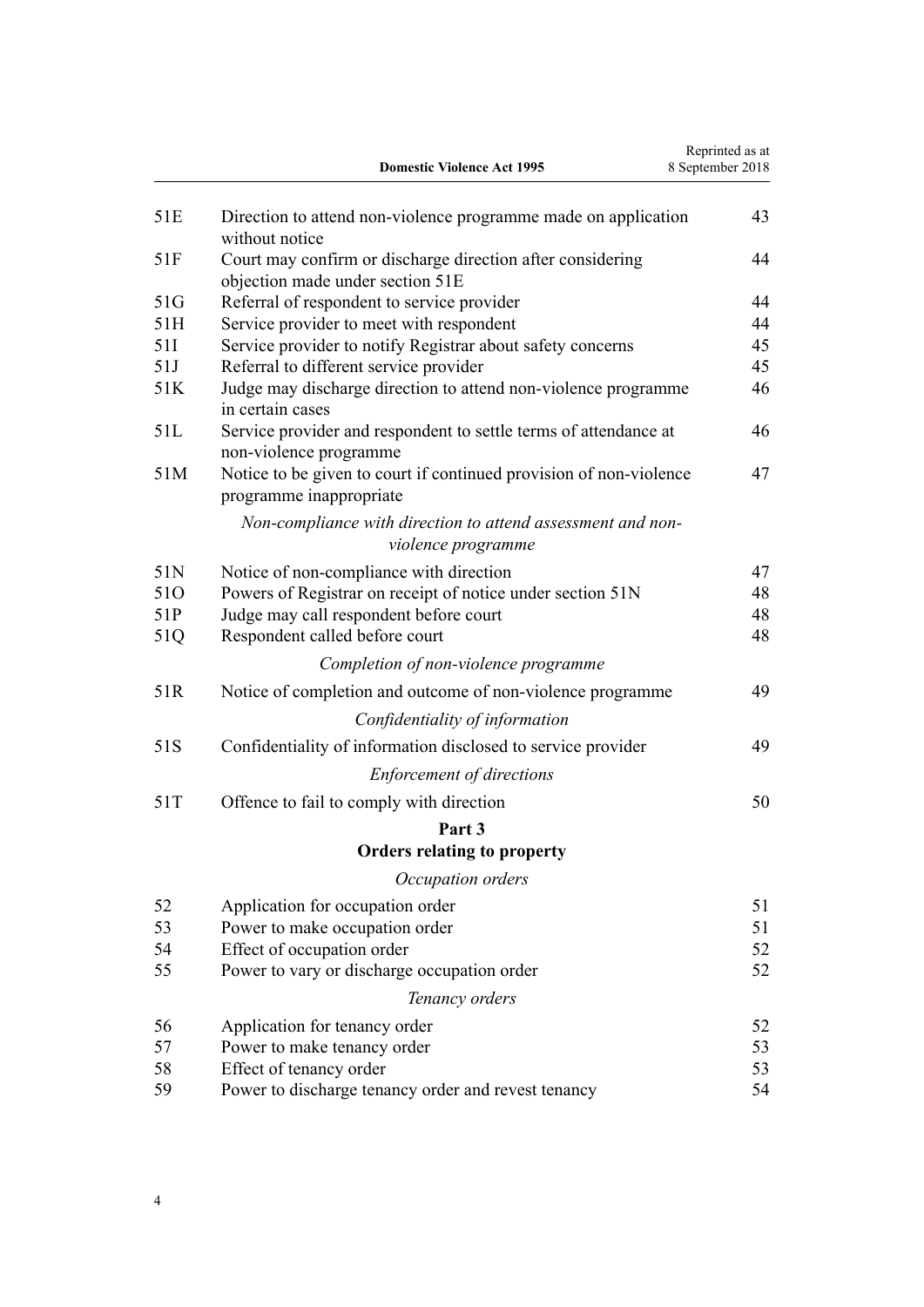| Reprinted as at | <b>Domestic Violence Act 1995</b><br>8 September 2018                          |    |
|-----------------|--------------------------------------------------------------------------------|----|
|                 | General provisions relating to occupation orders and tenancy<br>orders         |    |
| 60              | Application without notice for occupation order or tenancy order               | 54 |
| 61              | Procedure for occupation orders and tenancy orders                             | 55 |
|                 | Ancillary furniture orders                                                     |    |
| 62              | Application for ancillary furniture order                                      | 56 |
| 63              | Power to make ancillary furniture order                                        | 56 |
| 64              | Effect of ancillary furniture order                                            | 57 |
| 65              | Power to vary or discharge ancillary furniture order                           | 57 |
|                 | Furniture orders                                                               |    |
| 66              | Application for furniture order                                                | 58 |
| 67              | Power to make furniture order                                                  | 58 |
| 68              | Effect of furniture order                                                      | 59 |
| 69              | Power to vary or discharge furniture order                                     | 59 |
|                 | Applications without notice for furniture orders                               |    |
| 70              | Application without notice for ancillary furniture order or furniture<br>order | 60 |
|                 | General provisions relating to property orders                                 |    |
| 71              | Applications for property orders by minors                                     | 61 |
| 72              | Applications for property orders against minors                                | 61 |
| 73              | Applications for property orders on behalf of persons other than<br>children   | 62 |
| 74              | Notice to persons with interest in property affected                           | 62 |
| 75              | Protection of mortgagees, etc                                                  | 62 |
|                 | Part 4                                                                         |    |
|                 | Procedure                                                                      |    |
|                 | Temporary orders                                                               |    |
| 76              | Respondent to notify intention to appear                                       | 62 |
| 77              | Procedure where respondent does not require hearing                            | 63 |
| 78              | Court may require hearing before order becomes final                           | 64 |
| 79              | Application of sections 76 to 78 to other affected persons                     | 64 |
| 79A             | Review of contact arrangements                                                 | 64 |
| 80              | Procedure where hearing required                                               | 65 |
| 80A             | Temporary order discharged when made final order under section<br>80(1)        | 66 |
|                 | General provisions                                                             |    |
| 81              | Court may appoint lawyer                                                       | 66 |
| 82              | Power of court to call witnesses                                               | 68 |
| 83              | Conduct of proceedings                                                         | 69 |
|                 |                                                                                |    |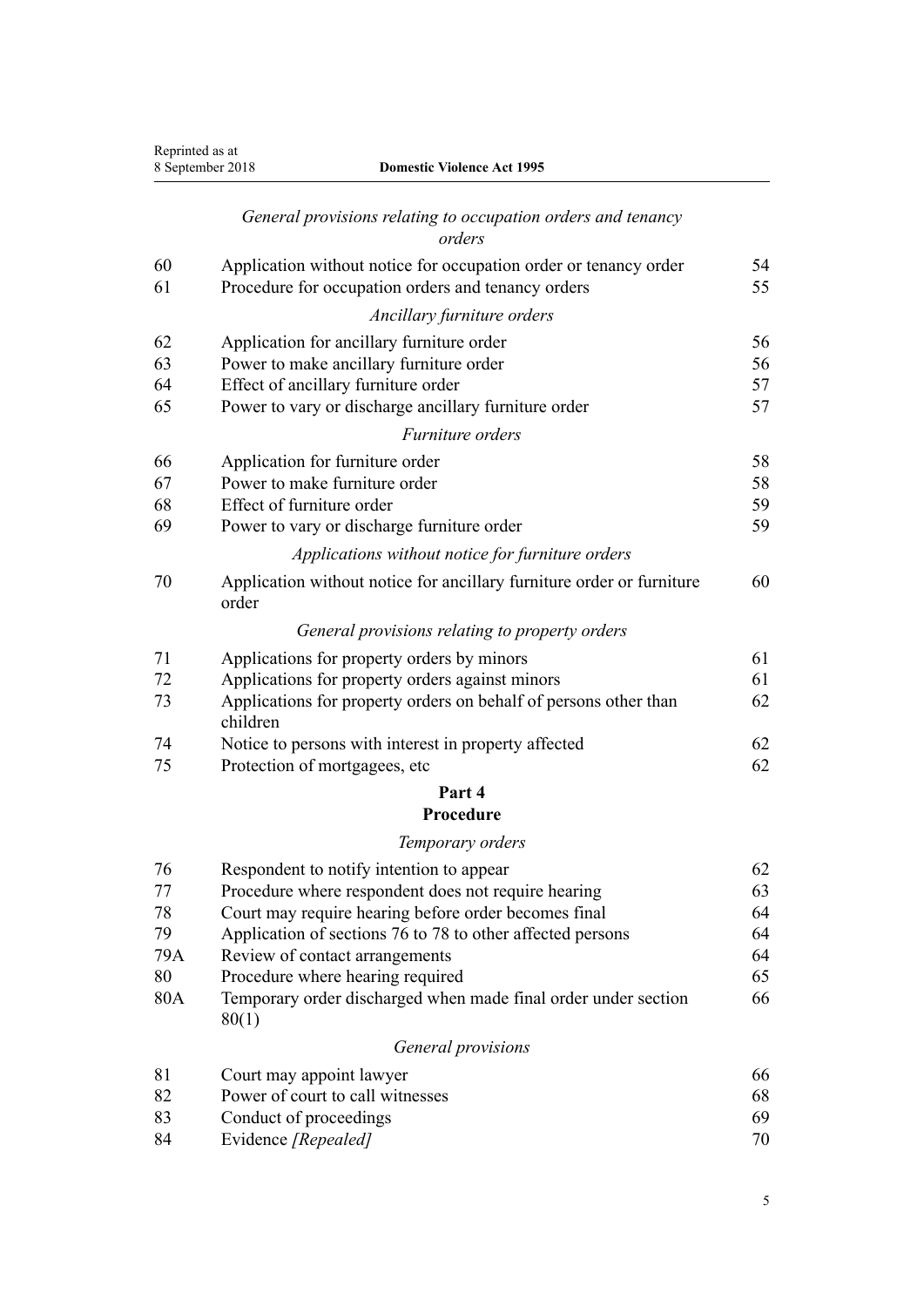|     | <b>Domestic Violence Act 1995</b>                                                   | Reprinted as at<br>8 September 2018 |
|-----|-------------------------------------------------------------------------------------|-------------------------------------|
| 85  | Standard of proof                                                                   | 70                                  |
| 86  | Orders by consent                                                                   | 70                                  |
| 87  | Explanation of orders                                                               | 70                                  |
| 88  | Copies of orders to be sent to Police                                               | 71                                  |
| 89  | Information on service of certain orders to be communicated to<br>Police            | 71                                  |
| 90  | Police to consider exercise of powers under Arms Act 1983                           | 72                                  |
|     | Appeals                                                                             |                                     |
| 91  | Appeals to High Court                                                               | 72                                  |
| 92  | Application of provisions relating to minors, etc.                                  | 73                                  |
| 93  | Appeals to Court of Appeal                                                          | 73                                  |
| 94  | Appeals to be heard as soon as practicable                                          | 73                                  |
| 95  | Effect of appeal                                                                    | 74                                  |
|     | Part 5                                                                              |                                     |
|     | Enforcement of protection orders overseas and foreign<br>protection orders          |                                     |
|     | <b>Enforcement of New Zealand orders overseas</b>                                   |                                     |
| 96  | Enforcement of New Zealand orders overseas                                          | 74                                  |
|     | Enforcement of foreign protection orders                                            |                                     |
| 97  | Registration of foreign protection orders                                           | 75                                  |
| 98  | Copies of registered foreign protection orders to be sent to Police                 | 76                                  |
| 99  | Effect of registration                                                              | 76                                  |
| 100 | Variation of registered foreign protection order                                    | 76                                  |
| 101 | Registered foreign protection orders not to be enforced in certain<br>circumstances | 76                                  |
| 102 | Evidence taken overseas                                                             | 77                                  |
| 103 | Proof of documents                                                                  | 77                                  |
| 104 | Depositions to be evidence                                                          | 78                                  |
| 105 | Prescribed foreign countries                                                        | 78                                  |
| 106 | Evidence of orders made in foreign country                                          | 78                                  |
|     | Part 6                                                                              |                                     |
|     | Non-publication of information relating to protected person on<br>public registers  |                                     |
|     | Interpretation                                                                      |                                     |
| 107 | Interpretation                                                                      | 78                                  |
|     | Applications for directions                                                         |                                     |
| 108 | Protected person may apply for direction that identifying                           | 79                                  |
|     | information on public register not be publicly available                            |                                     |
| 109 | Agency to determine application                                                     | 79                                  |
| 110 | Agency to notify applicant of decision                                              | 79                                  |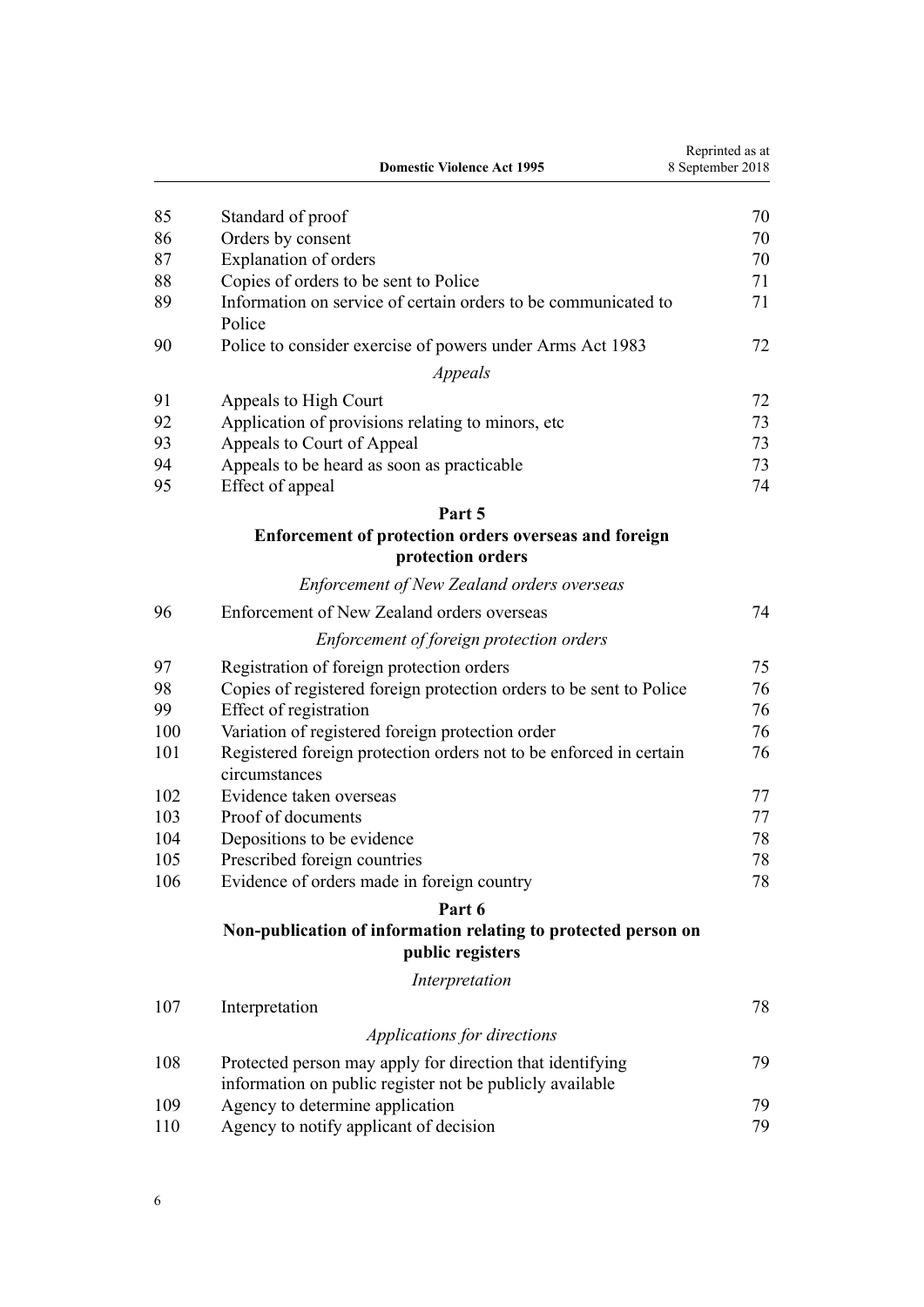| Reprinted as at<br>8 September 2018 | <b>Domestic Violence Act 1995</b>                                                     |    |
|-------------------------------------|---------------------------------------------------------------------------------------|----|
| 111                                 | Information not to be disclosed pending determination of<br>application or complaint  | 80 |
|                                     | Effect of direction                                                                   |    |
| 112                                 | <b>Effect of direction</b>                                                            | 80 |
| 113                                 | Direction not applicable to relevant information subsequently<br>included in register | 81 |
|                                     | Duration of direction                                                                 |    |
| 114                                 | Duration of direction                                                                 | 81 |
| 115                                 | Registrar to notify agency of making or discharge of protection<br>order              | 82 |
|                                     | Disclosure of relevant information with consent                                       |    |
| 116                                 | Disclosure of relevant information with consent of protected<br>person                | 83 |
|                                     | Other enactments not affected                                                         |    |
| 117                                 | Other enactments not affected                                                         | 83 |
|                                     | <b>Complaints to Privacy Commissioner</b>                                             |    |
| 118                                 | <b>Complaints to Privacy Commissioner</b>                                             | 83 |
| 119                                 | Investigation of complaint                                                            | 84 |
| 120                                 | Application of certain provisions of Privacy Act 1993                                 | 84 |
|                                     | Regulations                                                                           |    |
| 121                                 | Regulations                                                                           | 84 |
|                                     | Codes of practice                                                                     |    |
| 122                                 | Codes of practice                                                                     | 85 |
| 123                                 | Application of certain provisions of Privacy Act 1993                                 | 85 |
| 124                                 | Effect of code                                                                        | 86 |
|                                     | Part 6A                                                                               |    |
|                                     | <b>Police safety orders</b>                                                           |    |
| 124A                                | Interpretation                                                                        | 86 |
| 124B                                | Qualified constable may issue Police safety order                                     | 86 |
| 124C                                | Consent to issue of Police safety order not required                                  | 87 |
| 124D                                | Police safety order not to be issued against child                                    | 87 |
| 124E                                | Effect of Police safety order                                                         | 87 |
| 124F                                | Suspension of firearms licence on issue of Police safety order                        | 88 |
| 124G                                | Suspension of parenting orders, etc.                                                  | 88 |
| 124H                                | Prompt service of Police safety order required                                        | 89 |
| 124I                                | Detention by constable                                                                | 89 |
| 124J                                | Police safety order to be explained                                                   | 90 |
| 124K                                | Duration of Police safety order                                                       | 90 |
| 124L                                | Contravention of Police safety order                                                  | 90 |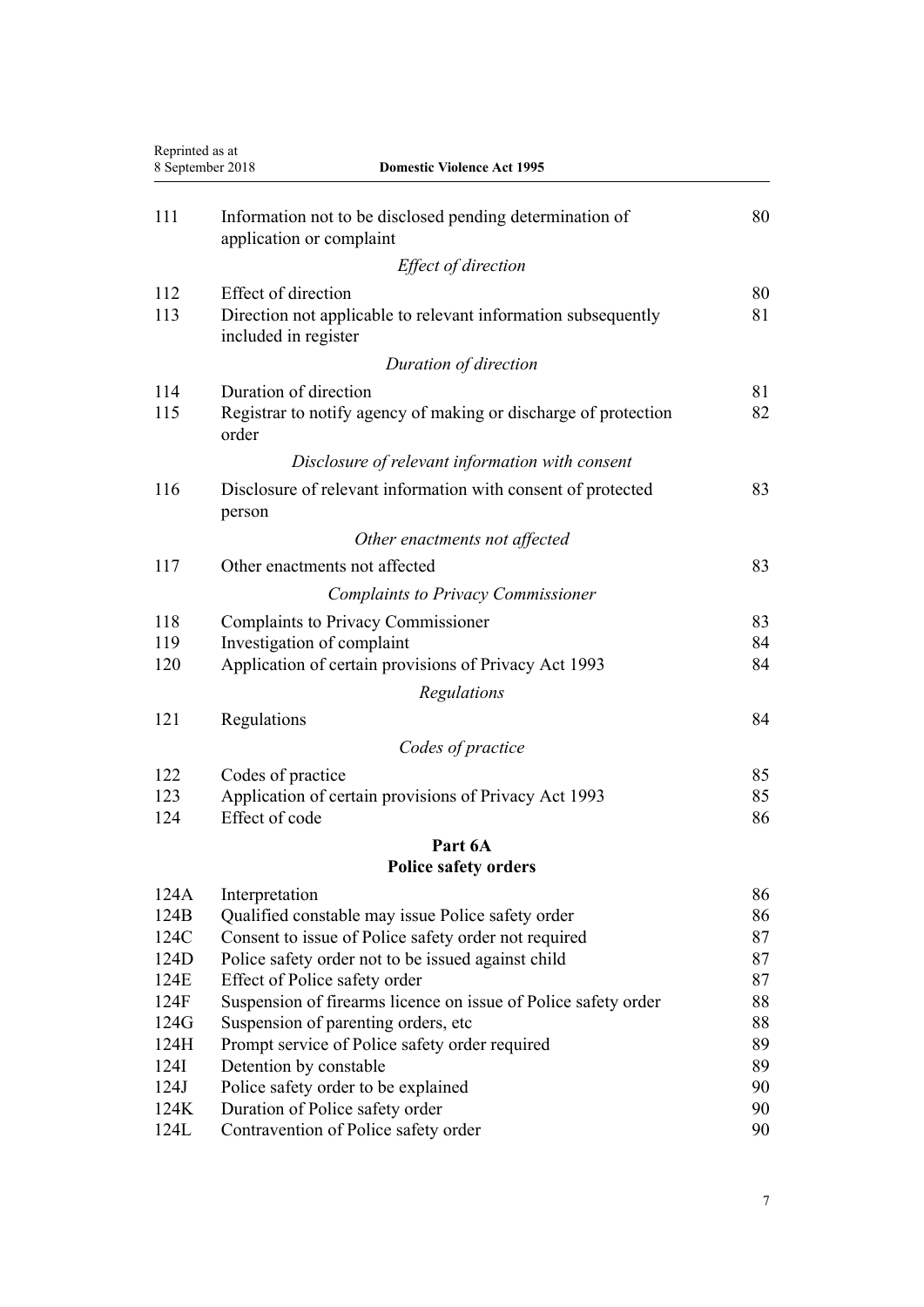<span id="page-7-0"></span>

|                  | <b>Domestic Violence Act 1995</b>                                                                                 | Reprinted as at<br>8 September 2018 |
|------------------|-------------------------------------------------------------------------------------------------------------------|-------------------------------------|
| 124M             | Issue of summons where person cannot be brought before District                                                   | 91                                  |
|                  | Court within 24 hours                                                                                             |                                     |
| 124N             | Jurisdiction of District Court                                                                                    | 91                                  |
| 124 <sub>O</sub> | Issue of warrant to arrest person who contravenes Police safety<br>order or fails to attend adjourned proceedings | 93                                  |
| 124P             | Protection order to be issued and served                                                                          | 93                                  |
| 124Q             | Protection order to be sent to Family Court                                                                       | 94                                  |
| 124R             | Protection order treated as if made by Family Court                                                               | 94                                  |
| 124S             | Police employees, etc, protected from proceedings                                                                 | 94                                  |
|                  | Part 7<br><b>Miscellaneous provisions</b>                                                                         |                                     |
|                  |                                                                                                                   |                                     |
|                  | Restriction on publication                                                                                        |                                     |
| 125              | Restriction of publication of reports of proceedings                                                              | 95                                  |
|                  | Rules and regulations                                                                                             |                                     |
| 126              | Rules of court                                                                                                    | 95                                  |
| 127              | Regulations                                                                                                       | 97                                  |
|                  | Saving                                                                                                            |                                     |
| 128              | Property (Relationships) Act 1976 not affected                                                                    | 98                                  |
|                  | Repeals and consequential amendments                                                                              |                                     |
| 129              | Repeals                                                                                                           | 98                                  |
| 130              | Amendments to Arms Act 1983                                                                                       | 98                                  |
| 131              | Amendment to Children, Young Persons, and Their Families Act<br>1989                                              | 98                                  |
| 132              | Amendment to Electoral Act 1993                                                                                   | 99                                  |
|                  | Transitional provisions on enactment of this Act                                                                  |                                     |
| 133              | Transitional provisions                                                                                           | 99                                  |
|                  | Transitional provisions applying on enactment of Domestic<br>Violence Amendment Act 2013                          |                                     |
| 134              | Programmes requested or directed before commencement of this<br>section                                           | 100                                 |
| 135              | Referrals to programme providers before commencement of this<br>section                                           | 100                                 |
| 136              | Programmes arranged or in progress before commencement of this<br>section                                         | 101                                 |
| 137              | Proceedings commenced before commencement of this section but<br>not completed                                    | 102                                 |
| 138              | Approval panel disestablished                                                                                     | 102                                 |

# **An Act to provide greater protection from domestic violence**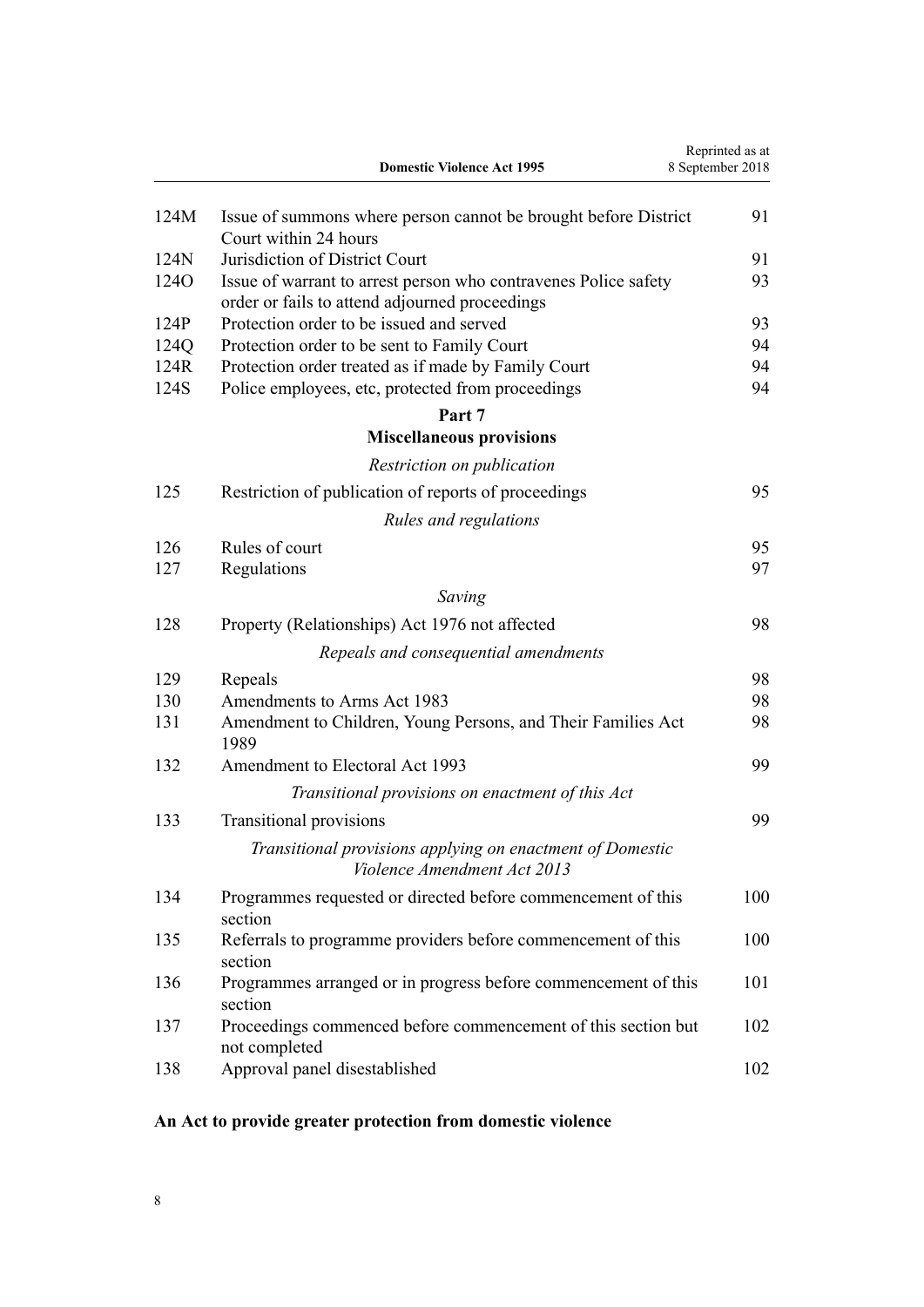#### <span id="page-8-0"></span>**1 Short Title and commencement**

- (1) This Act may be cited as the Domestic Violence Act 1995.
- (2) Except as provided in subsection (3) and [section 30](#page-34-0), this Act shall come into force on a date to be appointed by the Governor-General by Order in Council.
- (3) [Part 6](#page-77-0) shall come into force on a date to be appointed by the Governor-General by Order in Council; and 1 or more Orders in Council may be made appointing different dates for different provisions and for different purposes.

Section 1: this Act (but section 29 only to the extent that it authorises the provision of programmes to persons who are not children, and sections 108–120 only for the purposes of the public registers maintained under the public register provisions specified in this order) brought into force, on 1 July 1996, by the [Domestic Violence Act Commencement Order 1996](http://prd-lgnz-nlb.prd.pco.net.nz/pdflink.aspx?id=DLM212125) (SR 1996/142).

Section 1: sections 108–120 brought into force only for the purposes of the public registers maintained under the public register provisions specified in this order, on 15 December 1998, by the [Domestic Violence Act Commencement Order 1998](http://prd-lgnz-nlb.prd.pco.net.nz/pdflink.aspx?id=DLM264465) (SR 1998/343).

## **Part 1**

## **Preliminary provisions**

#### **2 Interpretation**

In this Act, unless the context otherwise requires,—

**ancillary furniture order** means an order made under [section 63;](#page-55-0) and includes a temporary order made under that section

#### **applicant** means—

- (a) a person who applies for an order under this Act on his or her own behalf:
- (b) the person on whose behalf an application for an order is made pursuant to [section 9](#page-15-0) or [section 11](#page-17-0) or [section 12](#page-17-0) or [section 73](#page-61-0)

**application without notice** means an application made without notice to the person or persons against whom the application is made

**associated respondent** means a person against whom a protection order applies by virtue of a direction made pursuant to [section 17](#page-22-0)

**child** means a person who is under the age of 17 years; but does not include a person who is or has been married or in a civil union or a de facto relationship

**child of the applicant's family** means a child who ordinarily or periodically resides with the applicant (whether or not the child is a child of the applicant and the respondent or of either of them)

**contact** has the meaning given to it by [section 8](http://prd-lgnz-nlb.prd.pco.net.nz/pdflink.aspx?id=DLM317244) of the Care of Children Act 2004

**country** includes any State, territory, province, or other part of a country

**court** means the Family Court or the District Court; and includes a Judge of any such court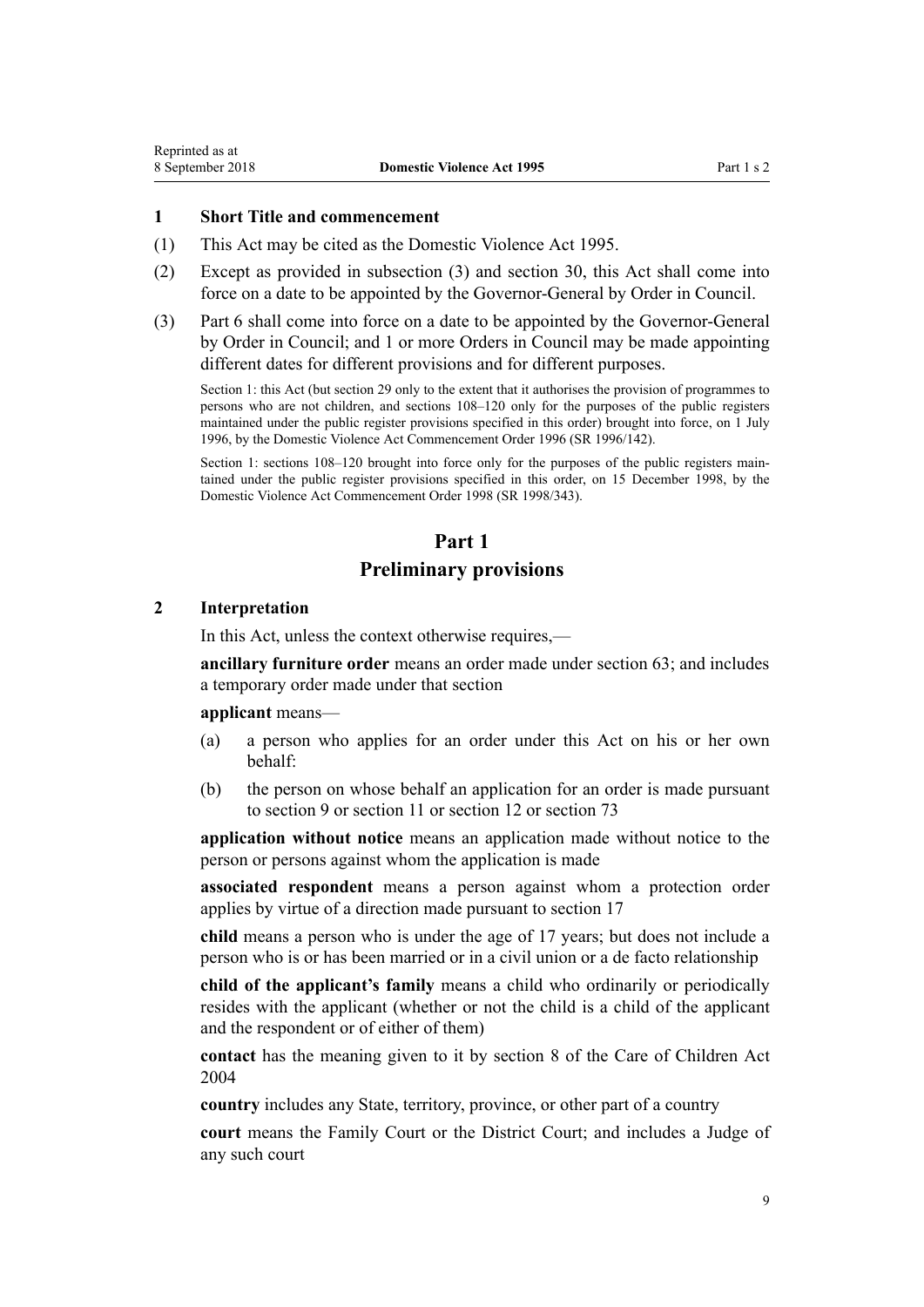**day-to-day care** has the meaning given to it by [section 8](http://prd-lgnz-nlb.prd.pco.net.nz/pdflink.aspx?id=DLM317244) of the Care of Children Act 2004

**domestic relationship** means one of the relationships set out in [section 4\(1\)](#page-13-0)

**domestic violence** has the meaning set out in [section 3](#page-12-0)

#### **dwellinghouse** includes—

- (a) any flat or town house, whether or not occupied pursuant to a licence to occupy within the meaning of [section 121A](http://prd-lgnz-nlb.prd.pco.net.nz/pdflink.aspx?id=DLM271049) of the Land Transfer Act  $1952$
- (b) any mobile home, caravan, or other means of shelter placed or erected upon any land and intended for occupation on that land

**encourage** includes to incite, counsel, or procure

**family member**, in relation to a person, means—

- (a) any other person who is or has been related to the person by blood or by or through marriage, a civil union, or a de facto relationship, or by adoption:
- (b) any other person who is a member of the person's whanau or other culturally recognised family group:
- (c) *[Repealed]*

**firearms licence** means a firearms licence issued under [section 24](http://prd-lgnz-nlb.prd.pco.net.nz/pdflink.aspx?id=DLM72923) of the Arms Act 1983

#### **foreign protection order**,—

- (a) means an order made by a court in a prescribed foreign country, being—
	- (i) an order to protect a person from behaviour by the person against whom the order is made, where, if the behaviour occurred in New Zealand, it would be behaviour in respect of which a protection order could be made under this Act; or
	- (ii) an order that varies, discharges, or is made in substitution for, such an order; but
- (b) does not include—
	- (i) an order made *ex parte*; or
	- (ii) an order of an interim nature; or
	- (iii) an order made by a court in a prescribed foreign country that varies, discharges, or is made in substitution for, a New Zealand order that is registered or is otherwise enforceable in that country

**furniture order** means an order made under [section 67;](#page-57-0) and includes a temporary order made under that section

**lawyer** has the meaning given to it by [section 6](http://prd-lgnz-nlb.prd.pco.net.nz/pdflink.aspx?id=DLM364948) of the Lawyers and Conveyancers Act 2006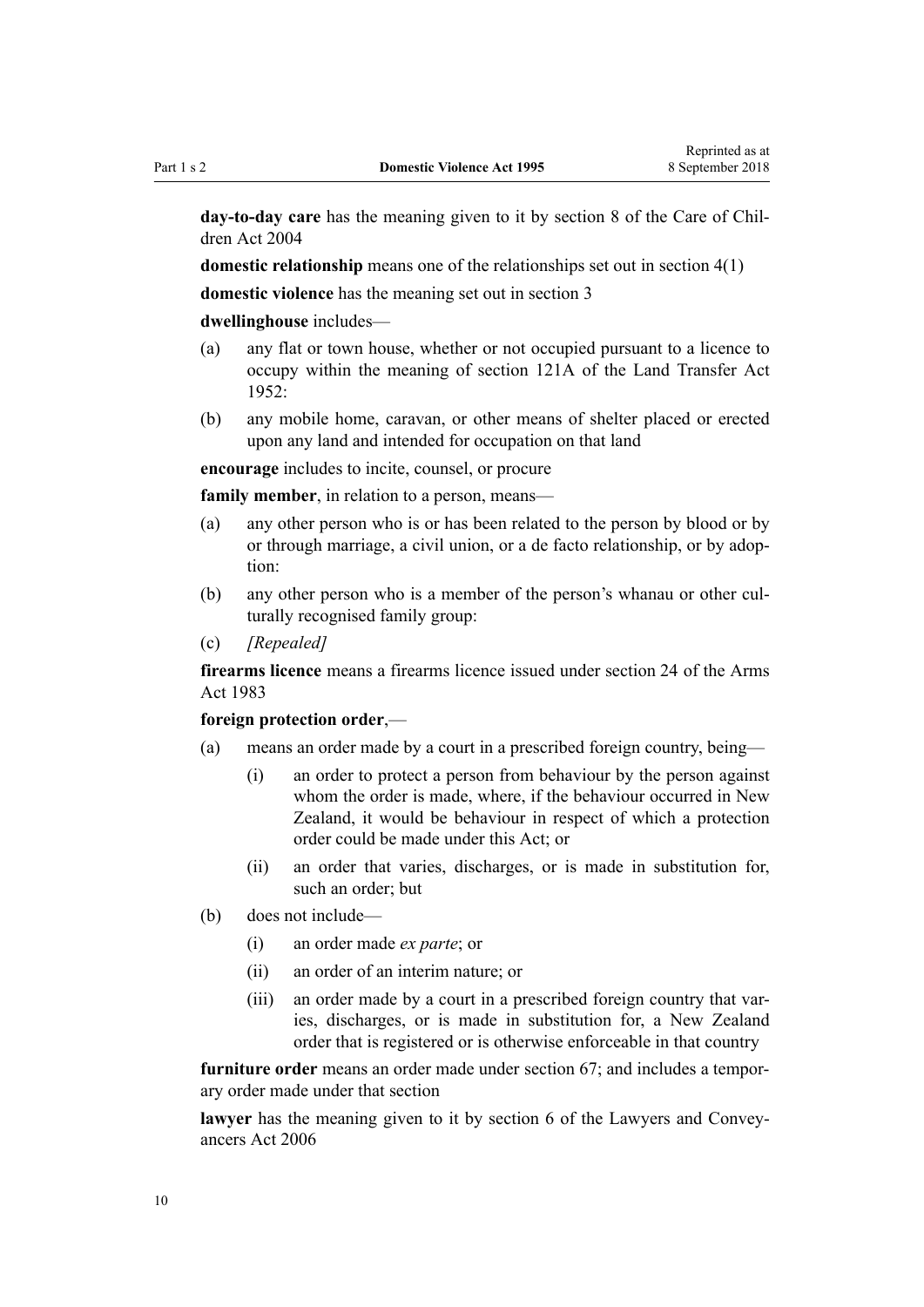**occupation order** means an order made under [section 53;](#page-50-0) and includes a temporary order made under that section

**parenting order** has the meaning given to it by [section 8](http://prd-lgnz-nlb.prd.pco.net.nz/pdflink.aspx?id=DLM317244) of the Care of Children Act 2004

**partner**, in the phrase "spouse or partner" and in related contexts, means, in relation to a person,—

- (a) the person's civil union partner; or
- (b) the person's de facto partner; or
- (c) any other person, in any case where those persons are the biological parents of the same person

**prescribed foreign country** means—

- (a) Australia; or
- (b) any state or territory of Australia; or
- (c) any other country outside New Zealand that is declared, by Order in Council made under [section 105](#page-77-0), to be a prescribed foreign country

**property**, in relation to a person, means property that—

- (a) the person owns; or
- (b) the person does not own but—
	- (i) uses or enjoys; or
	- (ii) is available for the person's use or enjoyment; or
	- (iii) is in the person's care or custody; or
	- (iv) is at the person's dwellinghouse

**protected person**, in relation to a protection order, means—

- (a) the person for whose protection the order is made:
- (b) any child of that person's family:
- (c) any person for whose benefit the order applies pursuant to a direction made under [section 16](#page-21-0)

**protection order** means an order made under [section 14;](#page-20-0) and includes a temporary order made under that section

**registered foreign protection order** means a foreign protection order that is registered in a court pursuant to [section 97](#page-74-0)

**Registrar** means the Registrar of a court; and includes a Deputy Registrar of a court

#### **representative**,—

(a) in relation to a minor aged 16 or under, means a guardian *ad litem* or next friend appointed, pursuant to rules of court, to take proceedings under this Act on behalf of that minor aged 16 or under: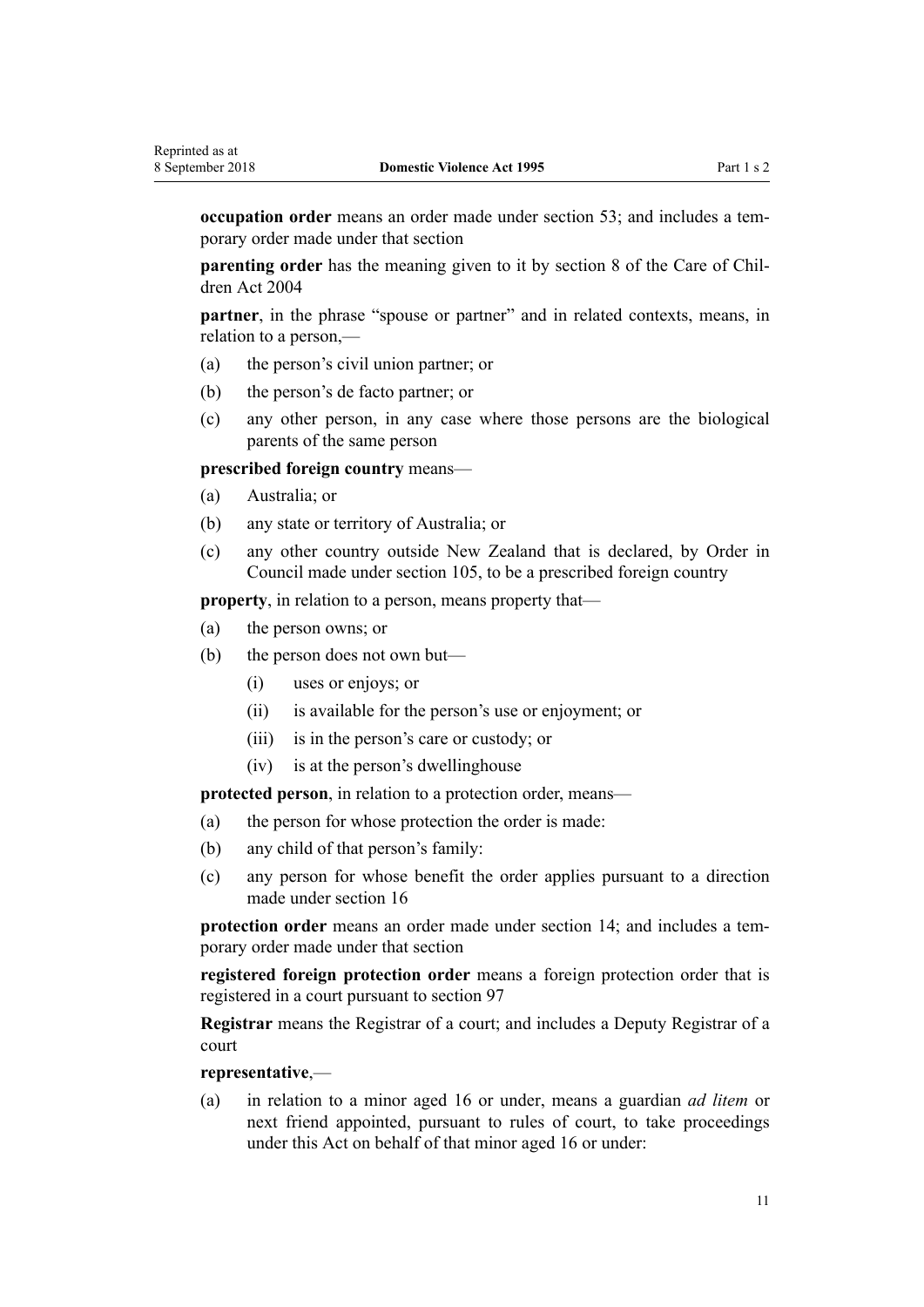- (b) in relation to a person to whom [section 11](#page-17-0) applies, means a guardian *ad litem* appointed, pursuant to rules of court, to take proceedings under this Act on behalf of that person:
- (c) in relation to a person to whom [section 12](#page-17-0) applies, means a guardian *ad litem* appointed, pursuant to that section, to take proceedings under this Act on behalf of that person

**respondent** means the person against whom an application has been made for an order under this Act; and includes a person (other than an associated respondent) against whom an order is made under this Act

**Secretary** means the chief executive of the Ministry of Justice

**special condition**, in relation to a protection order, means any condition of the order imposed pursuant to [section 27](#page-32-0)

**specified person** means a person for whose benefit a protection order applies pursuant to a direction made under [section 16](#page-21-0)

**standard condition relating to weapons** means the standard condition contained in [section 21](#page-25-0)

**temporary order** means an order of limited duration that is made on an application without notice

**tenancy order** means an order made under [section 57;](#page-52-0) and includes a temporary order made under that section

**tenant**, in relation to any dwellinghouse, includes any person—

- (a) whose tenancy of that dwellinghouse has expired or been determined; and
- (b) who is for the time being deemed, pursuant to any enactment or rule of law, to continue to be the tenant of the dwellinghouse;—

and **tenancy** has a corresponding meaning

**use domestic violence**, in relation to any person, means to engage in behaviour that amounts to domestic violence against that person

**weapon** means any firearm, airgun, pistol, restricted weapon, ammunition, or explosive, as those terms are defined in the [Arms Act 1983.](http://prd-lgnz-nlb.prd.pco.net.nz/pdflink.aspx?id=DLM72621)

Compare: 1982 No 120 [s 2](http://prd-lgnz-nlb.prd.pco.net.nz/pdflink.aspx?id=DLM81596)

Section 2 **approved agency**: repealed, on 1 October 2014, by [section 4\(2\)](http://prd-lgnz-nlb.prd.pco.net.nz/pdflink.aspx?id=DLM5615642) of the Domestic Violence Amendment Act 2013 (2013 No 77).

Section 2 **child**: amended, on 26 April 2005, by [section 7](http://prd-lgnz-nlb.prd.pco.net.nz/pdflink.aspx?id=DLM333795) of the Relationships (Statutory References) Act 2005 (2005 No 3).

Section 2 **contact**: inserted, on 31 March 2014, by [section 4\(1\)](http://prd-lgnz-nlb.prd.pco.net.nz/pdflink.aspx?id=DLM5615642) of the Domestic Violence Amendment Act 2013 (2013 No 77).

Section 2 **court**: amended, on 1 March 2017, by [section 261](http://prd-lgnz-nlb.prd.pco.net.nz/pdflink.aspx?id=DLM6942680) of the District Court Act 2016 (2016 No 49).

Section 2 **day-to-day care**: inserted, on 16 November 2011, by [section 5](http://prd-lgnz-nlb.prd.pco.net.nz/pdflink.aspx?id=DLM1955505) of the Domestic Violence Amendment Act 2011 (2011 No 58).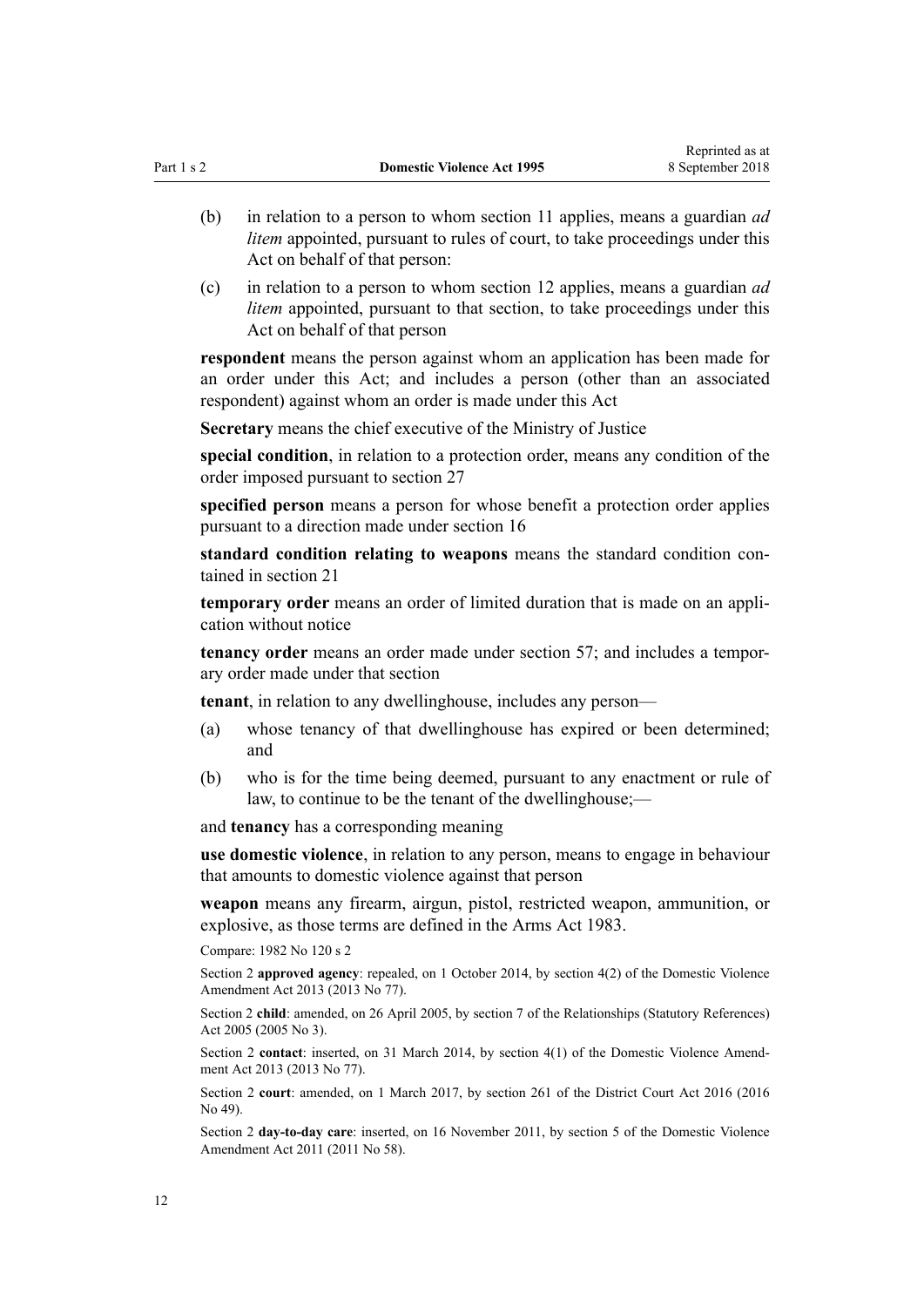<span id="page-12-0"></span>Section 2 **family member** paragraph (a): replaced, on 26 April 2005, by [section 7](http://prd-lgnz-nlb.prd.pco.net.nz/pdflink.aspx?id=DLM333795) of the Relationships (Statutory References) Act 2005 (2005 No 3).

Section 2 **family member** paragraph (c): repealed, on 26 April 2005, by [section 7](http://prd-lgnz-nlb.prd.pco.net.nz/pdflink.aspx?id=DLM333795) of the Relationships (Statutory References) Act 2005 (2005 No 3).

Section 2 **lawyer**: replaced, on 1 August 2008, by [section 348](http://prd-lgnz-nlb.prd.pco.net.nz/pdflink.aspx?id=DLM367849) of the Lawyers and Conveyancers Act 2006 (2006 No 1).

Section 2 **parenting order**: inserted, on 16 November 2011, by [section 5](http://prd-lgnz-nlb.prd.pco.net.nz/pdflink.aspx?id=DLM1955505) of the Domestic Violence Amendment Act 2011 (2011 No 58).

Section 2 **partner**: replaced, on 26 April 2005, by [section 7](http://prd-lgnz-nlb.prd.pco.net.nz/pdflink.aspx?id=DLM333795) of the Relationships (Statutory References) Act 2005 (2005 No 3).

Section 2 **programme**: repealed, on 1 October 2014, by [section 4\(2\)](http://prd-lgnz-nlb.prd.pco.net.nz/pdflink.aspx?id=DLM5615642) of the Domestic Violence Amendment Act 2013 (2013 No 77).

Section 2 **programme provider**: repealed, on 1 October 2014, by [section 4\(2\)](http://prd-lgnz-nlb.prd.pco.net.nz/pdflink.aspx?id=DLM5615642) of the Domestic Violence Amendment Act 2013 (2013 No 77).

Section 2 **representative** paragraph (a): amended, on 26 April 2005, by [section 7](http://prd-lgnz-nlb.prd.pco.net.nz/pdflink.aspx?id=DLM333795) of the Relationships (Statutory References) Act 2005 (2005 No 3).

Section 2 **Secretary**: amended, on 1 October 2003, pursuant to [section 14\(2\)](http://prd-lgnz-nlb.prd.pco.net.nz/pdflink.aspx?id=DLM201378) of the State Sector Amendment Act 2003 (2003 No 41).

### **3 Meaning of domestic violence**

- (1) In this Act, **domestic violence**, in relation to any person, means violence against that person by any other person with whom that person is, or has been, in a domestic relationship.
- (2) In this section, **violence** means—
	- (a) physical abuse:
	- (b) sexual abuse:
	- (c) psychological abuse, including, but not limited to,—
		- (i) intimidation:
		- (ii) harassment:
		- (iii) damage to property:
		- (iv) threats of physical abuse, sexual abuse, or psychological abuse:
		- (iva) financial or economic abuse (for example, denying or limiting access to financial resources, or preventing or restricting employment opportunities or access to education):
		- (v) in relation to a child, abuse of the kind set out in subsection (3).
- (3) Without limiting subsection (2)(c), a person psychologically abuses a child if that person—
	- (a) causes or allows the child to see or hear the physical, sexual, or psychological abuse of a person with whom the child has a domestic relationship; or
	- (b) puts the child, or allows the child to be put, at real risk of seeing or hearing that abuse occurring;—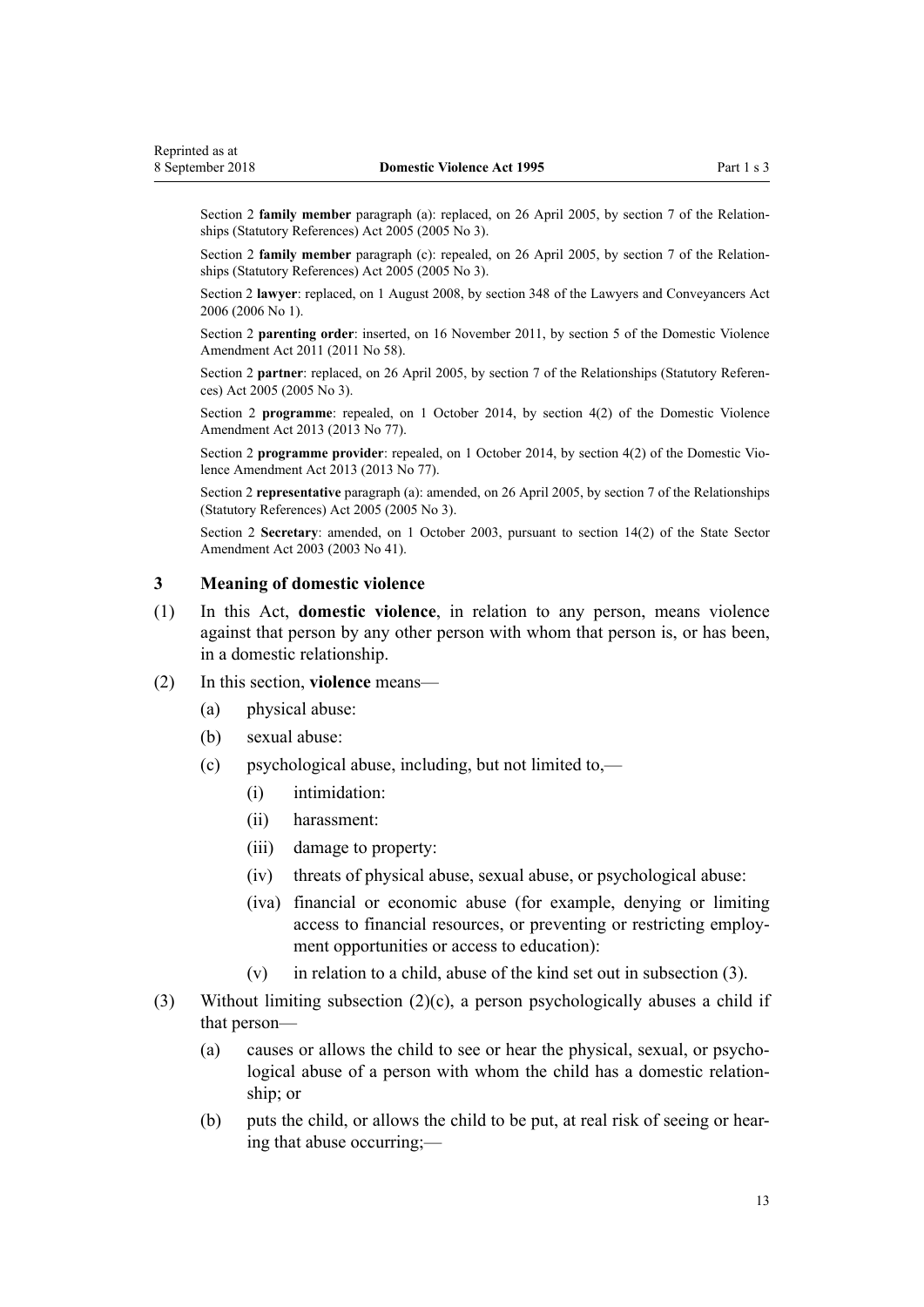<span id="page-13-0"></span>but the person who suffers that abuse is not regarded, for the purposes of this subsection, as having caused or allowed the child to see or hear the abuse, or, as the case may be, as having put the child, or allowed the child to be put, at risk of seeing or hearing the abuse.

- (4) Without limiting subsection (2),—
	- (a) a single act may amount to abuse for the purposes of that subsection:
	- (b) a number of acts that form part of a pattern of behaviour may amount to abuse for that purpose, even though some or all of those acts, when viewed in isolation, may appear to be minor or trivial.

(5) Behaviour may be psychological abuse for the purposes of subsection  $(2)(c)$ which does not involve actual or threatened physical or sexual abuse. Section  $3(2)(c)(iva)$ : inserted, on 25 September 2013, by [section 5](http://prd-lgnz-nlb.prd.pco.net.nz/pdflink.aspx?id=DLM5615651) of the Domestic Violence Amendment Act 2013 (2013 No 77).

## **4 Meaning of domestic relationship**

- (1) For the purposes of this Act, a person is in a **domestic relationship** with another person if the person—
	- (a) is a spouse or partner of the other person; or
	- (b) is a family member of the other person; or
	- (c) ordinarily shares a household with the other person; or
	- (d) has a close personal relationship with the other person.
- (2) For the purposes of subsection  $(1)(c)$ , a person is not regarded as sharing a household with another person by reason only of the fact that—
	- (a) the person has—
		- (i) a landlord-tenant relationship; or
		- (ii) an employer-employee relationship; or
		- (iii) an employee-employee relationship—

with that other person; and

- (b) they occupy a common dwellinghouse (whether or not other people also occupy that dwellinghouse).
- (3) For the purposes of subsection (1)(d), a person is not regarded as having a close personal relationship with another person by reason only of the fact that the person has—
	- (a) an employer-employee relationship; or
	- (b) an employee-employee relationship—

with that other person.

(4) Without limiting the matters to which a court may have regard in determining, for the purposes of subsection  $(1)(d)$ , whether a person has a close personal relationship with another person, the court must have regard to—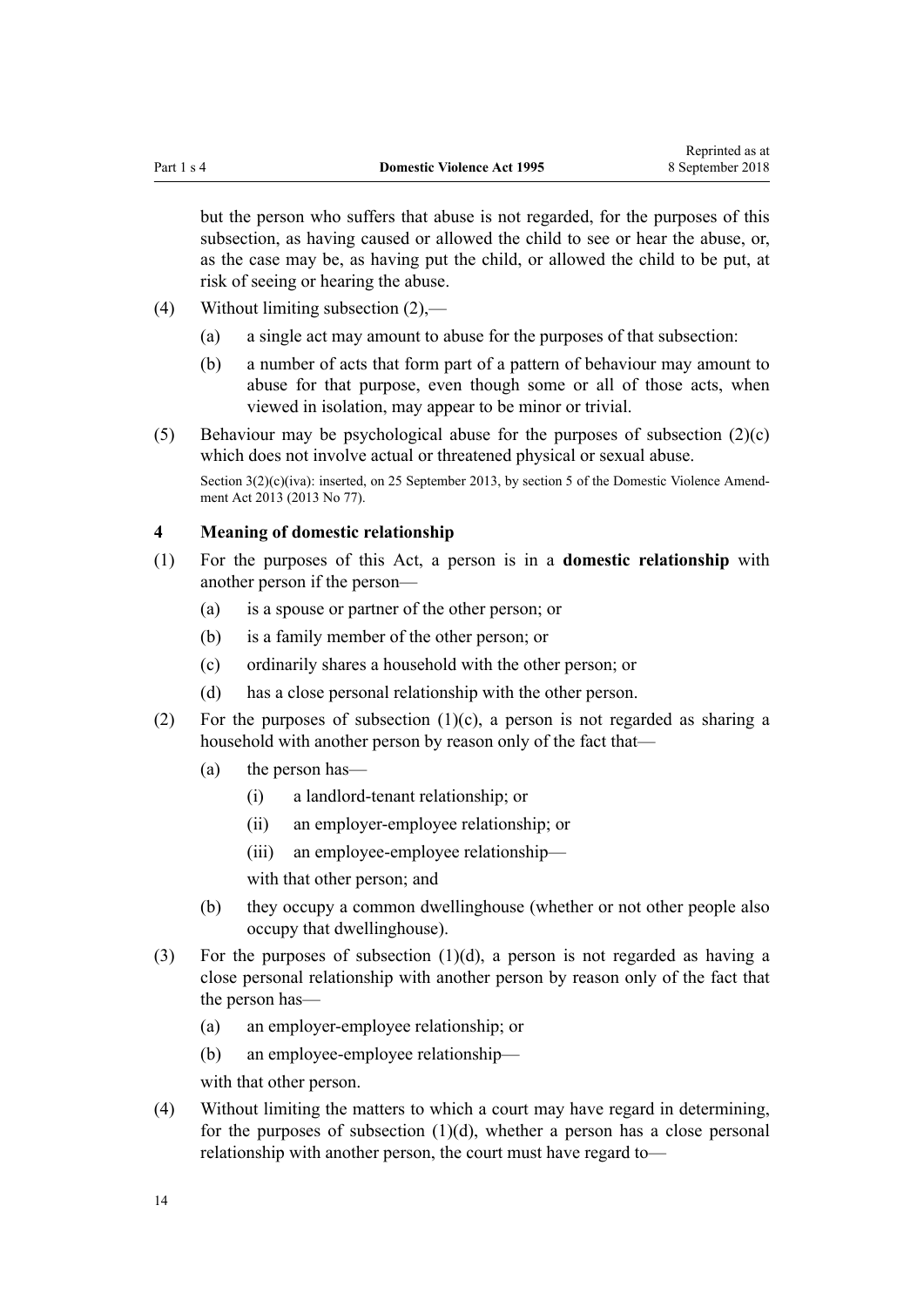- <span id="page-14-0"></span>(a) the nature and intensity of the relationship, and in particular—
	- (i) the amount of time the persons spend together:
	- (ii) the place or places where that time is ordinarily spent:
	- (iii) the manner in which that time is ordinarily spent;—

but it is not necessary for there to be a sexual relationship between the persons:

(b) the duration of the relationship.

Section 4(1)(a): amended, on 26 April 2005, by [section 7](http://prd-lgnz-nlb.prd.pco.net.nz/pdflink.aspx?id=DLM333795) of the Relationships (Statutory References) Act 2005 (2005 No 3).

## **5 Object**

- (1) The object of this Act is to reduce and prevent violence in domestic relationships by—
	- (a) recognising that domestic violence, in all its forms, is unacceptable behaviour; and
	- (b) ensuring that, where domestic violence occurs, there is effective legal protection for its victims.
- (2) This Act aims to achieve its object by—
	- (a) empowering the court to make certain orders to protect victims of domestic violence:
	- (b) ensuring that access to the court is as speedy, inexpensive, and simple as is consistent with justice:
	- (c) providing, for persons who are victims of domestic violence, appropriate safety programmes:
	- (d) requiring respondents and associated respondents to attend non-violence programmes that have the primary objective of stopping or preventing domestic violence:
	- (e) providing more effective sanctions and enforcement in the event that a protection order is breached.
- (3) Any court which, or any person who, exercises any power conferred by or under this Act must be guided in the exercise of that power by the object specified in subsection (1).

Section 5(2)(c): amended, on 1 October 2014, by [section 6\(1\)](http://prd-lgnz-nlb.prd.pco.net.nz/pdflink.aspx?id=DLM5615652) of the Domestic Violence Amendment Act 2013 (2013 No 77).

Section 5(2)(d): amended, on 1 October 2014, by [section 6\(2\)](http://prd-lgnz-nlb.prd.pco.net.nz/pdflink.aspx?id=DLM5615652) of the Domestic Violence Amendment Act 2013 (2013 No 77).

## **6 Act to bind the Crown**

This Act binds the Crown.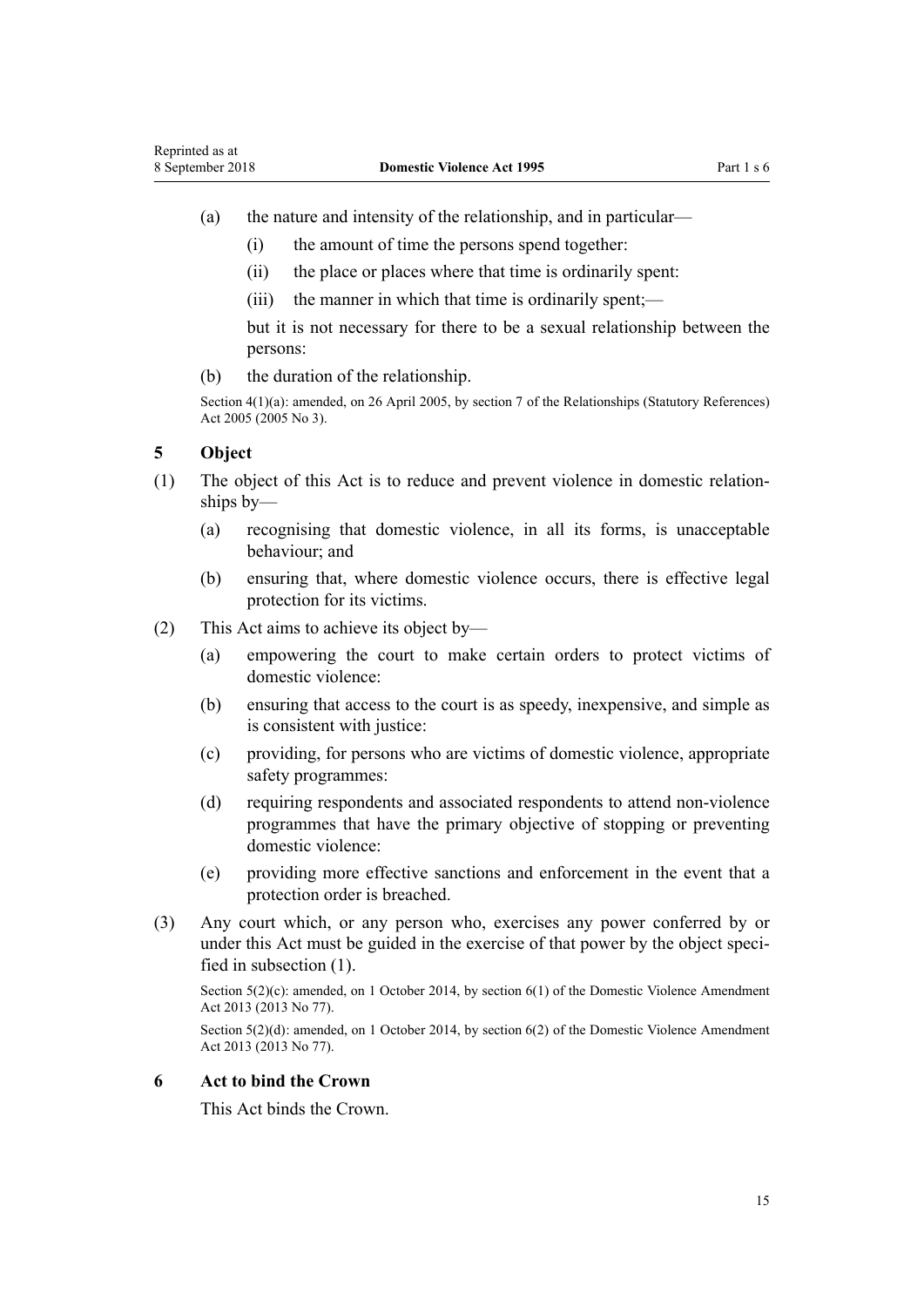# **Part 2**

## **Protection orders**

## *Applications*

#### <span id="page-15-0"></span>**7 Application for protection order**

- (1) A person who is or has been in a domestic relationship with another person may apply to the court for a protection order in respect of that other person.
- (2) Where the person who is eligible to apply for a protection order is under 16 years of age, the application must be made by a representative in accordance with section  $9(2)$ .
- (3) Where the person who is eligible to apply for a protection order is a person to whom [section 11](#page-17-0) applies, the application must be made by a representative in accordance with that section.
- (4) Where the person who is eligible to apply for a protection order is aged 16 years or older but is unable, in the circumstances specified in [section 12\(1\)\(b\)](#page-17-0), to make the application personally, an application may be made on that person's behalf by a representative appointed in accordance with section 12.

Section 7(2): amended, on 26 April 2005, by [section 7](http://prd-lgnz-nlb.prd.pco.net.nz/pdflink.aspx?id=DLM333795) of the Relationships (Statutory References) Act 2005 (2005 No 3).

Section 7(4): amended, on 26 April 2005, by [section 7](http://prd-lgnz-nlb.prd.pco.net.nz/pdflink.aspx?id=DLM333795) of the Relationships (Statutory References) Act 2005 (2005 No 3).

## **8 Contents of application**

Any application for a protection order may seek—

- (a) a direction under [section 16](#page-21-0) that the order apply for the benefit of a particular person with whom the applicant has a domestic relationship:
- (b) a direction under [section 17](#page-22-0) that the order apply against a particular person, being a person whom the respondent has encouraged to engage in behaviour that, if engaged in by the respondent, would amount to domestic violence against the applicant, a child of the applicant's family, or a person referred to in paragraph (a).

## **9 Applications by minors**

- (1) Subject to subsections (2), (2A), and (4), a minor may make an application for a protection order under this Act.
- (2) A minor under 16 years of age must make the application for a protection order by a representative pursuant to rules of court.
- (2A) Subject to [sections 11](#page-17-0) and [12,](#page-17-0) a minor aged 16 years may make an application either on his or her own behalf under subsection (4), or by a representative pursuant to rules of court.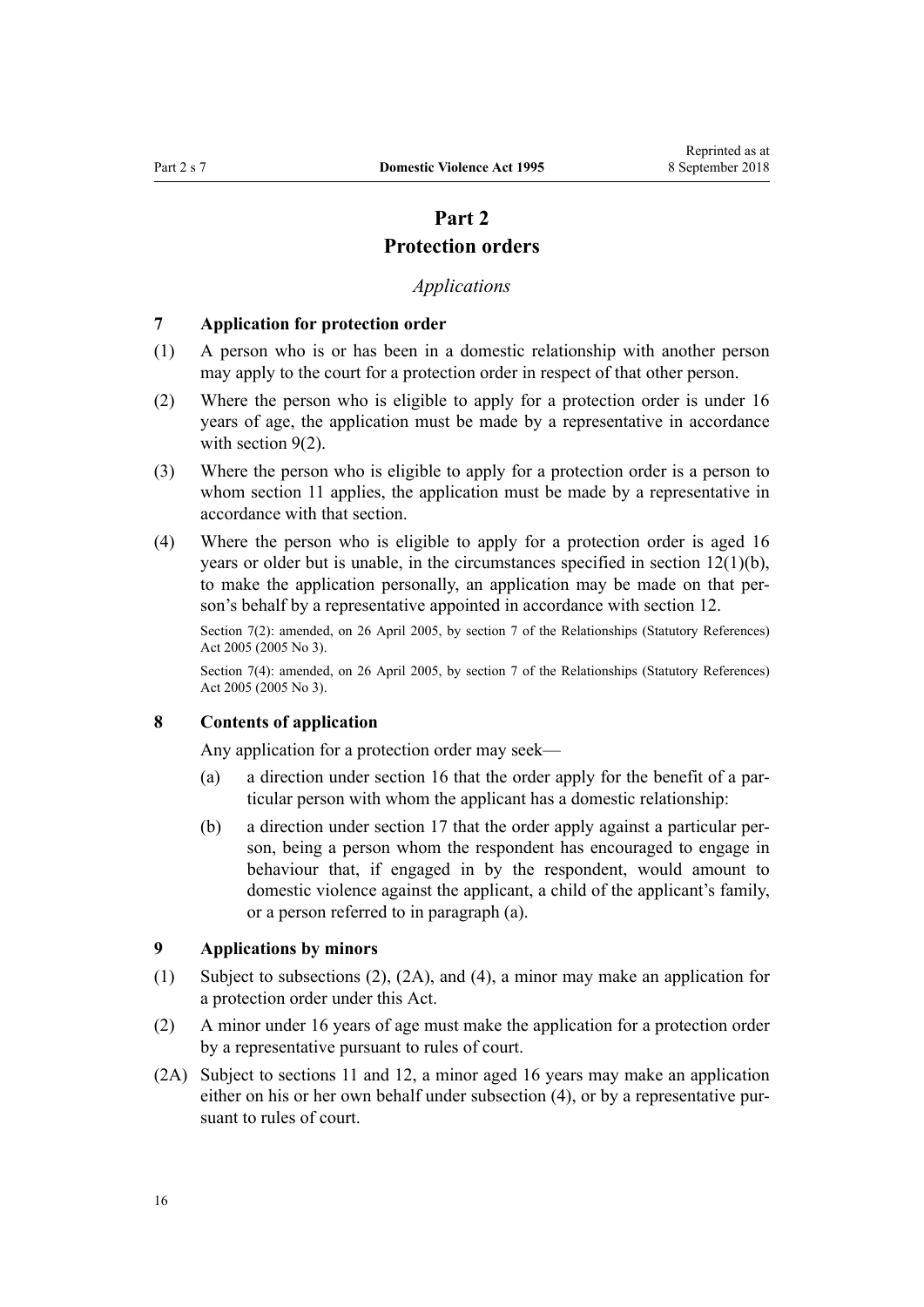- <span id="page-16-0"></span>(3) Nothing in subsection (2) or subsection (2A) prevents a minor under the age of 17 on whose behalf an application for a protection order is made by a representative from being heard in the proceedings; and where the minor expresses views on the need for and outcome of the proceedings, the court must take account of those views to the extent that it thinks fit, having regard to the age and maturity of the minor.
- (4) Subject to [sections 11](#page-17-0) and [12](#page-17-0), a minor—
	- (a) who is aged 17 years or over; and
	- (b) who wishes to apply for a protection order—

must make the application on his or her own behalf, without a next friend or guardian *ad litem*, and orders may be made on the application, and enforced, as if the minor were of full age.

Compare: 1980 No 94 [s 158](http://prd-lgnz-nlb.prd.pco.net.nz/pdflink.aspx?id=DLM41829)

Section 9(1): amended, on 26 April 2005, by [section 7](http://prd-lgnz-nlb.prd.pco.net.nz/pdflink.aspx?id=DLM333795) of the Relationships (Statutory References) Act 2005 (2005 No 3).

Section 9(2): amended, on 26 April 2005, by [section 7](http://prd-lgnz-nlb.prd.pco.net.nz/pdflink.aspx?id=DLM333795) of the Relationships (Statutory References) Act 2005 (2005 No 3).

Section 9(2A): inserted, on 26 April 2005, by [section 7](http://prd-lgnz-nlb.prd.pco.net.nz/pdflink.aspx?id=DLM333795) of the Relationships (Statutory References) Act 2005 (2005 No 3).

Section 9(3): amended, on 26 April 2005, by [section 7](http://prd-lgnz-nlb.prd.pco.net.nz/pdflink.aspx?id=DLM333795) of the Relationships (Statutory References) Act 2005 (2005 No 3).

Section 9(4)(a): replaced, on 26 April 2005, by [section 7](http://prd-lgnz-nlb.prd.pco.net.nz/pdflink.aspx?id=DLM333795) of the Relationships (Statutory References) Act 2005 (2005 No 3).

#### **10 Applications against minors**

- (1) No application for a protection order may be made against a minor under the age of 17 years, unless the minor is or has been married or in a civil union or de facto relationship.
- (2) The court must not make a direction under [section 17](#page-22-0) that a protection order apply against a minor under the age of 17 years, unless the minor is or has been married or in a civil union or de facto relationship.
- (3) For the avoidance of doubt, it is hereby declared that—
	- (a) an application for a protection order may be made against a minor who is or has been married, or in a civil union or de facto relationship, or who has attained the age of 17 years, and orders may be made on the application, and enforced; and
	- (b) the court may make a direction under [section 17](#page-22-0) that a protection order apply against such a minor,—

as if the minor were of full age.

Section 10(1): amended, on 26 April 2005, by [section 7](http://prd-lgnz-nlb.prd.pco.net.nz/pdflink.aspx?id=DLM333795) of the Relationships (Statutory References) Act 2005 (2005 No 3).

Section 10(2): amended, on 26 April 2005, by [section 7](http://prd-lgnz-nlb.prd.pco.net.nz/pdflink.aspx?id=DLM333795) of the Relationships (Statutory References) Act 2005 (2005 No 3).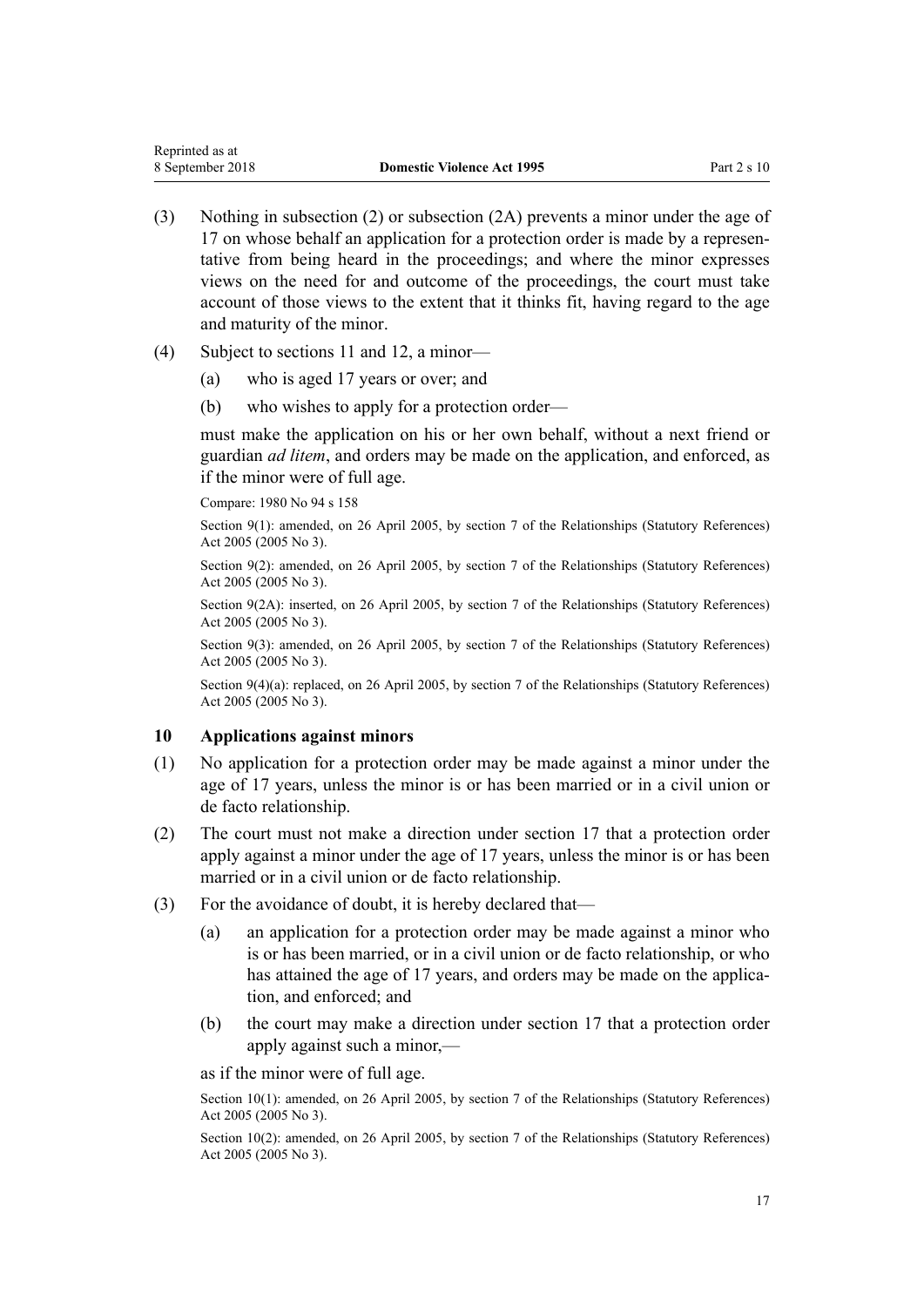<span id="page-17-0"></span>Section 10(3)(a): amended, on 26 April 2005, by [section 7](http://prd-lgnz-nlb.prd.pco.net.nz/pdflink.aspx?id=DLM333795) of the Relationships (Statutory References) Act 2005 (2005 No 3).

#### **11 Applications on behalf of persons lacking capacity**

- (1) This section applies to any person aged 16 years or over who—
	- (a) lacks, wholly or partly, the capacity to understand the nature, and to foresee the consequences, of decisions in respect of matters relating to his or her personal care and welfare; or
	- (b) has the capacity to understand the nature, and to foresee the consequences, of decisions in respect of matters relating to his or her personal care and welfare, but wholly lacks the capacity to communicate decisions in respect of such matters.
- (2) Where a person to whom this section applies is eligible to apply for a protection order, then, in any of the circumstances referred to in any of paragraphs (a) to (c), the application must be made, on that person's behalf, by a representative in accordance with rules of court:
	- (a) in any case where no one has power, under an appointment made under the [Protection of Personal and Property Rights Act 1988,](http://prd-lgnz-nlb.prd.pco.net.nz/pdflink.aspx?id=DLM126527) to make such an application on the first-mentioned person's behalf:
	- (b) even though a person has power, under such an appointment, to make such an application, in any case where the person so appointed has refused or failed to do so:
	- (c) in any case where the first-mentioned person is a minor who is not a child.
- (3) Notwithstanding anything in the [Protection of Personal and Property Rights](http://prd-lgnz-nlb.prd.pco.net.nz/pdflink.aspx?id=DLM126527) [Act 1988,](http://prd-lgnz-nlb.prd.pco.net.nz/pdflink.aspx?id=DLM126527) an application must not be made under that Act for an order under [section 10\(1\)\(i\)](http://prd-lgnz-nlb.prd.pco.net.nz/pdflink.aspx?id=DLM126583) of that Act solely for the purpose of the commencement of proceedings under this Act.

Section 11(1): amended, on 26 April 2005, by [section 7](http://prd-lgnz-nlb.prd.pco.net.nz/pdflink.aspx?id=DLM333795) of the Relationships (Statutory References) Act 2005 (2005 No 3).

## **12 Applications on behalf of certain other persons**

- (1) This section applies where—
	- (a) a person aged 16 years or over (other than a person to whom section 11 applies) is eligible to apply for a protection order; and
	- (b) that person is unable, whether by reason of physical incapacity or fear of harm or other sufficient cause, to make the application personally; and
	- (c) it is desirable that the protection order be sought on an application without notice.
- (2) Where this section applies, the court or a Registrar may, on an application without notice made by an adult person who is not under disability, appoint any adult person to be a representative of another person for the purpose of making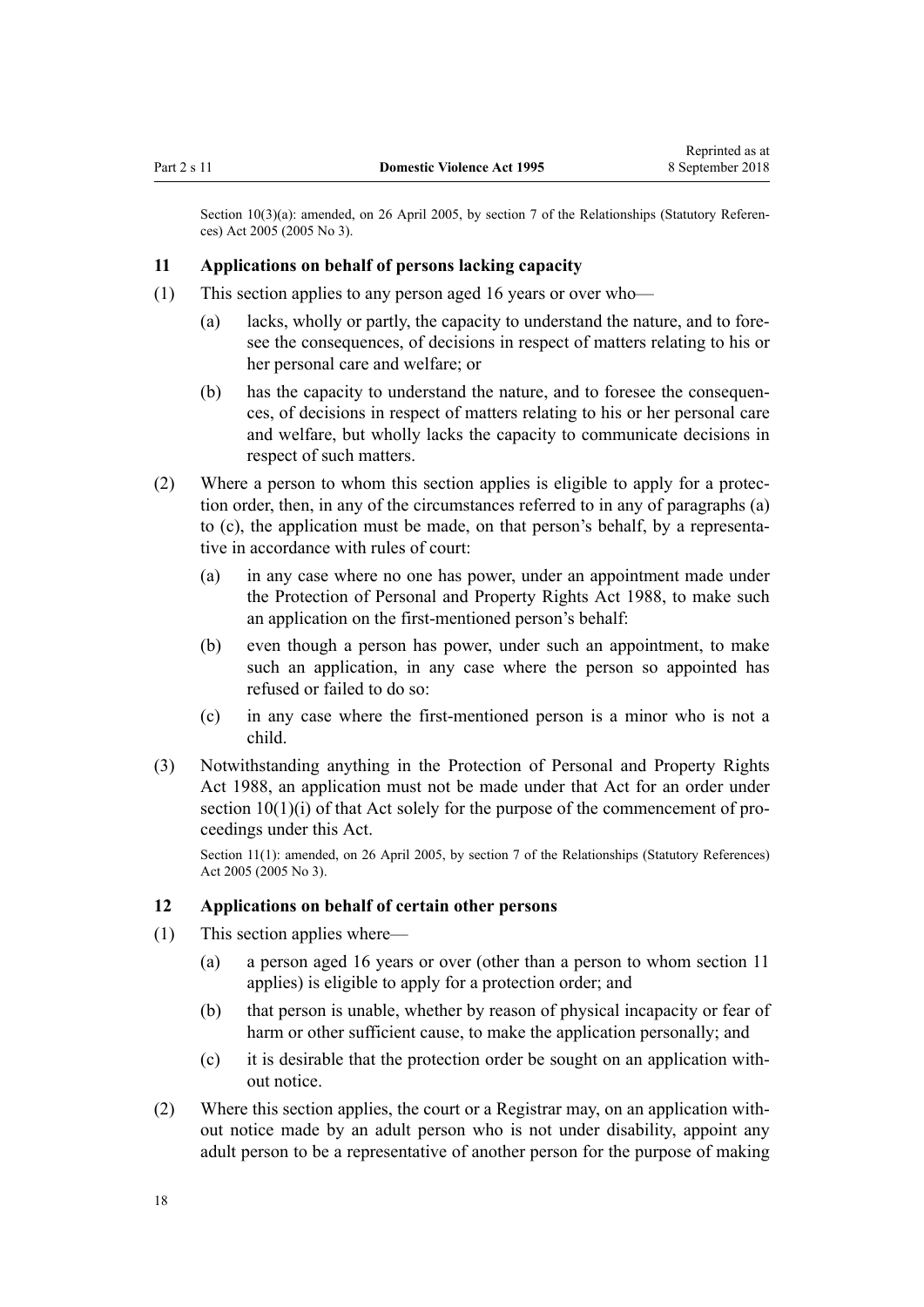<span id="page-18-0"></span>and prosecuting, on behalf of that other person, an application for a protection order.

- (3) Where an application for the appointment of a representative is made pursuant to subsection (2), the court or Registrar must make the appointment sought if the court or, as the case requires, the Registrar is satisfied,—
	- (a) that reasonable steps have been taken to ascertain the wishes of the person to whom the application relates in relation to the matter; and
	- (b) where the wishes of that person have been able to be ascertained,—
		- (i) that the person does not object to the appointment; or
		- (ii) that the person's objection is not freely made; and
	- (c) that it is in the best interests of the person to whom the application relates to make the appointment; and
	- (d) that the proposed appointee—
		- (i) consents in writing to the appointment; and
		- (ii) is not under disability; and
	- (e) that there is unlikely to be any conflict between the interests of the proposed appointee and the interests of the person in respect of whom the application is made.
- (4) The fact that an application for a protection order is made, on a person's behalf, by a representative appointed pursuant to this section does not prevent the person on whose behalf the application is made from being heard in the proceedings.
- (5) Without limiting subsection (3)(b), where—
	- (a) a representative appointed pursuant to this section applies, on another person's behalf, for a protection order; and
	- (b) at any time before the application is determined, the other person objects to the continuation of the proceedings,—

then, unless the court is satisfied that the objection is not freely made, no further steps may be taken in the proceedings.

Section 12(1)(a): amended, on 26 April 2005, by [section 7](http://prd-lgnz-nlb.prd.pco.net.nz/pdflink.aspx?id=DLM333795) of the Relationships (Statutory References) Act 2005 (2005 No 3).

#### **13 Application without notice for protection order**

- (1) A protection order may be made on an application without notice if the court is satisfied that the delay that would be caused by proceeding on notice would or might entail—
	- (a) a risk of harm; or
	- (b) undue hardship—

to the applicant or a child of the applicant's family, or both.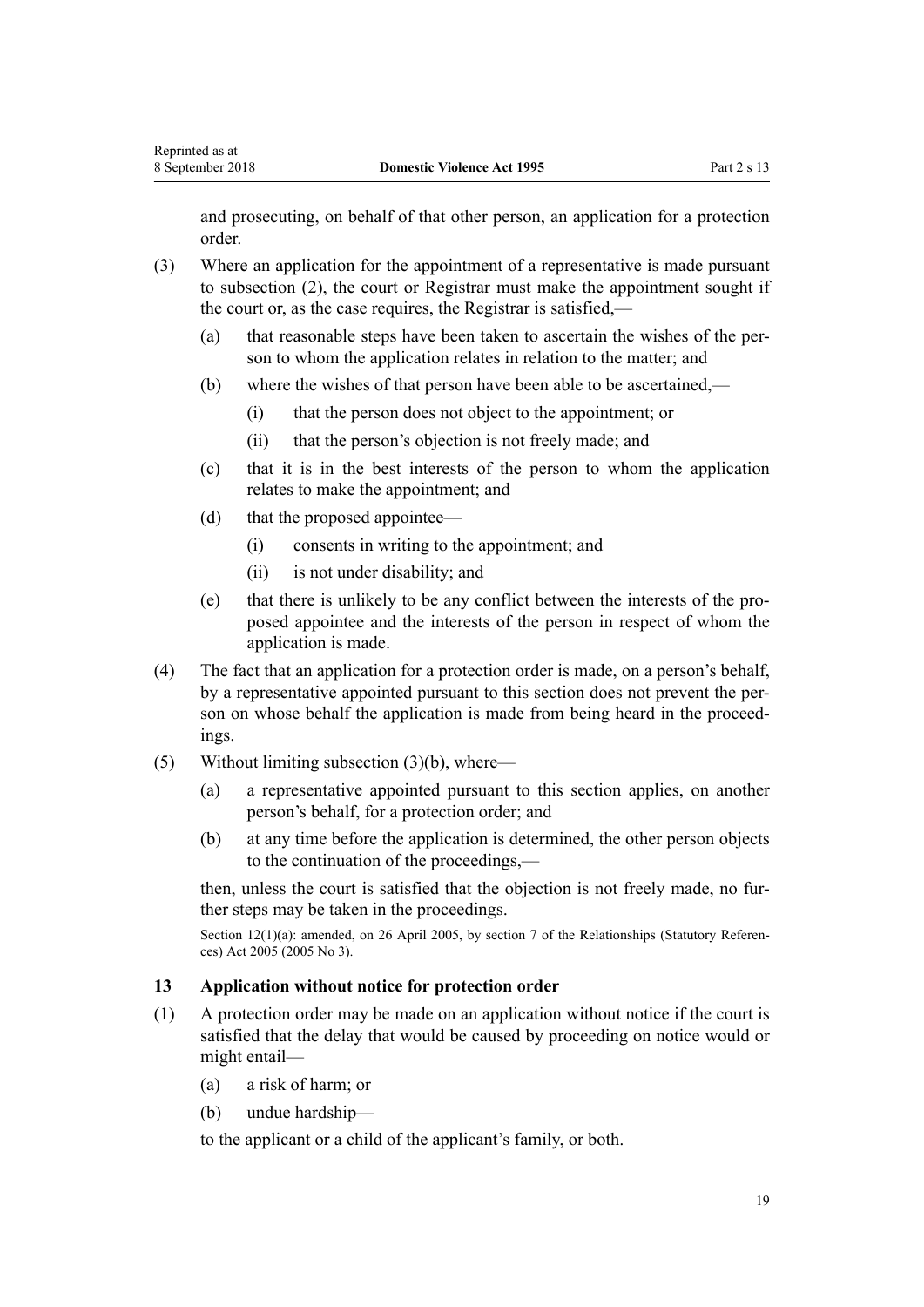- (2) Without limiting the matters to which the court may have regard when determining whether to grant a protection order on an application without notice, the court must have regard to—
	- (a) the perception of the applicant or a child of the applicant's family, or both, of the nature and seriousness of the respondent's behaviour; and
	- (b) the effect of that behaviour on the applicant or a child of the applicant's family, or both.
- (3) A protection order made on an application without notice is a temporary order that, subject to [sections 76 to 80](#page-61-0), and unless it is sooner discharged, becomes final by operation of law 3 months after the date on which it is made.
- (4) Where a protection order is made on an application without notice, the respondent may,—
	- (a) notify the court, in accordance with [section 76,](#page-61-0) that he or she wishes to be heard on whether a final order should be substituted for the temporary protection order:
	- (b) apply pursuant to [section 22](#page-26-0) for the modification or discharge of the standard condition relating to weapons:
	- (c) apply pursuant to [section 46](#page-37-0) for a variation or discharge of any special conditions of the protection order:
	- (d) apply pursuant to [section 47](#page-38-0) for the protection order to be discharged:
	- (e) where a direction is made under [section 51D,](#page-42-0) in respect of the respondent, notify the court, in accordance with [section 51E,](#page-42-0) that he or she objects to the direction.
- (5) Where a protection order is made on an application without notice and, pursuant to [section 17,](#page-22-0) the court directs that the order applies against another person, that associated respondent may,—
	- (a) notify the court, in accordance with [section 76](#page-61-0) (as applied by [section](#page-63-0) [79\)](#page-63-0), that he or she wishes to be heard on whether a final order should be substituted for the temporary protection order, in so far as the order relates to him or her:
	- (b) apply pursuant to [section 22](#page-26-0) for the modification or discharge of the standard condition relating to weapons, in so far as the standard condition relates to him or her:
	- (c) apply pursuant to [section 46](#page-37-0) for a variation or discharge of any special condition of the protection order, in so far as the special condition relates to him or her:
	- (d) apply pursuant to [section 47](#page-38-0) for the protection order to be discharged, in so far as the order relates to him or her: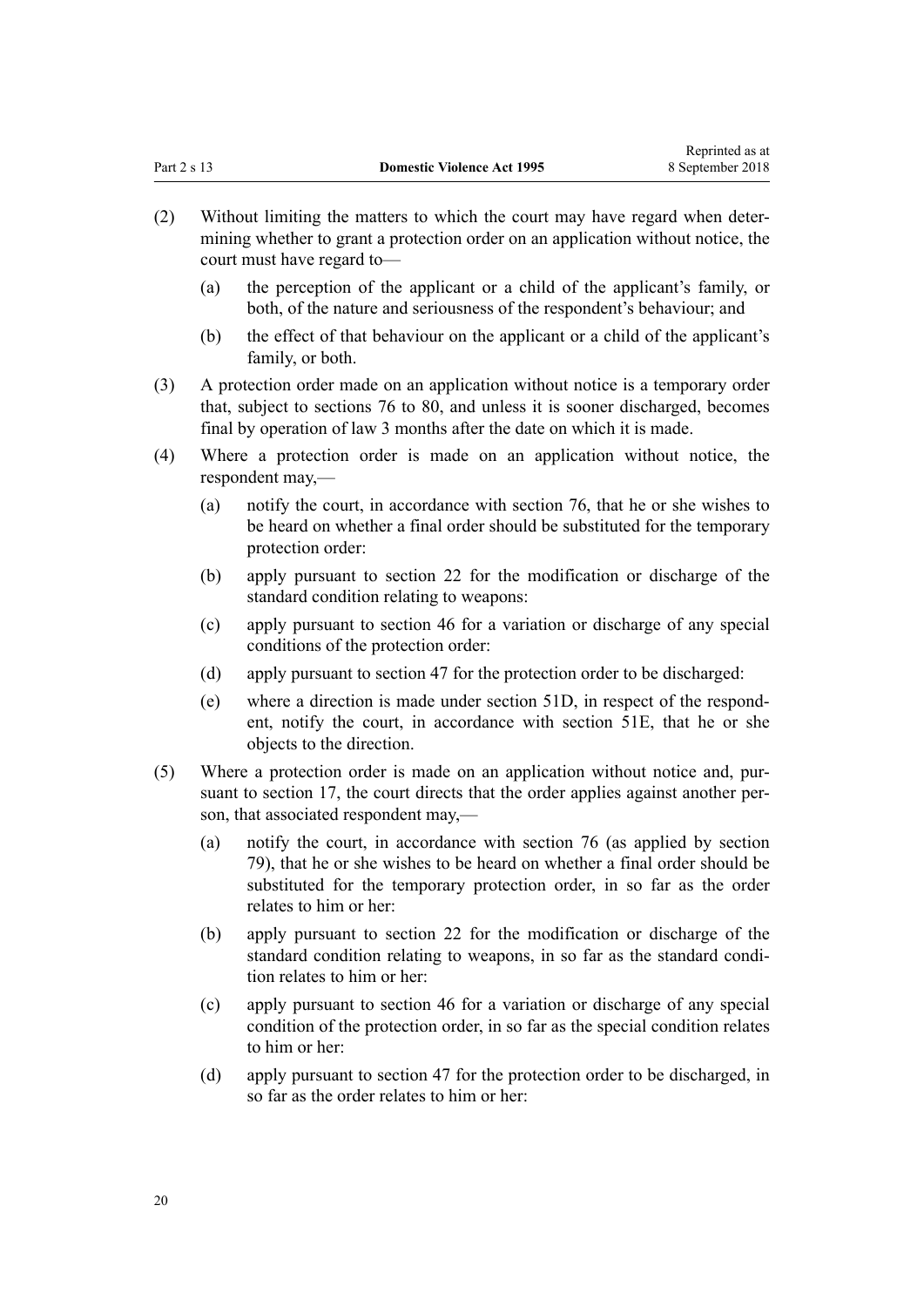(e) where a direction is made under [section 51D,](#page-42-0) in respect of the associated respondent, notify the court, in accordance with [section 51E,](#page-42-0) that he or she objects to the direction.

Compare: 1982 No 120 s 5

<span id="page-20-0"></span>Reprinted as at

Section 13(4)(e): replaced, on 1 October 2014, by [section 7\(1\)](http://prd-lgnz-nlb.prd.pco.net.nz/pdflink.aspx?id=DLM5615653) of the Domestic Violence Amendment Act 2013 (2013 No 77).

Section 13(5)(e): replaced, on 1 October 2014, by [section 7\(2\)](http://prd-lgnz-nlb.prd.pco.net.nz/pdflink.aspx?id=DLM5615653) of the Domestic Violence Amendment Act 2013 (2013 No 77).

## *Scope of protection orders*

#### **14 Power to make protection order**

- (1) The court may make a protection order if it is satisfied that—
	- (a) the respondent is using, or has used, domestic violence against the applicant, or a child of the applicant's family, or both; and
	- (b) the making of an order is necessary for the protection of the applicant, or a child of the applicant's family, or both.
- (2) For the purposes of subsection  $(1)(a)$ , a respondent who encourages another person to engage in behaviour that, if engaged in by the respondent, would amount to domestic violence against the applicant, or a child of the applicant's family, or both, is regarded as having engaged in that behaviour personally.
- (3) Without limiting [section 3\(4\)\(b\)](#page-12-0) or the matters that the court may consider in determining, for the purposes of subsection (1)(b) of this section, whether the making of an order is necessary for the protection of the applicant, or a child of the applicant's family, or both, where some or all of the behaviour in respect of which the application is made appears to be minor or trivial when viewed in isolation, or appears unlikely to recur, the court must nevertheless consider whether the behaviour forms part of a pattern of behaviour in respect of which the applicant, or a child of the applicant's family, or both, need protection.
- (4) For the avoidance of doubt, an order may be made under subsection (1) where the need for protection arises from the risk of domestic violence of a different type from the behaviour found to have occurred for the purposes of paragraph (a) of that subsection.
- (5) Without limiting the matters that the court may consider when determining whether to make a protection order, the court must have regard to—
	- (a) the perception of the applicant, or a child of the applicant's family, or both, of the nature and seriousness of the behaviour in respect of which the application is made; and
	- (b) the effect of that behaviour on the applicant, or a child of the applicant's family, or both.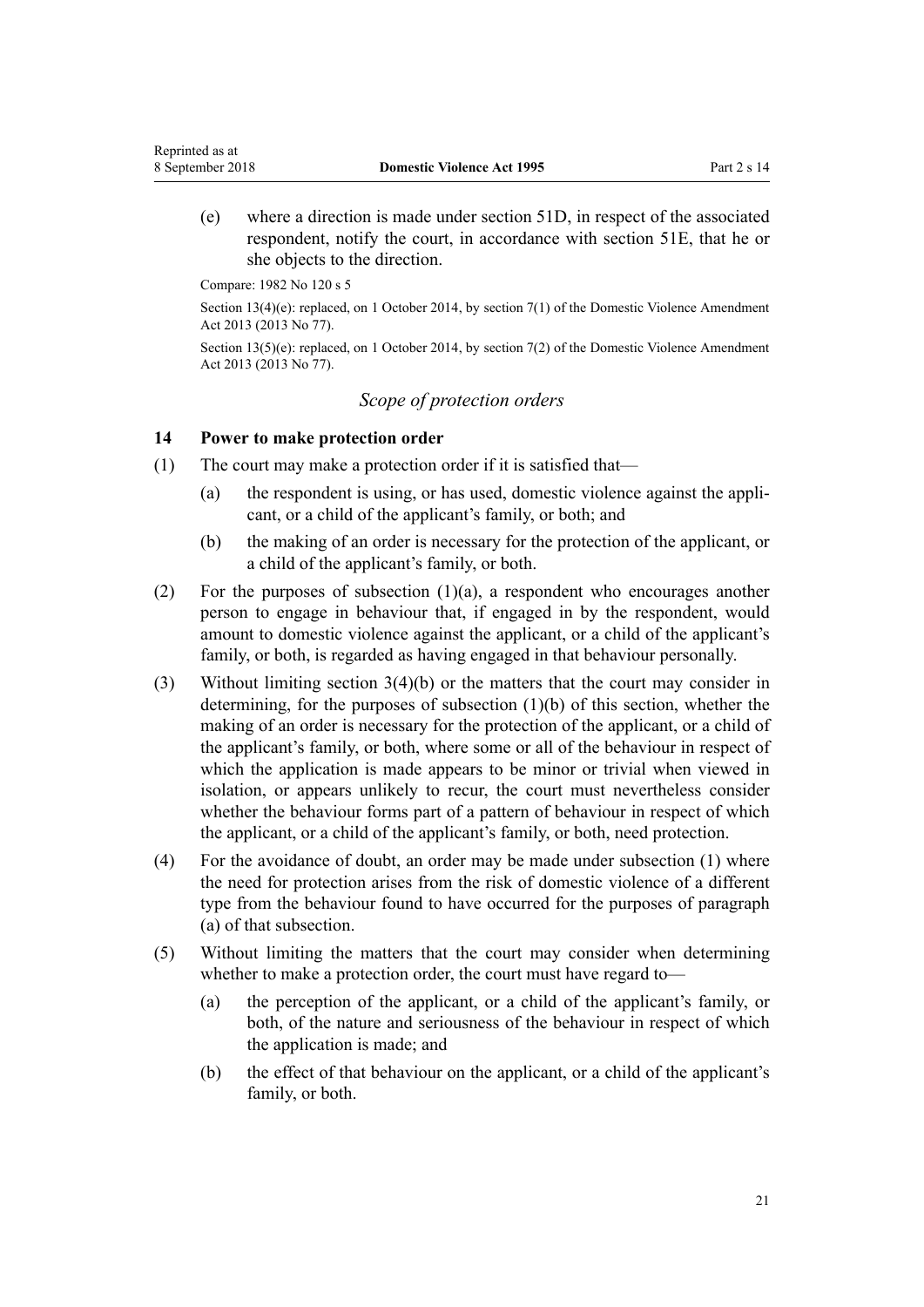## <span id="page-21-0"></span>**15 Existence of other proceedings not to preclude granting of protection order**

A court must not decline to make a protection order merely because of the existence of other proceedings (including, but not limited to, proceedings relating to the role of providing day-to-day care for, or contact with, or custody of a minor) between or relating to the parties, whether or not those proceedings also relate to any other person.

Section 15: amended, on 1 July 2005, by [section 151](http://prd-lgnz-nlb.prd.pco.net.nz/pdflink.aspx?id=DLM317988) of the Care of Children Act 2004 (2004 No 90).

## **16 Protection of persons other than applicant**

- (1) Where the court makes a protection order, that order applies for the benefit of any child of the applicant's family.
- (1A) A protection order continues to apply for the benefit of a child of the applicant's family until—
	- (a) the child ceases to be a child of the applicant's family; or
	- (b) the order sooner lapses or is discharged.
- (1B) If a child of the applicant's family having attained the age of 17 years continues to ordinarily or periodically reside with the applicant (an **adult child**), a protection order continues to apply for the benefit of the adult child until—
	- (a) the adult child ceases to ordinarily or periodically reside with the applicant; or
	- (b) the order sooner lapses or is discharged.
- (2) Subject to subsection (3), where the court makes a protection order, it may direct that the order also apply for the benefit of a particular person with whom the applicant has a domestic relationship.
- (3) No direction may be made pursuant to subsection (2) in respect of a person unless the court is satisfied that—
	- (a) the respondent is engaging, or has engaged, in behaviour that, if the respondent and the person were or, as the case may be, had been in a domestic relationship, would amount to domestic violence against the person; and
	- (b) the respondent's behaviour towards the person is due, in whole or in part, to the applicant's domestic relationship with the person; and
	- (c) the making of a direction under this section is necessary for the protection of the person; and
	- (d) where practicable, the person consents to the direction being made.
- (4) Subsections (2) to (5) of [section 14](#page-20-0) apply, with the necessary modifications, in respect of an application for a direction pursuant to subsection (2) of this section.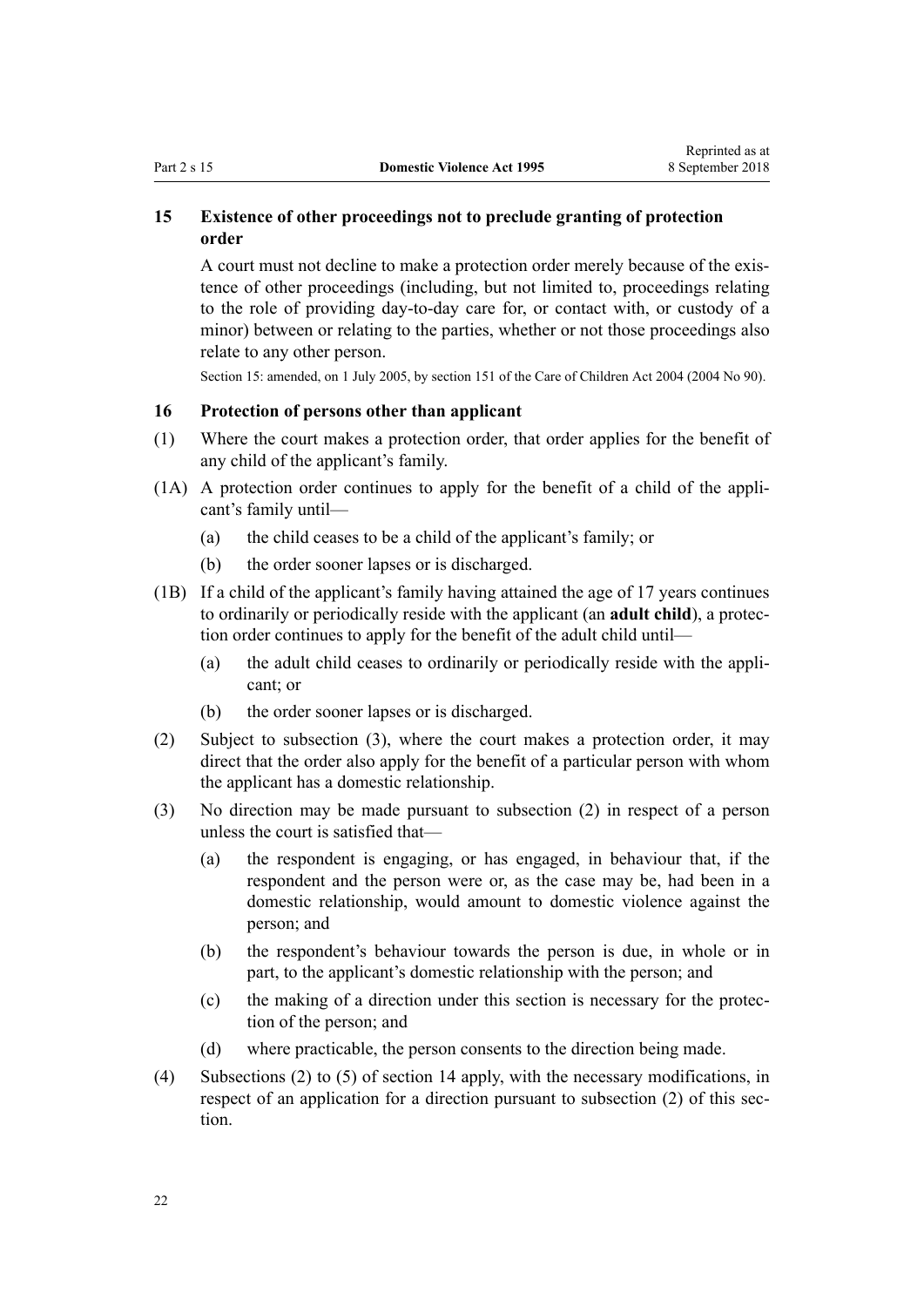- <span id="page-22-0"></span>(5) If the applicant dies at any time after a protection order is made for the protection of the applicant, then, notwithstanding the death of the applicant, the order (if it has not sooner lapsed or been discharged) continues to apply for the benefit of—
	- (a) a child who at the time of the applicant's death was a child of the applicant's family, until that child attains the age of 17 years; and
	- (b) a person in respect of whom a direction has been made under subsection (2), until the order lapses or is discharged.
- (6) Subsections (1A), (1B), and (5) apply in respect of a protection order regardless of whether the protection order is made before or after the commencement of those subsections.

Section 16(1A): inserted, on 16 November 2011, by [section 6\(1\)](http://prd-lgnz-nlb.prd.pco.net.nz/pdflink.aspx?id=DLM1955515) of the Domestic Violence Amendment Act 2011 (2011 No 58).

Section 16(1B): inserted, on 16 November 2011, by [section 6\(1\)](http://prd-lgnz-nlb.prd.pco.net.nz/pdflink.aspx?id=DLM1955515) of the Domestic Violence Amendment Act 2011 (2011 No 58).

Section 16(5): inserted, on 16 November 2011, by [section 6\(2\)](http://prd-lgnz-nlb.prd.pco.net.nz/pdflink.aspx?id=DLM1955515) of the Domestic Violence Amendment Act 2011 (2011 No 58).

Section 16(6): inserted, on 16 November 2011, by [section 6\(2\)](http://prd-lgnz-nlb.prd.pco.net.nz/pdflink.aspx?id=DLM1955515) of the Domestic Violence Amendment Act 2011 (2011 No 58).

## **17 Protection from respondent's associates**

- (1) Subject to subsection (2), where the court makes a protection order against the respondent, the court may also direct that the order apply against a person whom the respondent is encouraging, or has encouraged, to engage in behaviour against a protected person, where that behaviour, if engaged in by the respondent, would amount to domestic violence.
- (2) No direction may be made under subsection (1) in respect of a person unless the court is satisfied that—
	- (a) the person is engaging, or has engaged, in behaviour against a protected person, where that behaviour, if engaged in by the respondent, would amount to domestic violence; and
	- (b) the making of a direction under this section is necessary for the protection of the protected person.
- (3) A direction may be made pursuant to subsection (1) whether the behaviour against a protected person was engaged in before or after the person became a protected person.
- (4) Subsections (2) to (5) of [section 14](#page-20-0) apply, with the necessary modifications, in respect of an application for a direction pursuant to subsection (1) of this section.

## **18 Mutual orders**

Where the court grants an application for a protection order, it must not also make a protection order in favour of the respondent unless the respondent has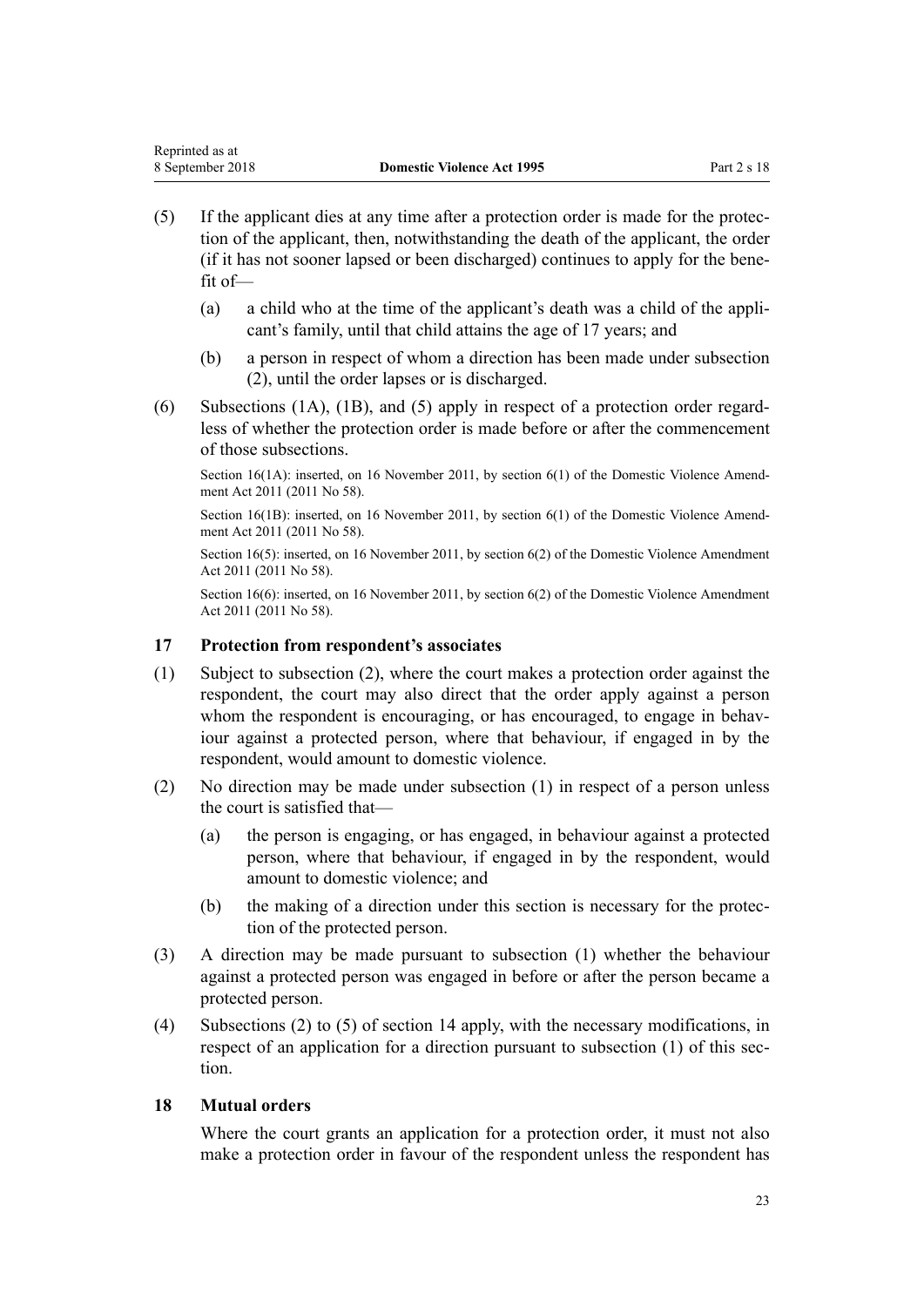<span id="page-23-0"></span>made an application for a protection order and the court has determined that application in accordance with this Act.

## *Standard conditions of protection orders*

#### **19 Standard conditions of protection order**

- (1) It is a condition of every protection order that the respondent must not—
	- (a) physically or sexually abuse the protected person; or
	- (b) threaten to physically or sexually abuse the protected person; or
	- (c) damage, or threaten to damage, property of the protected person; or
	- (d) engage, or threaten to engage, in other behaviour, including intimidation or harassment, which amounts to psychological abuse of the protected person; or
	- (e) encourage any person to engage in behaviour against a protected person, where the behaviour, if engaged in by the respondent, would be prohibited by the order.
- (2) Without limiting subsection (1), but subject to [section 20,](#page-24-0) it is a condition of every protection order that at any time other than when the protected person and the respondent are, with the express consent of the protected person, living in the same dwellinghouse, the respondent must not,—
	- (a) watch, loiter near, or prevent or hinder access to or from, the protected person's place of residence, business, employment, educational institution, or any other place that the protected person visits often; or
	- (b) follow the protected person about or stop or accost the protected person in any place; or
	- (c) without the protected person's express consent, enter or remain on any land or building occupied by the protected person; or
	- (d) where the protected person is present on any land or building, enter or remain on that land or building in circumstances that constitute a trespass; or
	- (e) make any other contact with the protected person (whether by telephone, electronic message, correspondence, or otherwise), except such contact—
		- (i) as is reasonably necessary in any emergency; or
		- (ii) as is permitted under any order or written agreement relating to the role of providing day-to-day care for, or contact with, or custody of any minor; or
		- (iii) as is permitted under any special condition of the protection order; or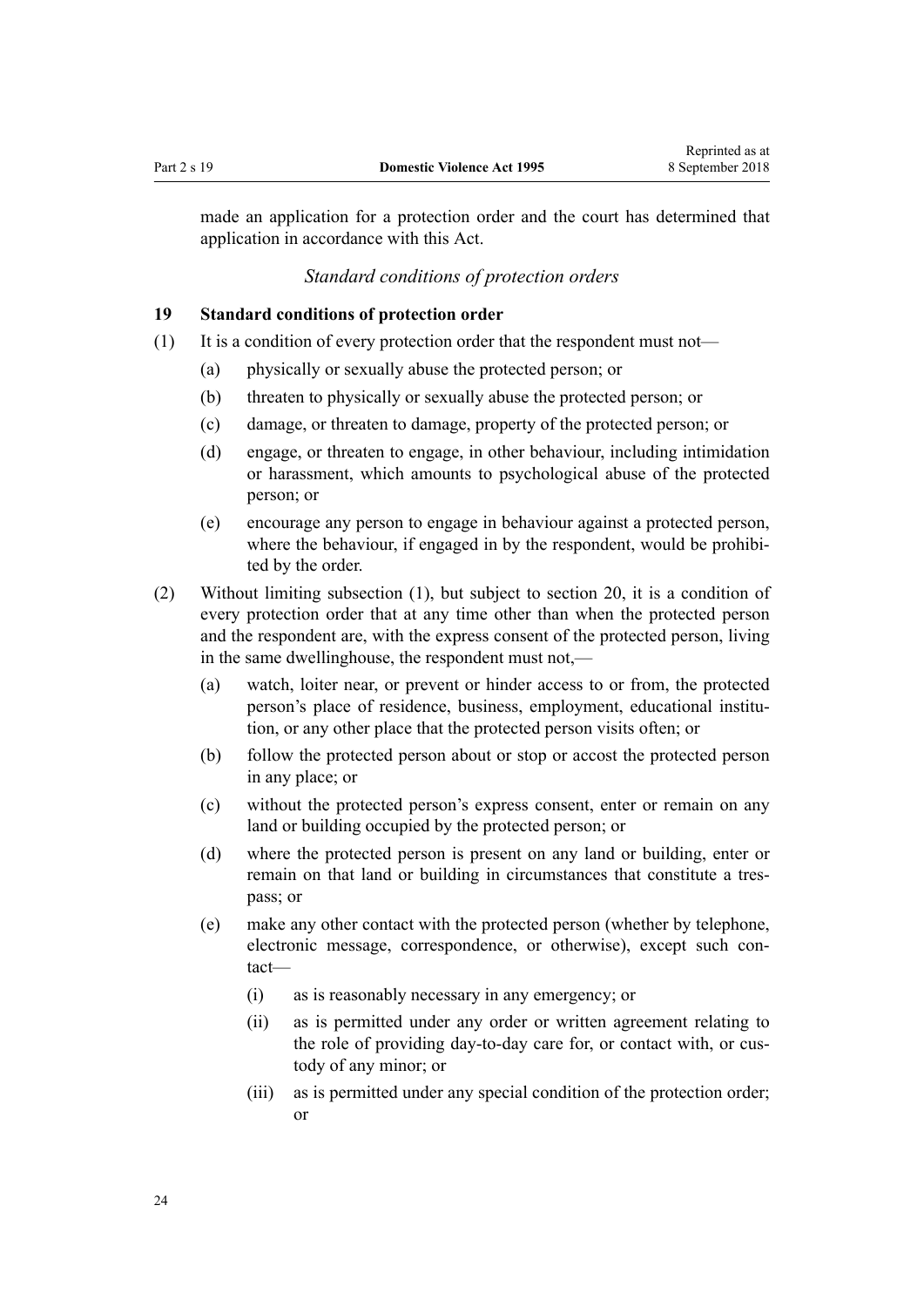- <span id="page-24-0"></span>(iv) as is necessary for the purposes of attending a family group conference within the meaning of [section 2](http://prd-lgnz-nlb.prd.pco.net.nz/pdflink.aspx?id=DLM147094) of the Oranga Tamariki Act 1989; or
- (v) as is necessary for the purposes of attending a settlement conference convened under [section 46Q](http://prd-lgnz-nlb.prd.pco.net.nz/pdflink.aspx?id=DLM6027393) of the Care of Children Act 2004.
- (3) Where, pursuant to a direction made under [section 17,](#page-22-0) a protection order applies against an associated respondent, the provisions of this section apply, with all necessary modifications, in respect of the associated respondent.
- (4) References in subsection (2) of this section to the express consent of a protected person include the express consent of a person (other than the respondent or, as the case may be, the associated respondent) who is specified, in a special condition of the protection order imposed pursuant to [section 27\(3\),](#page-32-0) as a person who is entitled to consent, on the protected person's behalf, in relation to the matter, and to withdraw such consent.

Compare: 1982 No 120 ss 7, 16

Section 19(2)(e): amended, on 28 October 2009, by [section 4](http://prd-lgnz-nlb.prd.pco.net.nz/pdflink.aspx?id=DLM2181002) of the Domestic Violence Amendment Act 2009 (2009 No 43).

Section 19(2)(e)(ii): amended, on 1 July 2005, by [section 151](http://prd-lgnz-nlb.prd.pco.net.nz/pdflink.aspx?id=DLM317988) of the Care of Children Act 2004 (2004) No 90).

Section 19(2)(e)(iv): amended, on 14 July 2017, by [section 149](http://prd-lgnz-nlb.prd.pco.net.nz/pdflink.aspx?id=DLM7287401) of the Children, Young Persons, and Their Families (Oranga Tamariki) Legislation Act 2017 (2017 No 31).

Section 19(2)(e)(iv): amended, on 31 March 2014, by [section 8\(1\)](http://prd-lgnz-nlb.prd.pco.net.nz/pdflink.aspx?id=DLM5615654) of the Domestic Violence Amendment Act 2013 (2013 No 77).

Section  $19(2)(e)(v)$ : inserted, on 31 March 2014, by [section 8\(2\)](http://prd-lgnz-nlb.prd.pco.net.nz/pdflink.aspx?id=DLM5615654) of the Domestic Violence Amendment Act 2013 (2013 No 77).

## **20 Further provisions relating to standard condition prohibiting contact**

- (1) The standard condition contained in [section 19\(2\)](#page-23-0) (in this section referred to as the non-contact condition) has effect except while the protected person and the respondent are, with the express consent of the protected person, living in the same dwellinghouse.
- (2) The non-contact condition is automatically suspended for any period during which the protected person and the respondent, with the express consent of the protected person, live in the same dwellinghouse.
- (3) Where the non-contact condition is suspended in accordance with subsection (2), and the protected person subsequently withdraws his or her consent to the respondent living in the same dwellinghouse, then (unless the protection order has been sooner discharged) the non-contact condition automatically revives.
- (4) The non-contact condition—
	- (a) may become suspended in accordance with subsection (2) on 1 or more occasions:
	- (b) may revive in accordance with subsection (3) on 1 or more occasions.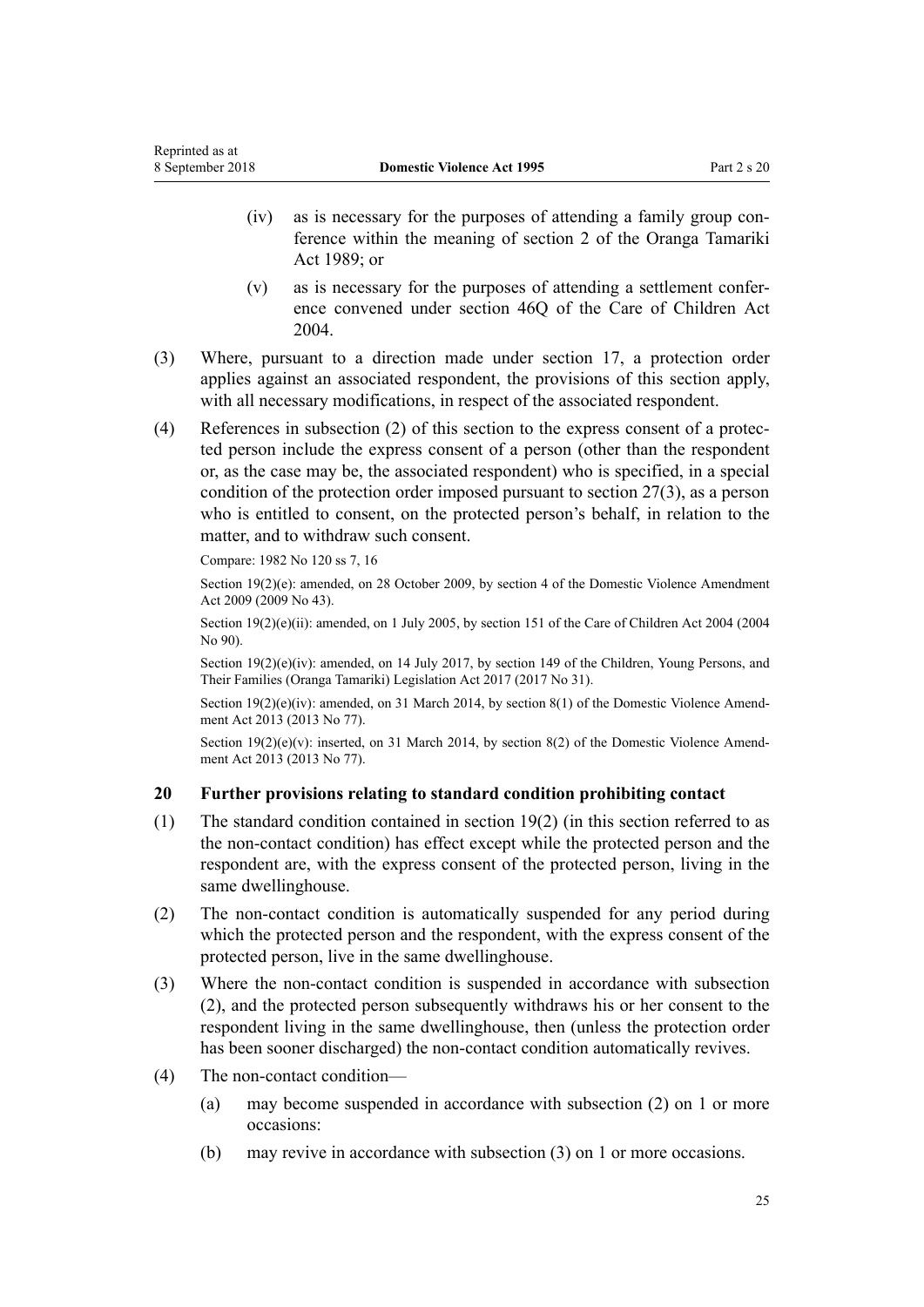Reprinted as at

- <span id="page-25-0"></span>(5) Where, pursuant to a direction made under [section 17,](#page-22-0) a protection order applies against an associated respondent, the provisions of this section apply, with all necessary modifications, in respect of the associated respondent.
- (6) References in this section to the consent of a protected person, or to the withdrawal of a protected person's consent, include, as the case requires,—
	- (a) the consent of a person (other than the respondent or, as the case may be, the associated respondent) who is specified, in a special condition of the protection order imposed pursuant to [section 27\(3\),](#page-32-0) as a person who is entitled to consent, on the protected person's behalf, in relation to the matter:
	- (b) the withdrawal of consent by such a person.

## *Standard condition relating to weapons*

## **21 Standard condition relating to weapons**

- (1) Subject to [section 22](#page-26-0), it is a condition of every protection order—
	- (a) that the respondent must not possess, or have under his or her control, any weapon; and
	- (b) that the respondent must not hold a firearms licence; and
	- (c) that the respondent must,—
		- (i) as soon as practicable after the service on him or her of a copy of the protection order, but in any case no later than 24 hours after such service; and
		- (ii) on demand made, at any time, by any constable,—

surrender to a constable—

- (iii) any weapon in the respondent's possession or under the respondent's control, whether or not any such weapon is lawfully in the respondent's possession or under the respondent's control; and
- (iv) any firearms licence held by the respondent.
- (2) Subject to [section 22](#page-26-0), on the making of a protection order,—
	- (a) where the protection order is a temporary order, any firearms licence held by the respondent is deemed to be suspended:
	- (b) where the protection order is a final order, any firearms licence held by the respondent is deemed to be revoked.
- (3) The respondent does not fail to comply with the standard condition contained in subsection (1) merely by having in his or her possession, or having under his or her control, any weapon or any firearms licence, where,—
	- (a) in the case of a weapon, the weapon was in his or her possession, or under his or her control, immediately before the making of the protection order; and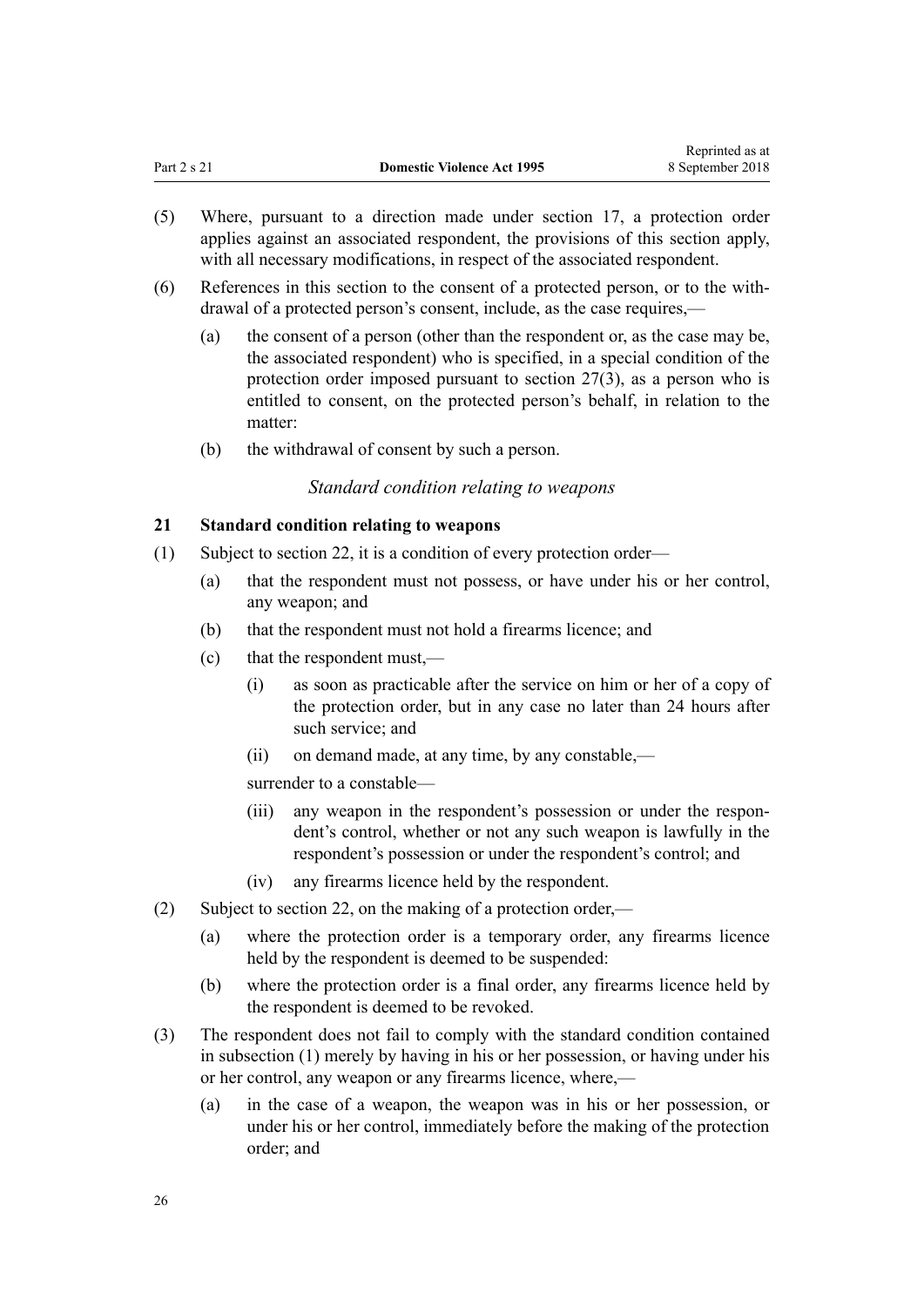- <span id="page-26-0"></span>(b) in the case of a weapon or a firearms licence, the weapon or licence is in his or her possession, or under his or her control, during the period necessary to comply with the terms of that standard condition that relate to the surrender of the weapon or licence.
- (4) Subject to section 22, where, pursuant to that section, a protection order is varied so as to include the standard condition relating to weapons,—
	- (a) the reference in subsection  $(1)(c)(i)$  to service of a copy of the protection order is to be read as a reference to service of a copy of the order by which the standard condition is so included:
	- (b) the references in subsections (2) and  $(3)(a)$  to the making of a protection order are to be read as references to the making of the order by which the standard condition is so included,—

and the provisions of this Act apply accordingly with all necessary modifications.

(5) Subject to section 22, where, pursuant to a direction made under [section 17](#page-22-0), a protection order applies against an associated respondent, the provisions of this section apply, with all necessary modifications, in respect of the associated respondent.

Section 21(1)(c): amended, on 1 October 2008, pursuant to [section 116\(a\)\(ii\)](http://prd-lgnz-nlb.prd.pco.net.nz/pdflink.aspx?id=DLM1102349) of the Policing Act 2008 (2008 No 72).

Section 21(1)(c)(ii): amended, on 1 October 2008, pursuant to [section 116\(a\)\(ii\)](http://prd-lgnz-nlb.prd.pco.net.nz/pdflink.aspx?id=DLM1102349) of the Policing Act 2008 (2008 No 72).

## **22 Court may dispense with, modify, discharge, or re-impose standard condition relating to weapons**

- $(1)$  Where,—
	- (a) the court makes a final protection order on an application on notice; or
	- (b) pursuant to section  $80(1)$ , the court—
		- (i) discharges a temporary protection order and makes a final protection order in its place; or
		- (ii) confirms a temporary protection order to the extent that it has not already become final,—

the court may, subject to [section 23,](#page-28-0)—

- (c) direct that the standard condition relating to weapons is not to be a condition of the protection order; or
- (d) modify the terms of that standard condition.
- (2) Subject to [section 23](#page-28-0), the court may, if it thinks fit, on the application of the applicant or the respondent, vary a protection order,—
	- (a) where the standard condition relating to weapons is not a condition of the protection order, by directing that the standard condition relating to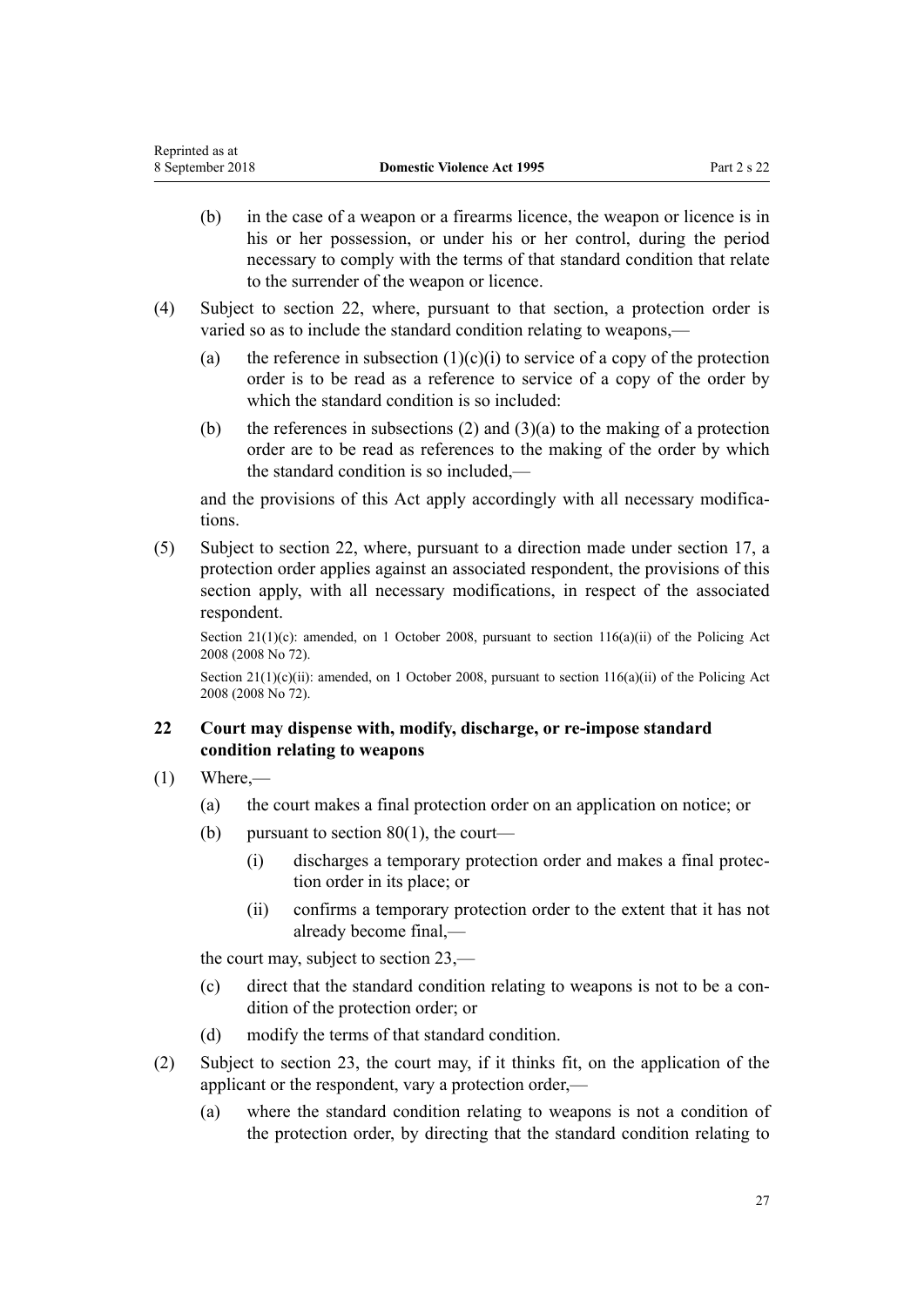weapons (whether with or without modification) is to be a condition of the protection order:

- (b) where the standard condition relating to weapons is a condition of the protection order (whether with or without modification), by—
	- (i) discharging the standard condition relating to weapons:
	- (ii) modifying the terms of that standard condition.
- (3) Subject to [section 23](#page-28-0), where a protection order applies against an associated respondent, the court may, on the application of the applicant or the associated respondent, vary the protection order, in so far as it relates to the associated respondent,—
	- (a) where the standard condition relating to weapons is not a condition of the protection order, by directing that the standard condition relating to weapons (whether with or without modification) is to be a condition of the protection order:
	- (b) where the standard condition relating to weapons is a condition of the protection order (whether with or without modification), by—
		- (i) discharging the standard condition relating to weapons:
		- (ii) modifying the terms of that standard condition.
- (4) For the avoidance of doubt (but without limiting subsection (3)), it is hereby declared that a court may—
	- (a) direct that the standard condition relating to weapons—
		- (i) is not to be a condition of a protection order, in so far as the protection order relates to the respondent; but
		- (ii) is to be a condition of a protection order (whether with or without modification), in so far as the protection order relates to the associated respondent:
	- (b) discharge the standard condition relating to weapons in so far as the condition relates to the respondent, but not in so far as the condition relates to the associated respondent.
- (5) Where an application is made under subsection (2) or subsection (3) in respect of a temporary protection order, the Registrar must assign a hearing date, which must be—
	- (a) as soon as practicable; and
	- (b) unless there are special circumstances, in no case later than 42 days after the application is made.
- (6) [Sections 9](#page-15-0), [11](#page-17-0), and [12](#page-17-0), so far as applicable and with the necessary modifications, apply in relation to—
	- (a) any application under this section, on behalf of a protected person, for—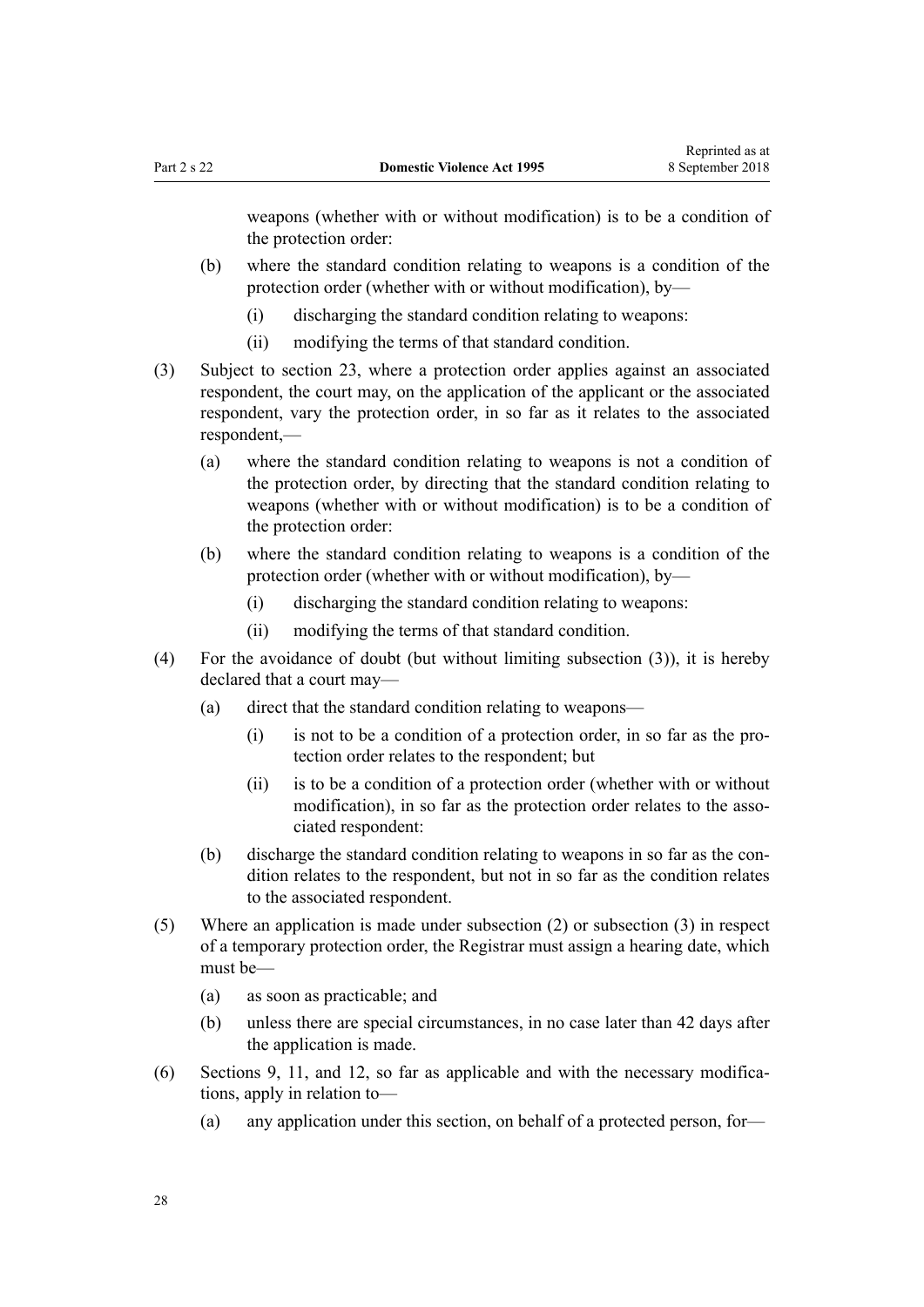- <span id="page-28-0"></span>(i) a direction that the standard condition relating to weapons be a condition of a protection order; or
- (ii) the modification or discharge of the standard condition relating to weapons; and
- (b) the defending, on behalf of a protected person, of any such application made by the respondent or the associated respondent—

as they apply in relation to the making of an application for a protection order.

## **23 Further provisions relating to powers conferred by section 22**

- (1) A court must not exercise the power conferred by [section 22](#page-26-0)
	- (a) to direct that the standard condition relating to weapons is not to be a condition of a protection order; or
	- (b) to discharge the standard condition relating to weapons—

unless the court is satisfied that the standard condition relating to weapons is not necessary for the protection of the persons for whose benefit the protection order applies from further domestic violence.

- (2) Subject to subsection (3), a court may only exercise the power conferred by [section 22](#page-26-0) to modify the terms of the standard condition relating to weapons in the following ways:
	- (a) to permit a person to whom the standard condition applies to have in his or her possession, or have under his or her control, a specified weapon, or weapons of a specified class, either unconditionally or subject to such conditions as the court thinks fit:
	- (b) where necessary, to permit such a person to hold a firearms licence:
	- (c) in any case where the terms of the standard condition have already been modified so as to make them less onerous than the terms set out in [sec](#page-25-0)[tion 21,](#page-25-0) by reinstating (whether in whole or in part) those terms as so set out.
- (3) A court may exercise the power conferred by [section 22](#page-26-0) to modify the terms of the standard condition relating to weapons in any of the ways set out in paragraph (a) or paragraph (b) of subsection (2) of this section only if the court is satisfied—
	- (a) that the standard condition relating to weapons, in the terms set out in [section 21](#page-25-0), is not necessary for the protection of the persons for whose benefit the protection order applies from further domestic violence; and
	- (b) that the standard condition relating to weapons, in the terms proposed, will sufficiently protect those persons from further domestic violence.
- (4) In determining whether or not to exercise any of the powers conferred by [sec](#page-26-0)[tion 22](#page-26-0),—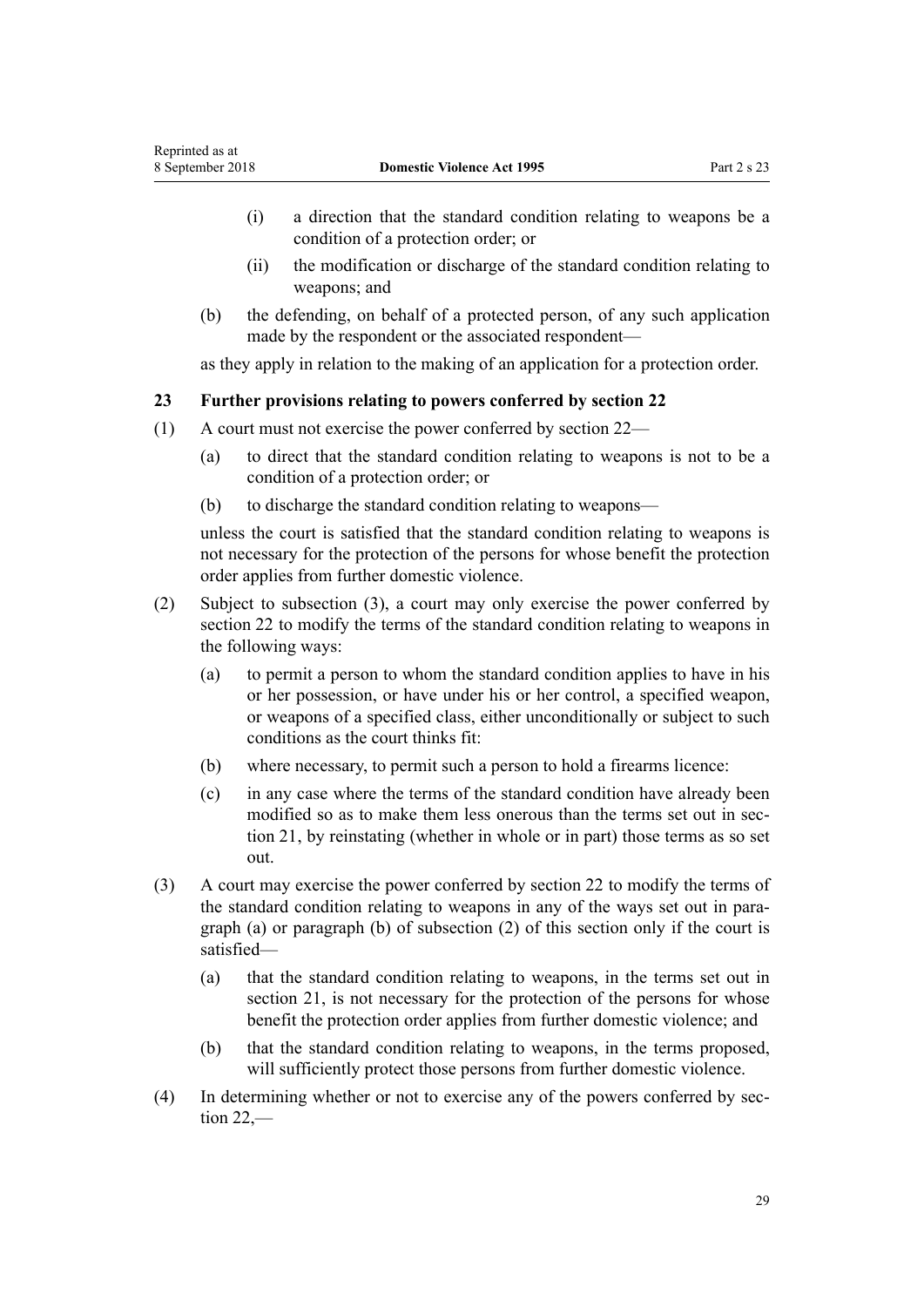- <span id="page-29-0"></span>(a) the need to protect those persons for whose benefit the protection order applies from further domestic violence is the paramount consideration; and
- (b) without limiting paragraph (a), the court must, so far as is practicable, have regard to the following matters:
	- (i) whether the persons for whose benefit the protection order applies consent to the exercise of the power in the manner proposed:
	- (ii) with respect to any domestic violence that is relevant in relation to the exercise of the power, the nature and seriousness of that domestic violence, and how recently that domestic violence occurred:
	- (iii) the effect that the terms of the standard condition relating to weapons is having, or will have, on the persons to whom the condition applies, or will apply, if the powers are not exercised in the manner proposed:
	- (iv) such other matters as the court considers relevant.
- (5) Where the terms of the standard condition relating to weapons are modified pursuant to [section 22](#page-26-0), the terms of that standard condition (as set out in [sec](#page-25-0)[tion 21](#page-25-0)) apply subject to the terms of that modification, and the provisions of this Act apply accordingly.
- (6) The fact that—
	- (a) the standard condition relating to weapons has been discharged pursuant to [section 22;](#page-26-0) or
	- (b) the terms of the standard condition relating to weapons have been modified pursuant to that section—

does not oblige any Police employee to issue a firearms licence to any person to whom that standard condition applied or, as the case requires, applies.

Section 23(6): amended, on 1 October 2008, by [section 130\(1\)](http://prd-lgnz-nlb.prd.pco.net.nz/pdflink.aspx?id=DLM1102383) of the Policing Act 2008 (2008) No 72).

## **24 Further provisions relating to effect of standard condition relating to weapons**

- (1) Where—
	- (a) a temporary protection order becomes a final order in accordance with section  $77(1)$ ; and
	- (b) at the time the order becomes final, any firearms licence held by the respondent or an associated respondent is suspended pursuant to [section](#page-25-0)  $21(2)$ ,—

that firearms licence is deemed to be revoked.

(2) Where a person's firearms licence is suspended pursuant to section  $21(2)$ ,—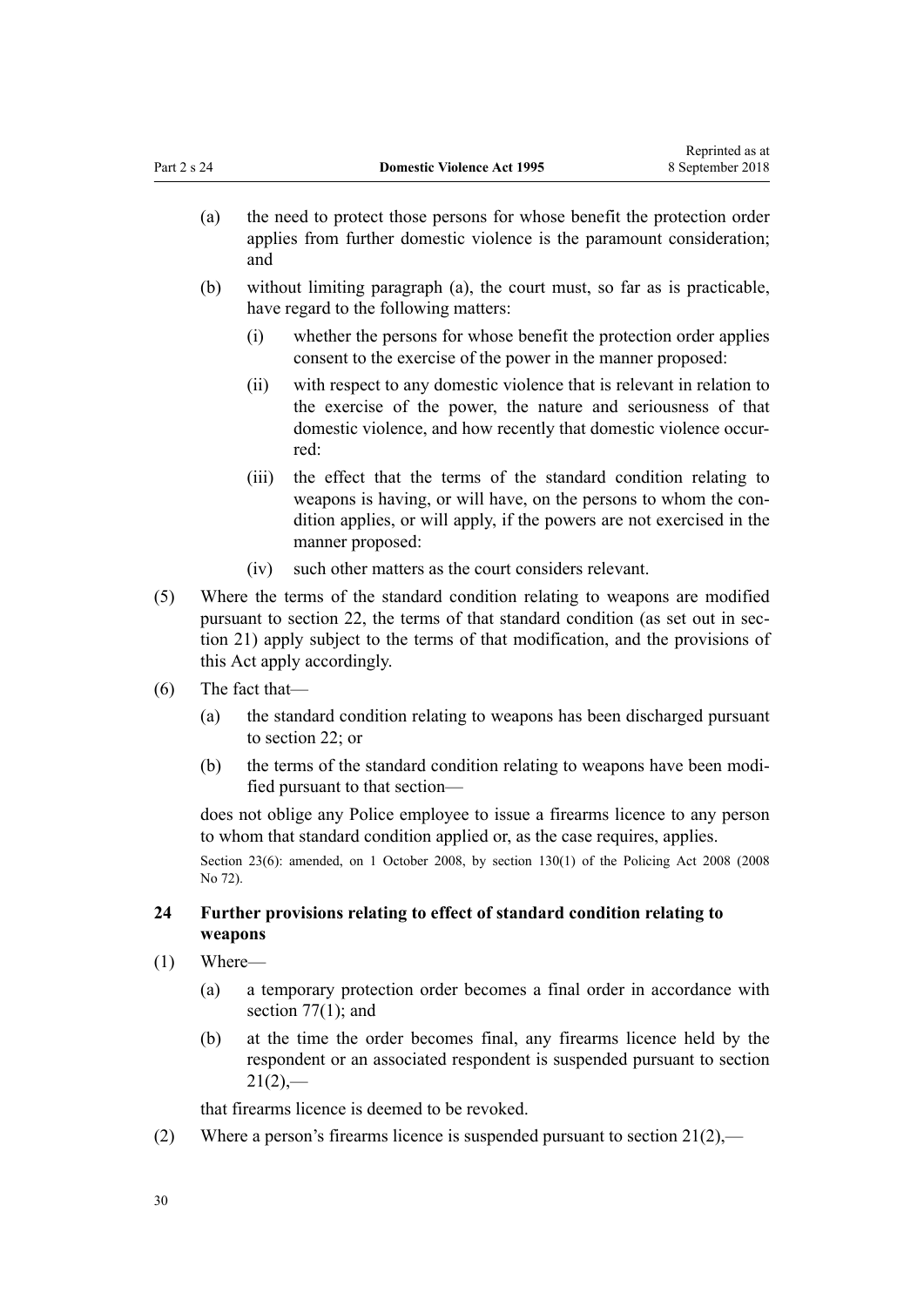- <span id="page-30-0"></span>(a) that person is deemed, for all purposes, not to be the holder of a firearms licence during the period of the suspension; but
- (b) immediately on that suspension ceasing to be in force, then, except where the firearms licence is revoked (whether pursuant to subsection (1) or otherwise) or ceases to be in force, that firearms licence revives.
- (3) Where, pursuant to subsection (1) or [section 21](#page-25-0) of this Act, a firearms licence is revoked or deemed to be revoked, that revocation has effect as if the firearms licence had been revoked pursuant to [section 27](http://prd-lgnz-nlb.prd.pco.net.nz/pdflink.aspx?id=DLM72928) of the Arms Act 1983, except that nothing in this subsection—
	- (a) limits the terms of the standard condition relating to weapons; or
	- (b) confers on any person any right to appeal to any court, other than under [section 91](#page-71-0), against the revocation of that firearms licence.

## **25 Retention, return, and disposal of surrendered weapons and licences**

- (1) Where a person to whom the standard condition relating to weapons applies surrenders any weapon to a constable pursuant to [section 21](#page-25-0), the following provisions apply:
	- (a) in any case where the person's firearms licence is suspended by virtue of section  $21(2)$ ,
		- (i) subject to subparagraph (ii), to paragraphs (b) and (c), and to [sec](#page-26-0)[tion 22,](#page-26-0) the Police must detain the weapon for the period of the suspension, and, except where the weapon may lawfully be retained pursuant to any other enactment, must return the weapon to the person as soon as practicable after that suspension ceases to be in force:
		- (ii) subject to paragraph (c), the person whose firearms licence is suspended may, at any time during the period of the suspension, if the weapon is owned by him or her, sell or otherwise dispose of the weapon to a person approved for the purpose by a constable, and in any such case the weapon must be delivered to that other person:
	- (b) in any case where the person's firearms licence is revoked by virtue of section  $21(2)$  or section  $24(1)$  of this Act, then, subject to paragraph (c) of this subsection, subsections (2) to (4) of [section 28](http://prd-lgnz-nlb.prd.pco.net.nz/pdflink.aspx?id=DLM72932) of the Arms Act 1983 apply, with all necessary modifications, as if the weapon were a firearm that had been delivered to a constable pursuant to section 28 of the Arms Act 1983:
	- (c) if, at the time of the surrender of the weapon, the person was not lawfully entitled to possess the weapon (disregarding, for that purpose, the effect of the standard condition relating to weapons), the weapon is deemed to have been seized and detained pursuant to the [Arms Act](http://prd-lgnz-nlb.prd.pco.net.nz/pdflink.aspx?id=DLM72621)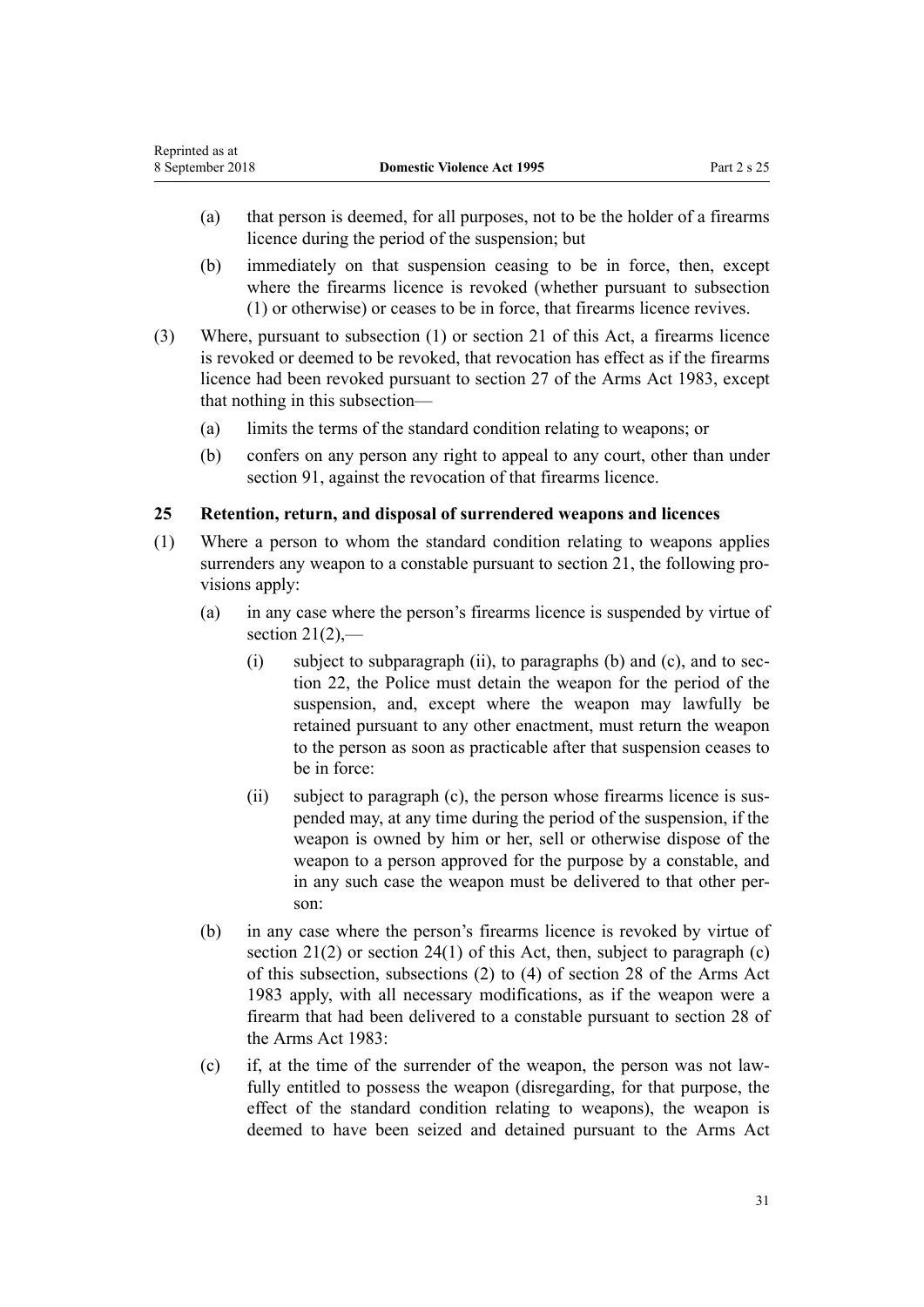<span id="page-31-0"></span>[1983](http://prd-lgnz-nlb.prd.pco.net.nz/pdflink.aspx?id=DLM72621), and the provisions of [sections 65](http://prd-lgnz-nlb.prd.pco.net.nz/pdflink.aspx?id=DLM73326) and [70](http://prd-lgnz-nlb.prd.pco.net.nz/pdflink.aspx?id=DLM73358) of that Act apply accordingly:

- (d) in any other case,—
	- (i) subject to subparagraph (ii), to paragraph (c), and to [section 22](#page-26-0), the Police must detain the weapon for the period during which the standard condition relating to weapons remains in force, and, except where the weapon may lawfully be retained pursuant to any other enactment, must return the weapon to the person as soon as practicable after the standard condition relating to weapons ceases to be in force:
	- (ii) subject to paragraph (c), the person may, at any time during the period during which the standard condition relating to weapons remains in force, if the weapon is owned by him or her, sell or otherwise dispose of the weapon to a person approved for the purpose by a constable, and in any such case the weapon must be delivered to that other person.
- (2) Where a person's firearms licence is suspended pursuant to subsection (2) of [section 21,](#page-25-0) and that person surrenders that licence to a constable pursuant to that section, the Police must detain that licence for the period of the suspension, and, except where the licence is revoked or ceases to be in force, or may lawfully be retained pursuant to any other enactment, must return the licence to the person as soon as practicable after that suspension ceases to be in force.

Section 25(1): amended, on 1 October 2008, pursuant to section  $116(a)(ii)$  of the Policing Act 2008 (2008 No 72).

Section  $25(1)(a)(ii)$ : amended, on 1 October 2008, pursuant to section  $116(a)(ii)$  of the Policing Act 2008 (2008 No 72).

Section  $25(1)(b)$ : amended, on 1 October 2008, pursuant to section  $116(a)(ii)$  of the Policing Act 2008 (2008 No 72).

Section  $25(1)(d)(ii)$ : amended, on 1 October 2008, pursuant to section  $116(a)(ii)$  of the Policing Act 2008 (2008 No 72).

Section 25(2): amended, on 1 October 2008, pursuant to section  $116(a)(ii)$  of the Policing Act 2008 (2008 No 72).

### **26 Arms Act 1983 not affected**

- (1) Nothing in any of [sections 21 to 25](#page-25-0) of this Act limits or affects any provision of the [Arms Act 1983](http://prd-lgnz-nlb.prd.pco.net.nz/pdflink.aspx?id=DLM72621) that authorises or permits—
	- (a) the revocation of any firearms licence; or
	- (b) the seizure of any weapon.
- (2) Where—
	- (a) a person's firearms licence is suspended pursuant to [section 21\(2\)](#page-25-0); and
	- (b) during the period of that suspension, that firearms licence is revoked pursuant to the [Arms Act 1983](http://prd-lgnz-nlb.prd.pco.net.nz/pdflink.aspx?id=DLM72621),—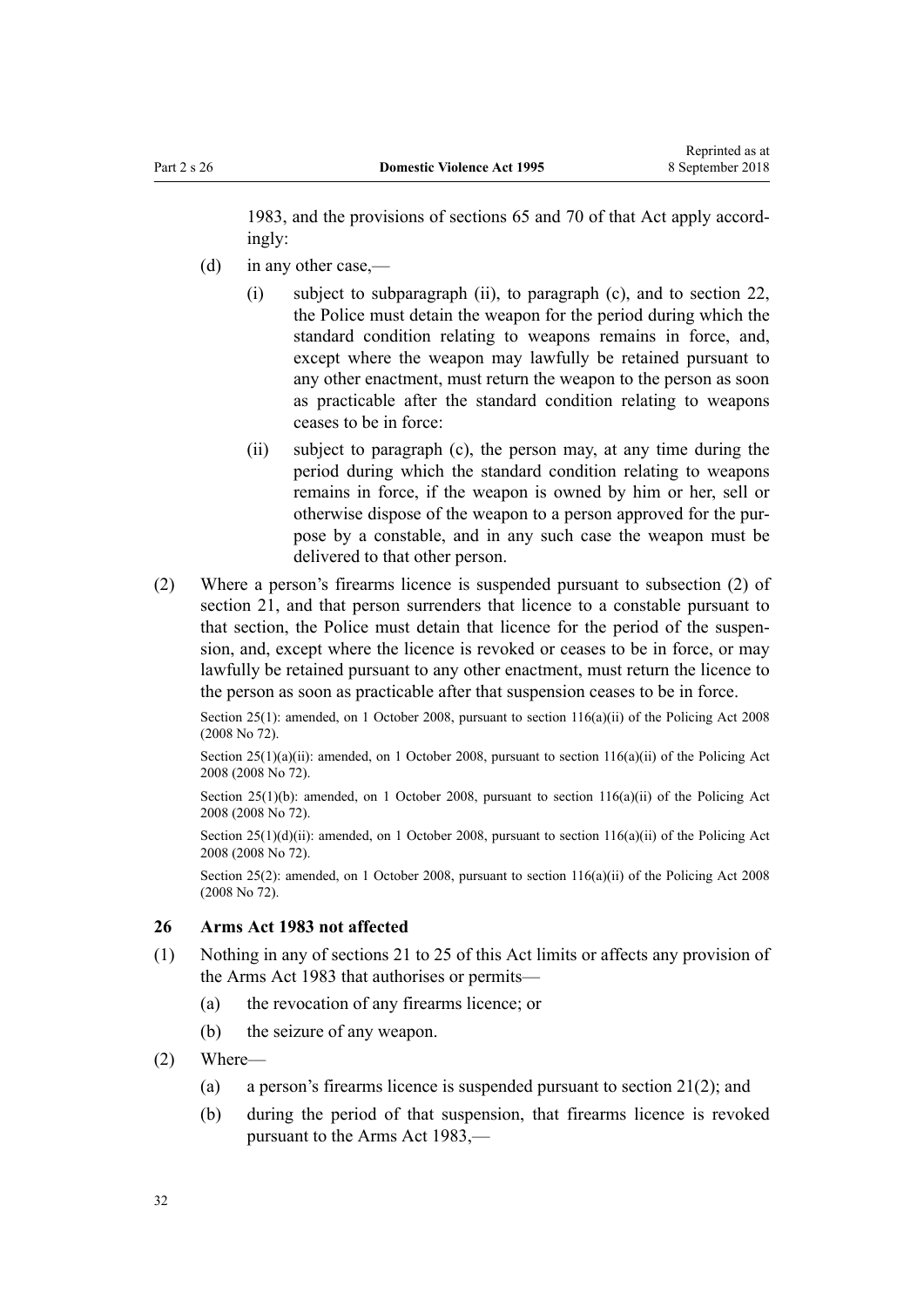<span id="page-32-0"></span>that suspension ceases to be in force.

## *Special conditions of protection orders*

#### **27 Court may impose special conditions**

- (1) Where the court makes a protection order, it may impose any conditions that are reasonably necessary, in the opinion of the court, to protect the protected person from further domestic violence by the respondent, or the associated respondent, or both.
- (2) Without limiting subsection (1), a condition imposed under subsection (1) may relate to—
	- (a) the manner in which arrangements for access to a child are to be implemented:
	- (b) the manner and circumstances in which the respondent or the associated respondent, or both, may make contact with the protected person.
- (3) Without limiting subsection (1), the court may impose, as a condition of a protection order, a condition specifying a person who, for the purposes of [sections](#page-23-0) [19\(2\)](#page-23-0), [20](#page-24-0), and 28, is entitled—
	- (a) to consent on behalf of the protected person; and
	- (b) to withdraw such consent.
- (4) Where the court imposes a condition under this section, it may specify the period during which the condition is to have effect.
- (5) In the absence of a direction under subsection (4), and subject to section 28, a special condition has effect for the duration of the protection order, unless sooner varied or discharged.

#### **28 Further provisions relating to certain special conditions**

- (1) This section applies to any special condition of a protection order, where the special condition is inconsistent with the protected person and the respondent living in the same dwellinghouse.
- (2) Subject to sections 27(4) and [46](#page-37-0), a special condition to which this section applies has effect except while the protected person and the respondent are, with the express consent of the protected person, living in the same dwellinghouse.
- (3) A special condition to which this section applies is automatically suspended for any period during which the protected person and the respondent, with the express consent of the protected person, live in the same dwellinghouse.
- (4) Where a special condition to which this section applies is suspended in accordance with subsection (3), and the protected person subsequently withdraws his or her consent to the respondent living in the same dwellinghouse, then (unless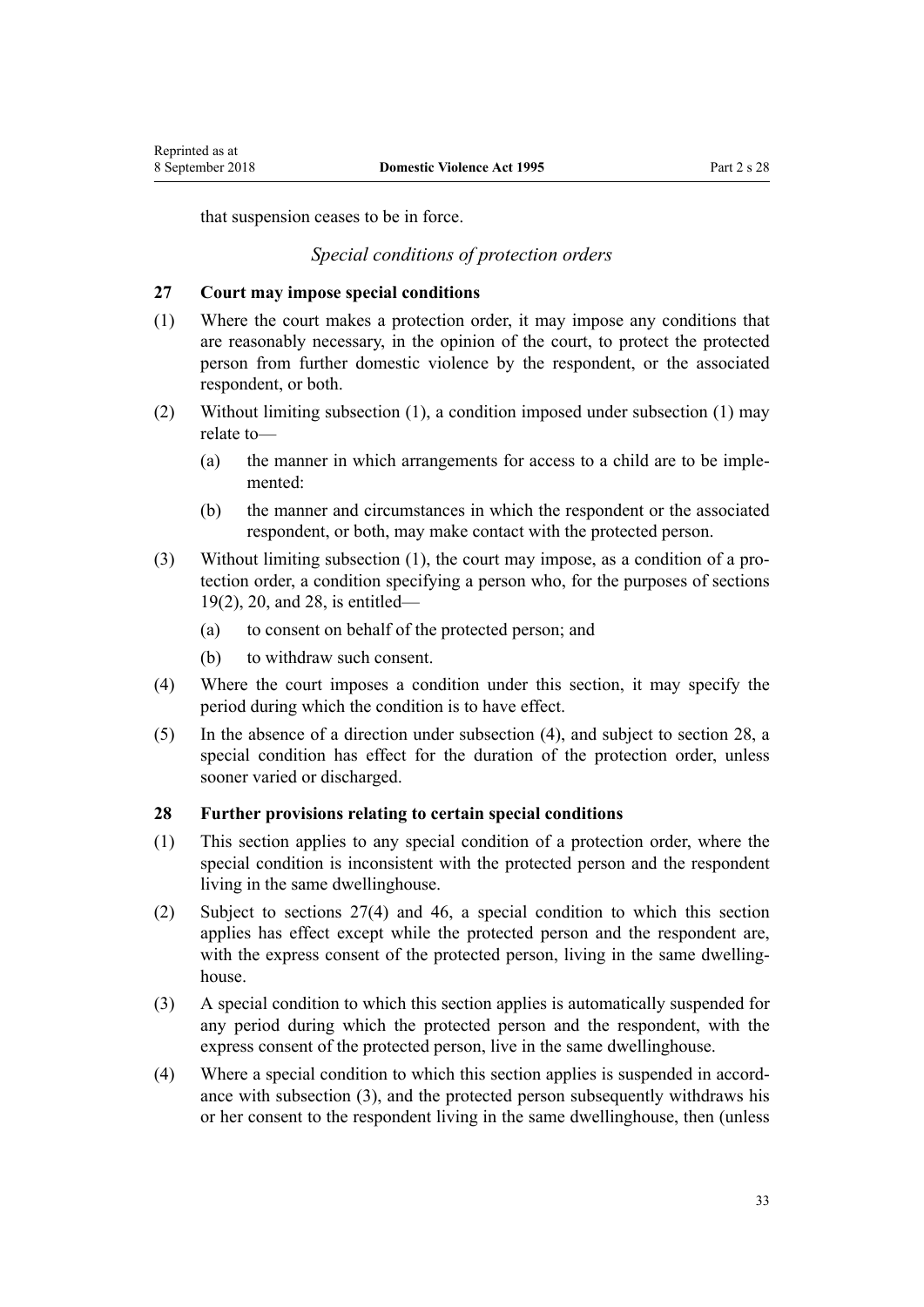<span id="page-33-0"></span>the protection order has been sooner discharged, and subject to [sections 27\(4\)](#page-32-0) and [46](#page-37-0)) the special condition automatically revives.

- (5) A special condition to which this section applies—
	- (a) may become suspended in accordance with subsection (3) on 1 or more occasions:
	- (b) may revive in accordance with subsection (4) on 1 or more occasions.
- (6) Where, pursuant to a direction made under [section 17,](#page-22-0) a protection order applies against an associated respondent, the provisions of this section apply, with all necessary modifications, in respect of the associated respondent.
- (7) References in this section to the consent of a protected person, or to the withdrawal of a protected person's consent, include, as the case requires,—
	- (a) the consent of a person (other than the respondent or, as the case may be, the associated respondent) who is specified, in a special condition of the protection order imposed pursuant to [section 27\(3\),](#page-32-0) as a person who is entitled to consent, on the protected person's behalf, in relation to the matter:
	- (b) the withdrawal of consent by such a person.

#### *Interim care and contact orders*

Heading: inserted, on 16 November 2011, by [section 7](http://prd-lgnz-nlb.prd.pco.net.nz/pdflink.aspx?id=DLM1955516) of the Domestic Violence Amendment Act 2011 (2011 No 58).

#### **28B Interim orders in respect of child of applicant's family**

- (1) This section applies when—
	- (a) an application has been made to the Family Court for a protection order; and
	- (b) there is a child of the applicant's family.
- (2) The Family Court may make 1 or more of the following orders if it considers the order or orders are necessary to protect the welfare and best interests of the child concerned:
	- (a) an interim order or orders about the role of providing day-to-day care for, or about contact with, a child of the applicant's family:
	- (b) any interim order or orders varying any order of the kind referred to in paragraph (a).
- (3) An order must not be made under subsection (2) in respect of a child of the applicant's family of or over the age of 16 years unless there are special circumstances.

Section 28B: inserted, on 16 November 2011, by [section 7](http://prd-lgnz-nlb.prd.pco.net.nz/pdflink.aspx?id=DLM1955516) of the Domestic Violence Amendment Act 2011 (2011 No 58).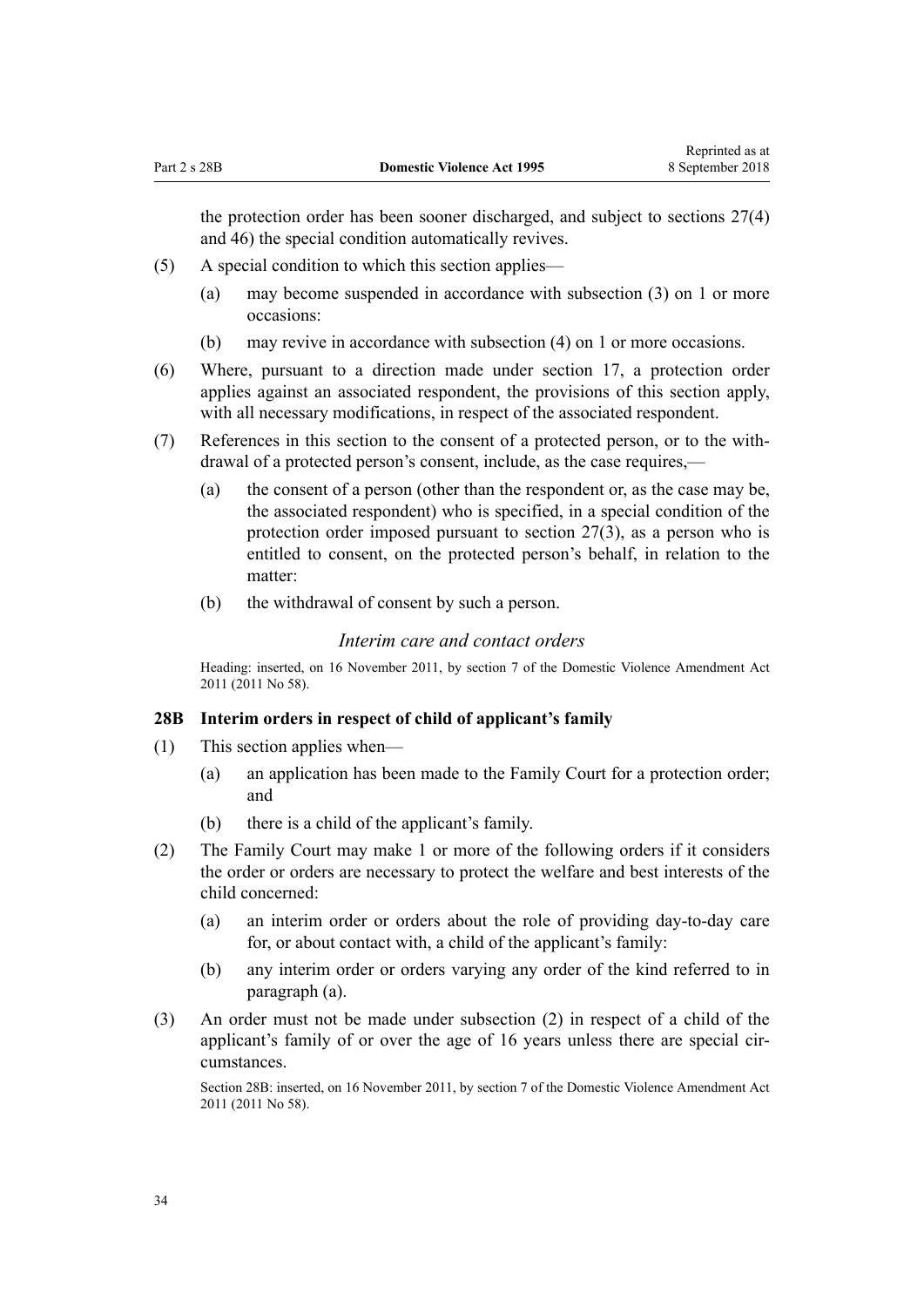#### **28C Duration of interim order**

<span id="page-34-0"></span>Reprinted as at

An interim order made under [section 28B](#page-33-0) ceases to have effect (if it has not ceased to have effect sooner) on the earlier of—

- (a) the date that is 1 year after the day on which the order is made; or
- (b) the date that the child attains the age of 16 years, unless the Family Court in special circumstances orders otherwise on or after making the order.

Section 28C: inserted, on 16 November 2011, by [section 7](http://prd-lgnz-nlb.prd.pco.net.nz/pdflink.aspx?id=DLM1955516) of the Domestic Violence Amendment Act 2011 (2011 No 58).

## **28D Application for parenting order under Care of Children Act 2004 must be made**

- (1) Where 1 or more interim orders have been made under [section 28B](#page-33-0), a party in whose favour an order has been made must as soon as possible (if that party has not already done so) make an application under the [Care of Children Act](http://prd-lgnz-nlb.prd.pco.net.nz/pdflink.aspx?id=DLM317232) [2004](http://prd-lgnz-nlb.prd.pco.net.nz/pdflink.aspx?id=DLM317232) for a parenting order.
- (2) For the purposes of [section 16\(1\)](http://prd-lgnz-nlb.prd.pco.net.nz/pdflink.aspx?id=DLM71961) of the Legal Services Act 2000, proceedings that relate to, or arise out of, an application for a protection order under [Part 2](#page-15-0) of the Domestic Violence Act 1995 include proceedings commenced pursuant to an application referred to in subsection (1).

Section 28D: inserted, on 16 November 2011, by [section 7](http://prd-lgnz-nlb.prd.pco.net.nz/pdflink.aspx?id=DLM1955516) of the Domestic Violence Amendment Act 2011 (2011 No 58).

## *Programmes*

#### *[Repealed]*

Heading: repealed, on 1 October 2014, by [section 9](http://prd-lgnz-nlb.prd.pco.net.nz/pdflink.aspx?id=DLM5615655) of the Domestic Violence Amendment Act 2013 (2013 No 77).

## **29 Programmes for protected persons**

#### *[Repealed]*

Section 29: repealed, on 1 October 2014, by [section 9](http://prd-lgnz-nlb.prd.pco.net.nz/pdflink.aspx?id=DLM5615655) of the Domestic Violence Amendment Act 2013 (2013 No 77).

#### **30 Commencement of section 29**

#### *[Repealed]*

Section 30: repealed, on 1 October 2014, by [section 9](http://prd-lgnz-nlb.prd.pco.net.nz/pdflink.aspx?id=DLM5615655) of the Domestic Violence Amendment Act 2013 (2013 No 77).

#### **31 Joint programme sessions**

#### *[Repealed]*

Section 31: repealed, on 1 October 2014, by [section 9](http://prd-lgnz-nlb.prd.pco.net.nz/pdflink.aspx?id=DLM5615655) of the Domestic Violence Amendment Act 2013 (2013 No 77).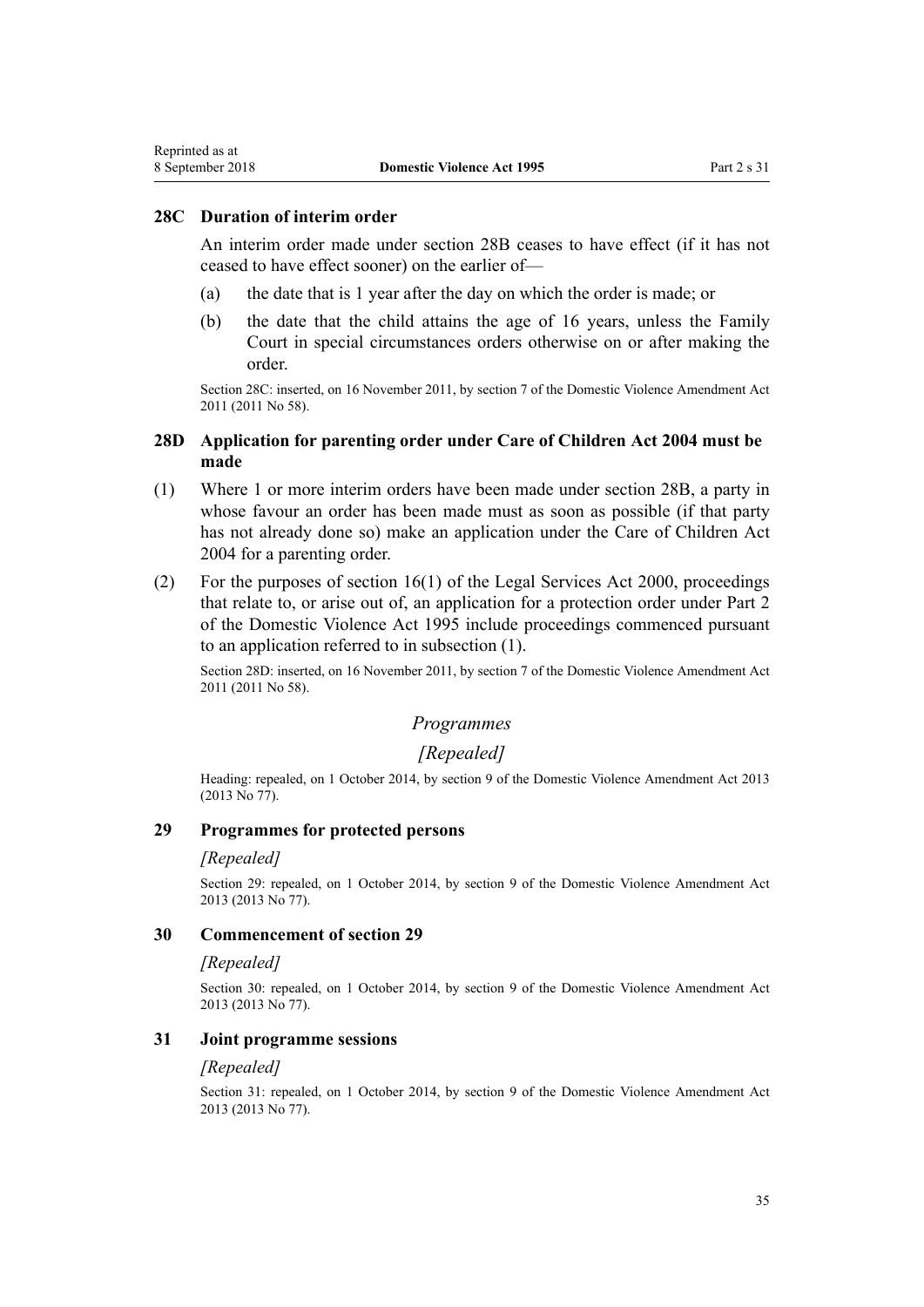## <span id="page-35-0"></span>**32 Power to direct respondent or associated respondent to attend programme**

#### *[Repealed]*

Section 32: repealed, on 1 October 2014, by [section 9](http://prd-lgnz-nlb.prd.pco.net.nz/pdflink.aspx?id=DLM5615655) of the Domestic Violence Amendment Act 2013 (2013 No 77).

## **33 Terms of direction that respondent or associated respondent attend programme**

*[Repealed]*

Section 33: repealed, on 1 October 2014, by [section 9](http://prd-lgnz-nlb.prd.pco.net.nz/pdflink.aspx?id=DLM5615655) of the Domestic Violence Amendment Act 2013 (2013 No 77).

#### **34 Registrar to notify programme provider to whom respondent or associated respondent is referred**

#### *[Repealed]*

Section 34: repealed, on 1 October 2014, by [section 9](http://prd-lgnz-nlb.prd.pco.net.nz/pdflink.aspx?id=DLM5615655) of the Domestic Violence Amendment Act 2013 (2013 No 77).

#### **35 Programme provider to arrange meeting with respondent or associated respondent**

#### *[Repealed]*

Section 35: repealed, on 1 October 2014, by [section 9](http://prd-lgnz-nlb.prd.pco.net.nz/pdflink.aspx?id=DLM5615655) of the Domestic Violence Amendment Act 2013 (2013 No 77).

#### **36 Direction to attend programme made on application without notice**

#### *[Repealed]*

Section 36: repealed, on 1 October 2014, by [section 9](http://prd-lgnz-nlb.prd.pco.net.nz/pdflink.aspx?id=DLM5615655) of the Domestic Violence Amendment Act 2013 (2013 No 77).

#### **37 Court may confirm or discharge direction**

#### *[Repealed]*

Section 37: repealed, on 1 October 2014, by [section 9](http://prd-lgnz-nlb.prd.pco.net.nz/pdflink.aspx?id=DLM5615655) of the Domestic Violence Amendment Act 2013 (2013 No 77).

#### **38 Respondent or associated respondent excused from attending**

#### *[Repealed]*

Section 38: repealed, on 1 October 2014, by [section 9](http://prd-lgnz-nlb.prd.pco.net.nz/pdflink.aspx?id=DLM5615655) of the Domestic Violence Amendment Act 2013 (2013 No 77).

#### **39 Notice of absence from programme**

#### *[Repealed]*

Section 39: repealed, on 1 October 2014, by [section 9](http://prd-lgnz-nlb.prd.pco.net.nz/pdflink.aspx?id=DLM5615655) of the Domestic Violence Amendment Act 2013 (2013 No 77).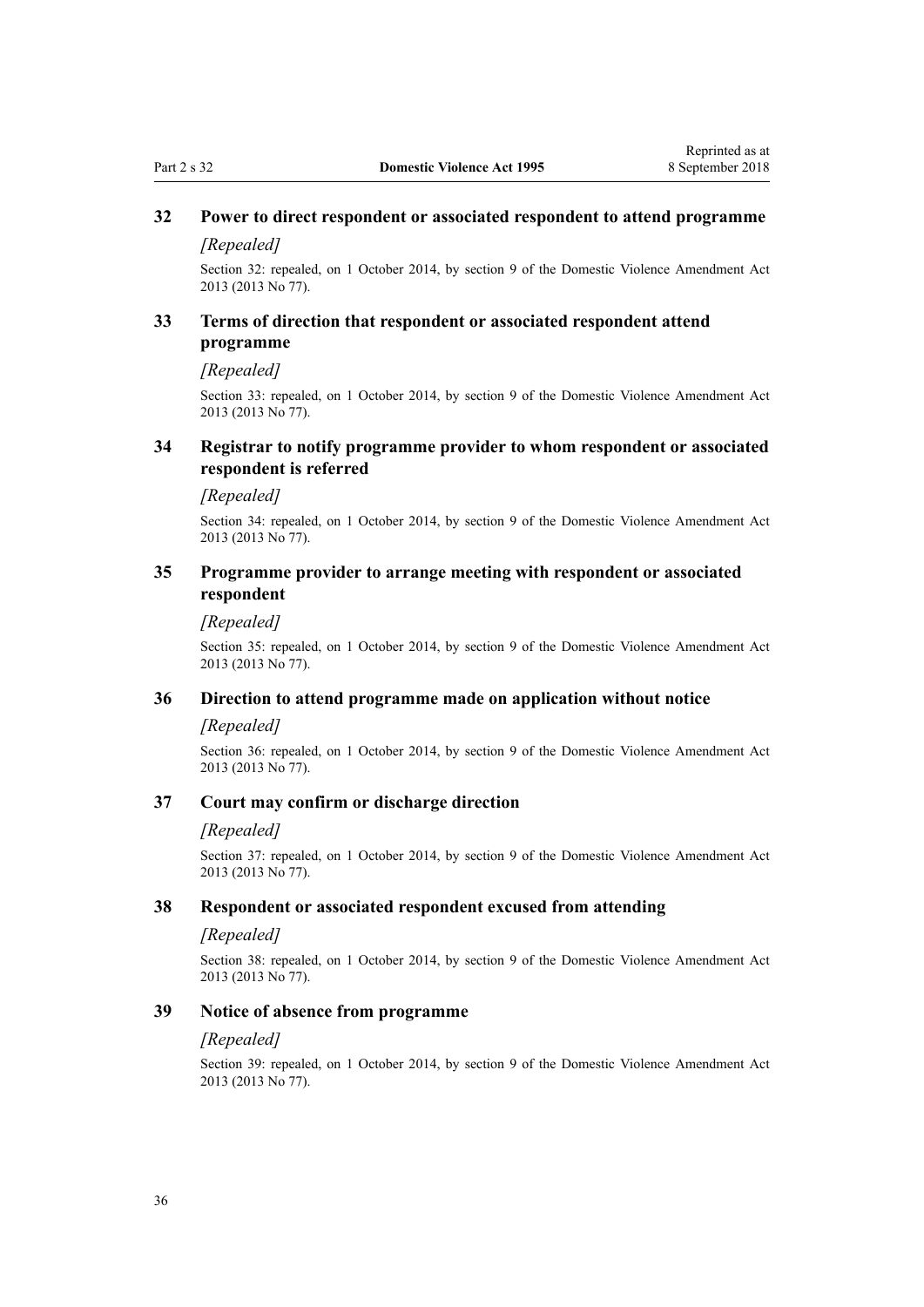## **40 Notice of conclusion of programme**

#### *[Repealed]*

Section 40: repealed, on 1 October 2014, by [section 9](http://prd-lgnz-nlb.prd.pco.net.nz/pdflink.aspx?id=DLM5615655) of the Domestic Violence Amendment Act 2013 (2013 No 77).

#### **41 Programme provider may request variation of direction**

#### *[Repealed]*

Section 41: repealed, on 1 October 2014, by [section 9](http://prd-lgnz-nlb.prd.pco.net.nz/pdflink.aspx?id=DLM5615655) of the Domestic Violence Amendment Act 2013 (2013 No 77).

#### **41A Powers of Registrar on receipt of notice under section 39 or 41**

#### *[Repealed]*

Section 41A: repealed, on 1 October 2014, by [section 9](http://prd-lgnz-nlb.prd.pco.net.nz/pdflink.aspx?id=DLM5615655) of the Domestic Violence Amendment Act 2013 (2013 No 77).

#### **42 Judge may call respondent or associated respondent before court**

#### *[Repealed]*

Section 42: repealed, on 1 October 2014, by [section 9](http://prd-lgnz-nlb.prd.pco.net.nz/pdflink.aspx?id=DLM5615655) of the Domestic Violence Amendment Act 2013 (2013 No 77).

#### **42A Respondent or associated respondent called before court**

#### *[Repealed]*

Section 42A: repealed, on 1 October 2014, by [section 9](http://prd-lgnz-nlb.prd.pco.net.nz/pdflink.aspx?id=DLM5615655) of the Domestic Violence Amendment Act 2013 (2013 No 77).

## **43 Confidentiality of information disclosed to programme provider**

#### *[Repealed]*

Section 43: repealed, on 1 October 2014, by [section 9](http://prd-lgnz-nlb.prd.pco.net.nz/pdflink.aspx?id=DLM5615655) of the Domestic Violence Amendment Act 2013 (2013 No 77).

## **44 Programme providers' fees and expenses**

#### *[Repealed]*

Section 44: repealed, on 1 October 2014, by [section 9](http://prd-lgnz-nlb.prd.pco.net.nz/pdflink.aspx?id=DLM5615655) of the Domestic Violence Amendment Act 2013 (2013 No 77).

## *Duration, variation, and discharge of protection orders*

#### **45 Duration of protection order**

- (1) A temporary protection order continues in force until—
	- (a) the order becomes a final order in accordance with section  $77(1)$ ; or
	- (b) the order lapses pursuant to [section 77\(4\);](#page-62-0) or
	- (c) the order is discharged pursuant to [section 80.](#page-64-0)
- (2) A final protection order continues in force until it is discharged pursuant to [sec](#page-38-0)[tion 47](#page-38-0).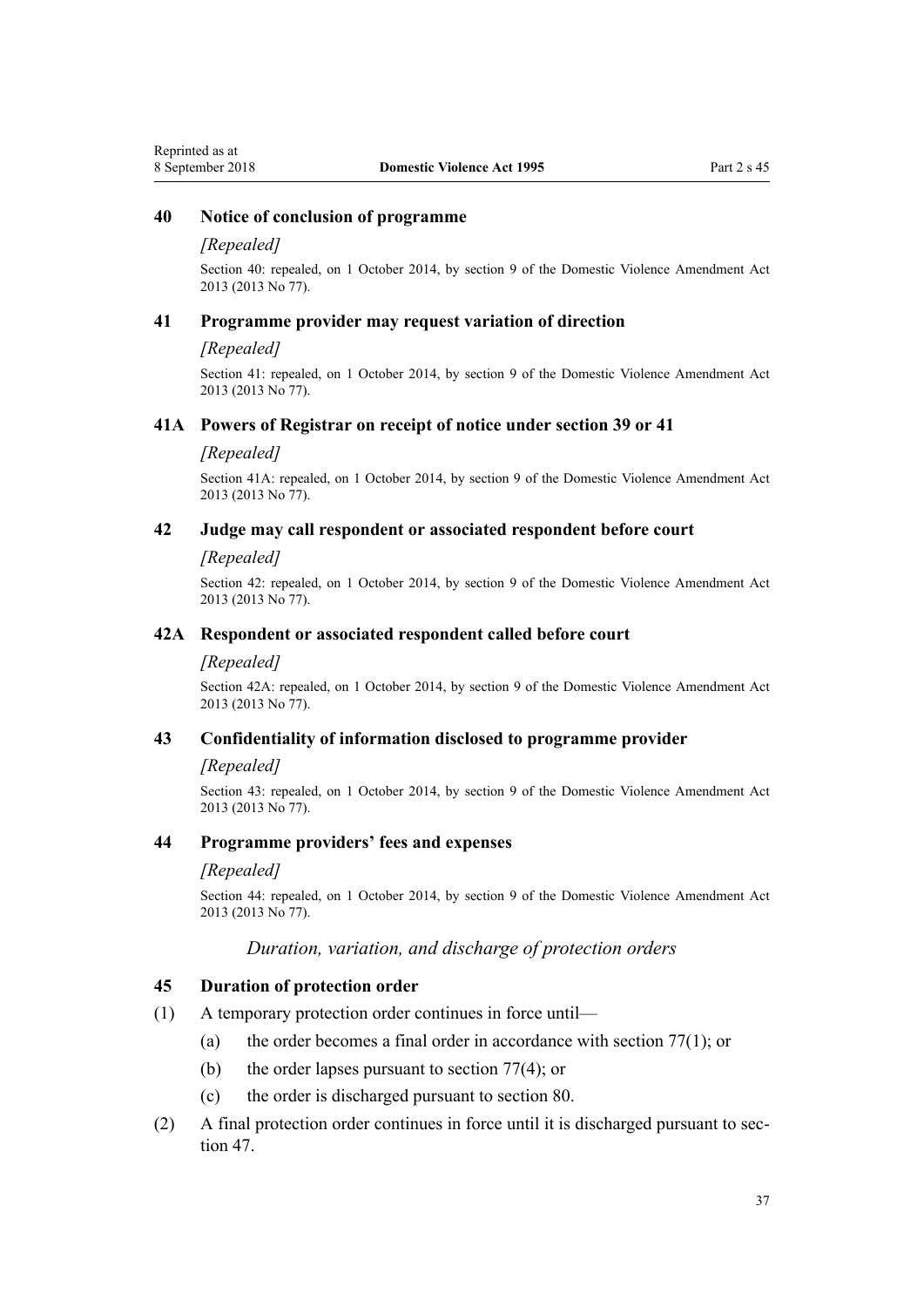## **46 Power to vary protection order**

- (1) The court may, if it thinks fit, on the application of the applicant or the respondent, vary a protection order—
	- (a) by varying or discharging any special condition of the protection order:
	- (b) by imposing any special condition:
	- (c) by varying or discharging a direction made pursuant to [section 51D](#page-42-0):
	- (d) by making a direction pursuant to [section 51D](#page-42-0).
- (2) Where a protection order applies against an associated respondent, the court may, if it thinks fit, on the application of the applicant or the associated respondent, vary the protection order, in so far as it relates to the associated respondent,—
	- (a) by varying or discharging any special condition of the protection order:
	- (b) by imposing any special condition:
	- (c) by varying or discharging a direction made pursuant to [section 51D](#page-42-0):
	- (d) by making a direction pursuant to [section 51D](#page-42-0).
- (3) The court may, if it thinks fit, on the application of the applicant, vary a protection order—
	- (a) by directing, pursuant to [section 16\(2\)](#page-21-0), that the protection order also apply for the benefit of a particular person:
	- (b) by directing, pursuant to [section 17](#page-22-0), that the protection order apply against a particular person.
- (4) The court may, if it thinks fit, on the application of a specified person (other than a child), vary a protection order—
	- (a) by varying or discharging any special condition of the protection order, in so far as the special condition relates to the specified person:
	- (b) by imposing a special condition that relates to that specified person.
- (5) Where an application is made under this section in respect of a temporary protection order, the Registrar must assign a hearing date, which must be—
	- (a) as soon as practicable; and
	- (b) unless there are special circumstances, in no case later than 42 days after the application is made.

Section  $46(1)(c)$ : amended, on 1 October 2014, by section  $10(1)$  of the Domestic Violence Amendment Act 2013 (2013 No 77).

Section 46(1)(d): amended, on 1 October 2014, by [section 10\(1\)](http://prd-lgnz-nlb.prd.pco.net.nz/pdflink.aspx?id=DLM5615656) of the Domestic Violence Amendment Act 2013 (2013 No 77).

Section  $46(2)(c)$ : amended, on 1 October 2014, by [section 10\(2\)](http://prd-lgnz-nlb.prd.pco.net.nz/pdflink.aspx?id=DLM5615656) of the Domestic Violence Amendment Act 2013 (2013 No 77).

Section  $46(2)(d)$ : amended, on 1 October 2014, by [section 10\(2\)](http://prd-lgnz-nlb.prd.pco.net.nz/pdflink.aspx?id=DLM5615656) of the Domestic Violence Amendment Act 2013 (2013 No 77).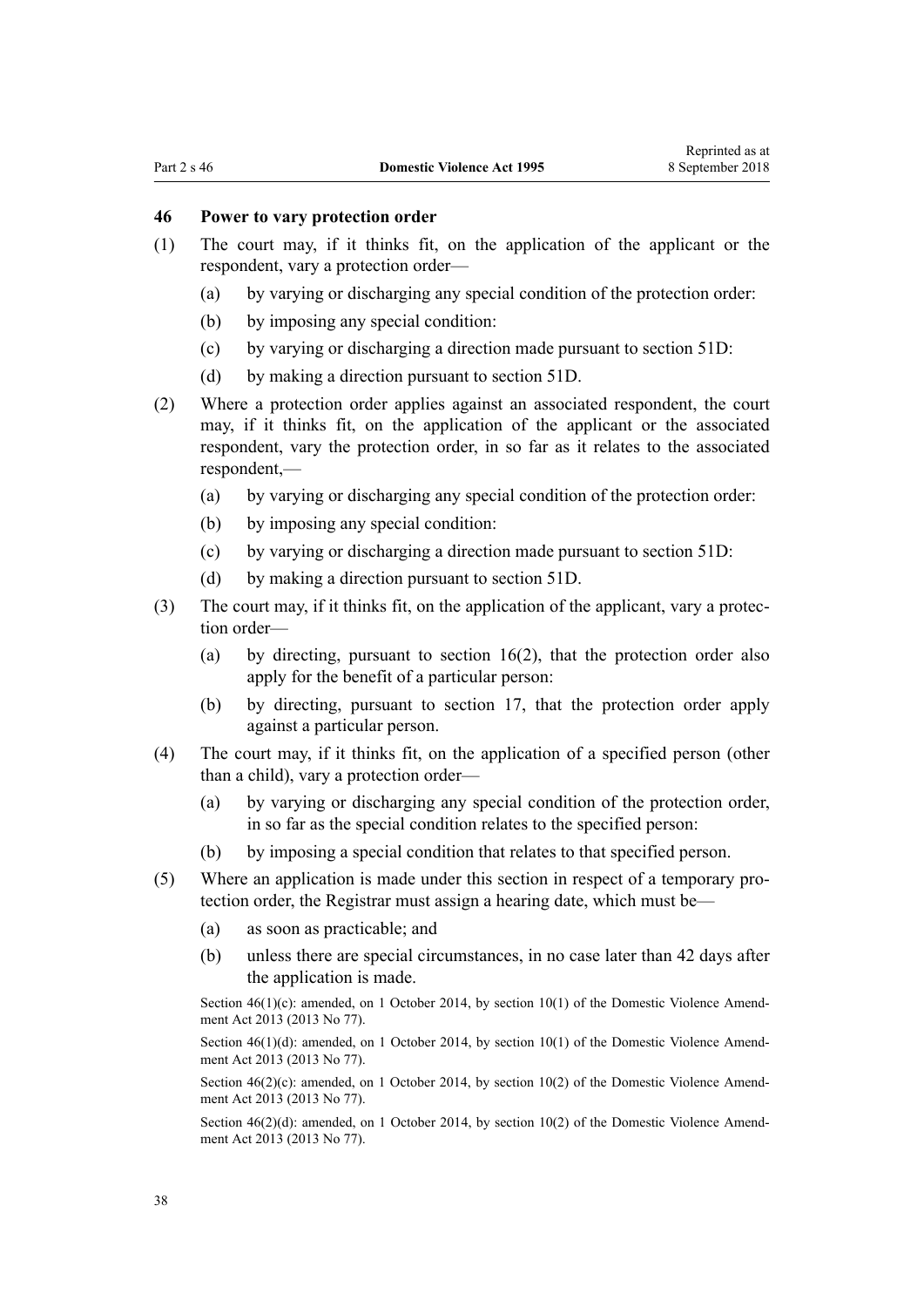## <span id="page-38-0"></span>**47 Power to discharge protection order**

- (1) The court may, if it thinks fit, on the application of the applicant or the respondent, discharge a protection order.
- (2) On an application under subsection (1), the court may discharge a protection order even though the order—
	- (a) applies for the benefit of a specified person pursuant to a direction made under [section 16\(2\);](#page-21-0) or
	- (b) applies against an associated respondent pursuant to a direction made under [section 17](#page-22-0).
- (3) Where a protection order to which subsection (2) relates is discharged, the order ceases to have effect for the benefit of the specified person or, as the case requires, against the associated respondent, as if that person had applied for and been granted a discharge of the order pursuant to subsection (4).
- (4) Where a protection order—
	- (a) applies for the benefit of a specified person pursuant to a direction made under [section 16\(2\);](#page-21-0) or
	- (b) applies against an associated respondent pursuant to a direction made under [section 17](#page-22-0),—

the specified person or, as the case may be, the associated respondent may apply for the order to be discharged in so far as it relates to him or her.

- (5) On an application under subsection (4), the court may, if it thinks fit, discharge a protection order in so far as it relates to that specified person or, as the case may be, that associated respondent.
- (6) Where an application is made under this section in respect of a temporary protection order, the Registrar must assign a hearing date, which must be—
	- (a) as soon as practicable; and
	- (b) unless there are special circumstances, in no case later than 42 days after the application is made.

Compare: 1982 No 120 s 8

## **48 Variation or discharge on behalf of protected person**

[Sections 9](#page-15-0), [11](#page-17-0), and [12](#page-17-0), so far as applicable and with the necessary modifications, apply in relation to—

- (a) any application, on behalf of a protected person, for the variation or discharge of a protection order under this Act; and
- (b) the defending, on behalf of a protected person, of any such application made by the respondent or the associated respondent—

as they apply in relation to the making of an application for a protection order.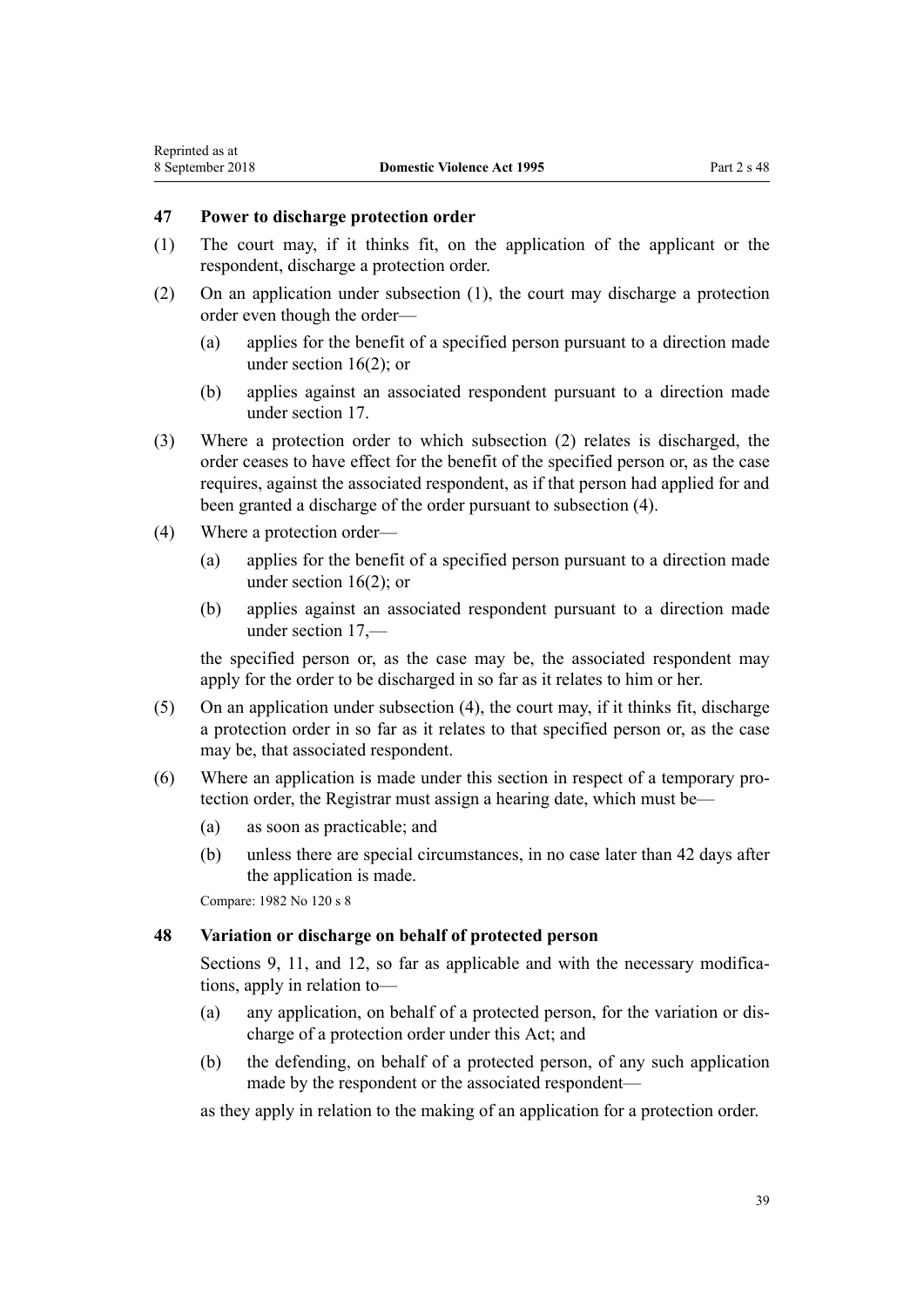## *Enforcement of protection orders*

#### **49 Offence to breach protection order**

- (1) Every person commits an offence who breaches a protection order by—
	- (a) doing any act in contravention of the protection order; or
	- (b) failing to comply with any condition of the protection order.
- (2) It is a defence in a prosecution for an offence under subsection (1) if the defendant proves that he or she had a reasonable excuse for breaching the protection order
- (3) Every person who is convicted of an offence against this section is liable to imprisonment for a term not exceeding 3 years.
- (4) To avoid doubt, a failure to comply with a direction made under [section 51D](#page-42-0) is not a breach of a protection order under subsection (1)(b).

Section 49: replaced, on 28 October 2009, by [section 7\(1\)](http://prd-lgnz-nlb.prd.pco.net.nz/pdflink.aspx?id=DLM1774213) of the Domestic Violence Amendment Act 2009 (2009 No 43).

Section 49(3): amended, on 25 September 2013, by [section 11\(1\)](http://prd-lgnz-nlb.prd.pco.net.nz/pdflink.aspx?id=DLM5615657) of the Domestic Violence Amendment Act 2013 (2013 No 77).

Section 49(3): amended, on 1 July 2013, by [section 413](http://prd-lgnz-nlb.prd.pco.net.nz/pdflink.aspx?id=DLM3360714) of the Criminal Procedure Act 2011 (2011 No 81).

Section 49(4): amended, on 1 October 2014, by [section 11\(2\)](http://prd-lgnz-nlb.prd.pco.net.nz/pdflink.aspx?id=DLM5615657) of the Domestic Violence Amendment Act 2013 (2013 No 77).

## **49A Offence to fail to comply with direction**

#### *[Repealed]*

Section 49A: repealed, on 1 October 2014, by [section 12](http://prd-lgnz-nlb.prd.pco.net.nz/pdflink.aspx?id=DLM5615658) of the Domestic Violence Amendment Act 2013 (2013 No 77).

## **50 Power to arrest for breach of protection order**

Where a protection order is in force, any constable may arrest, without warrant, any person who the constable has good cause to suspect has—

- (a) contravened the protection order; or
- (b) failed to comply with any condition of the protection order.

Section 50: replaced, on 28 October 2009, by [section 8](http://prd-lgnz-nlb.prd.pco.net.nz/pdflink.aspx?id=DLM1774216) of the Domestic Violence Amendment Act 2009 (2009 No 43).

#### **51 Release of person arrested**

#### *[Repealed]*

Section 51: repealed, on 1 January 2001, by [section 74\(2\)](http://prd-lgnz-nlb.prd.pco.net.nz/pdflink.aspx?id=DLM69643) of the Bail Act 2000 (2000 No 38).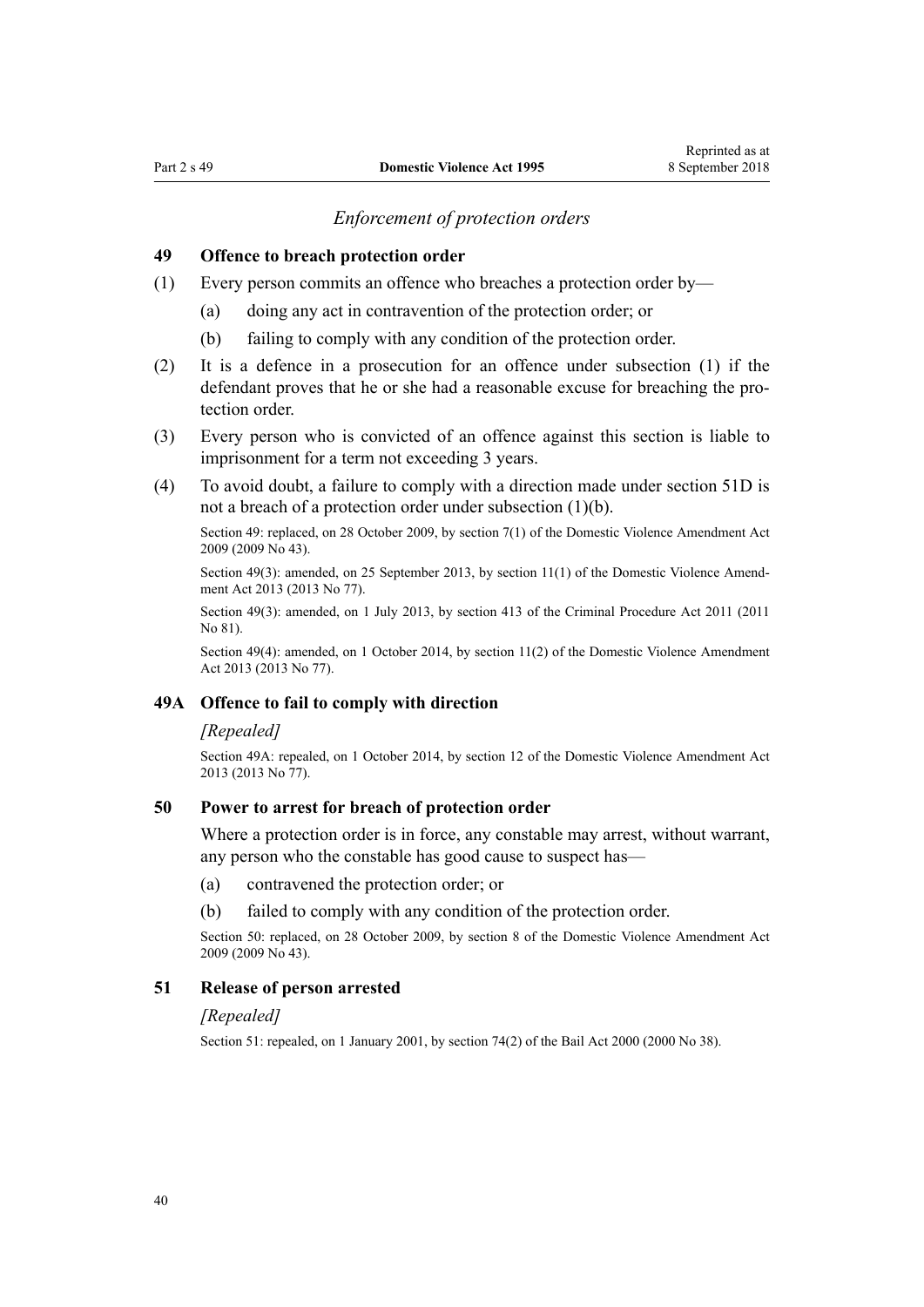# **Part 2A**

## **Programmes**

Part 2A: inserted, on 25 September 2013, by [section 13](http://prd-lgnz-nlb.prd.pco.net.nz/pdflink.aspx?id=DLM5615659) of the Domestic Violence Amendment Act 2013 (2013 No 77).

## **51A Interpretation**

In this Part, unless the context otherwise requires,—

**approval** means an approval of a service provider under [section 51B](#page-41-0) that has not been suspended or cancelled

**assessment**, in relation to a respondent, means an assessment of the respondent undertaken by a service provider to determine—

- (a) the extent to which the respondent poses a safety risk to any person or the public; and
- (b) what, if any, non-violence programme is the most appropriate for the respondent to attend

**non-violence programme** means a programme that—

- (a) is provided by a service provider; and
- (b) is provided to a respondent; and
- (c) has the primary objective of stopping or preventing domestic violence on the part of the respondent

#### **programmes** means—

- (a) safety programmes; and
- (b) non-violence programmes

**respondent** means the person against whom an application has been made for an order under this Act, and includes an associated respondent

**safety programme** means a programme that—

- (a) is provided by a service provider; and
- (b) is provided to a protected person; and
- (c) has the primary objective of promoting (whether by education, information, support, or otherwise) the protection of the protected person from domestic violence

**service provider** means a person or an organisation that has been granted an approval to do either or both of the following:

- (a) undertake assessments:
- (b) provide programmes.

Section 51A: inserted, on 25 September 2013, by [section 13](http://prd-lgnz-nlb.prd.pco.net.nz/pdflink.aspx?id=DLM5615659) of the Domestic Violence Amendment Act 2013 (2013 No 77).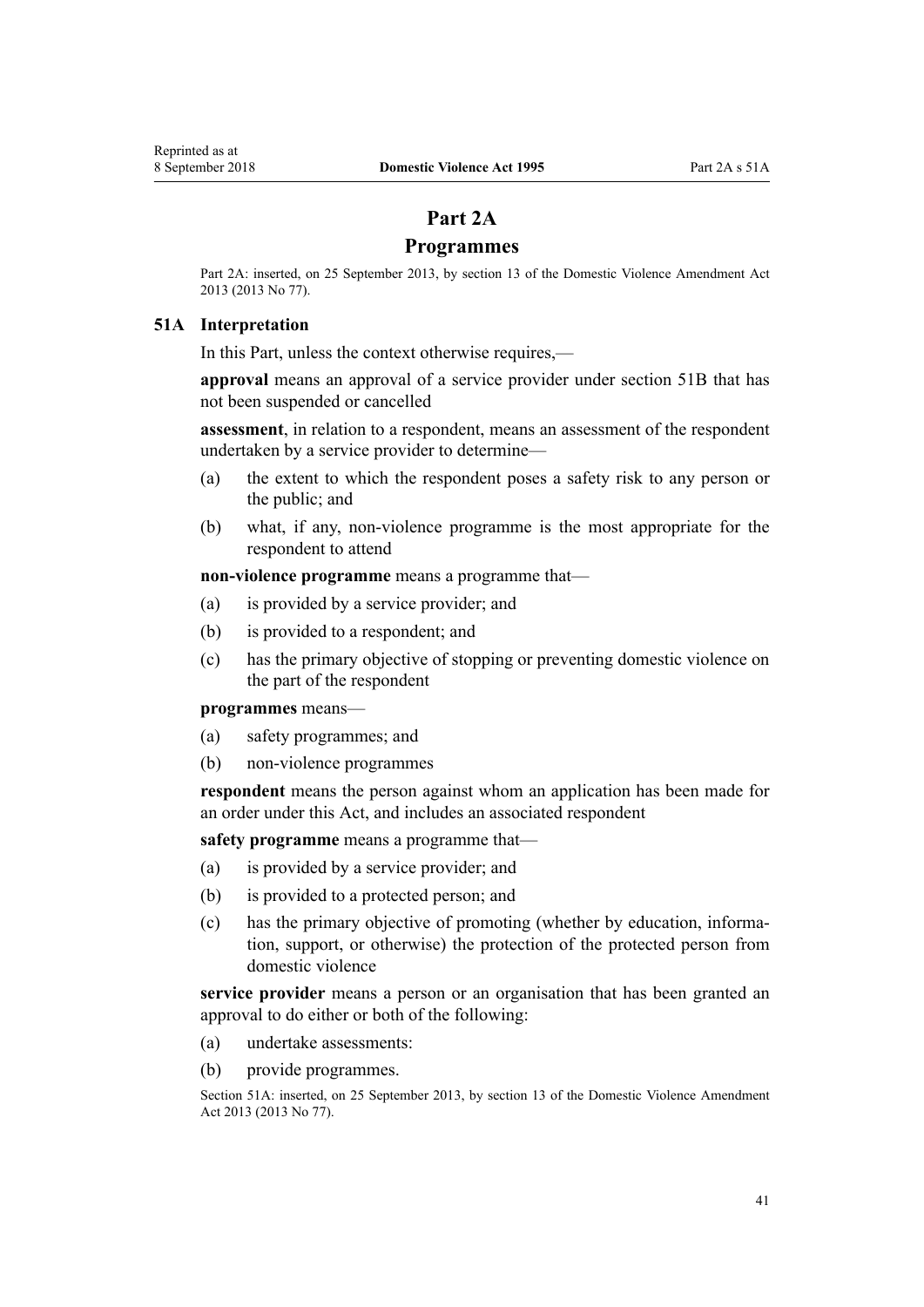## *Approval of service providers*

<span id="page-41-0"></span>Heading: inserted, on 25 September 2013, by [section 13](http://prd-lgnz-nlb.prd.pco.net.nz/pdflink.aspx?id=DLM5615659) of the Domestic Violence Amendment Act 2013 (2013 No 77).

## **51B Service providers**

- (1) The Secretary may decide to grant, suspend, or cancel an approval of a person or an organisation as a service provider.
- (2) A person or an organisation seeking an approval under subsection (1) must follow the process (if any) prescribed by regulations made under section  $127(a)(i)$ .
- (3) In deciding whether to grant, suspend, or cancel an approval under subsection (1), the Secretary must apply the criteria (if any) prescribed by regulations made under [section 127\(a\)\(ii\).](#page-96-0)
- (4) The Secretary must publish on an Internet site maintained by or on behalf of the Ministry of Justice a list of service providers.

Section 51B: inserted, on 25 September 2013, by [section 13](http://prd-lgnz-nlb.prd.pco.net.nz/pdflink.aspx?id=DLM5615659) of the Domestic Violence Amendment Act 2013 (2013 No 77).

#### *Safety programmes*

Heading: inserted, on 1 October 2014, by [section 13](http://prd-lgnz-nlb.prd.pco.net.nz/pdflink.aspx?id=DLM5615659) of the Domestic Violence Amendment Act 2013 (2013 No 77).

#### **51C Safety programmes for protected persons**

- (1) Where the court makes a protection order,—
	- (a) the applicant, or the applicant's representative, may request the Registrar to authorise the provision of a safety programme to all or any of the following persons:
		- (i) the applicant:
		- (ii) a child of the applicant's family:
		- (iii) a specified person; and
	- (b) a specified person (other than a child) may request the Registrar to authorise the provision of a safety programme to that specified person if no request has been made under paragraph (a)(iii).
- (2) Where, at the time the protection order is made, the applicant has not made a request pursuant to this section, and the applicant is not legally represented, the Judge or the Registrar must cause the applicant to be informed of the applicant's right to make such a request.
- (3) A request may be made under subsection (1) at any time while the protection order remains in force.
- (4) Where a request is made to a Registrar under subsection (1), the Registrar must arrange for the matter to be referred to a service provider without delay.
- (5) The number of safety programme sessions to be provided to a protected person by a service provider to whom a referral has been made under subsection (4) is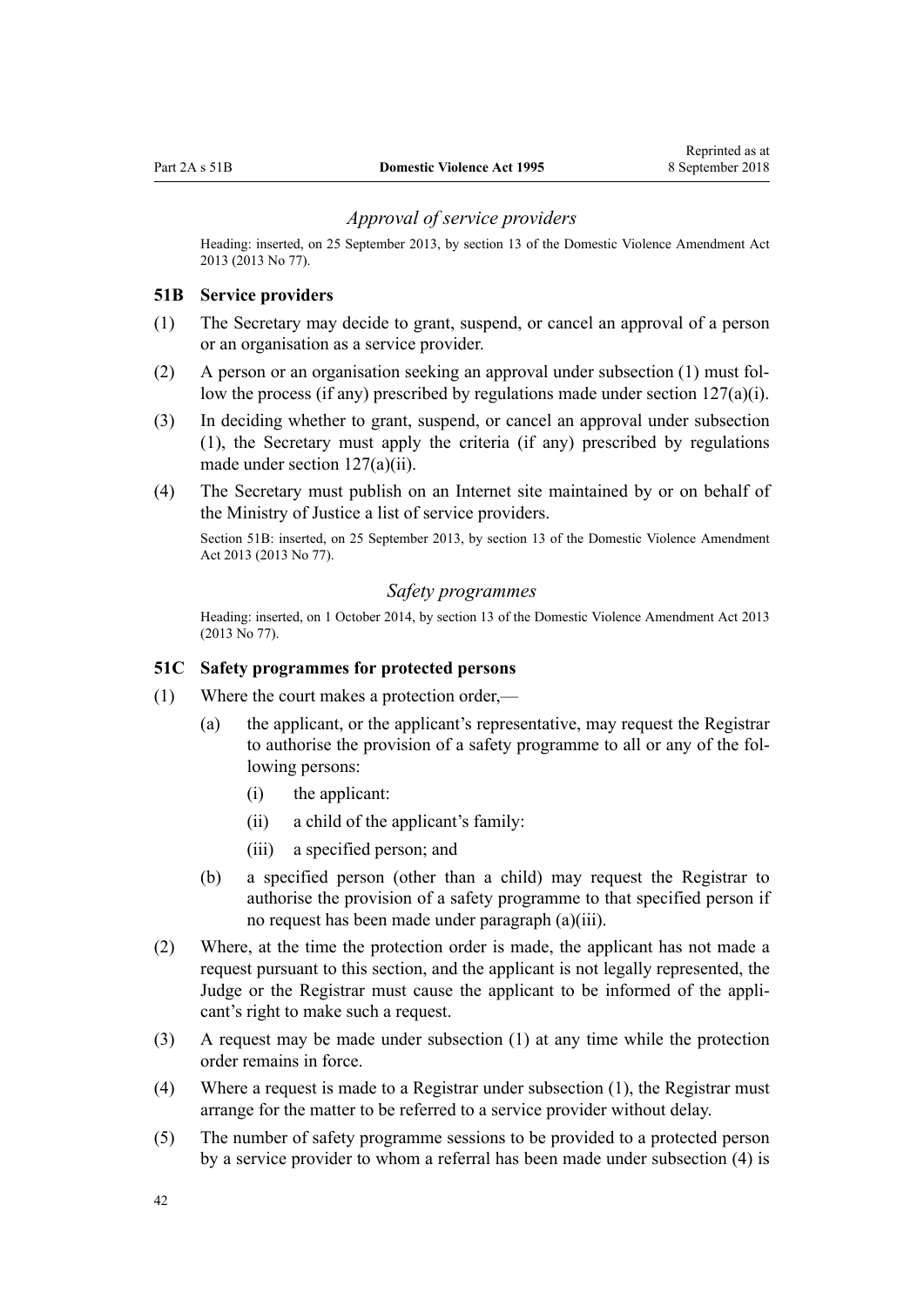<span id="page-42-0"></span>to be determined by the Registrar following discussion with the service provider.

- (6) Every lawyer acting for an applicant for a protection order must—
	- (a) ensure that the applicant is aware of the applicant's right to make a request under this section; and
	- (b) where the applicant wishes to exercise that right, take such further steps as the lawyer considers necessary to enable the applicant to do so.

Section 51C: inserted, on 1 October 2014, by [section 13](http://prd-lgnz-nlb.prd.pco.net.nz/pdflink.aspx?id=DLM5615659) of the Domestic Violence Amendment Act 2013 (2013 No 77).

#### *Non-violence programmes*

Heading: inserted, on 1 October 2014, by [section 13](http://prd-lgnz-nlb.prd.pco.net.nz/pdflink.aspx?id=DLM5615659) of the Domestic Violence Amendment Act 2013 (2013 No 77).

## **51D Direction to attend assessment and non-violence programme**

- (1) On making a protection order, the court must direct the respondent to—
	- (a) undertake an assessment; and
	- (b) attend a non-violence programme.
- (2) The court need not make a direction under subsection (1) if—
	- (a) there is no service provider available; or
	- (b) the court considers that there is any other good reason for not making a direction.

Section 51D: inserted, on 1 October 2014, by [section 13](http://prd-lgnz-nlb.prd.pco.net.nz/pdflink.aspx?id=DLM5615659) of the Domestic Violence Amendment Act 2013 (2013 No 77).

## **51E Direction to attend non-violence programme made on application without notice**

- (1) This section applies where the court makes a direction under section 51D on an application made without notice.
- (2) Where this section applies,—
	- (a) the direction does not take effect until 10 working days after a copy of the direction is served on the respondent; and
	- (b) the respondent may, within those 10 working days, notify the court that he or she objects to the direction.
- (3) Where the respondent notifies the court, in accordance with subsection (2)(b), that he or she objects to the direction,—
	- (a) the Registrar must, if the respondent wishes to be heard, assign a hearing date, which must be—
		- (i) as soon as practicable; and
		- (ii) unless there are special circumstances, in no case later than 42 days after receipt of the notice of objection; and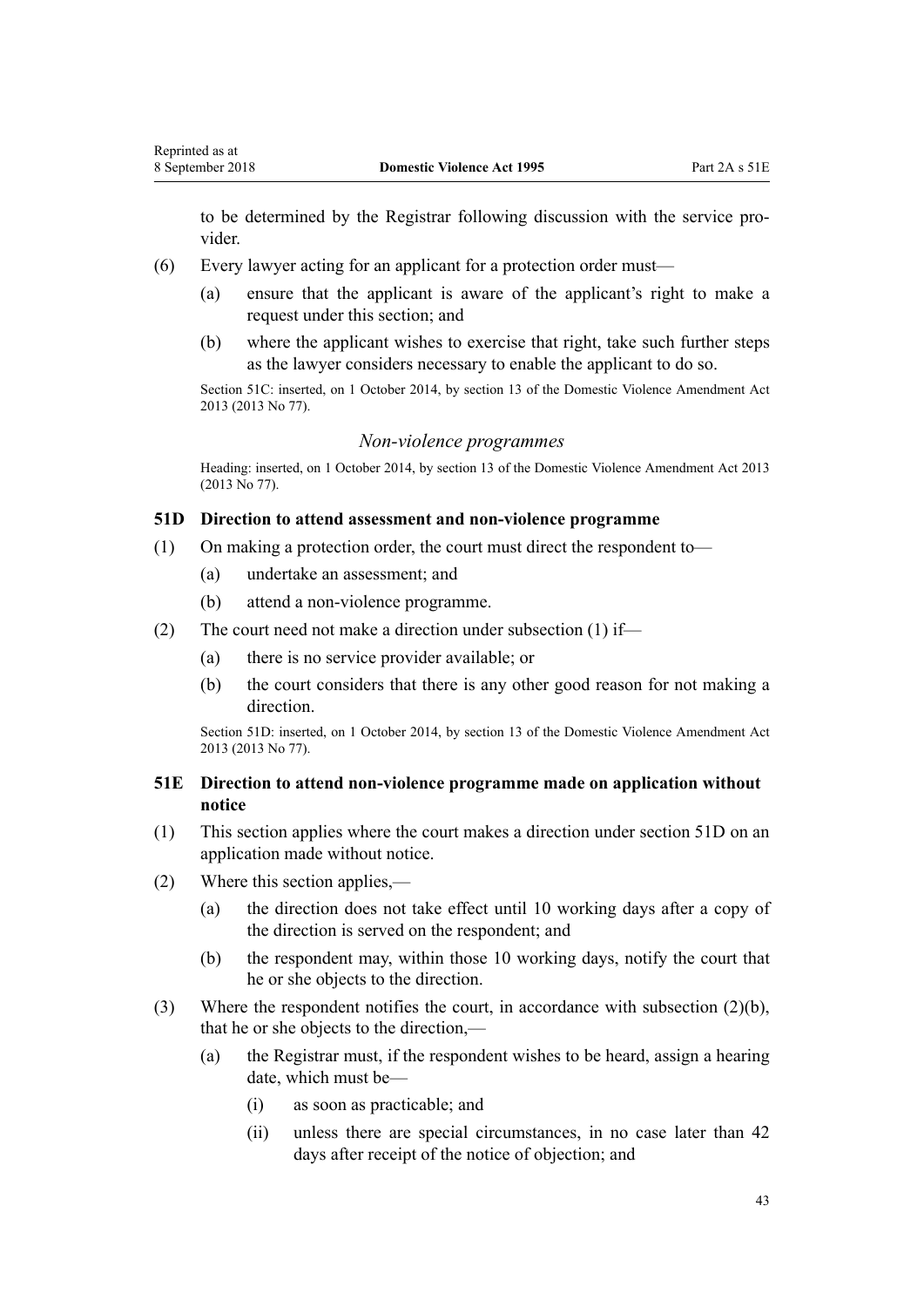- <span id="page-43-0"></span>(b) the direction is suspended from the date on which the court receives the notice of objection until the court, after considering the respondent's objection, confirms (whether with or without variation) or discharges the direction.
- (4) Nothing in this section or section 51F gives the court power to review any order or decision other than the direction to which the notice relates, but nothing in this section limits [section 76](#page-61-0) or [79](#page-63-0).

Section 51E: inserted, on 1 October 2014, by [section 13](http://prd-lgnz-nlb.prd.pco.net.nz/pdflink.aspx?id=DLM5615659) of the Domestic Violence Amendment Act 2013 (2013 No 77).

## **51F Court may confirm or discharge direction after considering objection made under section 51E**

- (1) After considering an objection, made under [section 51E](#page-42-0), to a direction, the court may—
	- (a) confirm the direction; or
	- (b) vary the direction; or
	- (c) discharge the direction.
- (2) Where, pursuant to subsection (1), the court confirms or varies a direction, then, if the respondent is before the court, the Judge must warn the respondent that non-compliance with the direction is an offence punishable by imprisonment.
- (3) Failure to give the warning required by subsection (2) does not affect the validity of the direction confirmed or varied.

Section 51F: inserted, on 1 October 2014, by [section 13](http://prd-lgnz-nlb.prd.pco.net.nz/pdflink.aspx?id=DLM5615659) of the Domestic Violence Amendment Act 2013 (2013 No 77).

#### **51G Referral of respondent to service provider**

- (1) After the court has made a direction under [section 51D,](#page-42-0) the Registrar must, without delay,—
	- (a) arrange for the respondent to be referred to a service provider; and
	- (b) notify the service provider of the direction made under [section 51D.](#page-42-0)
- (2) This section is subject to [section 51E.](#page-42-0)

Section 51G: inserted, on 1 October 2014, by [section 13](http://prd-lgnz-nlb.prd.pco.net.nz/pdflink.aspx?id=DLM5615659) of the Domestic Violence Amendment Act 2013 (2013 No 77).

#### **51H Service provider to meet with respondent**

As soon as possible after receiving a notification under section 51G, the service provider must arrange to meet with the respondent to—

- (a) undertake an assessment of the respondent; and
- (b) determine whether there is an appropriate non-violence programme for the respondent to attend.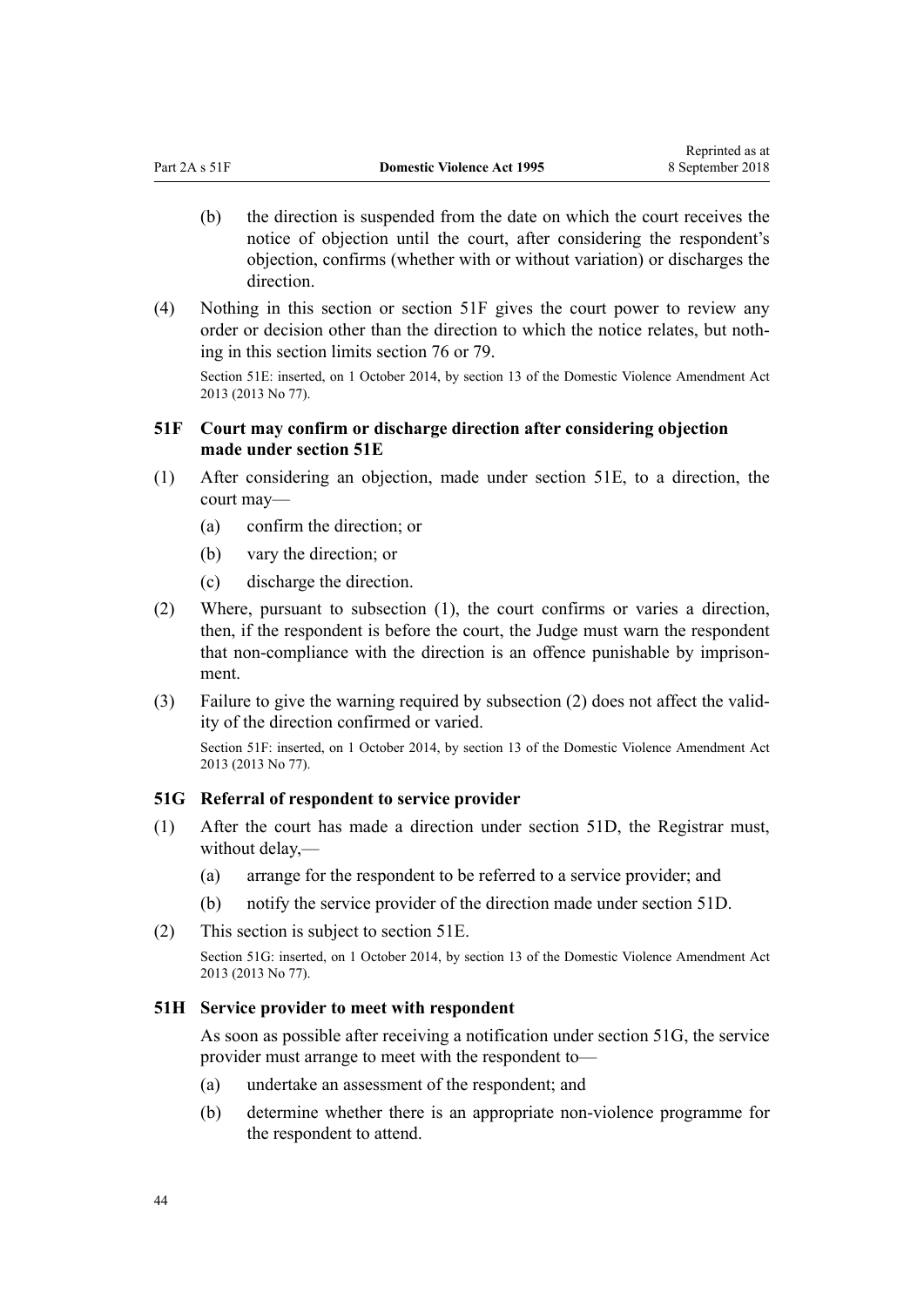<span id="page-44-0"></span>Section 51H: inserted, on 1 October 2014, by [section 13](http://prd-lgnz-nlb.prd.pco.net.nz/pdflink.aspx?id=DLM5615659) of the Domestic Violence Amendment Act 2013 (2013 No 77).

## **51I Service provider to notify Registrar about safety concerns**

- (1) This section applies if a service provider has concerns about the safety of a protected person—
	- (a) after undertaking an assessment of the respondent; or
	- (b) during the provision of a non-violence programme to a respondent.
- (2) The service provider must, without delay, notify the Registrar of those concerns.
- (3) On receiving a notification under subsection (2), the Registrar must—
	- (a) forward a copy of the notification to a Judge; and
	- (b) arrange for the protected person to be advised of the service provider's concerns.
- (4) On receiving a copy of a notification under subsection (3)(a), the Judge may make such orders or directions as the Judge thinks fit in the circumstances. Section 51I: inserted, on 1 October 2014, by [section 13](http://prd-lgnz-nlb.prd.pco.net.nz/pdflink.aspx?id=DLM5615659) of the Domestic Violence Amendment Act 2013 (2013 No 77).

## **51J Referral to different service provider**

- (1) This section applies if a service provider, after undertaking an assessment of the respondent,—
	- (a) determines that there is an appropriate non-violence programme for the respondent to attend; but
	- (b) is not able to provide that programme to the respondent.
- (2) The service provider must—
	- (a) notify the Registrar; and
	- (b) send to the Registrar the following information:
		- (i) the result of the assessment of the respondent undertaken by the service provider; and
		- (ii) any other information relating to the respondent that is held by the service provider.
- (3) After receiving a notification under subsection (2)(a) and the information referred to in subsection (2)(b), the Registrar must make a new referral under [section 51G](#page-43-0) to a service provider that is able to provide an appropriate programme to the respondent.

Section 51J: inserted, on 1 October 2014, by [section 13](http://prd-lgnz-nlb.prd.pco.net.nz/pdflink.aspx?id=DLM5615659) of the Domestic Violence Amendment Act 2013 (2013 No 77).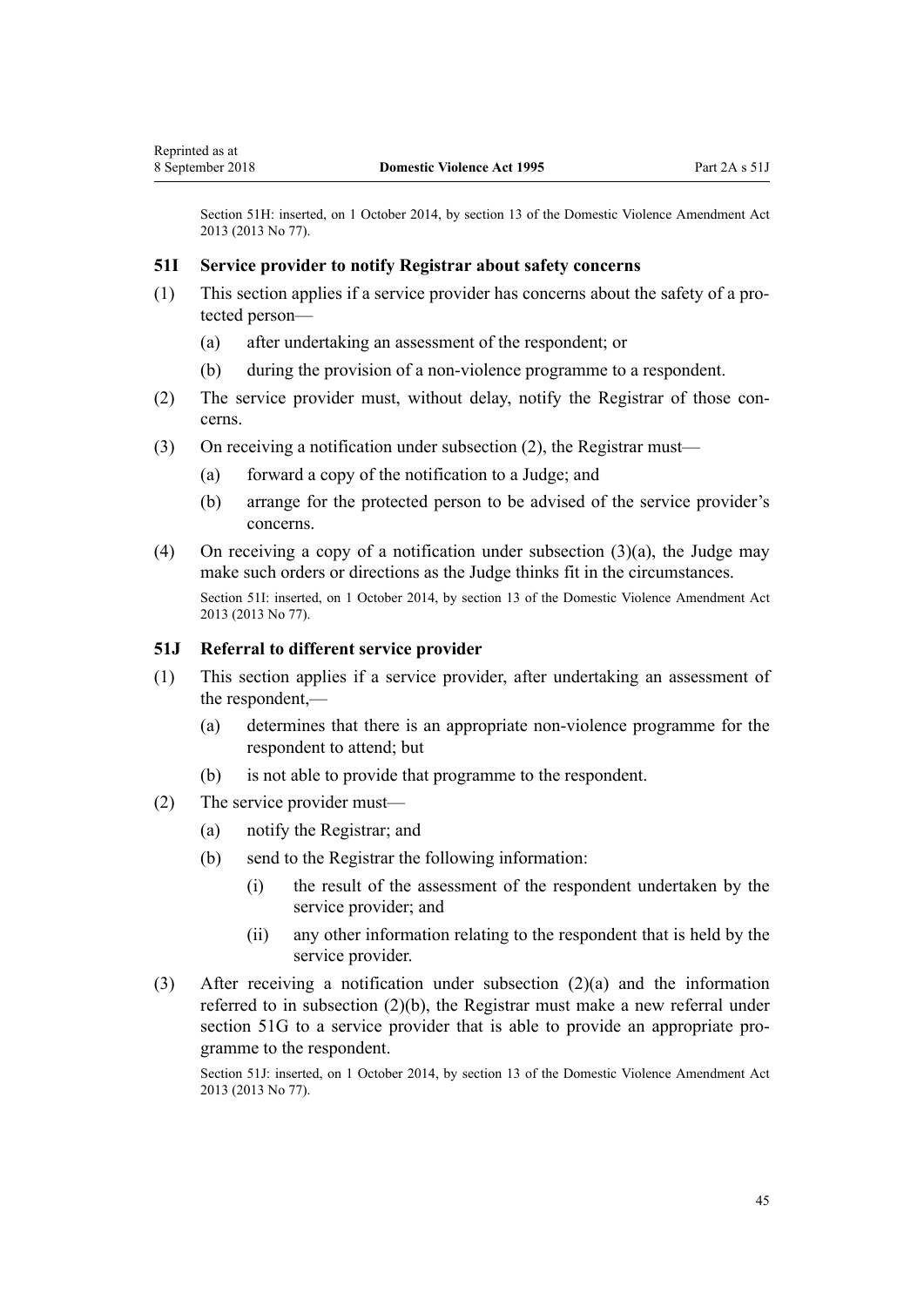## <span id="page-45-0"></span>**51K Judge may discharge direction to attend non-violence programme in certain cases**

- (1) This section applies if a service provider, after undertaking an assessment of a respondent, determines that—
	- (a) there is an appropriate non-violence programme for the respondent to attend but that—
		- (i) the respondent's attendance at the programme should be delayed to enable other matters to first be addressed; or
		- (ii) it would not be appropriate for the respondent to attend the programme; or
	- (b) there is not an appropriate non-violence programme for the respondent to attend.
- (2) The service provider must notify the Registrar, and the Registrar must bring the matter to the attention of a Judge.
- (3) When a matter is brought to the attention of a Judge under subsection (2), the Judge must—
	- (a) discharge the direction made under section  $51D(1)(b)$ ; and
	- (b) make such other orders or directions as the Judge thinks fit in the circumstances.

Section 51K: inserted, on 1 October 2014, by [section 13](http://prd-lgnz-nlb.prd.pco.net.nz/pdflink.aspx?id=DLM5615659) of the Domestic Violence Amendment Act 2013 (2013 No 77).

#### **51L Service provider and respondent to settle terms of attendance at nonviolence programme**

- (1) Before providing a non-violence programme to a respondent, the service provider must settle in writing with the respondent the terms of attendance, which must include—
	- (a) the number of programme sessions that the respondent must attend; and
	- (b) the place, date, and time of the first programme session, and all subsequent sessions, that the respondent must attend.
- (2) The service provider must provide to the Registrar a copy of the terms of attendance that the service provider has settled with the respondent.
- (3) If a service provider is not able to settle with a respondent the terms of attendance, the service provider must notify the Registrar.
- (4) On receipt of a notice under subsection (3), the Registrar must—
	- (a) settle the terms of attendance with the respondent and the service provider; or
	- (b) bring the matter to the attention of a Judge.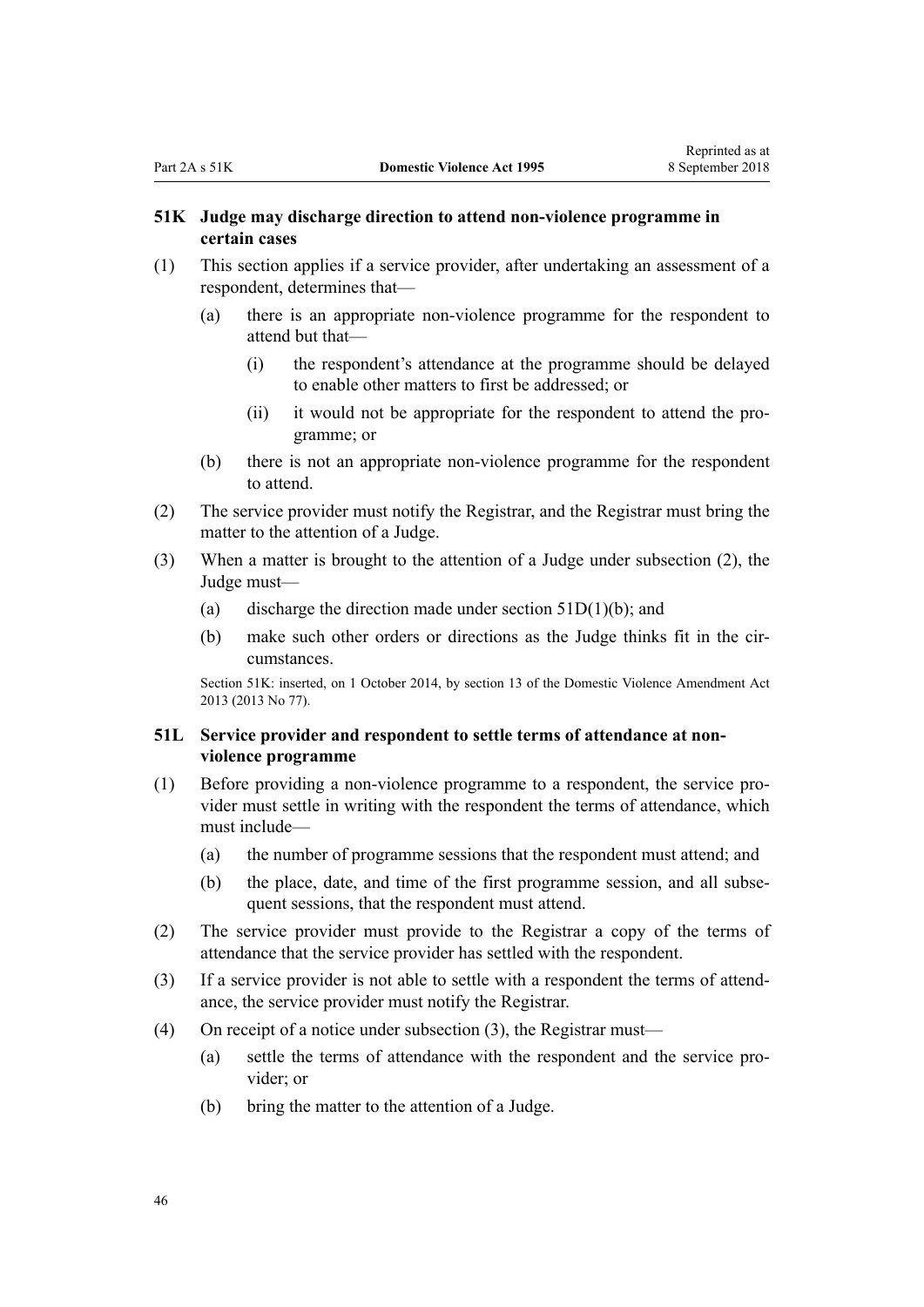<span id="page-46-0"></span>(5) When a matter is brought to the attention of a Judge under subsection (4)(b), the Judge may make such further directions as the Judge thinks fit in the circumstances.

Section 51L: inserted, on 1 October 2014, by [section 13](http://prd-lgnz-nlb.prd.pco.net.nz/pdflink.aspx?id=DLM5615659) of the Domestic Violence Amendment Act 2013 (2013 No 77).

## **51M Notice to be given to court if continued provision of non-violence programme inappropriate**

- (1) Subsection (2) applies if at any time during the provision of a non-violence programme the service provider considers that—
	- (a) it is no longer appropriate or practicable for the service provider to provide the programme to the respondent; or
	- (b) the respondent is not participating fully in the programme, and that this is significantly affecting the respondent's ability to benefit fully from the programme.
- (2) The service provider must—
	- (a) notify the Registrar; and
	- (b) send to the Registrar all information relating to the respondent that is held by the service provider.
- (3) After receiving a notification under subsection (2)(a) and the information referred to in subsection  $(2)(b)$ , the Registrar must—
	- (a) make a new referral under [section 51G](#page-43-0) to a different service provider; or
	- (b) bring the matter to the attention of a Judge.
- (4) When a matter is brought to the attention of a Judge under subsection (3)(b), the Judge may make such other orders or directions as the Judge thinks fit in the circumstances.

Section 51M: inserted, on 1 October 2014, by [section 13](http://prd-lgnz-nlb.prd.pco.net.nz/pdflink.aspx?id=DLM5615659) of the Domestic Violence Amendment Act 2013 (2013 No 77).

# *Non-compliance with direction to attend assessment and non-violence programme*

Heading: inserted, on 1 October 2014, by [section 13](http://prd-lgnz-nlb.prd.pco.net.nz/pdflink.aspx?id=DLM5615659) of the Domestic Violence Amendment Act 2013 (2013 No 77).

## **51N Notice of non-compliance with direction**

- (1) This section applies if the court makes a direction under [section 51D](#page-42-0) and the respondent fails to do either or both of the following:
	- (a) undertake an assessment with the service provider to whom notice of the direction has been given under [section 51G](#page-43-0):
	- (b) attend a non-violence programme in accordance with terms of attendance settled under [section 51L](#page-45-0).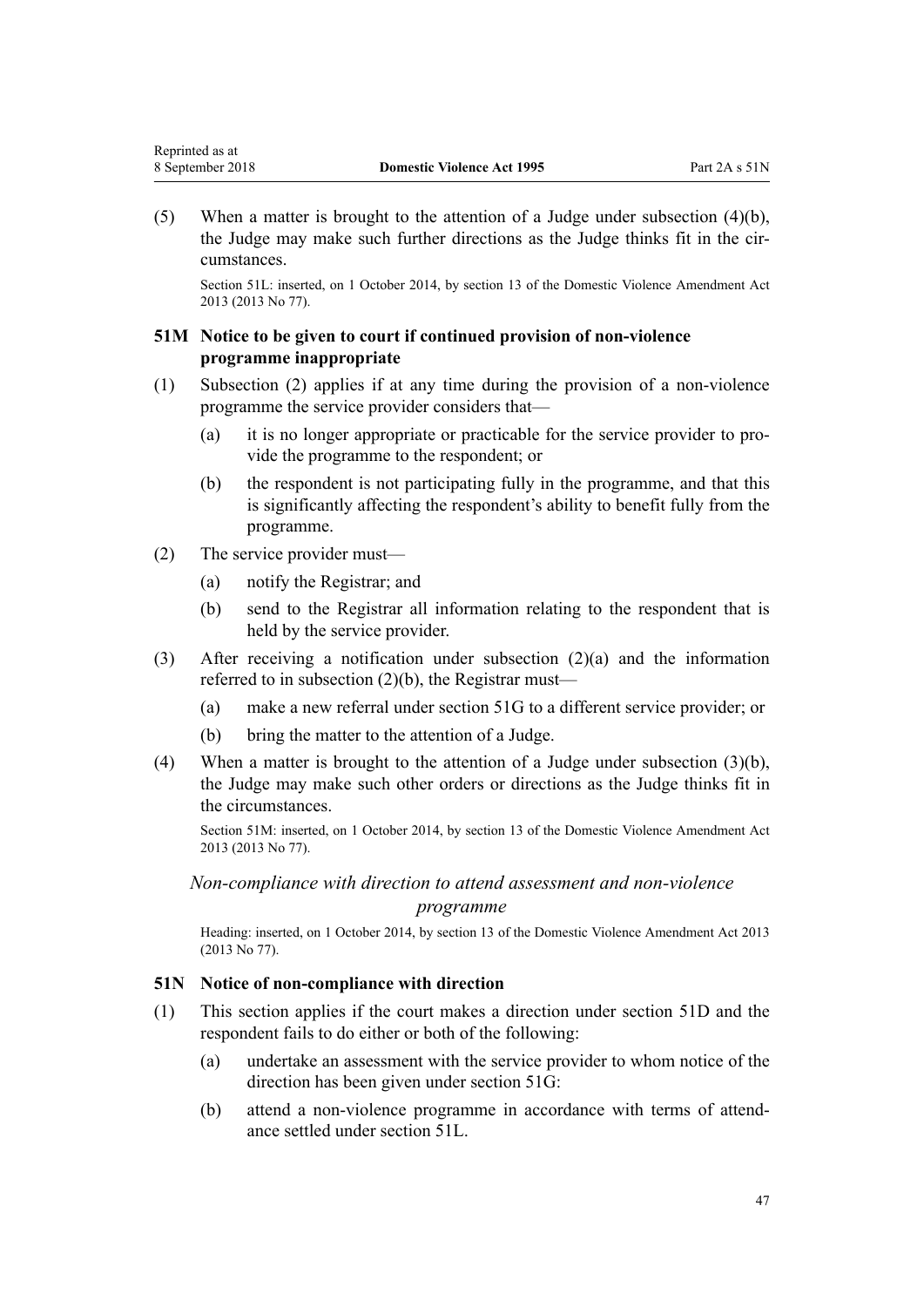- <span id="page-47-0"></span>(2) The service provider must give written notice to the Registrar of the respondent's failure.
- (3) Notice under subsection (2) must be given within 7 days of the respondent's failure.

Section 51N: inserted, on 1 October 2014, by [section 13](http://prd-lgnz-nlb.prd.pco.net.nz/pdflink.aspx?id=DLM5615659) of the Domestic Violence Amendment Act 2013 (2013 No 77).

## **51O Powers of Registrar on receipt of notice under section 51N**

- (1) On receiving a notice under [section 51N](#page-46-0), the Registrar must, without delay,—
	- (a) exercise the powers under [section 82,](#page-67-0) as if he or she were the court referred to in that section, to call the respondent before the court; or
	- (b) bring the matter to the attention of a Judge so that the Judge may consider whether to exercise the power conferred by section 51P in relation to the respondent.
- (2) If the Registrar exercises the powers under [section 82](#page-67-0) in the manner allowed by subsection  $(1)(a)$ , then, subject to any regulations made under this Act, section 82 applies so far as applicable and with the necessary modifications as if the respondent were a witness in proceedings.

Section 51O: inserted, on 1 October 2014, by [section 13](http://prd-lgnz-nlb.prd.pco.net.nz/pdflink.aspx?id=DLM5615659) of the Domestic Violence Amendment Act 2013 (2013 No 77).

#### **51P Judge may call respondent before court**

- (1) If, under section  $51O(1)(b)$ , a Registrar brings a matter to the attention of a Judge, subsection (2) applies.
- (2) A Judge may exercise the powers under [section 82](#page-67-0) to call the respondent before the court.
- (3) If a Judge exercises the powers under [section 82](#page-67-0), that section applies, so far as applicable and with all necessary modifications, as if the respondent were a witness in proceedings.

Section 51P: inserted, on 1 October 2014, by [section 13](http://prd-lgnz-nlb.prd.pco.net.nz/pdflink.aspx?id=DLM5615659) of the Domestic Violence Amendment Act 2013 (2013 No 77).

#### **51Q Respondent called before court**

- (1) If a respondent appears before the court under section  $51O(1)(a)$  or  $51P(2)$ , the court may, after hearing from the respondent, confirm, vary, or discharge the direction or change the terms of attendance.
- (2) If the court confirms or varies a direction under subsection (1), the Judge must warn the respondent that non-compliance with the direction is an offence punishable by imprisonment.
- (3) Failure to give the warning required by subsection (2) does not affect the validity of the direction confirmed or varied.

Section 51Q: inserted, on 1 October 2014, by [section 13](http://prd-lgnz-nlb.prd.pco.net.nz/pdflink.aspx?id=DLM5615659) of the Domestic Violence Amendment Act 2013 (2013 No 77).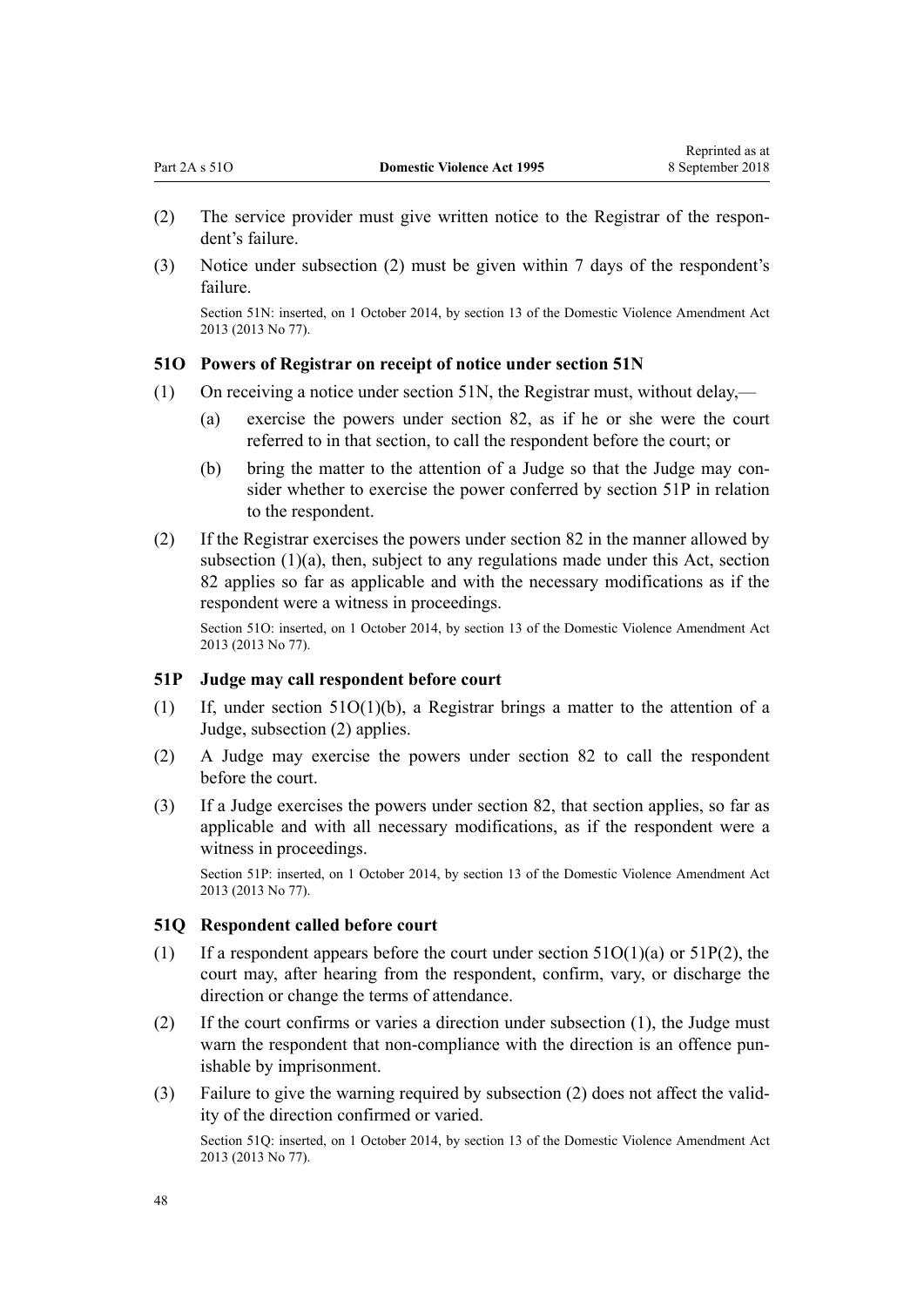## *Completion of non-violence programme*

Heading: inserted, on 1 October 2014, by [section 13](http://prd-lgnz-nlb.prd.pco.net.nz/pdflink.aspx?id=DLM5615659) of the Domestic Violence Amendment Act 2013 (2013 No 77).

#### **51R Notice of completion and outcome of non-violence programme**

- (1) When a respondent has completed a non-violence programme, the service provider must, without delay, provide to the Registrar a report that—
	- (a) states whether, in the opinion of the service provider, the respondent has achieved the objectives of the non-violence programme; and
	- (b) advises of any concerns that the service provider has about the safety of any protected person.
- (2) On receiving a report under subsection (1), the Registrar must—
	- (a) forward a copy of that report to a Judge; and
	- (b) arrange for the protected person to be notified—
		- (i) that the respondent has completed a non-violence programme; and
		- (ii) that a report has been provided by the service provider of that non-violence programme under subsection (1); and
		- (iii) of any concerns that the service provider has about the safety of the protected person advised in that report.
- (3) On receiving a copy of a report under subsection (2)(a), the Judge may make such orders or directions as the Judge thinks fit in the circumstances.

Section 51R: inserted, on 1 October 2014, by [section 13](http://prd-lgnz-nlb.prd.pco.net.nz/pdflink.aspx?id=DLM5615659) of the Domestic Violence Amendment Act 2013 (2013 No 77).

## *Confidentiality of information*

Heading: inserted, on 1 October 2014, by [section 13](http://prd-lgnz-nlb.prd.pco.net.nz/pdflink.aspx?id=DLM5615659) of the Domestic Violence Amendment Act 2013 (2013 No 77).

#### **51S Confidentiality of information disclosed to service provider**

- (1) In this section, unless the context otherwise requires, **information** includes any statement or admission.
- (2) Information received by a service provider in the course of providing a programme may not—
	- (a) be disclosed to any other person; or
	- (b) be admitted as evidence in any court or before any person acting judicially.
- (3) However, nothing in subsection (2) prohibits the disclosure of information received by a service provider in the course of providing a programme if that disclosure is made—
	- (a) for the purpose of giving a notification to a Registrar under—
		- $(i)$  [section 51I\(2\)](#page-44-0):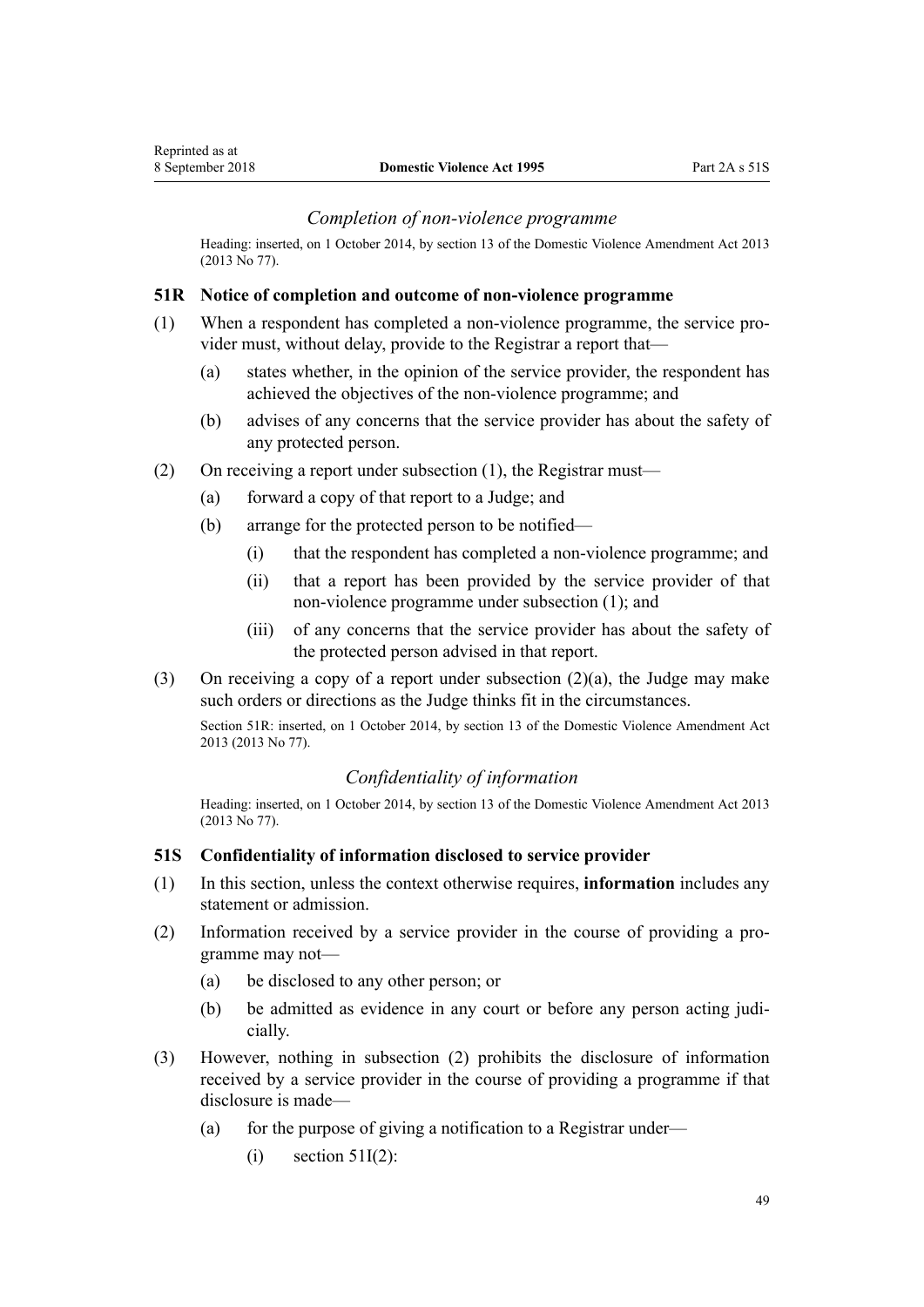- $(ii)$  [section 51J\(2\)](#page-44-0):
- (iii) section  $51K(2)$ :
- $(iv)$  section  $51L(3)$ :
- (v) section  $51M(2)$ :
- (b) for the purpose of a Registrar making a referral under—
	- $(i)$  [section 51J\(3\)](#page-44-0):
	- (ii) section  $51M(3)(a)$ :
- (c) for the purpose of any proceedings under—
	- (i) [section 51O](#page-47-0):
	- (ii) [section 51P:](#page-47-0)
- (d) for the purposes of investigating or prosecuting—
	- (i) an offence against section 51T; or
	- (ii) an offence committed or alleged to have been committed during the provision of a programme:
- (e) in circumstances in which the service provider believes, on reasonable grounds, that the disclosure is necessary to prevent or lessen a serious threat to public safety or the safety of any person:
- (f) with the authority of the person who disclosed the information to the service provider.

Section 51S: inserted, on 1 October 2014, by [section 13](http://prd-lgnz-nlb.prd.pco.net.nz/pdflink.aspx?id=DLM5615659) of the Domestic Violence Amendment Act 2013 (2013 No 77).

## *Enforcement of directions*

Heading: inserted, on 1 October 2014, by [section 13](http://prd-lgnz-nlb.prd.pco.net.nz/pdflink.aspx?id=DLM5615659) of the Domestic Violence Amendment Act 2013 (2013 No 77).

#### **51T Offence to fail to comply with direction**

A respondent who fails, without reasonable excuse, to comply with a direction made under [section 51D](#page-42-0) commits an offence and is liable on conviction to—

- (a) a fine not exceeding \$5,000; or
- (b) a term of imprisonment not exceeding 6 months.

Section 51T: inserted, on 1 October 2014, by [section 13](http://prd-lgnz-nlb.prd.pco.net.nz/pdflink.aspx?id=DLM5615659) of the Domestic Violence Amendment Act 2013 (2013 No 77).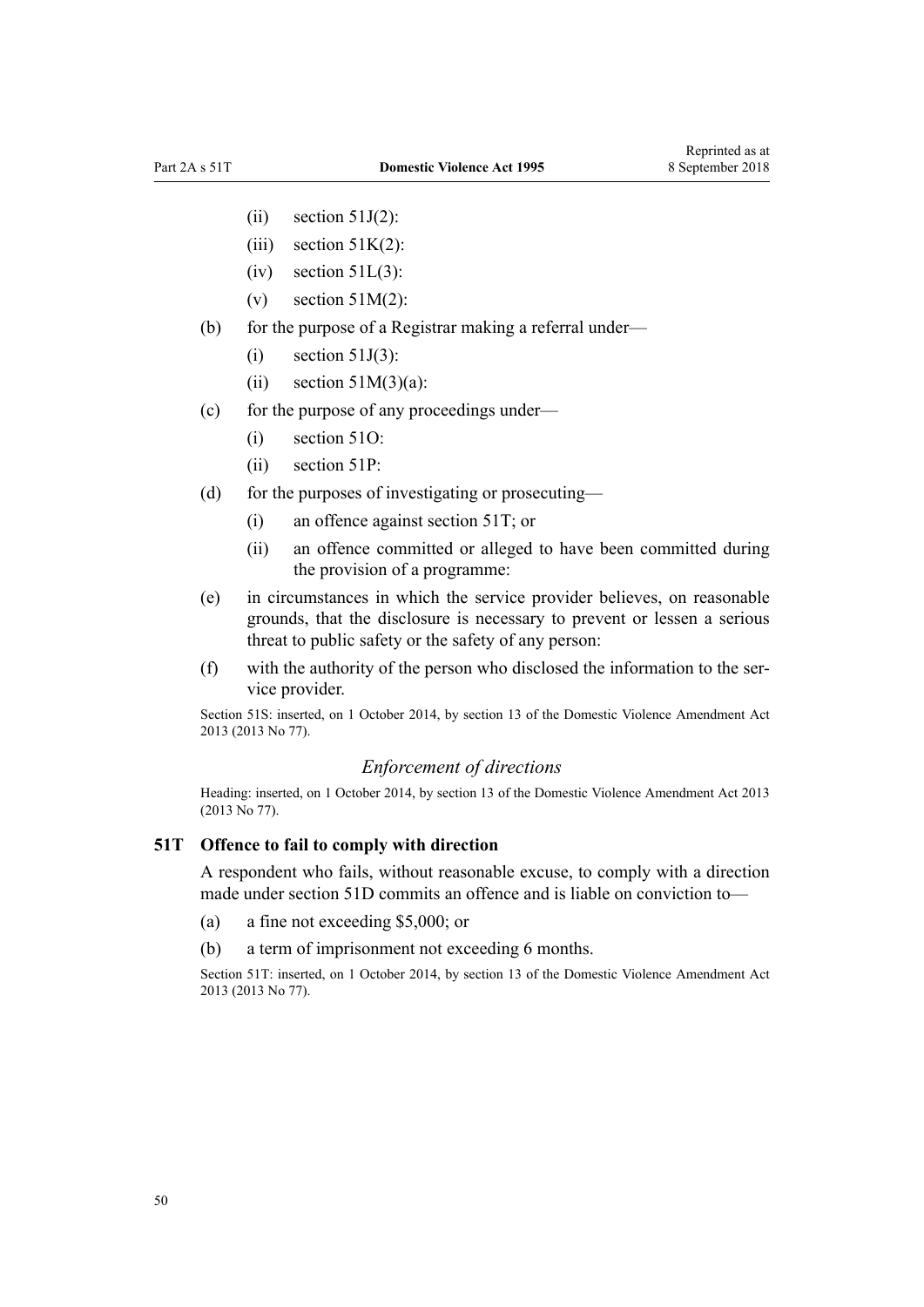# **Part 3 Orders relating to property**

## *Occupation orders*

## <span id="page-50-0"></span>**52 Application for occupation order**

Any person aged 16 years or over who is or has been in a domestic relationship with another person may apply for an order granting the applicant the right to live in a dwellinghouse which, at the time the order is made, either party to the proceedings owns or in which either has a legal interest (including, but not limited to, a tenancy).

Compare: 1982 No 120 s 19

Section 52: amended, on 26 April 2005, by [section 7](http://prd-lgnz-nlb.prd.pco.net.nz/pdflink.aspx?id=DLM333795) of the Relationships (Statutory References) Act 2005 (2005 No 3).

## **53 Power to make occupation order**

- (1) Subject to [section 74](#page-61-0) of this Act and to subsection (2), on hearing an application for an occupation order, the court may, notwithstanding anything in the [Property \(Relationships\) Act 1976,](http://prd-lgnz-nlb.prd.pco.net.nz/pdflink.aspx?id=DLM440944) make an order granting to the applicant the right to personally occupy a specified dwellinghouse.
- (2) The court may make an order under subsection (1) only if it is satisfied that the order—
	- (a) is necessary for the protection of the applicant; or
	- (b) is in the best interests of a child of the applicant's family.
- (3) An order may be made under this section in respect of a dwellinghouse whether or not—
	- (a) the parties have ever lived in the same dwellinghouse, whether in the dwellinghouse to which the order relates or any other dwellinghouse; or
	- (b) either party lives in the dwellinghouse at the time the order is made.
- (4) In determining whether to make an order under this section, the court must have regard to the reasonable accommodation needs of all persons who may be affected by the order.
- (5) An order made under this section may be—
	- (a) for such period or periods; and
	- (b) on such terms and conditions relating to the occupation of the dwellinghouse to which the order relates,—

as the court thinks fit.

Compare: 1982 No 120 s 21

Section 53(1): amended, on 1 February 2002, by [section 64\(2\)](http://prd-lgnz-nlb.prd.pco.net.nz/pdflink.aspx?id=DLM87570) of the Property (Relationships) Amendment Act 2001 (2001 No 5).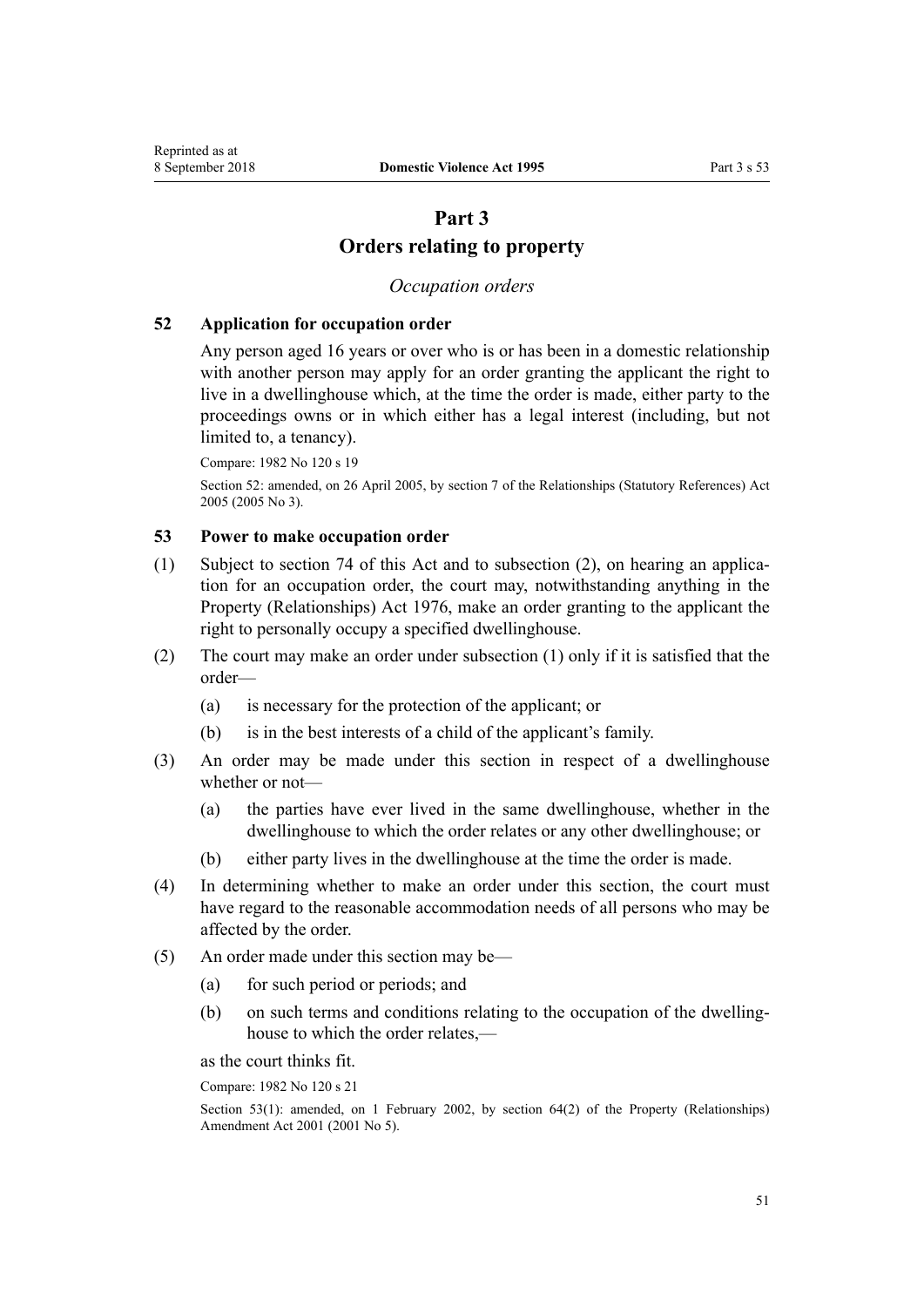## <span id="page-51-0"></span>**54 Effect of occupation order**

- (1) The person in whose favour an occupation order is made is entitled, to the exclusion of the person against whom the order is made, to personally occupy the dwellinghouse to which the order relates, together with any land, buildings, or improvements appurtenant to that dwellinghouse which are used, or ordinarily would be used, for the purposes of a household.
- (2) An occupation order is enforceable as if it were an order for the recovery of land made pursuant to [section 79\(2\)\(c\)](http://prd-lgnz-nlb.prd.pco.net.nz/pdflink.aspx?id=DLM6942376) of the District Court Act 2016.

Compare: 1982 No 120 s 22

Section 54(2): amended, on 1 March 2017, by [section 261](http://prd-lgnz-nlb.prd.pco.net.nz/pdflink.aspx?id=DLM6942680) of the District Court Act 2016 (2016) No 49).

#### **55 Power to vary or discharge occupation order**

- (1) On the application of either party, or of the personal representative of either party, the court may, if it thinks fit, make an order—
	- (a) extending or reducing any period specified by the court pursuant to [sec](#page-50-0)[tion 53\(5\);](#page-50-0) or
	- (b) varying or discharging any terms and conditions imposed by the court pursuant to [section 53\(5\);](#page-50-0) or
	- (c) discharging the occupation order.
- (2) Where an application is made under this section in respect of a temporary occupation order, the Registrar must assign a hearing date, which must be—
	- (a) as soon as practicable; and
	- (b) unless there are special circumstances, in no case later than 42 days after the application is made.

Compare: 1982 No 120 s 23

## *Tenancy orders*

## **56 Application for tenancy order**

- (1) Any person aged 16 years or over who is or has been in a domestic relationship with another person may apply to the court for an order vesting in the applicant the tenancy of any dwellinghouse of which, at the time the order is made, the other party to the proceedings is—
	- (a) the sole tenant; or
	- (b) a tenant holding jointly, or in common, with the applicant.
- (2) In this section, **dwellinghouse** includes—
	- (a) any furniture or other household effects let with the dwellinghouse; and
	- (b) any land, outbuildings, or parts of buildings included in the tenancy.

Compare: 1982 No 120 s 24; 1987 No 136 s 2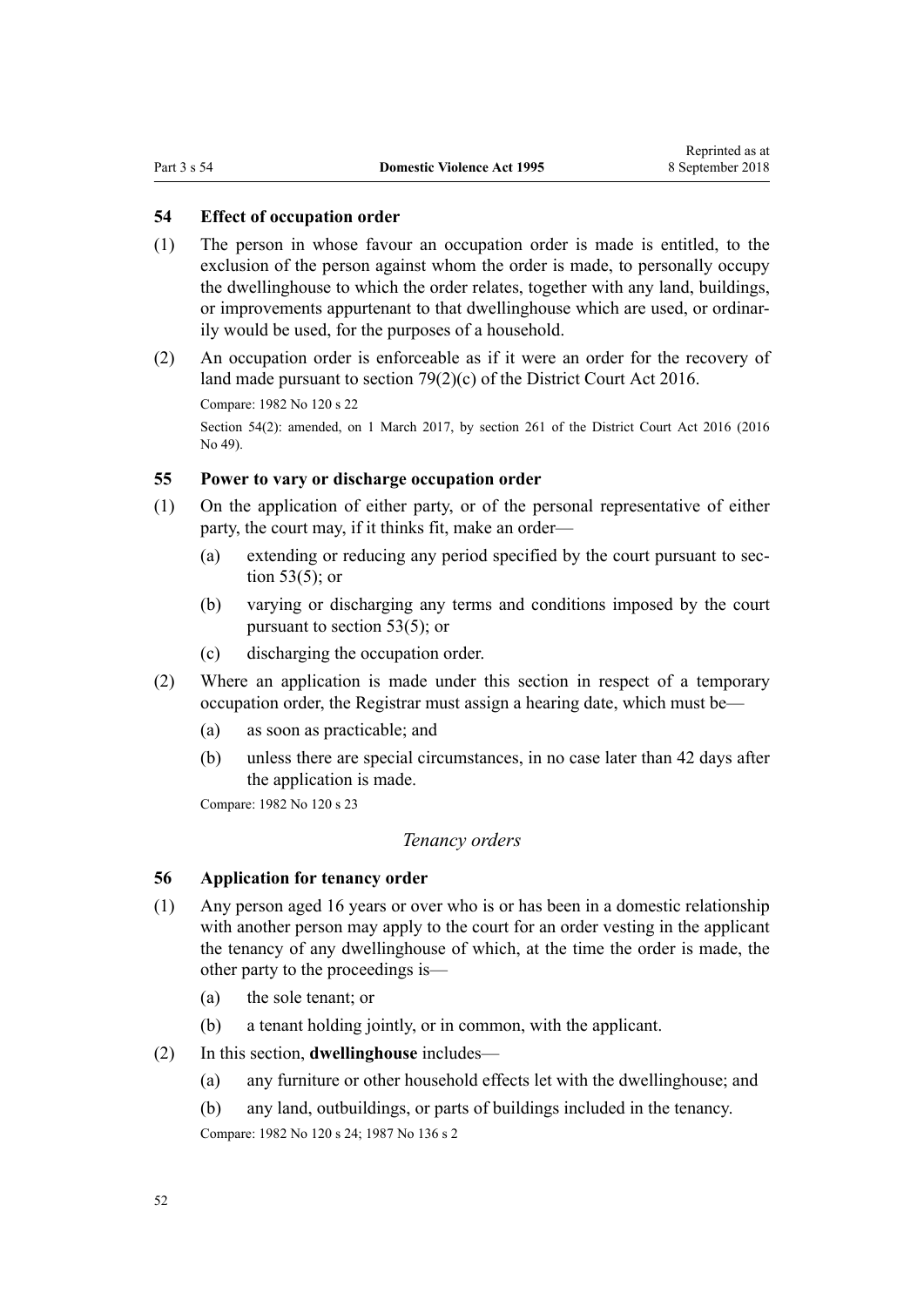Section 56(1): amended, on 26 April 2005, by [section 7](http://prd-lgnz-nlb.prd.pco.net.nz/pdflink.aspx?id=DLM333795) of the Relationships (Statutory References) Act 2005 (2005 No 3).

## **57 Power to make tenancy order**

- (1) Subject to [section 74](#page-61-0) of this Act and to subsection (2), on hearing an application for a tenancy order, the court may, notwithstanding anything in the [Prop](http://prd-lgnz-nlb.prd.pco.net.nz/pdflink.aspx?id=DLM440944)[erty \(Relationships\) Act 1976](http://prd-lgnz-nlb.prd.pco.net.nz/pdflink.aspx?id=DLM440944), make an order vesting in the applicant the tenancy of a specified dwellinghouse.
- (2) The court may make an order under subsection (1) only if it is satisfied that the order—
	- (a) is necessary for the protection of the applicant; or
	- (b) is in the best interests of a child of the applicant's family.
- (3) In determining whether to make an order under this section, the court must have regard to the reasonable accommodation needs of all persons who may be affected by the order.

Compare: 1982 No 120 s 26

Section 57(1): amended, on 1 February 2002, by [section 64\(2\)](http://prd-lgnz-nlb.prd.pco.net.nz/pdflink.aspx?id=DLM87570) of the Property (Relationships) Amendment Act 2001 (2001 No 5).

#### **58 Effect of tenancy order**

- (1) Where a tenancy order takes effect, then, unless the tenancy is sooner lawfully  $d$ etermined $-$ 
	- (a) the applicant becomes the tenant of the dwellinghouse upon and subject to the terms and conditions of the tenancy in force at the time the order is made; and
	- (b) the other party ceases to be a tenant.
- (2) Every tenancy order has effect and may be enforced as if it were an order of the court for possession of the land granted in favour of the applicant.
- (3) Nothing in this Act or in any tenancy order—
	- (a) limits or affects the operation of any enactment or rule of law for the time being applicable to—
		- (i) any tenancy to which [section 56](#page-51-0) applies; or
		- (ii) the dwellinghouse held under the tenancy; or
	- (b) authorises the court to vary any express or implied term or condition of the tenancy except by—
		- (i) vesting the tenancy pursuant to section 57; or
		- (ii) revesting the tenancy pursuant to [section 59](#page-53-0).

Compare: 1982 No 120 s 27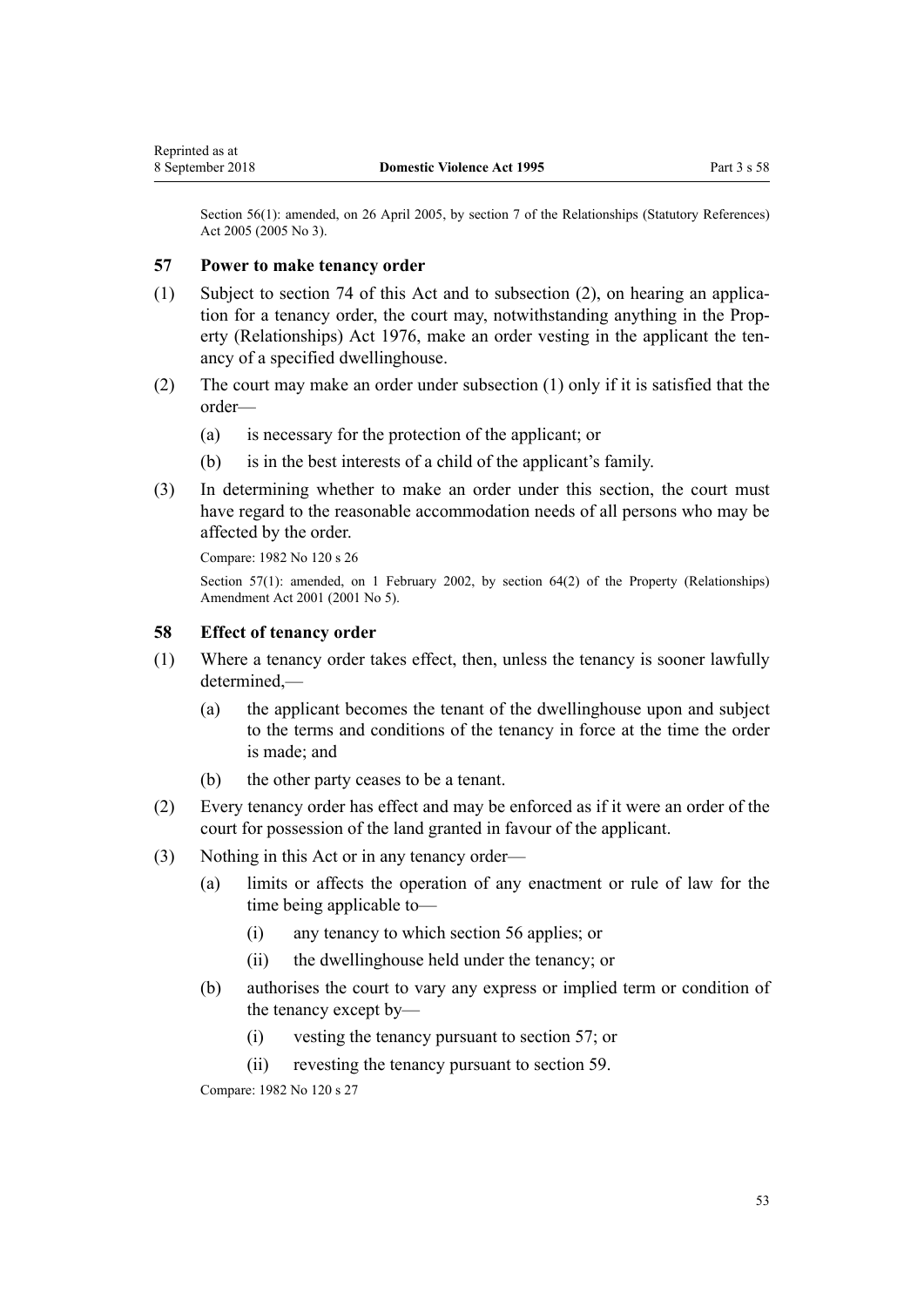## <span id="page-53-0"></span>**59 Power to discharge tenancy order and revest tenancy**

- (1) On the application of a party against whom a tenancy order is made, or that party's personal representative, the court may, if it thinks fit, make an order discharging the tenancy order and revesting the tenancy accordingly.
- (2) Where an application is made under this section in respect of a temporary tenancy order, the Registrar must assign a hearing date, which must be—
	- (a) as soon as practicable; and
	- (b) unless there are special circumstances, in no case later than 42 days after the application is made.
- (3) Where any revesting order made under subsection (1) takes effect, then, unless the tenancy is sooner lawfully determined, the person in whose favour it is made becomes the tenant of the dwellinghouse upon and subject to the terms and conditions of the tenancy in force at the time of the making of the revesting order.

Compare: 1982 No 120 s 28

*General provisions relating to occupation orders and tenancy orders*

## **60 Application without notice for occupation order or tenancy order**

- (1) An occupation order or a tenancy order may be made on an application without notice only if the court is satisfied that—
	- (a) the respondent has physically or sexually abused the applicant or a child of the applicant's family; and
	- (b) the delay that would be caused by proceeding on notice would or might expose the applicant or a child of the applicant's family to physical or sexual abuse.
- (2) Any occupation order or tenancy order made on an application without notice is a temporary order that, subject to [sections 76 to 80](#page-61-0), and unless it is sooner discharged, becomes final by operation of law 3 months after the date on which it is made.
- (2A) When a temporary order becomes a final order pursuant to subsection (2), the final order comes into effect immediately.
- (3) An occupation order or a tenancy order may be made on an application without notice only where the court has made or, at the same time, makes a protection order, unless the court considers that there are special reasons for not making a protection order.
- (4) Where an occupation order or a tenancy order is made on an application without notice while the applicant and the respondent are living in the same dwellinghouse, that occupation order or tenancy order expires,—
	- (a) on its discharge by the court; or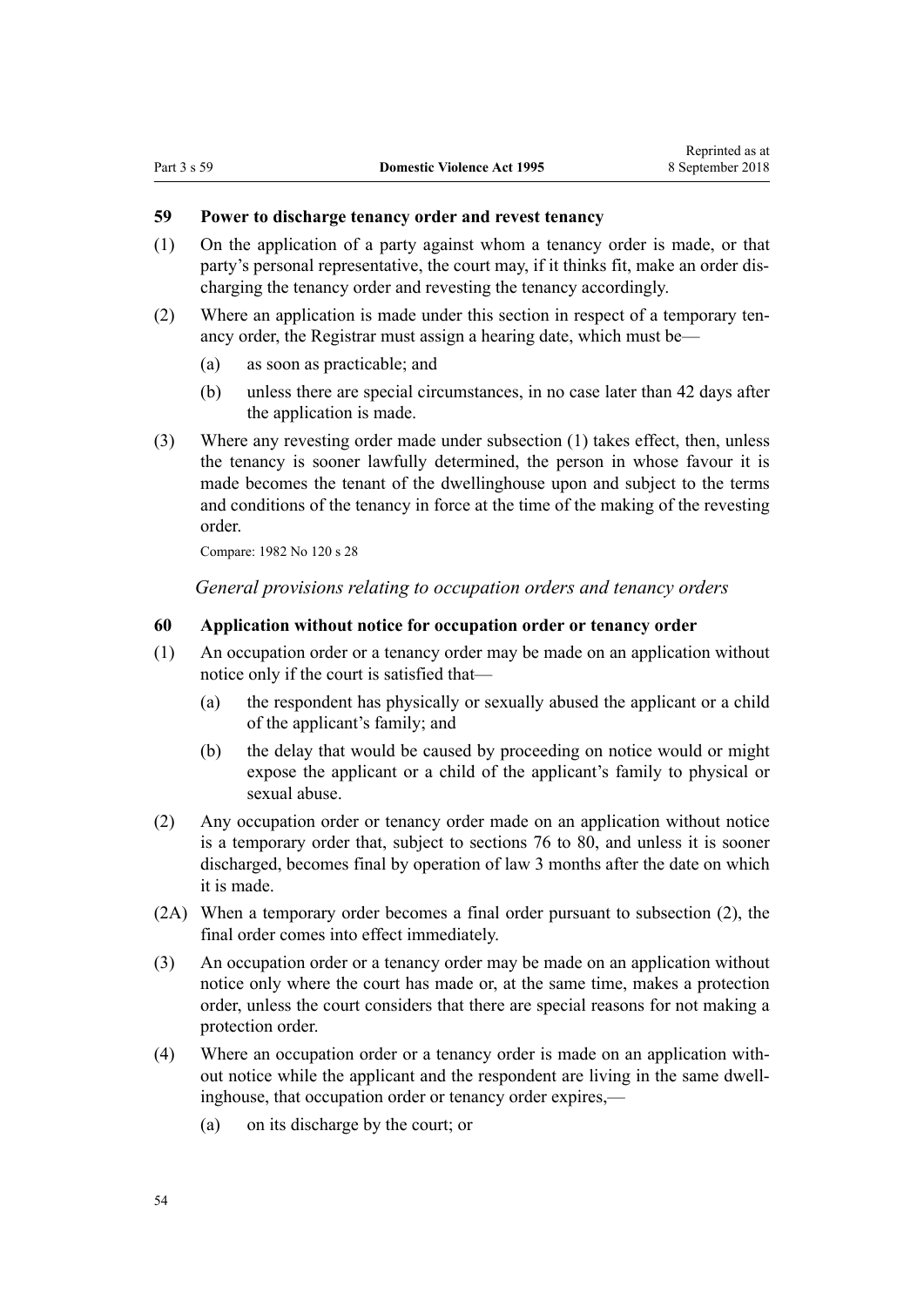- (b) on the discharge of a temporary protection order made in conjunction with that occupation order or tenancy order; or
- (c) if no such protection order has been made and the court has not sooner discharged the occupation order or tenancy order, at the close of the seventh day after the date of the making of the occupation order or tenancy order.
- (5) Where an occupation order or a tenancy order is made on an application without notice, the respondent may,—
	- (a) notify the court, in accordance with [section 76](#page-61-0), that he or she wishes to be heard on whether a final order should be substituted for the temporary order:
	- (b) in the case of an occupation order, apply pursuant to [section 55](#page-51-0) for the order to be varied or discharged:
	- (c) in the case of a tenancy order, apply pursuant to [section 59](#page-53-0) for the order to be discharged and the tenancy revested.

Compare: 1982 No 120 s 20

Section 60(2A): inserted, on 16 November 2011, by [section 10](http://prd-lgnz-nlb.prd.pco.net.nz/pdflink.aspx?id=DLM1955523) of the Domestic Violence Amendment Act 2011 (2011 No 58).

## **61 Procedure for occupation orders and tenancy orders**

- (1) Where an application is made for an occupation order, the court may treat that application as an application for a tenancy order or an occupation order or both, and may, if it is satisfied that—
	- (a) it has jurisdiction to make a tenancy order; and
	- (b) the making of a tenancy order is appropriate; and
	- (c) [section 74](#page-61-0) has been complied with in respect of the making of a tenancy order other than a temporary order,—

make a tenancy order (whether or not it makes an occupation order).

- (2) Where an application is made for a tenancy order, the court may treat that application as an application for an occupation order or a tenancy order or both, and may, if it is satisfied that—
	- (a) it has jurisdiction to make an occupation order; and
	- (b) the making of an occupation order is appropriate; and
	- (c) [section 74](#page-61-0) has been complied with in respect of the making of an occupation order other than a temporary order,—

make an occupation order (whether or not it makes a tenancy order).

Compare: 1982 No 120 s 29(3)–(4)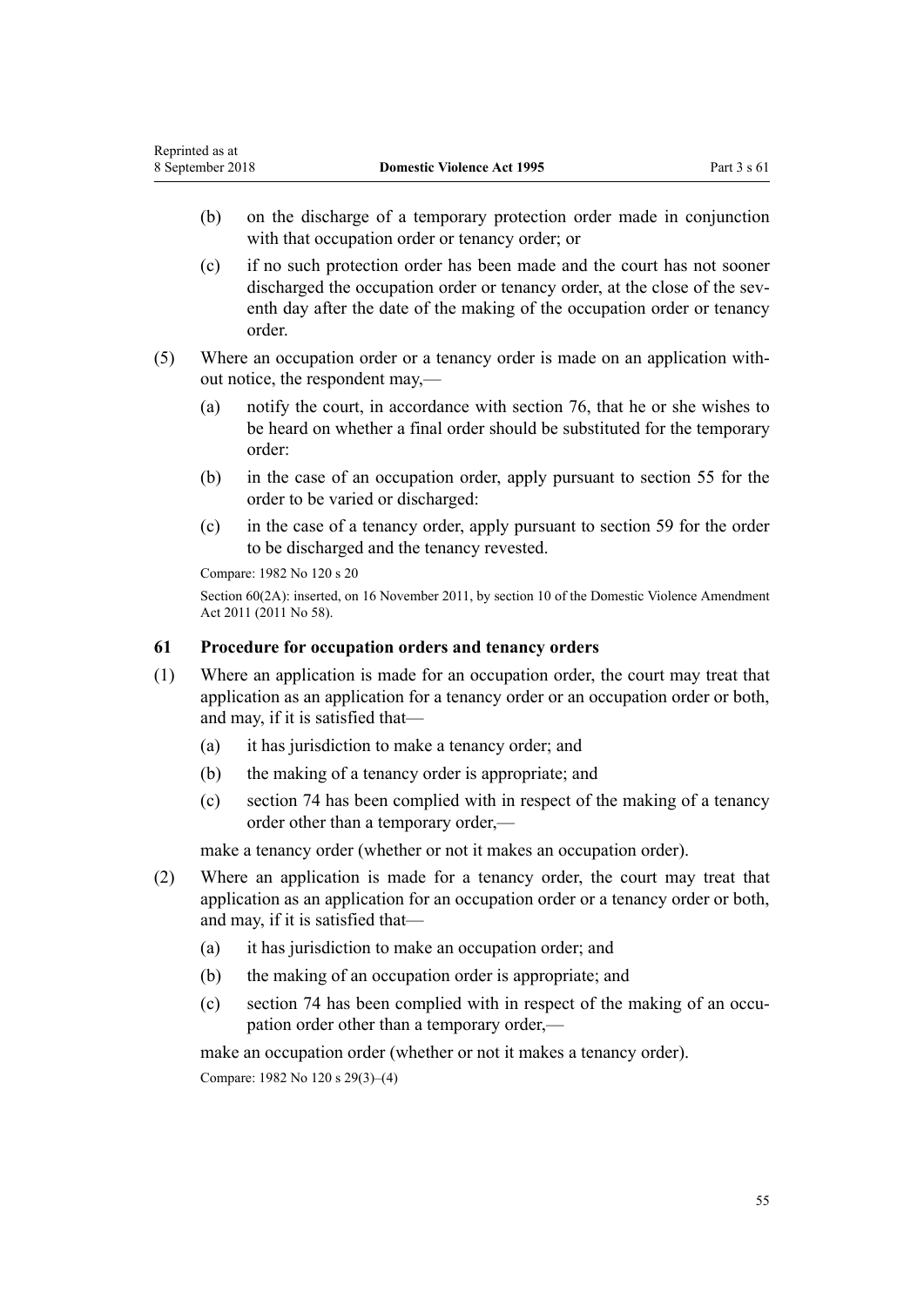## *Ancillary furniture orders*

#### <span id="page-55-0"></span>**62 Application for ancillary furniture order**

- (1) Where a person applies for an occupation order or a tenancy order in respect of any dwellinghouse, the person may,—
	- (a) at the time of making that application, or at any time before that application is determined; or
	- (b) if the court makes an occupation order or a tenancy order on that application, at any time while that order remains in force,—

apply to the court for an order granting to the applicant the possession and use of all or any of the furniture, household appliances, and household effects in that dwellinghouse.

(2) Nothing in subsection (1) prevents a court that makes an occupation order or a tenancy order from making, of its own motion, an ancillary furniture order in respect of all or any of the furniture, household appliances, and household effects in the dwellinghouse specified in the occupation order, or, as the case may be, the tenancy order.

Compare: 1982 No 120 s 30(1)

## **63 Power to make ancillary furniture order**

- (1) Subject to [section 74](#page-61-0) and to subsections (2) and (6), on or after making an occupation order or a tenancy order, the court may make an order granting to the applicant the use of all or any of the furniture, household appliances, and household effects in the dwellinghouse specified in the occupation order, or as the case may be, the tenancy order.
- (2) The court may make an order under subsection (1) only if it is satisfied—
	- (a) that, before the making of the order, the applicant and the other party to the proceedings have lived in the same dwellinghouse at the same time, and that the applicant is or will be living in the dwellinghouse specified in the occupation order or, as the case may be, the tenancy order; or
	- (b) that a child of the applicant's family is or will be living in the dwellinghouse so specified.
- (3) An order made under subsection (1) may relate to furniture, household appliances, and household effects that were in the relevant dwellinghouse at the time the application for the order was made (or, in the case of an order made of the court's own motion, at the time the application for the relevant occupation order or tenancy order was made), whether or not those items are still in the relevant dwellinghouse at the time the order under subsection (1) is made.
- (4) It is not necessary for the court to specify, in an order made under subsection (1), every item of furniture, or every household appliance or household effect, to which the order relates, as long as the items to which the order relates are readily ascertainable from the terms of the order.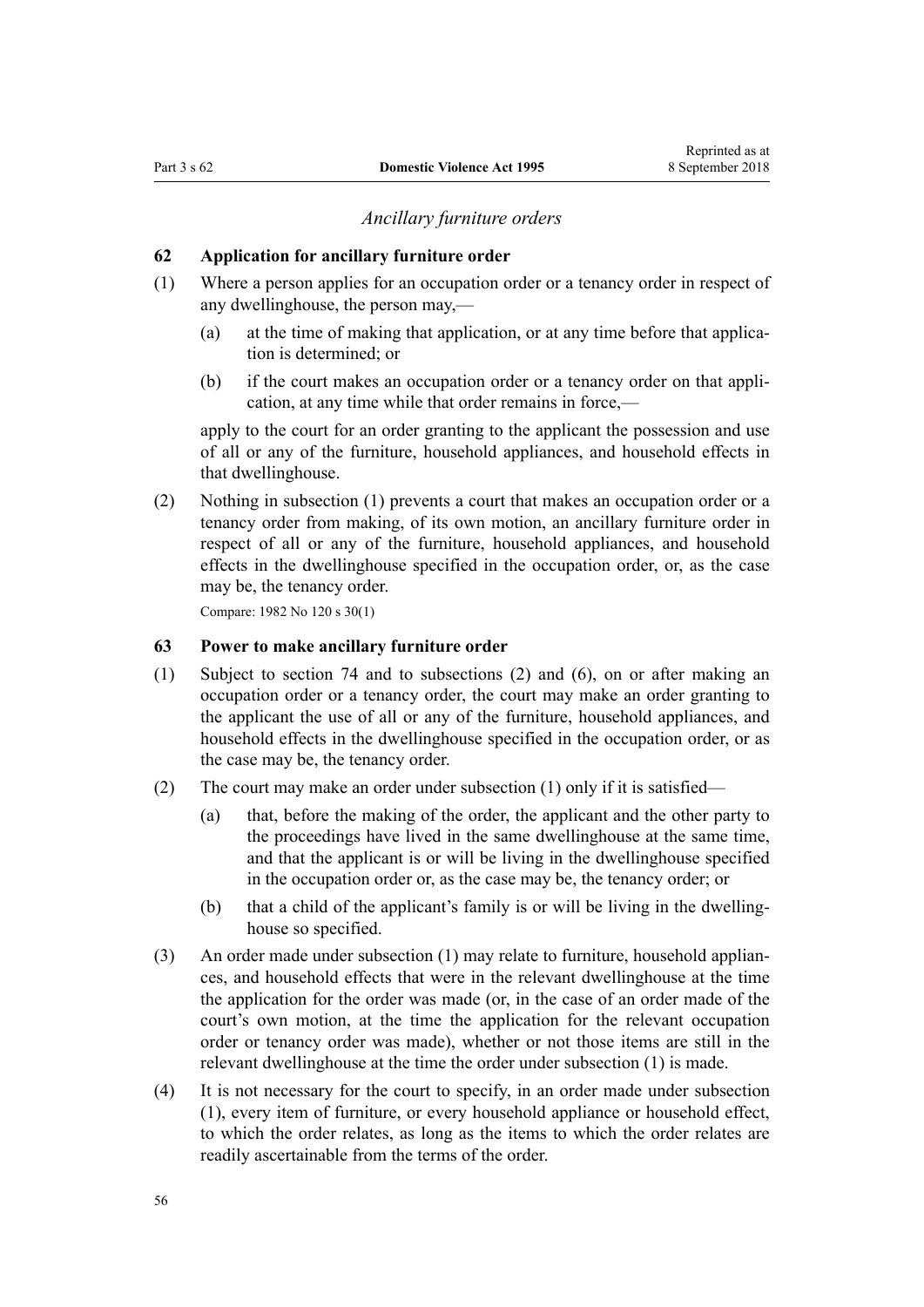- <span id="page-56-0"></span>(5) Subject to subsection (6), an order made under this section may be on such terms and conditions relating to the furniture, household appliances, and household effects to which the order relates as the court thinks fit.
- (6) An order made under this section may be for such period as the court thinks fit, but—
	- (a) unless the court otherwise directs, the order continues in force for 6 months from the date on which it is made; and
	- (b) in any event, irrespective of the terms of the order, the order expires if the occupation order or tenancy order to which the order relates expires or is discharged.

Compare: 1982 No 120 s 30

## **64 Effect of ancillary furniture order**

- (1) The person in whose favour an ancillary furniture order is made is entitled, to the exclusion of the person against whom the order is made, to the possession of the furniture, household appliances, and household effects to which the order relates for so long as the order is in force.
- (2) Every ancillary furniture order has effect and may be enforced as if it were an order of the court for delivery of chattels granted in favour of the person for whose benefit the ancillary furniture order is made.

## **65 Power to vary or discharge ancillary furniture order**

- (1) Subject to subsection (2), on the application of either party, or of the personal representative of either party, the court may, if it thinks fit, make an order—
	- (a) extending or reducing any period specified by the court pursuant to [sec](#page-55-0)[tion 63\(6\);](#page-55-0) or
	- (b) varying the furniture, household appliances, and household effects to which the order relates; or
	- (c) varying or discharging any terms and conditions imposed by the court pursuant to [section 63\(5\);](#page-55-0) or
	- (d) discharging the ancillary furniture order.
- (2) The court must not vary an ancillary furniture order—
	- (a) if the occupation order or tenancy order to which the ancillary furniture order relates is no longer in force; or
	- (b) in circumstances in which the court could not make an ancillary furniture order under [section 63](#page-55-0).
- (3) Where an application is made under this section in respect of a temporary ancillary furniture order, the Registrar must assign a hearing date, which must be—
	- (a) as soon as practicable; and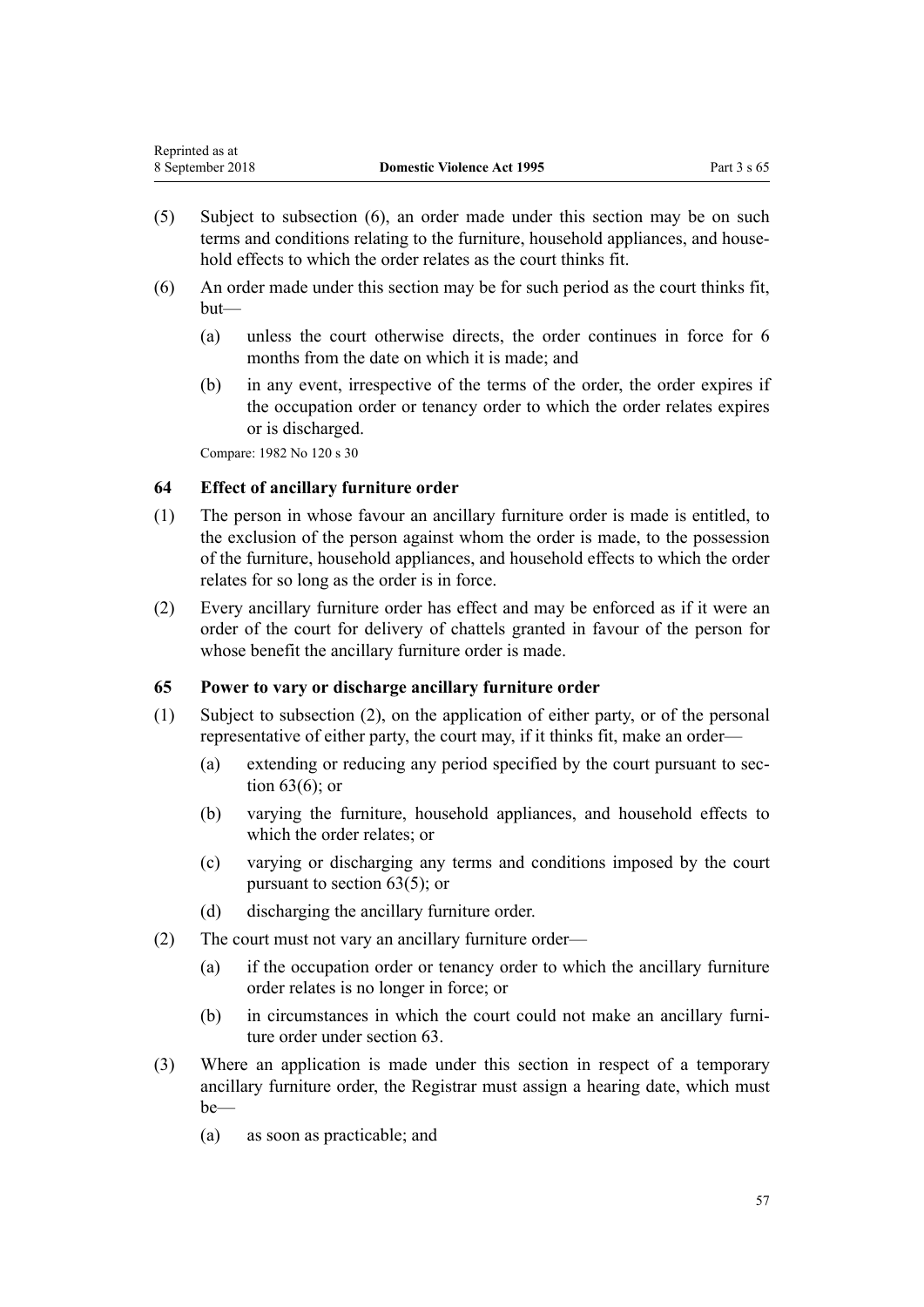<span id="page-57-0"></span>(b) unless there are special circumstances, in no case later than 42 days after the application is made.

#### *Furniture orders*

## **66 Application for furniture order**

Where a person aged 16 years or over—

- (a) applies for a protection order; and
- (b) that person—
	- (i) and the person against whom the application is made live in the same dwellinghouse, or have lived in the same dwellinghouse at the same time, (regardless of which ground in [section 4](#page-13-0) is relied on as establishing, for the purposes of a protection order, that the parties have or have had a domestic relationship); but
	- (ii) does not apply for an occupation order or a tenancy order in respect of that dwellinghouse,—

that person may—

- (c) at the time of making that application, or at any time before that application is determined; or
- (d) if the court makes the protection order sought, at any time while that order remains in force,—

apply to the court for an order for the possession and use of all or any of the furniture, household appliances, and household effects in that dwellinghouse.

Section 66: amended, on 26 April 2005, by [section 7](http://prd-lgnz-nlb.prd.pco.net.nz/pdflink.aspx?id=DLM333795) of the Relationships (Statutory References) Act 2005 (2005 No 3).

## **67 Power to make furniture order**

- (1) Subject to [section 74](#page-61-0) and to subsections (2) and (6), but notwithstanding anything in the [Property \(Relationships\) Act 1976](http://prd-lgnz-nlb.prd.pco.net.nz/pdflink.aspx?id=DLM440944), on or after making a protection order, the court may also make an order granting to the applicant the possession and use of all or any of the furniture, household appliances, and household effects in the dwellinghouse in which the parties live or have lived.
- (2) The court may make an order under subsection (1) only if it is satisfied—
	- (a) that the applicant, or a child of the applicant's family, or both, are or were living in the dwellinghouse; and
	- (b) that the furniture, household appliances, and household effects are reasonably required to equip another dwellinghouse in which the applicant, or a child of the applicant's family, or both, are or will be living.
- (3) An order made under subsection (1) may relate to furniture, household appliances, and household effects that were in the relevant dwellinghouse at the time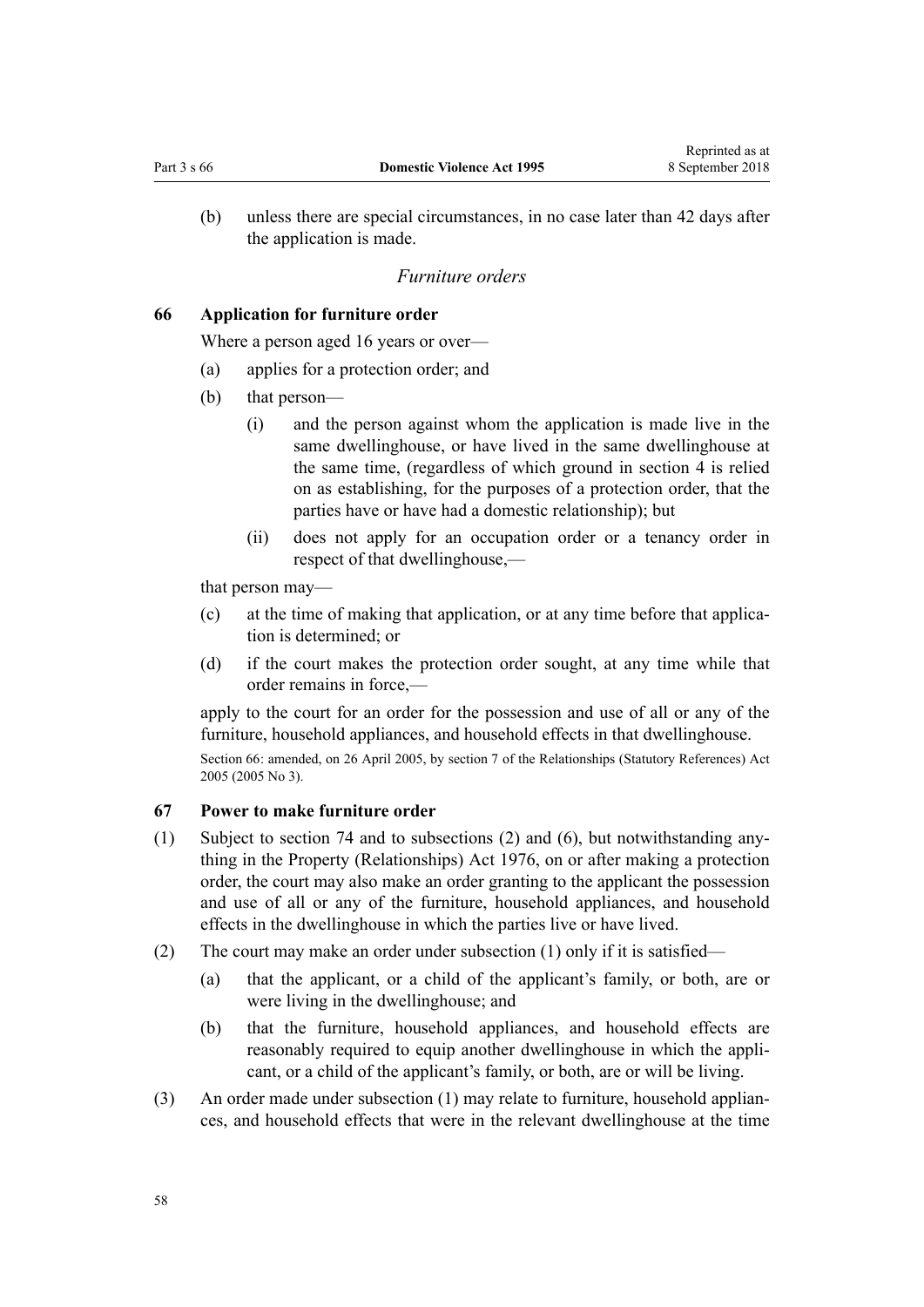<span id="page-58-0"></span>the application for the order was made, whether or not those items are still in the relevant dwellinghouse at the time the order is made.

- (4) It is not necessary for the court to specify, in an order made under subsection (1), every item of furniture, or every household appliance or household effect, to which the order relates, as long as the items to which the order relates are readily ascertainable from the terms of the order.
- (5) An order made under this section may be on such terms and conditions relating to the furniture, household appliances, and household effects to which the order relates as the court thinks fit.
- (6) An order made under this section may be for such period as the court thinks fit, but—
	- (a) unless the court otherwise directs, the order continues in force for 6 months from the date on which it is made; and
	- (b) in any event, irrespective of its terms, the order expires if the protection order to which the order relates expires or is discharged.

Section 67(1): amended, on 1 February 2002, by [section 64\(2\)](http://prd-lgnz-nlb.prd.pco.net.nz/pdflink.aspx?id=DLM87570) of the Property (Relationships) Amendment Act 2001 (2001 No 5).

## **68 Effect of furniture order**

- (1) The person in whose favour a furniture order is made is entitled, to the exclusion of the person against whom the order is made, to the possession of the furniture, household appliances, and household effects to which the order relates for so long as it is in force.
- (2) Every furniture order has effect and may be enforced as if it were an order of the court for delivery of chattels granted in favour of the person for whose benefit the furniture order is made.

## **69 Power to vary or discharge furniture order**

- (1) On the application of either party, or of the personal representative of either party, the court may, if it thinks fit, make an order—
	- (a) extending or reducing any period specified by the court pursuant to [sec](#page-57-0)[tion 67\(6\);](#page-57-0) or
	- (b) varying the furniture, household appliances, and household effects to which the order relates; or
	- (c) varying or discharging any terms and conditions imposed by the court pursuant to [section 67\(5\);](#page-57-0) or
	- (d) discharging the furniture order.
- (2) Nothing in this section allows a court to vary a furniture order—
	- (a) if the protection order to which the furniture order relates is no longer in force; or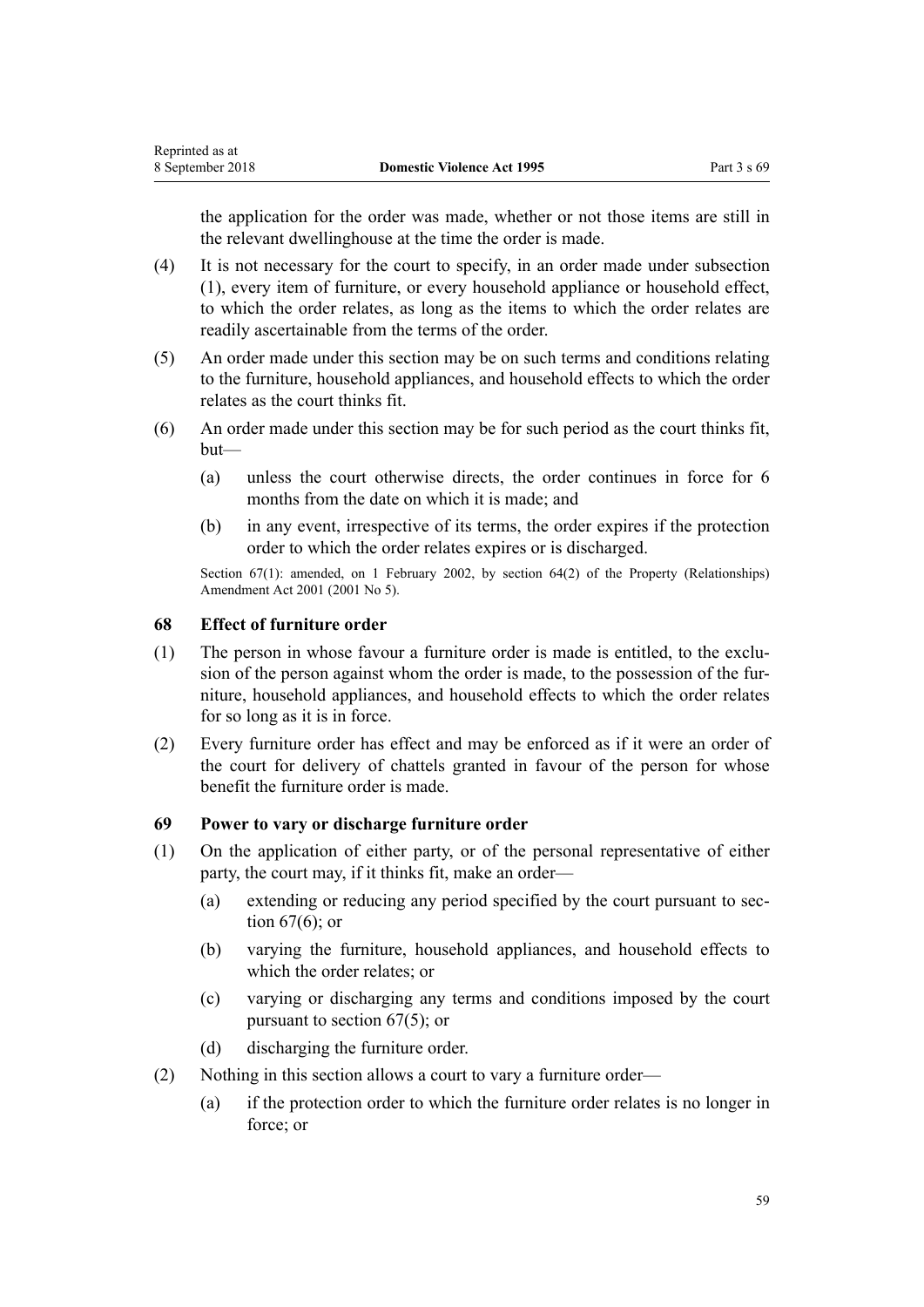- (b) in circumstances in which the court could not make a furniture order under [section 67](#page-57-0).
- (3) Where an application is made under this section in respect of a temporary furniture order, the Registrar must assign a hearing date, which must be—
	- (a) as soon as practicable; and
	- (b) unless there are special circumstances, in no case later than 42 days after the application is made.

## *Applications without notice for furniture orders*

## **70 Application without notice for ancillary furniture order or furniture order**

- (1) Subject to subsections (3) and (4), an order under [section 63](#page-55-0) or [section 67](#page-57-0) may be made on an application without notice if the court is satisfied—
	- (a) that the respondent has physically or sexually abused the applicant or a child of the applicant's family; and
	- (b) that the delay that would be caused by proceeding on notice would or might expose the applicant or a child of the applicant's family to physical or sexual abuse.
- (2) Any ancillary furniture order or furniture order made on an application without notice is a temporary order that, subject to [sections 76 to 80](#page-61-0), and unless it is sooner discharged, becomes final by operation of law 3 months after the date on which it is made.
- (2A) When a temporary order becomes a final order pursuant to subsection (2), the final order comes into effect immediately.
- (3) No ancillary furniture order may be made on an application without notice unless the court has made or, at the same time, makes an occupation order or a tenancy order.
- (4) No furniture order may be made on an application without notice unless the court has made or, at the same time, makes a protection order.
- (5) Where an ancillary furniture order or a furniture order is made on an application without notice while the applicant and the respondent are living in the same dwellinghouse, the order expires—
	- (a) on its discharge by the court; or
	- (b) in the case of an ancillary furniture order, on the discharge of the occupation order or the tenancy order to which the ancillary furniture order relates; or
	- (c) in the case of a furniture order, on the discharge of the protection order to which the furniture order relates.
- (6) Where an ancillary furniture order or a furniture order is made on an application without notice, the respondent may—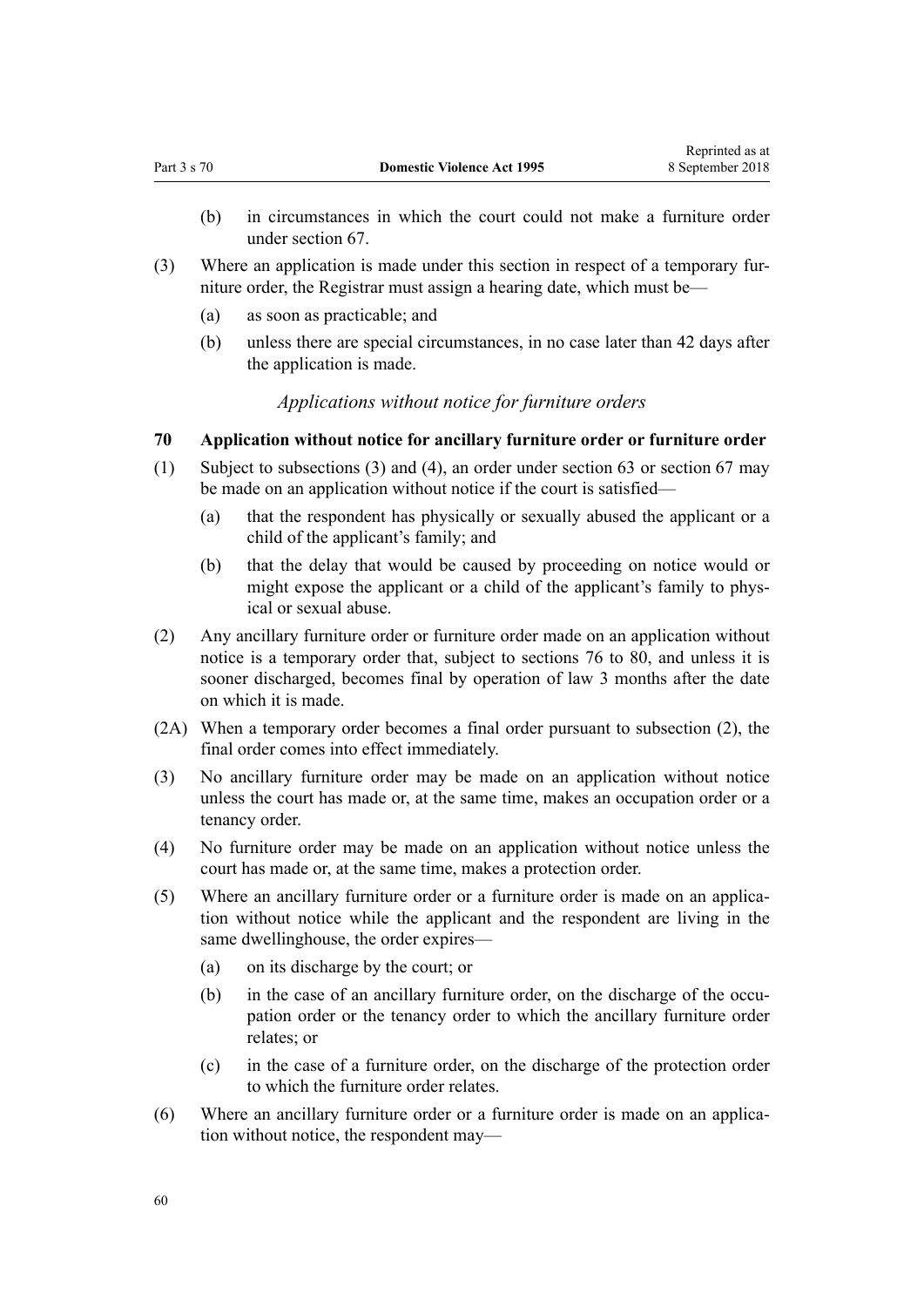- (a) notify the court, in accordance with [section 76](#page-61-0), that he or she wishes to be heard on whether a final order should be substituted for the temporary order:
- (b) in the case of an ancillary furniture order, apply pursuant to [section 65](#page-56-0) for the order to be varied or discharged:
- (c) in the case of a furniture order, apply pursuant to [section 69](#page-58-0) for the order to be varied or discharged.

Section 70(2A): inserted, on 16 November 2011, by [section 11](http://prd-lgnz-nlb.prd.pco.net.nz/pdflink.aspx?id=DLM1955524) of the Domestic Violence Amendment Act 2011 (2011 No 58).

*General provisions relating to property orders*

## **71 Applications for property orders by minors**

- (1) Subject to [sections 11](#page-17-0) and [12](#page-17-0) (as applied by [section 73](#page-61-0)), a minor—
	- (a) who is aged 17 years or over; and
	- (b) who wishes to apply for an order under this Part—

must make the application on his or her own behalf, without a next friend or guardian *ad litem*, and orders may be made on the application, and enforced, as if the minor were of full age.

(2) Subject to [sections 11](#page-17-0) and [12,](#page-17-0) a minor aged 16 years may either make the application on his or her own behalf under subsection (1), or may make it by a representative pursuant to rules of court; and in either case orders may be made on the application, and enforced, as if the minor were of full age.

Section 71 heading: amended, on 26 April 2005, by [section 7](http://prd-lgnz-nlb.prd.pco.net.nz/pdflink.aspx?id=DLM333795) of the Relationships (Statutory References) Act 2005 (2005 No 3).

Section 71(1)(a): replaced, on 26 April 2005, by [section 7](http://prd-lgnz-nlb.prd.pco.net.nz/pdflink.aspx?id=DLM333795) of the Relationships (Statutory References) Act 2005 (2005 No 3).

Section 71(2): inserted, on 26 April 2005, by [section 7](http://prd-lgnz-nlb.prd.pco.net.nz/pdflink.aspx?id=DLM333795) of the Relationships (Statutory References) Act 2005 (2005 No 3).

## **72 Applications for property orders against minors**

- (1) No application for an order under this Part may be made against a minor under the age of 17 years, unless the minor is or has been married or in a civil union or de facto relationship.
- (2) For the avoidance of doubt, it is hereby declared that—
	- (a) an application for an order under this Part may be made against a minor who is or has been married, or in a civil union or de facto relationship, or who has attained the age of 17 years; and
	- (b) orders may be made on the application, and enforced,—

as if the minor were of full age.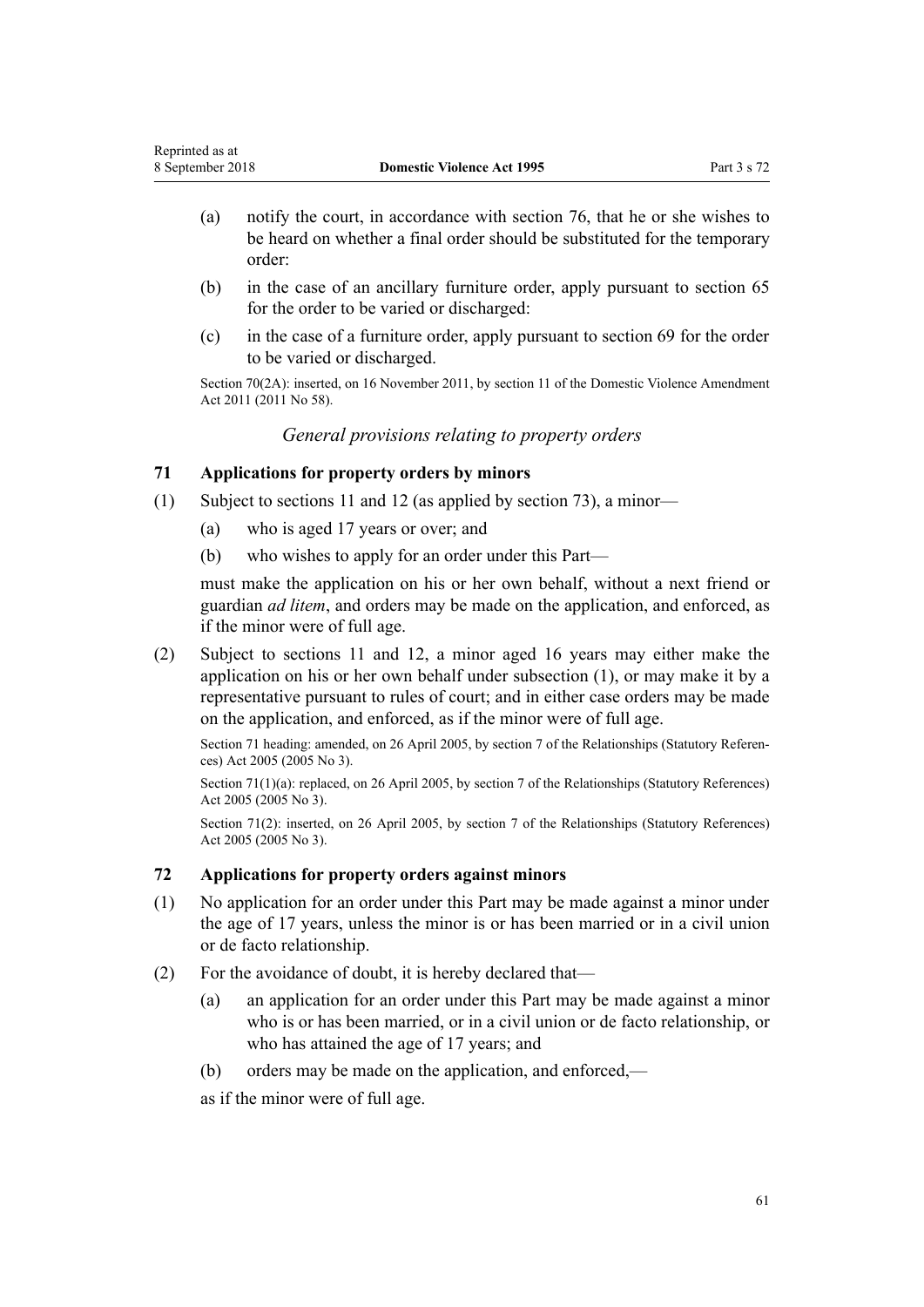<span id="page-61-0"></span>Section 72(1): amended, on 26 April 2005, by [section 7](http://prd-lgnz-nlb.prd.pco.net.nz/pdflink.aspx?id=DLM333795) of the Relationships (Statutory References) Act 2005 (2005 No 3).

Section 72(2)(a): amended, on 26 April 2005, by [section 7](http://prd-lgnz-nlb.prd.pco.net.nz/pdflink.aspx?id=DLM333795) of the Relationships (Statutory References) Act 2005 (2005 No 3).

## **73 Applications for property orders on behalf of persons other than children**

[Sections 11](#page-17-0) and [12](#page-17-0), so far as applicable and with the necessary modifications, apply in relation to an application under this Part as if it were an application under [Part 2](#page-15-0) for a protection order.

#### **74 Notice to persons with interest in property affected**

- (1) Before any order (other than a temporary order) is made under this Part, such notice as the court directs must be given to any person having an interest in the property that would be affected by the order.
- (2) Any person to whom notice is given pursuant to subsection (1) is entitled to appear and to be heard in the matter as a party to the application. Compare: 1982 No 120 s 29(1), (2)

## **75 Protection of mortgagees, etc**

- (1) Subject to subsection (2), the rights conferred on any person in respect of any property by any order made under this Act are subject to the rights of any person entitled to the benefit of any mortgage, security, charge, or encumbrance affecting that property if—
	- (a) the mortgage, security, charge, or encumbrance was registered before the order was made; or
	- (b) the rights of the person entitled to that benefit arise under an instrument (including, but not limited to, a hire purchase agreement) executed before the date of the making of the order.
- (2) Notwithstanding anything in any enactment or in any instrument, no money payable under any such mortgage, security, charge, or encumbrance may be called up, or becomes due, by reason only of the making of an order under this Act.

Compare: 1982 No 120 s 40

# **Part 4 Procedure**

#### *Temporary orders*

#### **76 Respondent to notify intention to appear**

(1) Where the court makes a temporary order under this Act, the respondent is entitled to notify the court that he or she wishes to be heard on whether a final order should be substituted for the temporary order.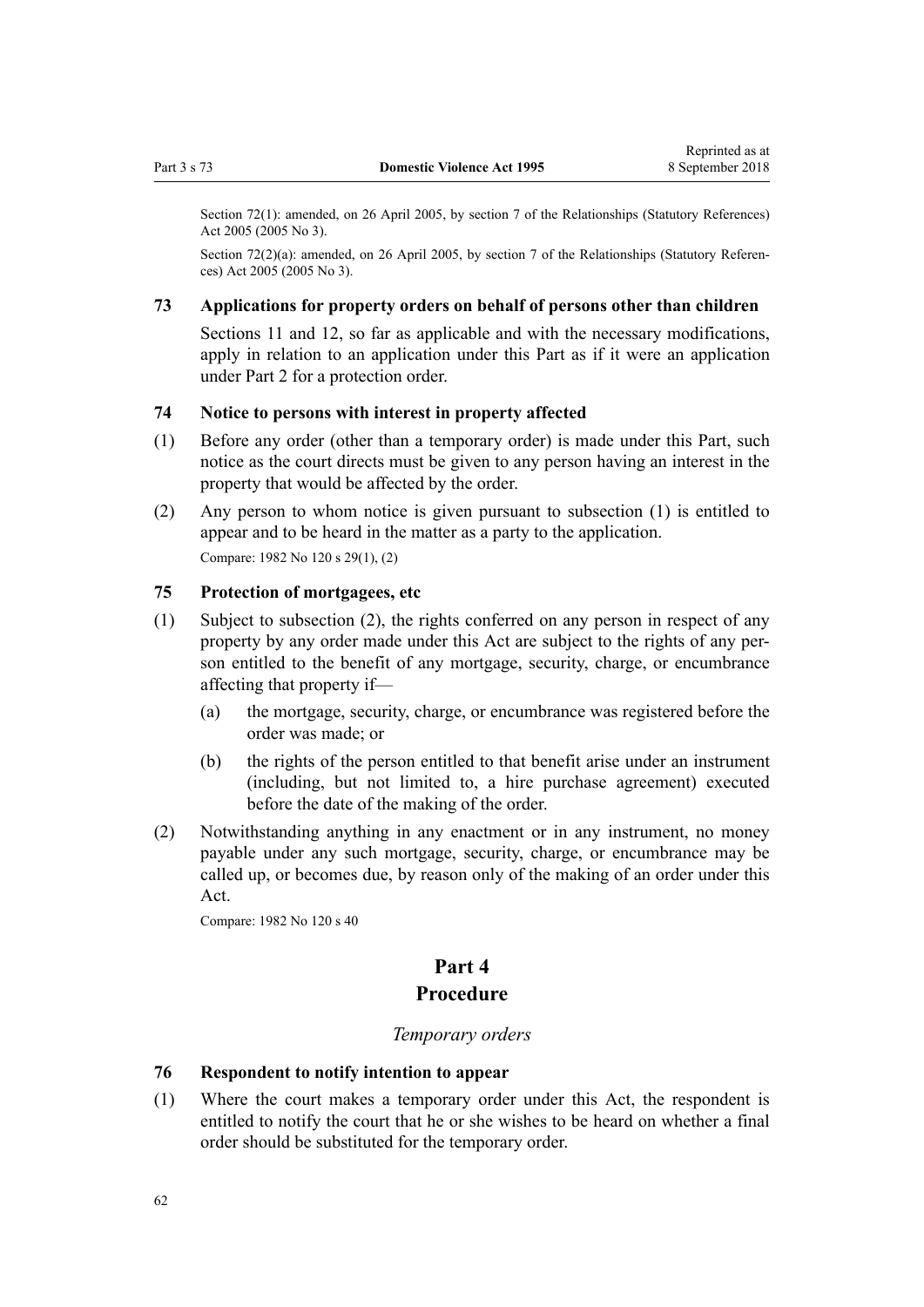- <span id="page-62-0"></span>(2) The temporary order must contain a notice to the respondent that clearly states—
	- (a) the respondent's right under subsection (1); and
	- (b) that, subject to [sections 51E](#page-42-0), [78](#page-63-0), and [79,](#page-63-0) if the respondent does not take any steps in the proceedings, the temporary order becomes final in accordance with section 77 by operation of law 3 months after the date on which it is made.
- (3) Where the respondent notifies the court, in accordance with subsection (1), that he or she wishes to be heard, the Registrar must assign a hearing date, which must be—
	- (a) as soon as practicable; and
	- (b) unless there are special circumstances, in no case later than 42 days after the receipt of the respondent's notice.

Section 76(2)(b): amended, on 1 October 2014, by [section 14](http://prd-lgnz-nlb.prd.pco.net.nz/pdflink.aspx?id=DLM5616703) of the Domestic Violence Amendment Act 2013 (2013 No 77).

## **77 Procedure where respondent does not require hearing**

- (1) Subject to [sections 51E,](#page-42-0) [78](#page-63-0), and [79](#page-63-0) and to subsections (2) and (3), unless the respondent notifies the court in accordance with [section 76\(1\)](#page-61-0) that he or she wishes to be heard, or the order is sooner discharged, a temporary order becomes final by operation of law 3 months after the date on which it is made.
- (1A) When a temporary order becomes a final order pursuant to subsection (1), the final order comes into effect immediately.
- (2) No temporary order becomes final pursuant to subsection (1) unless—
	- (a) the respondent has been served with a copy of the order not less than 10 clear days before the 3 month period specified in subsection (1) elapses; and
	- (b) the respondent has not notified the court, before that period elapses, that he or she wishes to be heard.
- (3) Where, pursuant to subsection (2)(a), a temporary order does not become final, the court may from time to time extend the period within which the temporary order can be served. No such extensions may extend that period by more than 3 months in total, and the temporary order continues in force until the expiry of any such extensions.
- (4) Where the period for service is extended pursuant to subsection (3), and, at the expiry of the period or periods, the temporary order has not been served, the order lapses.

Section 77(1): amended, on 1 October 2014, by [section 15](http://prd-lgnz-nlb.prd.pco.net.nz/pdflink.aspx?id=DLM5616704) of the Domestic Violence Amendment Act 2013 (2013 No 77).

Section 77(1A): inserted, on 16 November 2011, by [section 12](http://prd-lgnz-nlb.prd.pco.net.nz/pdflink.aspx?id=DLM1955525) of the Domestic Violence Amendment Act 2011 (2011 No 58).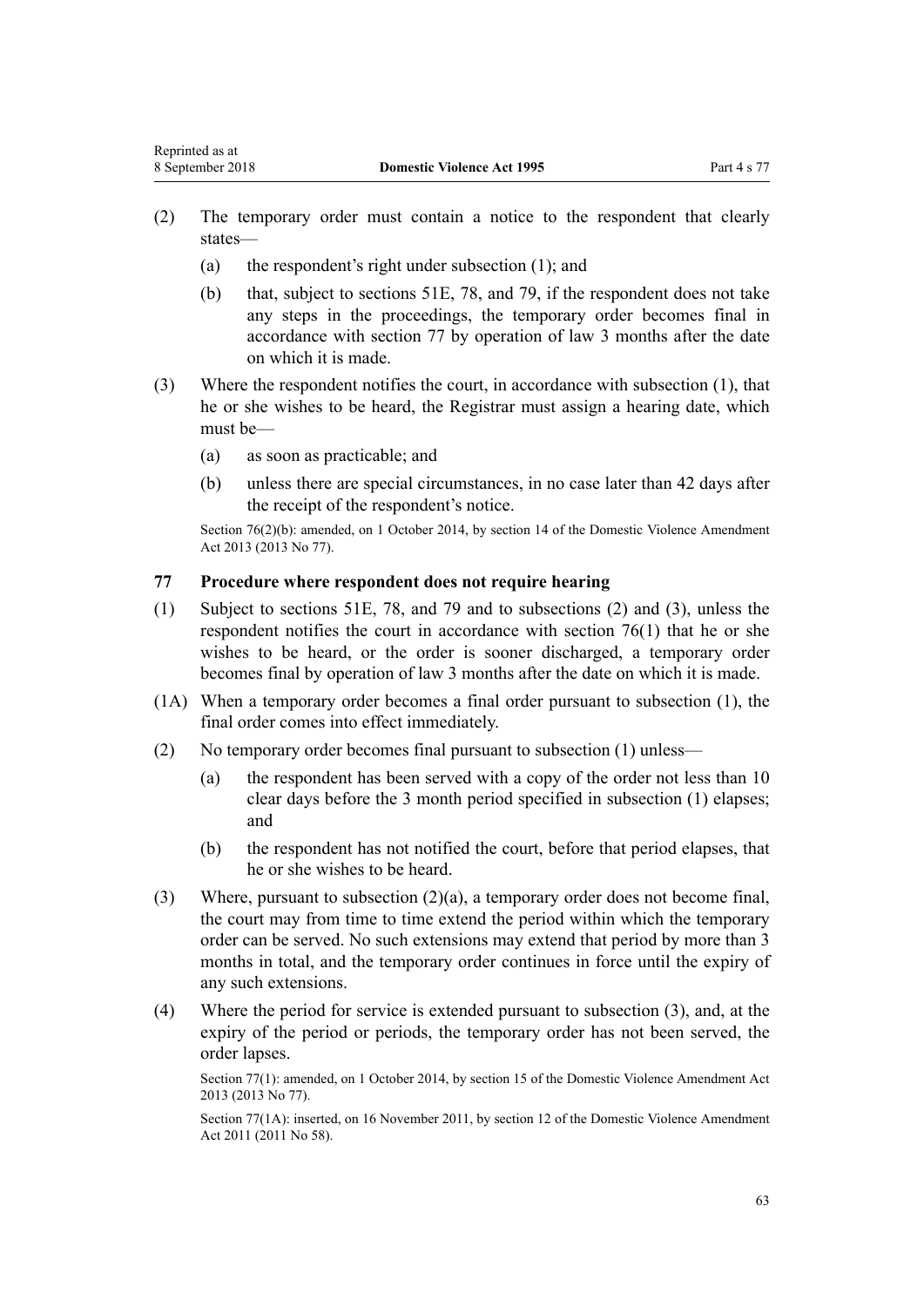## <span id="page-63-0"></span>**78 Court may require hearing before order becomes final**

- (1) Where, on or after making a temporary order, the court considers that there is good reason why the order should not become final in accordance with [section](#page-62-0) [77](#page-62-0) without a hearing at which the applicant or the respondent, or both, are present or represented, the court, of its own motion, may direct that there be a hearing.
- (2) A direction made under subsection (1) may—
	- (a) relate to the whole, or to specified parts, of the order made or sought; and
	- (b) be made even though the respondent does not wish to be heard.
- (3) Where the direction under subsection (1) relates to specified parts of the order made or sought, the remaining parts of the order may become final in accordance with [section 77](#page-62-0).
- (4) Where, pursuant to subsection (1), the court directs that there be a hearing, the Registrar must assign a hearing date, which must be as soon as practicable.
- (5) Without limiting [section 82](#page-67-0), where the court makes a direction under subsection (1), it may issue a summons, in accordance with [section 82\(4\),](#page-67-0) requiring the respondent to attend the court at a place and time specified in the summons.

## **79 Application of sections 76 to 78 to other affected persons**

- (1) The provisions of [sections 76](#page-61-0), [77](#page-62-0), and 78, so far as applicable and with the necessary modifications, apply to an associated respondent as if the person were the respondent.
- (2) Where, pursuant to [section 76,](#page-61-0) the associated respondent notifies the court that he or she wishes to be heard, but the respondent does not do so, the temporary order becomes final in accordance with [section 77\(1\)](#page-62-0) in so far as it relates to the respondent, even though a hearing is required on whether the order is to become final in respect of the associated respondent.
- (3) No occupation order, tenancy order, ancillary furniture order, or furniture order that is a temporary order becomes final unless the court is satisfied that—
	- (a) notice has been given pursuant to [section 74](#page-61-0) to any person having an interest in the property affected by the order; and
	- (b) the person so notified takes no steps in the proceedings.

## **79A Review of contact arrangements**

- (1) When making a temporary protection order, the Family Court may direct the Registrar to convene a review before a Family Court Judge of the arrangements for contact between the respondent and a child of the applicant's family.
- (2) On receiving a direction under subsection (1), the Registrar must—
	- (a) appoint a time and place for the holding of the review; and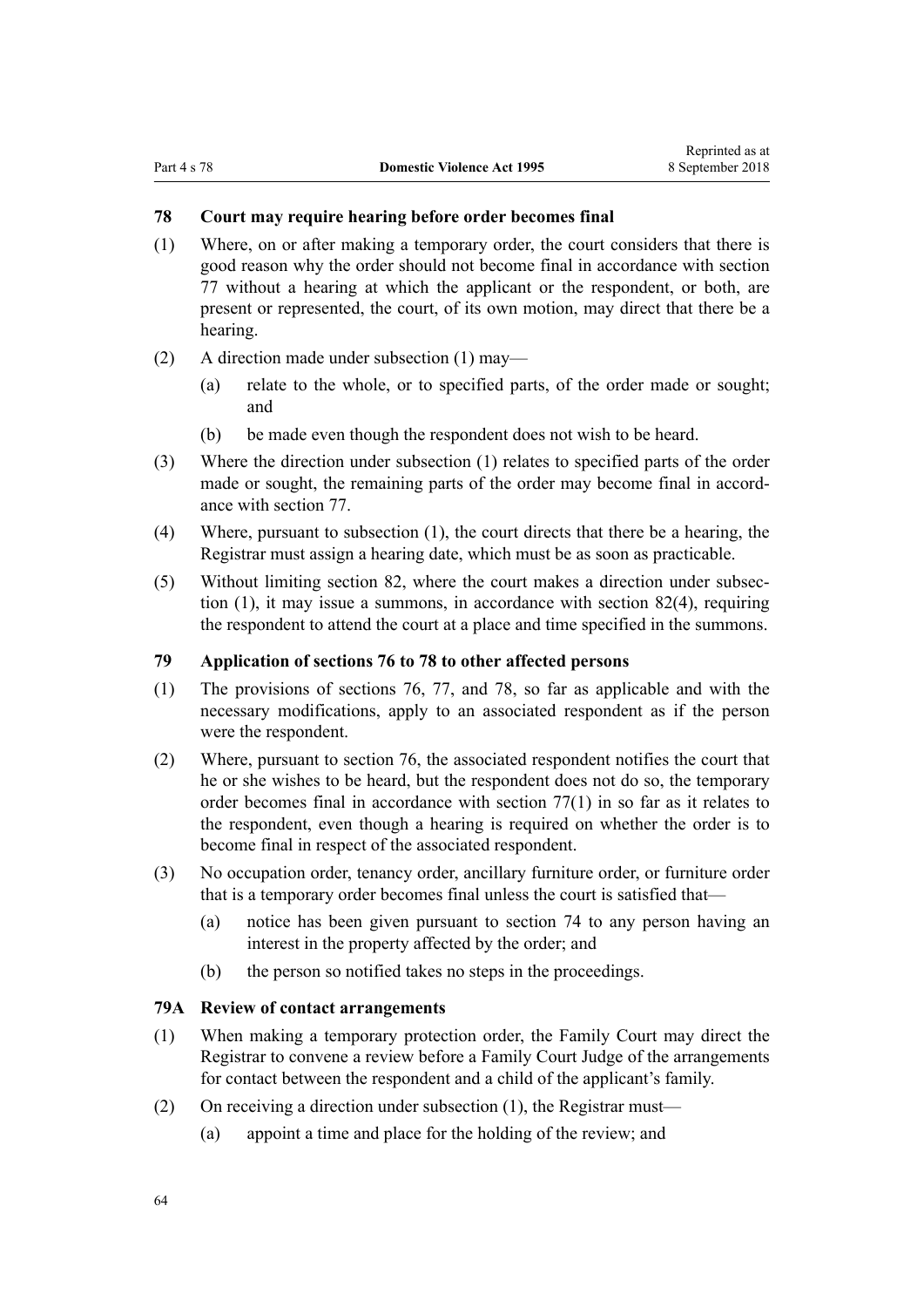- <span id="page-64-0"></span>(b) inform the applicant and respondent of the date, time, and place of the review, and invite them to attend.
- (3) Only the following persons may attend the review:
	- (a) the applicant:
	- (b) the respondent:
	- (c) a lawyer representing the applicant:
	- (d) a lawyer representing the respondent:
	- (e) a lawyer appointed under [section 81:](#page-65-0)
	- (f) any lawyer appointed under [section 7\(1\)](http://prd-lgnz-nlb.prd.pco.net.nz/pdflink.aspx?id=DLM317243) of the Care of Children Act 2004 to act for a child who in proceedings under this Act is a child of the applicant's family:
	- (g) any other persons whom the Family Court Judge permits to be present.
- (4) If both the applicant and the respondent attend or are represented at the review, the Judge may—
	- (a) make an interim order relating to contact under [section 28B:](#page-33-0)
	- (b) impose any condition under [section 27](#page-32-0) relating to the matter set out in subsection (2)(a) of that section:
	- (c) give any directions that the Judge considers necessary.
- (5) The provisions of this section, so far as applicable and with the necessary modifications, apply to an associated respondent as if the person were a respondent.

Section 79A: inserted, on 16 November 2011, by [section 13](http://prd-lgnz-nlb.prd.pco.net.nz/pdflink.aspx?id=DLM1955526) of the Domestic Violence Amendment Act 2011 (2011 No 58).

## **80 Procedure where hearing required**

- (1) Where, pursuant to [section 76](#page-61-0) or section [79](#page-63-0), the respondent or an associated respondent or any person to whom section 79(3) applies notifies the court that he or she wishes to be heard, or in any other case where a hearing is required or held, the court may at the hearing—
	- (a) discharge the temporary order; or
	- (b) make the temporary order a final order (whether with or without variation); or
	- (c) in a case to which [section 78\(3\)](#page-63-0) or [section 79\(2\)](#page-63-0) applies and where part of the temporary order has become final in accordance with [section](#page-62-0) [77,](#page-62-0)—
		- (i) confirm the temporary order to the extent that it has not already become final:
		- (ii) confirm the temporary order to the extent that it has not already become final, but exercise, in relation to that part of the temporary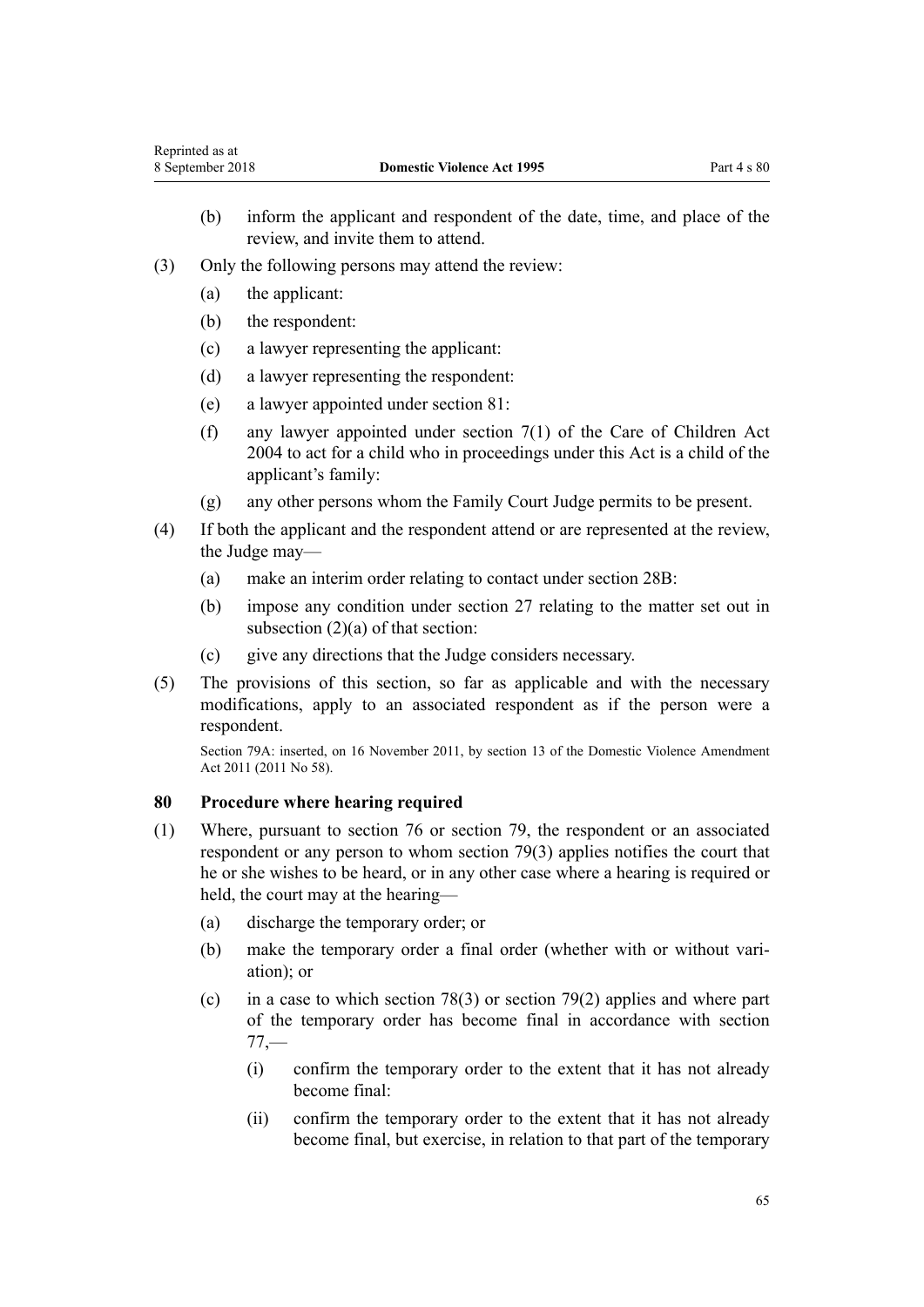<span id="page-65-0"></span>order so confirmed, any power conferred by this Act to vary or alter the terms and conditions of the order, or to impose new terms and conditions:

- (iii) discharge the temporary order to the extent that it has not already become final; or
- (d) on good cause being shown, adjourn the hearing to a fixed time and place.
- (2) Where, pursuant to subsection  $(1)(a)$ , the court discharges a temporary tenancy order, the discharge of that order has effect as if the order had been discharged under [section 59](#page-53-0), and the tenancy revests accordingly.
- (3) Where, pursuant to subsection  $(1)(c)$ , the court confirms part of a temporary order (whether with or without variation), that part of the temporary order becomes final, but that confirmation does not affect the order to the extent that it has already become final.
- (4) Where a hearing is adjourned under subsection (1)(d) to another day, the court must not, at the adjourned hearing, exercise that power to adjourn the hearing to a further date unless there are special reasons for doing so.
- (5) Where a hearing is adjourned pursuant to subsection (1)(d) to a specified date, the temporary order continues in force until that date. Section 80(1)(b): replaced, on 16 November 2011, by [section 14](http://prd-lgnz-nlb.prd.pco.net.nz/pdflink.aspx?id=DLM1955528) of the Domestic Violence Amendment Act 2011 (2011 No 58).

#### **80A Temporary order discharged when made final order under section 80(1)**

- (1) When a temporary order becomes a final order pursuant to [section 80\(1\)\(b\)](#page-64-0), the temporary order is automatically discharged.
- (2) Where the part of a temporary order not already a final order is confirmed under section  $80(1)(c)(i)$  or (ii), the temporary order is automatically discharged.

Section 80A: inserted, on 16 November 2011, by [section 15](http://prd-lgnz-nlb.prd.pco.net.nz/pdflink.aspx?id=DLM1955529) of the Domestic Violence Amendment Act 2011 (2011 No 58).

## *General provisions*

## **81 Court may appoint lawyer**

- (1) In any proceedings under this Act (not being criminal proceedings), the court may appoint a lawyer—
	- (a) to assist the court; or
	- (b) to represent a child—
		- (i) in any proceedings on an application made, on behalf of that child, in accordance with [section 9\(2\)](#page-15-0), for a protection order; or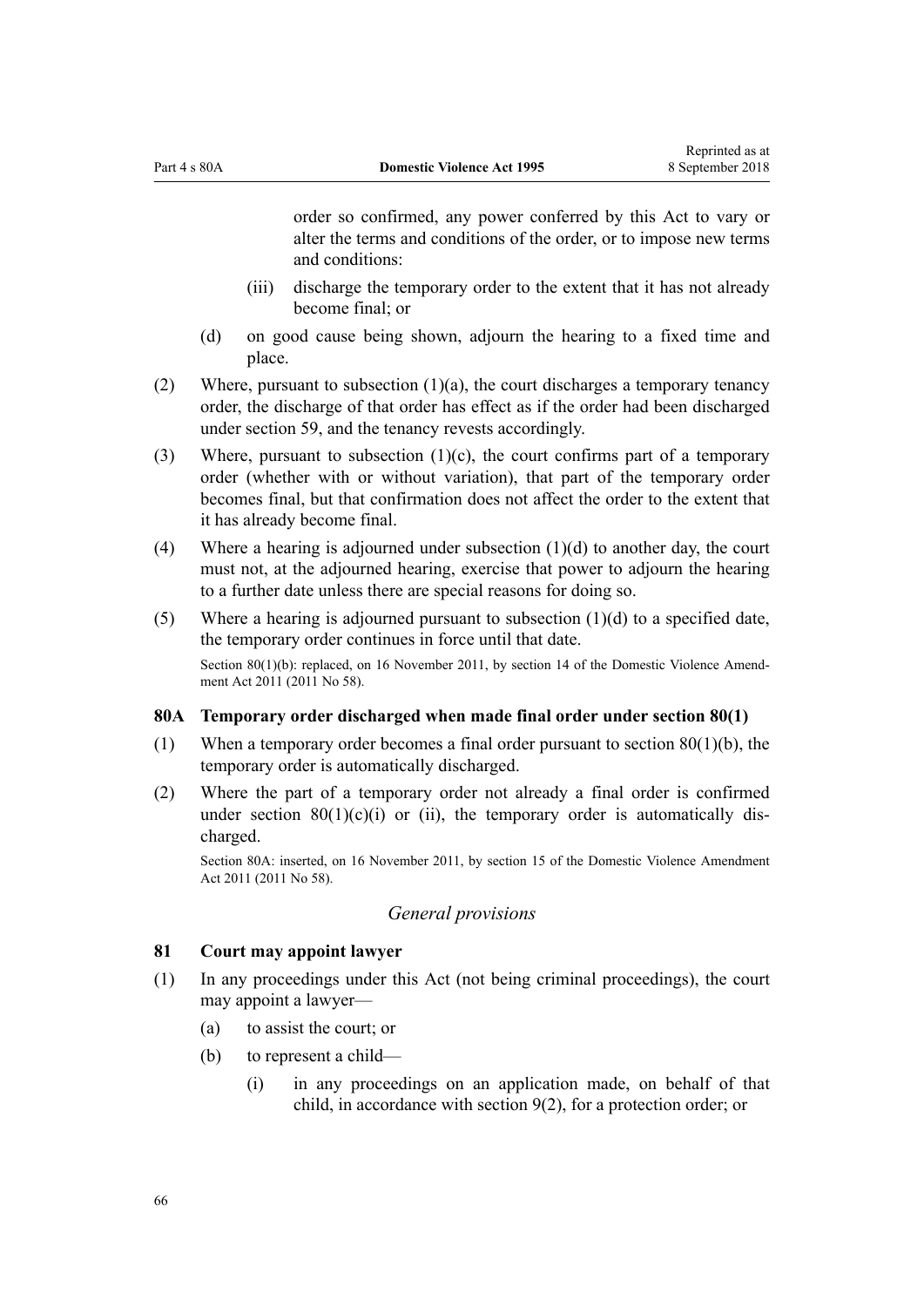- (ii) in any proceedings relating to or arising out of a protection order made, under this Act, on any such application made on that child's behalf; or
- (c) to represent any other person (being a person to whom [section 11](#page-17-0) applies)—
	- (i) in any proceedings on an application made, on behalf of that person, in accordance with section  $11(2)$ , for any order under this Act; or
	- (ii) in any proceedings relating to or arising out of an order made, under this Act, on any such application made on that person's behalf.
- (2) A lawyer appointed under subsection (1)(c) may call any person as a witness in the proceedings, and may cross-examine witnesses called by any party to the proceedings or by the court.
- $(2A)$  The fees and expenses of a lawyer appointed under subsection  $(1)(a)$  or  $(b)$ must—
	- (a) be determined in accordance with regulations made under [section 16D](http://prd-lgnz-nlb.prd.pco.net.nz/pdflink.aspx?id=DLM6025512) of the Family Court Act 1980 or, if no such regulations are made, by a Registrar of the court; and
	- (b) be paid in accordance with that determination out of public money appropriated by Parliament for the purpose.
- (3) The fees and expenses of a lawyer appointed under subsection  $(1)(c)$  must—
	- (a) be determined in accordance with regulations made under this Act or, if no such regulations are made, by a Registrar of the court; and
	- (b) be paid in accordance with that determination out of public money appropriated by Parliament for the purpose.
- (4) An invoice for fees and expenses submitted for payment by a lawyer appointed under this section must be given to a Registrar of the court, and the Registrar processing the invoice may decide to adjust the amount of the invoice.
- (5) If the lawyer is dissatisfied with the decision of the Registrar as to the amount of the invoice, the lawyer may, within 14 days after the date of the decision, apply to a Judge of the court to review the decision; and the Judge may make such order varying or confirming the decision as the Judge considers fair and reasonable.

Compare: 1968 No 63 s 30; 1983 No 76 s 3; 1994 No 35 [s 3\(1\)](http://prd-lgnz-nlb.prd.pco.net.nz/pdflink.aspx?id=DLM185488)

Section 81(2): amended, on 31 March 2014, by [section 16\(1\)](http://prd-lgnz-nlb.prd.pco.net.nz/pdflink.aspx?id=DLM5616705) of the Domestic Violence Amendment Act 2013 (2013 No 77).

Section 81(2A): inserted, on 31 March 2014, by [section 16\(2\)](http://prd-lgnz-nlb.prd.pco.net.nz/pdflink.aspx?id=DLM5616705) of the Domestic Violence Amendment Act 2013 (2013 No 77).

Section 81(2A)(a): amended, on 8 September 2018, by [section 46\(1\)](http://prd-lgnz-nlb.prd.pco.net.nz/pdflink.aspx?id=DLM7227112) of the Statutes Amendment Act 2018 (2018 No 27).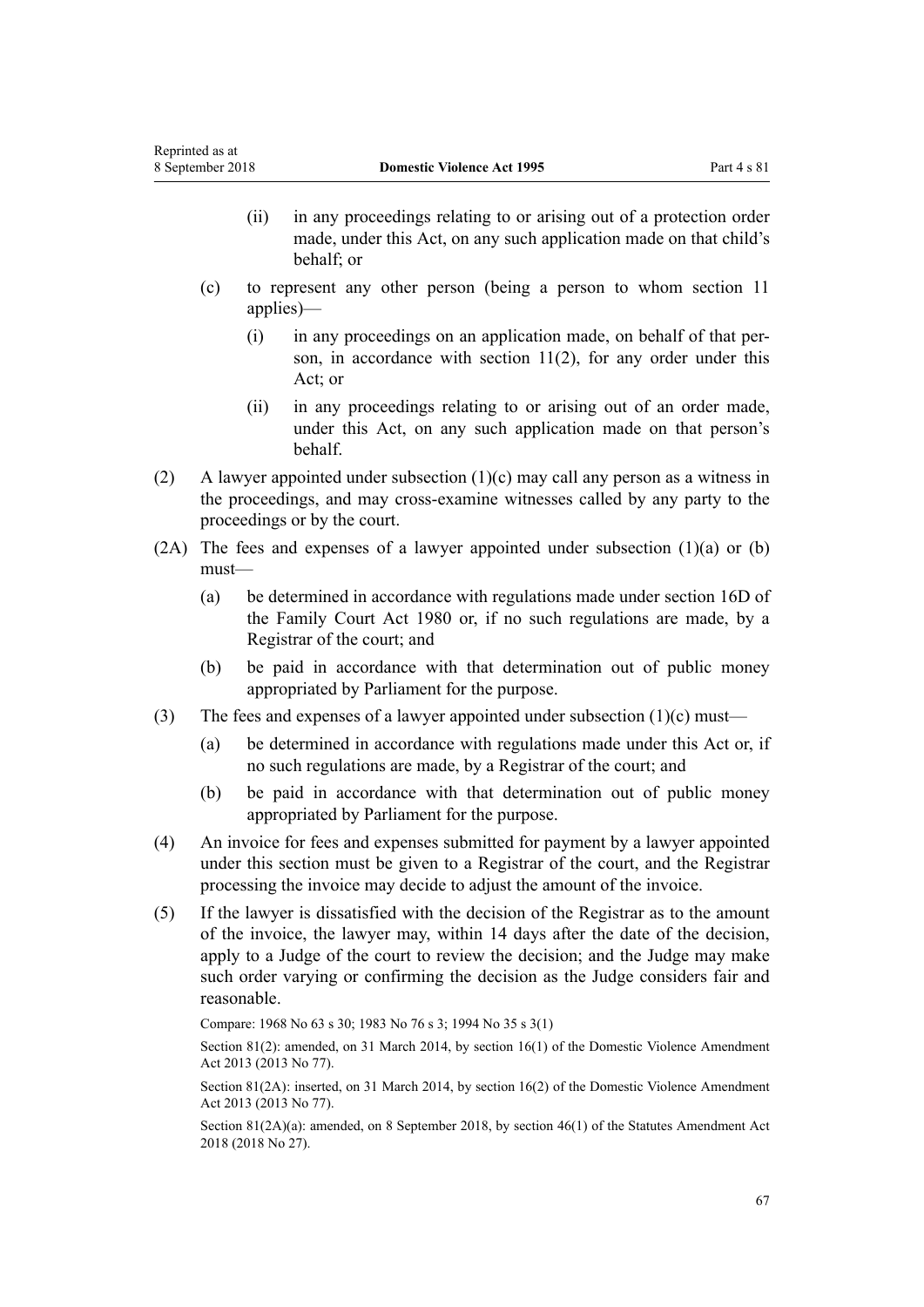<span id="page-67-0"></span>Section 81(2A)(a): amended, on 1 March 2017, by [section 261](http://prd-lgnz-nlb.prd.pco.net.nz/pdflink.aspx?id=DLM6942680) of the District Court Act 2016 (2016) No 49).

Section 81(3): replaced, on 31 March 2014, by [section 16\(3\)](http://prd-lgnz-nlb.prd.pco.net.nz/pdflink.aspx?id=DLM5616705) of the Domestic Violence Amendment Act 2013 (2013 No 77).

Section 81(3)(a): amended, on 8 September 2018, by [section 46\(1\)](http://prd-lgnz-nlb.prd.pco.net.nz/pdflink.aspx?id=DLM7227112) of the Statutes Amendment Act 2018 (2018 No 27).

Section 81(4): replaced, on 8 September 2018, by [section 46\(2\)](http://prd-lgnz-nlb.prd.pco.net.nz/pdflink.aspx?id=DLM7227112) of the Statutes Amendment Act 2018 (2018 No 27).

Section 81(5): amended, on 31 March 2014, by [section 16\(5\)](http://prd-lgnz-nlb.prd.pco.net.nz/pdflink.aspx?id=DLM5616705) of the Domestic Violence Amendment Act 2013 (2013 No 77).

## **82 Power of court to call witnesses**

- (1) In any proceedings before a court under this Act (not being criminal proceedings), the court may, of its own motion, call as a witness any person whose evidence may, in its opinion, be of assistance to the court.
- (2) Without limiting subsection (1), the power conferred by that subsection includes power to call as a witness—
	- (a) any party to the proceedings:
	- (b) the spouse or partner of such party:
	- (c) an associated respondent:
	- (d) a specified person.
- (3) Where the court calls a witness under this section,—
	- (a) the witness has the same privilege to refuse to answer any question as the witness would have if called by a party to the proceedings; and
	- (b) the witness may be examined and re-examined—
		- (i) by the court:
		- (ii) by or on behalf of any party to the proceedings:
		- (iii) by any lawyer appointed pursuant to [section 81](#page-65-0) in respect of the proceedings.
- (4) [Sections 159](http://prd-lgnz-nlb.prd.pco.net.nz/pdflink.aspx?id=DLM3360276) and [161 to 165](http://prd-lgnz-nlb.prd.pco.net.nz/pdflink.aspx?id=DLM3360278) of the Criminal Procedure Act 2011, so far as applicable and with the necessary modifications, apply to every person called as a witness by the court under this section as if that person had been called by a party to the proceedings.
- (5) The expenses of any witness called by the court under this section are payable—
	- (a) in accordance with the scale of witnesses' expenses prescribed by regulations made under this Act; and
	- (b) in the first instance, out of public money appropriated by Parliament for the purpose.

Compare: 1980 No 94 [s 165](http://prd-lgnz-nlb.prd.pco.net.nz/pdflink.aspx?id=DLM41848)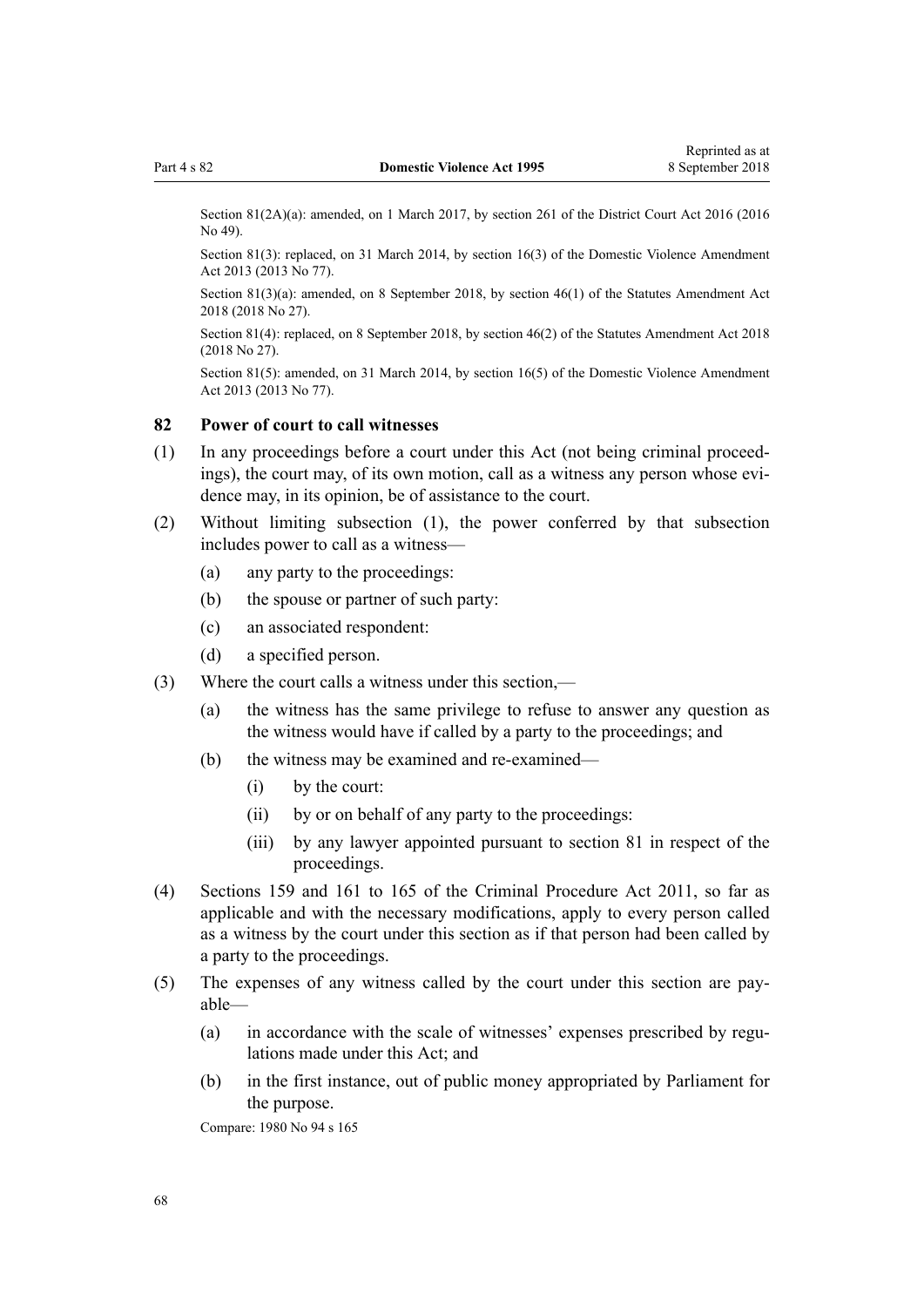Section 82(2)(b): amended, on 26 April 2005, by [section 7](http://prd-lgnz-nlb.prd.pco.net.nz/pdflink.aspx?id=DLM333795) of the Relationships (Statutory References) Act 2005 (2005 No 3).

Section 82(4): amended, on 1 July 2013, by [section 413](http://prd-lgnz-nlb.prd.pco.net.nz/pdflink.aspx?id=DLM3360714) of the Criminal Procedure Act 2011 (2011 No 81).

## **83 Conduct of proceedings**

- (1) No person may be present during the hearing of any proceedings under this Act (other than criminal proceedings) except the following persons:
	- (a) officers of the court:
	- (b) the parties to the proceedings:
	- (c) any lawyer representing any party to the proceedings:
	- (d) any lawyer appointed pursuant to [section 81](#page-65-0) in respect of the proceedings:
	- (da) any lawyer appointed under [section 7\(1\)](http://prd-lgnz-nlb.prd.pco.net.nz/pdflink.aspx?id=DLM317243) of the Care of Children Act 2004 to act for a child who in proceedings under this Act is a child of the applicant's family:
	- (e) where, pursuant to any provision of this Act, any person is bringing or defending the proceedings on behalf of another person,—
		- (i) the person so bringing or defending the proceedings:
		- (ii) the person on whose behalf the proceedings are so brought or defended:
	- (f) witnesses:
	- (fa) accredited news media reporters:
	- (g) any person who is nominated by the applicant for a protection order or by a protected person in accordance with subsection (2):
	- (h) any other person whom the Judge permits to be present.
- (2) For the purposes of any proceedings to which this section applies, any party to the proceedings (being an applicant for a protection order or a protected person) may nominate a reasonable number of persons (being members of his or her family, whanau, or family group, or any other person) to attend any hearing of those proceedings for the purpose of providing support to that person.
- (3) Any witness and any accredited news media reporter must leave the courtroom if asked to do so by the Judge.
- (4) No person present in the courtroom pursuant to subsection  $(1)(g)$  is entitled to be heard at the hearing, and the court may exclude any such person from the hearing at any time.
- (5) Nothing in this section limits any other power of the court—
	- (a) to hear proceedings in private; or
	- (b) to permit a McKenzie friend to be present; or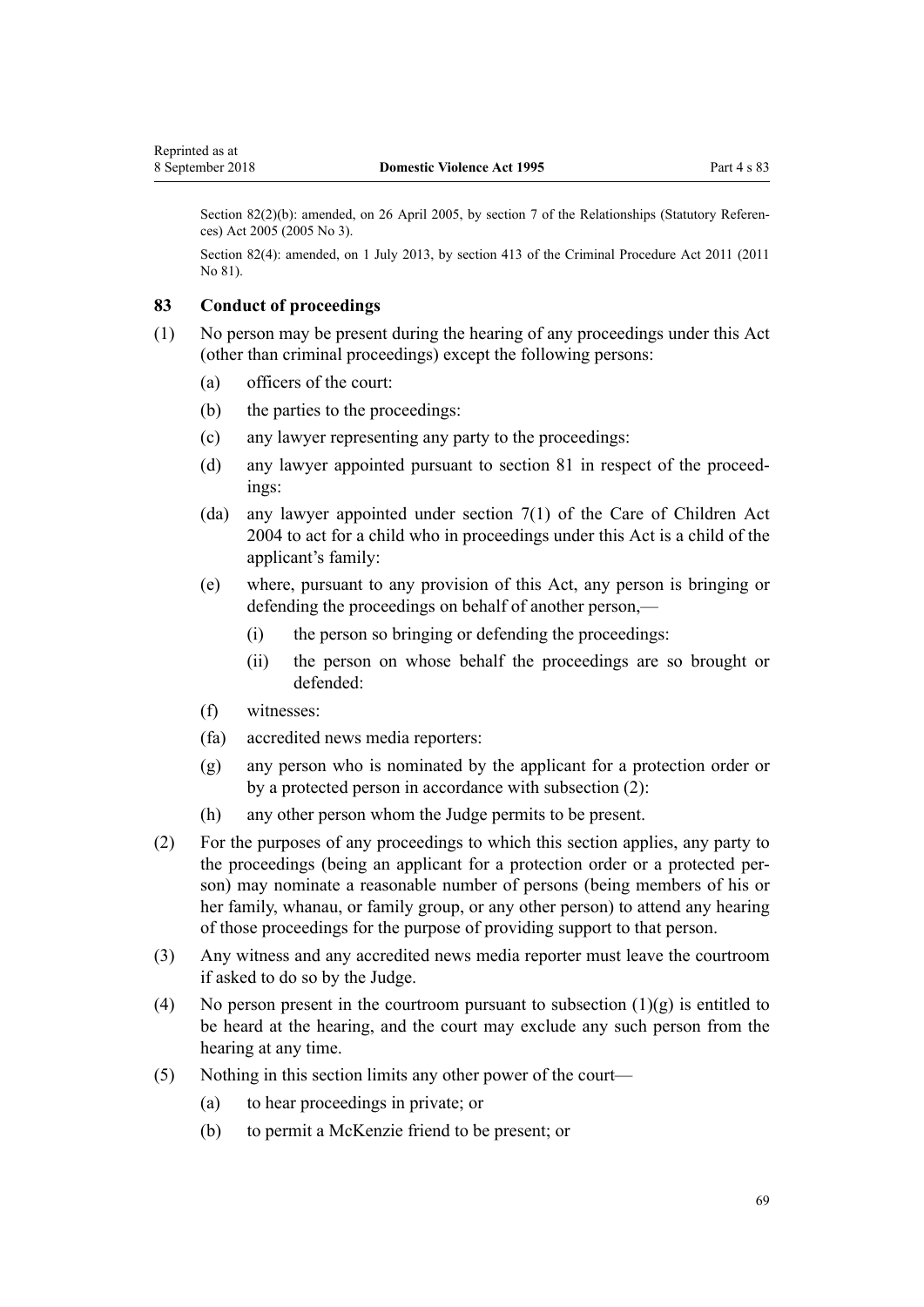#### (c) to exclude any person from the court.

Compare: 1982 No 120 s 32

Section 83(1)(da): inserted, on 16 November 2011, by [section 16](http://prd-lgnz-nlb.prd.pco.net.nz/pdflink.aspx?id=DLM1955531) of the Domestic Violence Amendment Act 2011 (2011 No 58).

Section 83(1)(fa): inserted, on 18 May 2009, by [section 12\(1\)](http://prd-lgnz-nlb.prd.pco.net.nz/pdflink.aspx?id=DLM1302124) of the Domestic Violence Amendment Act 2008 (2008 No 77).

Section 83(3): amended, on 18 May 2009, by [section 12\(2\)](http://prd-lgnz-nlb.prd.pco.net.nz/pdflink.aspx?id=DLM1302124) of the Domestic Violence Amendment Act 2008 (2008 No 77).

Section 83(5): replaced, on 18 May 2009, by [section 12\(3\)](http://prd-lgnz-nlb.prd.pco.net.nz/pdflink.aspx?id=DLM1302124) of the Domestic Violence Amendment Act 2008 (2008 No 77).

#### **84 Evidence**

#### *[Repealed]*

Section 84: repealed, on 31 March 2014, by [section 17A\(e\)](http://prd-lgnz-nlb.prd.pco.net.nz/pdflink.aspx?id=DLM6025517) of the Family Courts Act 1980 (1980) No 161).

#### **85 Standard of proof**

Every question of fact arising in any proceedings under this Act (other than criminal proceedings) must be decided on the balance of probabilities. Compare: 1982 No 120 s 34

## **86 Orders by consent**

Subject to [section 18,](#page-22-0) in any proceedings before a court under this Act, the court may make any order under this Act by the consent of all of the parties to the proceedings.

Compare: 1982 No 120 s 36

#### **87 Explanation of orders**

- (1) Where, in any proceedings under this Act (other than criminal proceedings), the respondent or associated respondent, as the case may be, is before the court, then on making an order (other than an order discharging an order made under this Act), the Judge must explain to that person—
	- (a) the effect of the order; and
	- (b) the consequences that may follow if the person fails to comply with the terms of the order; and
	- (c) the means by which the order can be varied or discharged.
- (2) A Registrar may give the explanation required by subsection (1).
- (3) Failure to give the explanation required by subsection (1) does not affect the validity of the order made.
- (4) Where the court makes an order under this Act, the copy of the order that is given to or served on the respondent (and, where applicable, the associated respondent) must include a notice stating—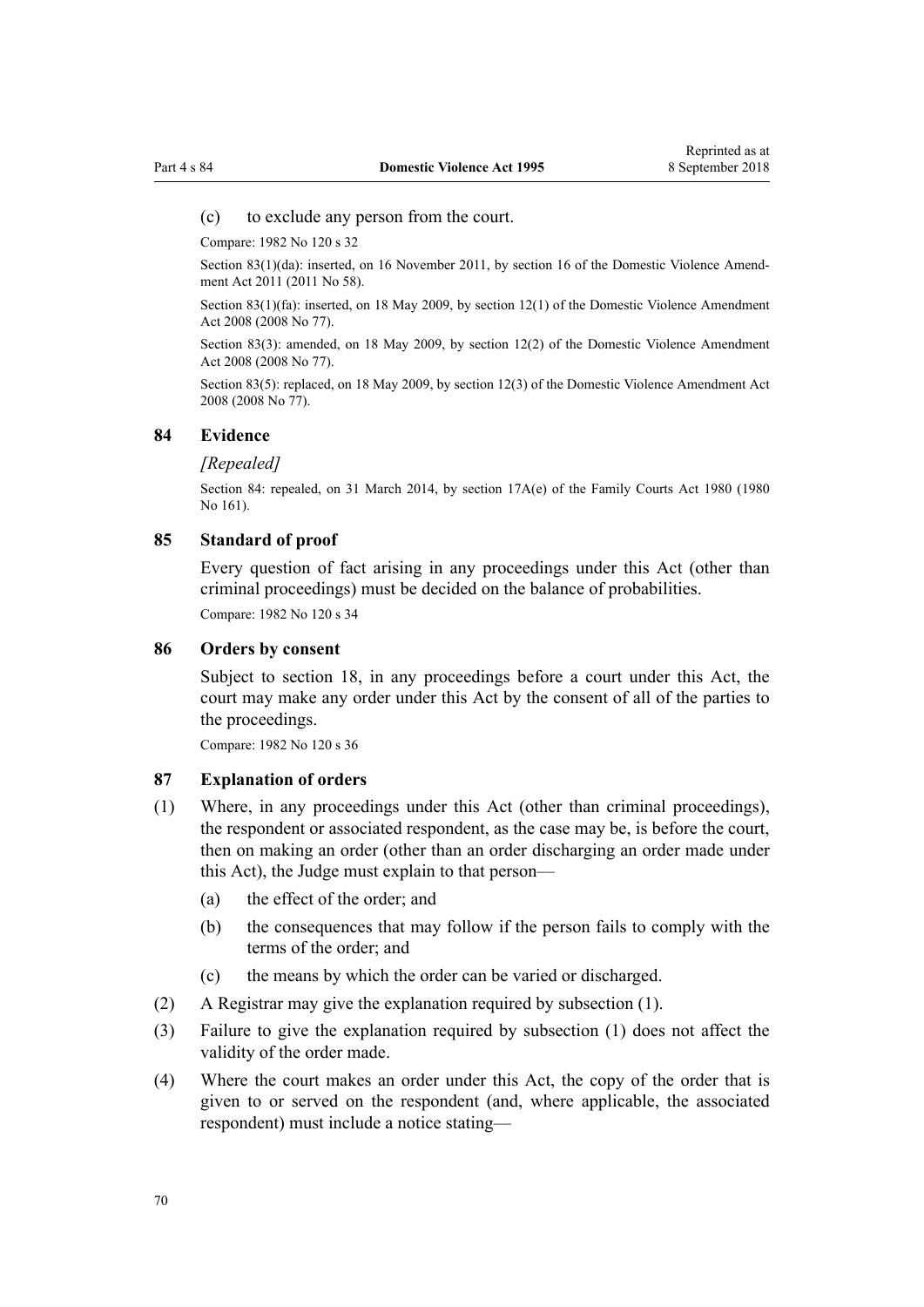- <span id="page-70-0"></span>(a) the consequences that may follow if the person fails to comply with the terms of the order; and
- (b) the means by which the order can be varied or discharged.
- (5) Failure to include in a copy of an order made under this Act the notice required by subsection (4) does not affect the validity of the order made.

## **88 Copies of orders to be sent to Police**

- (1) On the making of a temporary order or a final order under this Act (including any order varying or discharging an order made under this Act or any order made in substitution for any such order), the Registrar of the court in which the order is made must ensure that a copy of the order is made available, without delay, to the District Commander at the appropriate Police District Headquarters.
- (2) Where a copy of an order is made available to a District Commander in accordance with subsection (1), the District Commander must ensure that a copy of that order, or a copy of that copy, is made available, without delay, to the officer in charge of the Police station nearest to where the protected person or, as the case requires, each protected person, resides.
- (3) For the purposes of this section, a copy of an order, or a copy of a copy of an order, may be made available in any of the following ways:
	- (a) by sending the copy by means of electronic transmission (whether by way of facsimile transmission, electronic mail, or other similar means of communication):
	- (b) by entering the copy on a database maintained in electronic form, where that database may be accessed by the person or persons to whom the copy is required to be made available:
	- (c) by making the copy available in such manner as is prescribed by regulations made under this Act:
	- (d) by making the copy available in such other manner as is appropriate in the circumstances.

## **89 Information on service of certain orders to be communicated to Police**

Where any person serves a copy of a protection order, or a copy of any order varying a protection order, on any person (being the respondent or an associated respondent) to whom the standard condition relating to weapons applies, the person so serving the order must, without delay, give notice to the officer in charge of the Police station nearest to where the copy of the order was served, of—

- (a) the place where the copy of the order was so served; and
- (b) the date and time of service.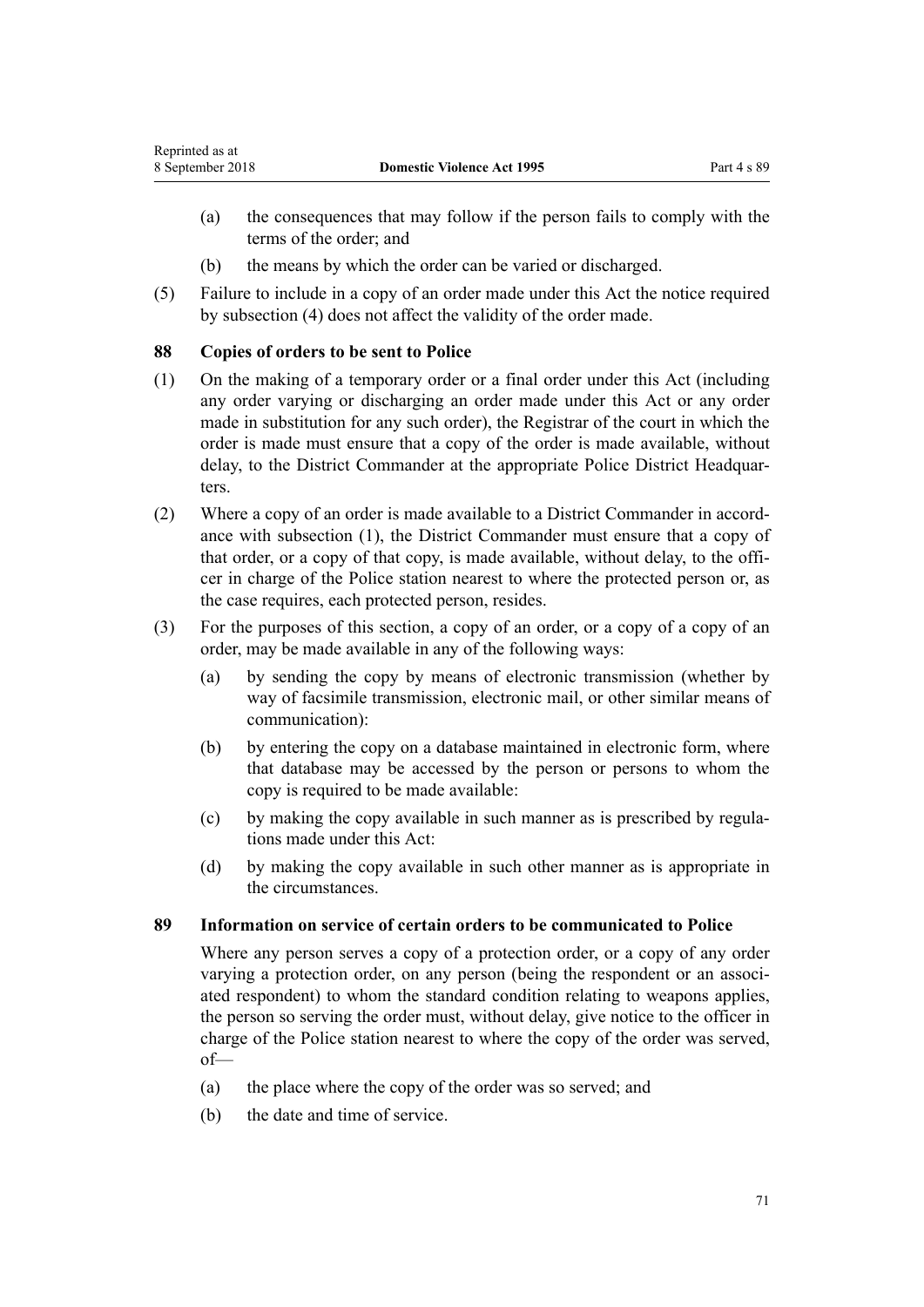## **90 Police to consider exercise of powers under Arms Act 1983**

- (1) This section applies where a copy of an order, or a copy of a copy of an order, is made available to the officer in charge of a Police station in accordance with [section 88\(2\),](#page-70-0) except where—
	- (a) the order discharges a protection order, and no other protection order is made in substitution for that protection order; or
	- (b) the order discharges an order made under [Part 3,](#page-50-0) and no other order under that Part is made in substitution for that order; or
	- (c) the order varies an order made under [Part 3](#page-50-0).
- (2) Where this section applies, the officer in charge of the Police station must immediately establish whether or not the respondent and any associated respondent named in the order hold a firearms licence.
- (3) Where this section applies, and the officer in charge of the Police station knows that the respondent or any associated respondent, or both, hold a firearms licence (whether that knowledge arises from any inquiries carried out in accordance with subsection (2), or the terms of the protection order, or otherwise howsoever), then, except where the firearms licence is deemed to be revoked pursuant to [section 21\(2\),](#page-25-0) the officer in charge must arrange for an appropriate person to consider immediately whether or not the powers conferred by [sections 27\(1\)](http://prd-lgnz-nlb.prd.pco.net.nz/pdflink.aspx?id=DLM72928) and [27A](http://prd-lgnz-nlb.prd.pco.net.nz/pdflink.aspx?id=DLM72929) of the Arms Act 1983 (which relate to the revocation of a firearms licence) should be exercised in that case.
- (4) Where this section applies, the officer in charge of the Police station must, in every case, arrange for an appropriate person to consider immediately whether or not the powers conferred by [section 60A](http://prd-lgnz-nlb.prd.pco.net.nz/pdflink.aspx?id=DLM73314) of the Arms Act 1983 (which relates to the seizure of a firearm in cases of domestic violence) should be exercised in that case.

## *Appeals*

## **91 Appeals to High Court**

- (1AA) This subsection applies to a decision of a court, in proceedings under this Act, to—
	- (a) make or refuse to make an order; or
	- (b) dismiss the proceedings; or
	- (c) otherwise finally determine the proceedings.
- (1) A party to proceedings in which there is made a decision to which subsection (1AA) applies, or any other person prejudicially affected by the decision, may appeal to the High Court against the decision.
- (2) The [High Court Rules 2016](http://prd-lgnz-nlb.prd.pco.net.nz/pdflink.aspx?id=DLM6959800) and [sections 126 to 130](http://prd-lgnz-nlb.prd.pco.net.nz/pdflink.aspx?id=DLM6942449) of the District Court Act 2016, with all necessary modifications, apply to an appeal under subsection (1) as if it were an appeal under [section 124](http://prd-lgnz-nlb.prd.pco.net.nz/pdflink.aspx?id=DLM6942447) of that Act.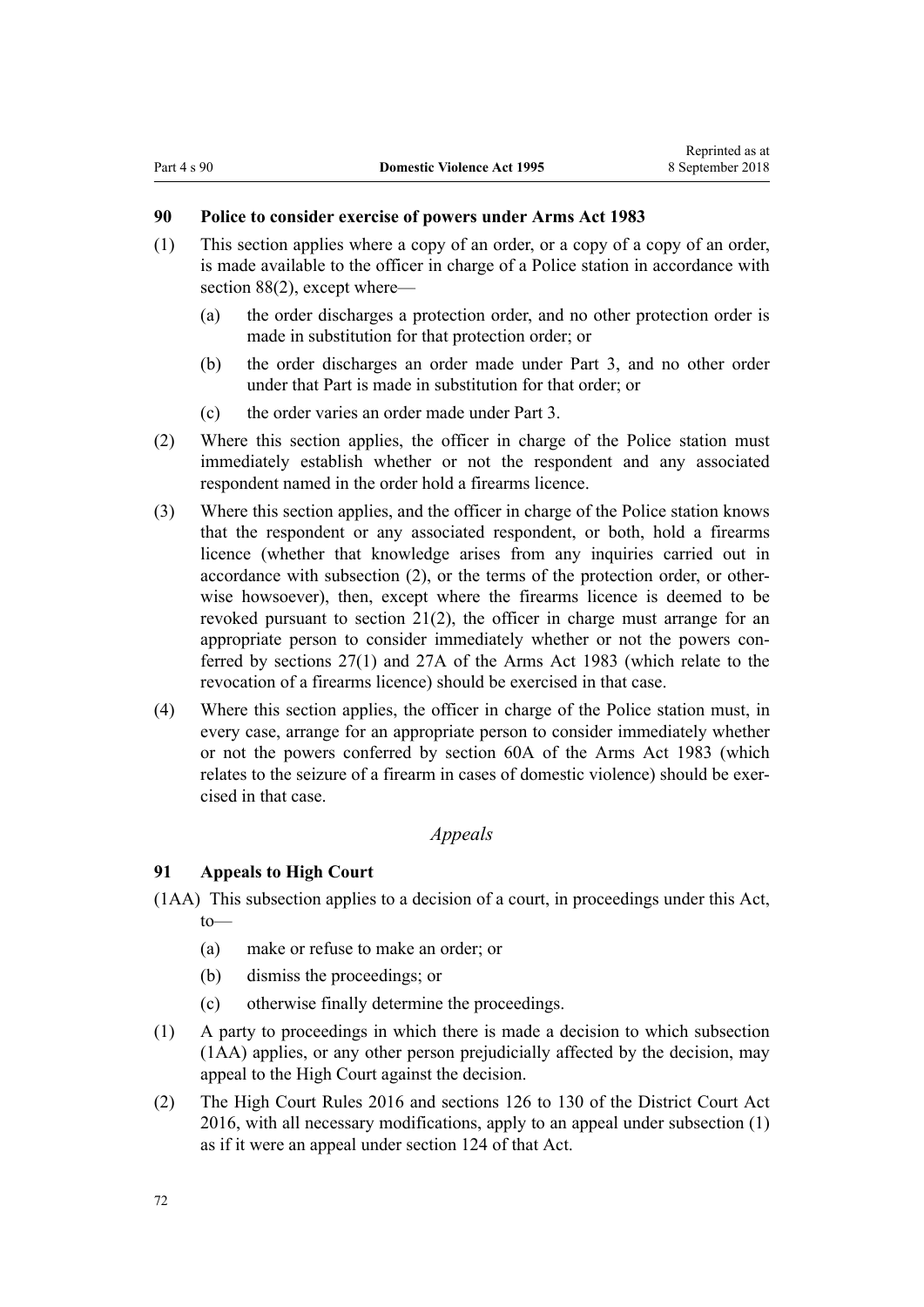- <span id="page-72-0"></span>(3) On the *ex parte* application of the appellant, the court appealed from may order that the appellant must not be required under [section 126\(1\)](http://prd-lgnz-nlb.prd.pco.net.nz/pdflink.aspx?id=DLM6942449) of the District Court Act 2016 to give the Registrar of the High Court security for costs.
- (3A) Subsection (3) overrides subsection (2).
- (4) Subject to section 93, the decision of the High Court on an appeal to that court under this section is final.

Compare: 1982 No 120 s 38(1), (2), (6)

Section 91(1AA): inserted, on 24 November 2003, by [section 4](http://prd-lgnz-nlb.prd.pco.net.nz/pdflink.aspx?id=DLM168713) of the District Courts Amendment Act 2002 (2002 No 63).

Section 91(1): replaced, on 24 November 2003, by [section 4](http://prd-lgnz-nlb.prd.pco.net.nz/pdflink.aspx?id=DLM168713) of the District Courts Amendment Act 2002 (2002 No 63).

Section 91(2): replaced, on 1 March 2017, by [section 261](http://prd-lgnz-nlb.prd.pco.net.nz/pdflink.aspx?id=DLM6942680) of the District Court Act 2016 (2016) No 49).

Section 91(3): replaced, on 24 November 2003, by [section 4](http://prd-lgnz-nlb.prd.pco.net.nz/pdflink.aspx?id=DLM168713) of the District Courts Amendment Act 2002 (2002 No 63).

Section 91(3): amended, on 1 March 2017, by [section 261](http://prd-lgnz-nlb.prd.pco.net.nz/pdflink.aspx?id=DLM6942680) of the District Court Act 2016 (2016) No 49).

Section 91(3A): inserted, on 24 November 2003, by [section 4](http://prd-lgnz-nlb.prd.pco.net.nz/pdflink.aspx?id=DLM168713) of the District Courts Amendment Act 2002 (2002 No 63).

### **92 Application of provisions relating to minors, etc**

[Sections 9](#page-15-0), [11](#page-17-0), and [12](#page-17-0), so far as applicable and with the necessary modifications, apply in relation to—

- (a) the making and prosecution of an appeal under [section 91](#page-71-0) or section 93; and
- (b) the defending of any such appeal—

as they apply in relation to the making of an application for a protection order.

### **93 Appeals to Court of Appeal**

- (1) A party to any appeal under [section 91](#page-71-0) may, with the leave of the Court of Appeal, appeal to the Court of Appeal against any determination of the High Court on a question of law arising in that appeal.
- (2) On an appeal to the Court of Appeal under this section, the Court of Appeal has the same power to adjudicate on the proceedings as the High Court had.
- (3) The decision of the Court of Appeal on an appeal to that court under this section, and on an application to it under this section for leave to appeal, is final. Compare: 1982 No 120 s 38(3)–(5)

### **94 Appeals to be heard as soon as practicable**

Every appeal under [section 91](#page-71-0) or section 93 must be heard as soon as practicable after the appeal is lodged.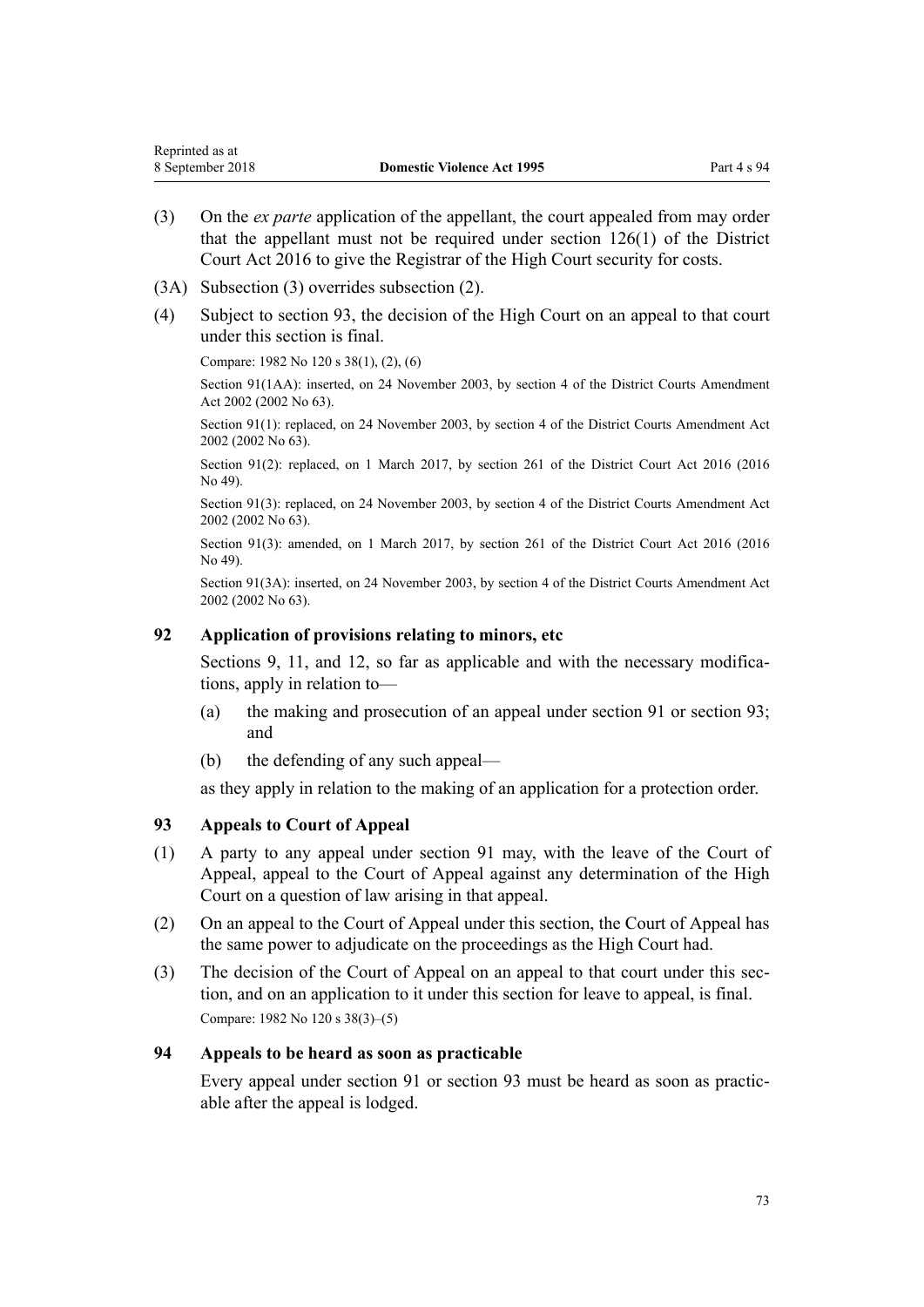## <span id="page-73-0"></span>**95 Effect of appeal**

Except where the court making the order appealed from otherwise directs,—

- (a) the operation of an order made under this Act is not suspended by an appeal under [section 91](#page-71-0) or [section 93](#page-72-0); and
- (b) every order made under this Act may be enforced in the same manner in all respects as if no such appeal were pending.

Compare: 1982 No 120 s 38(7)

### **Part 5**

# **Enforcement of protection orders overseas and foreign protection orders**

## *Enforcement of New Zealand orders overseas*

## **96 Enforcement of New Zealand orders overseas**

- (1) Subject to subsections (2) and (3), the Secretary may request the appropriate court or authority in a foreign country to make arrangements for the enforcement in that country of a protection order made by a New Zealand court.
- (2) Where a person wishes a request to be transmitted to a foreign country pursuant to subsection (1), the person must make a request in writing in the first instance to the Registrar of the court in which the protection order was made.
- (3) Where, on receiving a request made pursuant to subsection (2), the Registrar is satisfied that—
	- (a) the request is made by or on behalf of a protected person; and
	- (b) the request relates to a protection order made by a New Zealand court; and
	- (c) orders of that nature may be enforced in the foreign country to which the request relates; and
	- (d) there are reasonable grounds for believing that enforcement of the order in the foreign country is necessary for the protection of the protected person,—

the Registrar must send the request to the Secretary for transmission to the foreign country in accordance with subsection (1).

(4) Where, pursuant to this section, a Registrar or the Secretary receives a request for the transmission of a protection order to a foreign country, the Registrar or, as the case requires, the Secretary may require the person by or on whose behalf the request is made to supply to the Registrar or, as the case requires, the Secretary such information or evidence (including certified copies of the order) as may be necessary—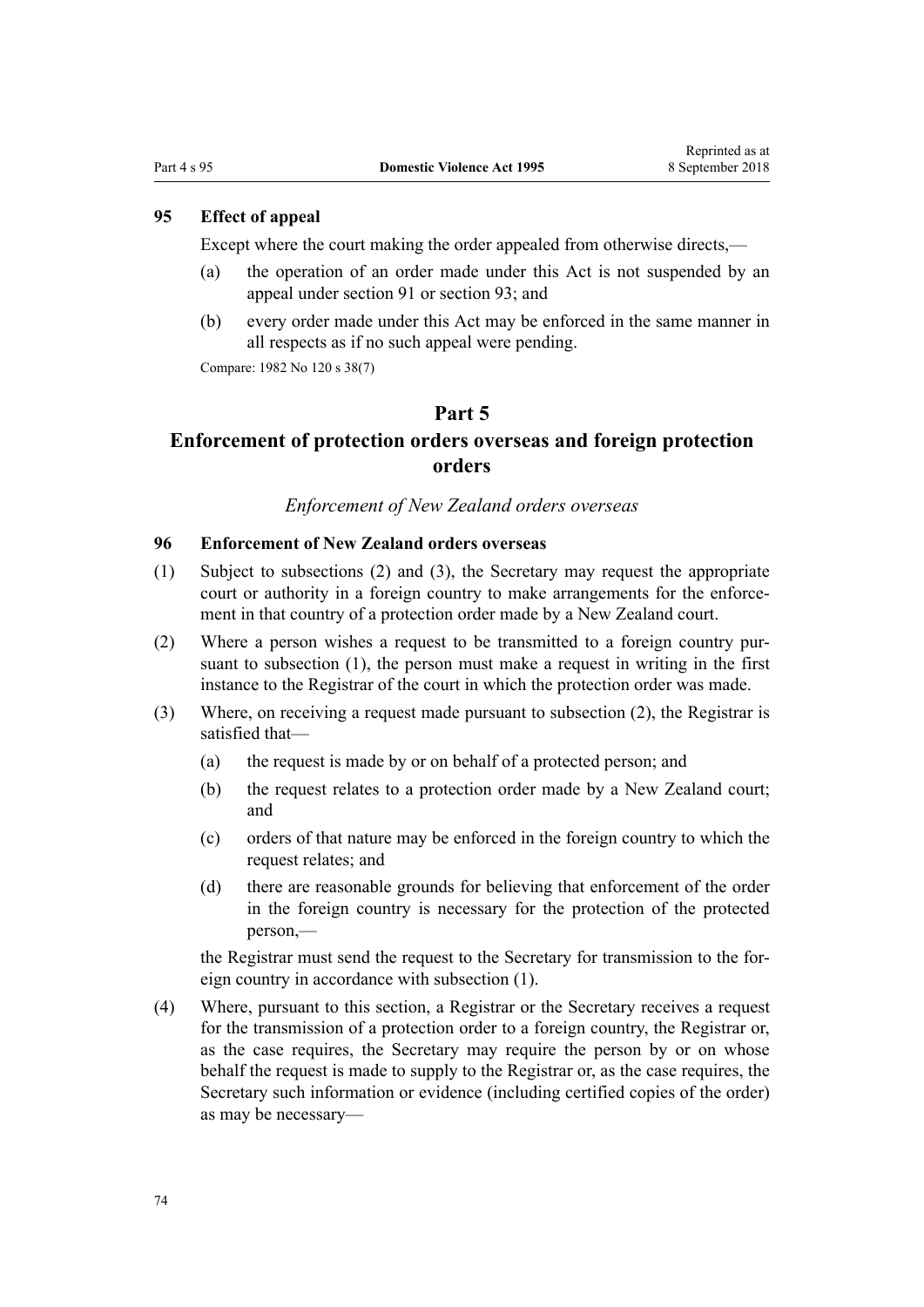- <span id="page-74-0"></span>(a) to enable the Registrar to determine whether or not the request satisfies the requirements of subsection (3); and
- (b) to secure enforcement of the order in the foreign country.
- (5) Where, in relation to a request made under subsection (2), a Registrar or the Secretary imposes a requirement pursuant to subsection (4), the Registrar or, as the case requires, the Secretary may refuse to take any action, or further action, in relation to that request until that requirement is complied with.
- (6) Nothing in this section prevents—
	- (a) a protected person from applying to a court or other appropriate authority in a foreign country for enforcement, in that country, of a protection order; or
	- (b) the variation or discharge, pursuant to this Act, of a protection order that is enforced in a foreign country.
- (7) In this section, the term **enforcement** includes registration and enforcement; and **enforced** has a corresponding meaning.

Compare: 1968 No 63 ss 22L–22LA; 1979 No 52 s 2; 1991 No 19 s 34

*Enforcement of foreign protection orders*

## **97 Registration of foreign protection orders**

- (1) A foreign protection order may be registered in a court in accordance with this section.
- (2) Where the Secretary receives—
	- (a) a certified copy of a foreign protection order; and
	- (b) a certificate—
		- (i) that is signed by an officer of a court in the foreign country in which the order was made; and
		- (ii) that contains a statement that the order is, at the date of the certificate, enforceable in the foreign country; and
	- (c) written information tending to show that a person for whose protection the order was made—
		- (i) is present in New Zealand; or
		- (ii) is proceeding to New Zealand; or
		- (iii) is about to proceed to New Zealand,—

the Secretary must send the documents to a Registrar of a court for the purposes of registration.

(3) The Registrar of the court must register the foreign protection order by filing a certified copy of the order in the court.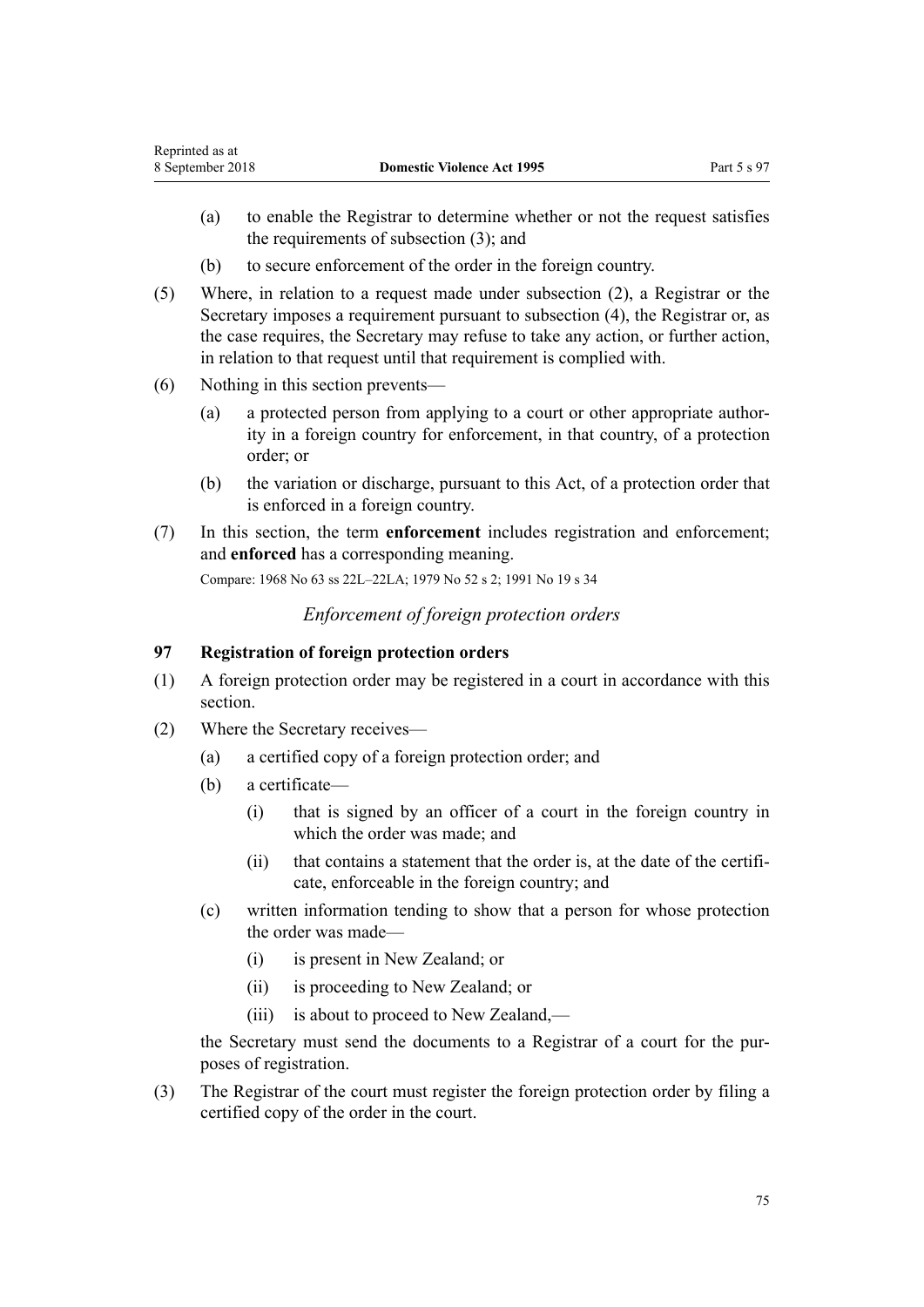<span id="page-75-0"></span>(4) Where the Registrar of a court receives the documents described in subsection (2) other than from the Secretary, the Registrar may register the order if he or she is satisfied that the nature of the documents is such that, if they had been transmitted to the Secretary, they would have been sent to the Registrar by the Secretary.

Compare: 1968 No 63 s 22A; 1979 No 52 s 2

### **98 Copies of registered foreign protection orders to be sent to Police**

Where a foreign protection order is registered pursuant to [section 97](#page-74-0), [sections](#page-70-0) [88 to 90](#page-70-0) apply—

- (a) in relation to that order; and
- (b) in relation to any variation of that order pursuant to section  $99(c)$ ,—

as if the foreign protection order were a protection order made under this Act.

#### **99 Effect of registration**

Subject to section 101, upon registration pursuant to [section 97](#page-74-0), a foreign protection order—

- (a) has effect; and
- (b) may be enforced; and
- (c) in the terms in which it has effect in New Zealand, may be varied,—

as if it were a protection order made under this Act on the date of registration. Compare: 1968 No 63 s 22B; 1979 No 52 s 2

#### **100 Variation of registered foreign protection order**

- (1) Where, pursuant to section 99(c), a court makes an order varying a foreign protection order, the Registrar of the court—
	- (a) must, in the prescribed manner, notify the court or the appropriate authority in the country in which the order was made of the variation; and
	- (b) unless the Registrar is the Registrar of the court in which the foreign protection order is registered, must forward to the Registrar of that court a copy of the order varying the foreign protection order.
- (2) The Registrar of the court in which the foreign protection order is registered, on receiving notice of the variation of that order, must note the court records accordingly.

Compare: 1968 No 63 s 22D; 1979 No 52 s 2

## **101 Registered foreign protection orders not to be enforced in certain circumstances**

(1) Where a court is satisfied that a foreign protection order—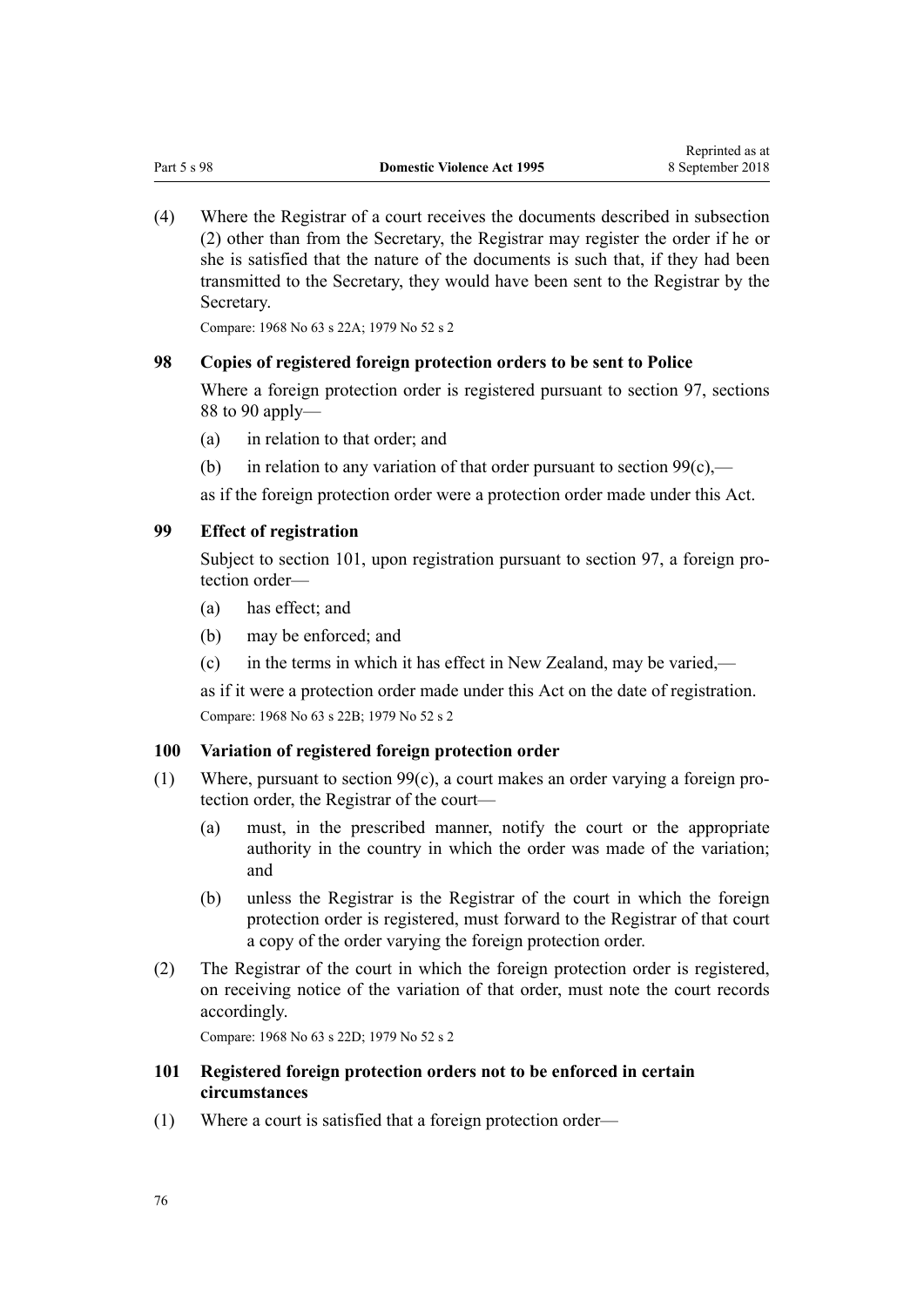- (a) was not, at the time of its registration in New Zealand, enforceable in the country in which it was made; or
- (b) has, since its registration in New Zealand, ceased to be enforceable in the country in which it was made,—

the court must not enforce or vary the order under this Act.

- (2) Where the Registrar of the court in which a foreign protection order is registered is satisfied—
	- (a) that a New Zealand court has refused, pursuant to subsection (1), to enforce or vary the order under this Act; or
	- (b) that the order is not enforceable in the country in which it was made; or
	- (c) that registration of the order in New Zealand is no longer necessary,—

the Registrar must cancel the registration of the order and must, in the prescribed manner, notify the court or the appropriate authority in the country in which the order was made of the cancellation.

(3) For the purposes of this section, a foreign protection order is not unenforceable in the country in which it was made solely by reason of the fact that the person to whom the order relates, or any other person affected by the order, is no longer in that country.

Compare: 1968 No 63 s 22E; 1979 No 52 s 2

### **102 Evidence taken overseas**

Where, pursuant to [section 99,](#page-75-0) an application is heard in a court, the evidence of any person beyond New Zealand may be taken in accordance with the rules of the High Court covering the examination of witnesses beyond New Zealand, and those rules, as far as they are applicable and with all necessary modifications, apply.

Compare: 1968 No 63 s 22H; 1979 No 52 s 2

### **103 Proof of documents**

- (1) For the purposes of this Part,—
	- (a) any document purporting to be signed by any Judge or officer of a court in any prescribed foreign country is, in the absence of evidence to the contrary, deemed to have been so signed without proof of the signature or judicial or official character of the person appearing to have signed it; and
	- (b) the officer of a court by whom a document purports to be signed is, in the absence of evidence to the contrary, deemed to have been the proper officer of the court to sign the document.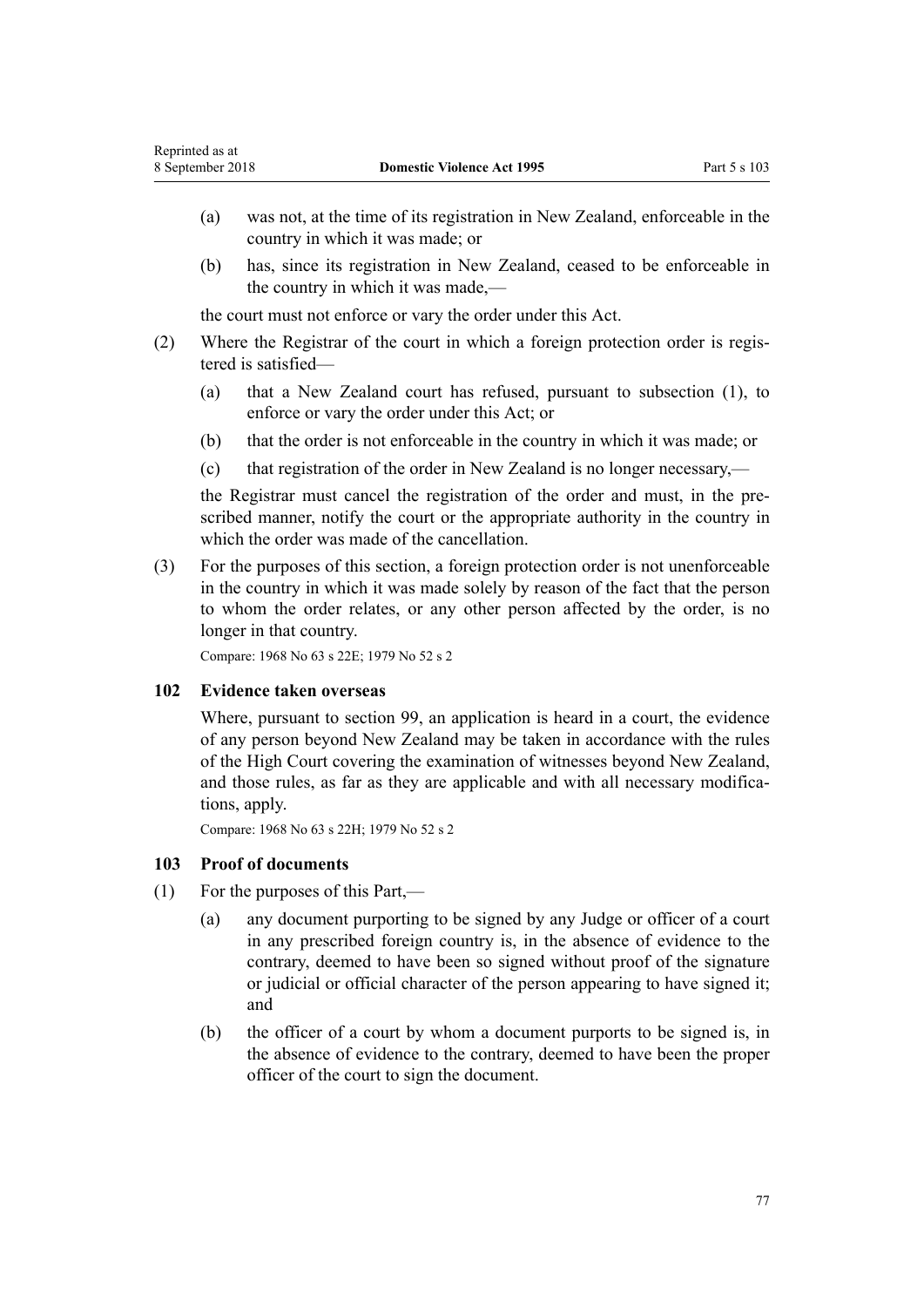(2) Any document purporting to be signed, certified, or verified by any of the persons mentioned in subsection (1) is admissible in evidence in proceedings under this Part if it appears to be relevant to those proceedings. Compare: 1968 No 63 s 22I; 1979 No 52 s 2

### **104 Depositions to be evidence**

Depositions taken for the purposes of this Part in a court in any prescribed foreign country may be received in evidence in any proceedings under this Part. Compare: 1968 No 63 s 22J; 1979 No 52 s 2

### **105 Prescribed foreign countries**

- (1) The Governor-General may from time to time, by Order in Council, declare any country outside New Zealand to be a prescribed foreign country for the purposes of this Act.
- (2) Any Order in Council made under subsection (1) may specify the courts of the foreign country in relation to which the order is to have effect, or may otherwise modify the application of that order to that other country.
- (3) Any Order in Council made under subsection (1) may be revoked or varied by a subsequent Order in Council.

Compare: 1968 No 63 s 22K; 1979 No 52 s 2

#### **106 Evidence of orders made in foreign country**

Nothing in this Part precludes a court from receiving evidence of an order made in a foreign country (whether or not that country is a prescribed foreign country) with respect to the protection of any person from domestic violence. Compare: 1968 No 63 s 22F; 1979 No 52 s 2

## **Part 6**

# **Non-publication of information relating to protected person on public registers**

#### *Interpretation*

#### **107 Interpretation**

In this Part, unless the context otherwise requires,—

**code of practice** or **code** means a code of practice issued under [section 122](#page-84-0)

**direction** means a direction made under [section 109](#page-78-0)

**Privacy Commissioner** means the Privacy Commissioner appointed under the [Privacy Act 1993](http://prd-lgnz-nlb.prd.pco.net.nz/pdflink.aspx?id=DLM296638)

**public register** has the same meaning as in [section 58](http://prd-lgnz-nlb.prd.pco.net.nz/pdflink.aspx?id=DLM297424) of the Privacy Act 1993 **relevant information**, in relation to any person, means information that discloses, or is likely to disclose, the whereabouts of that person.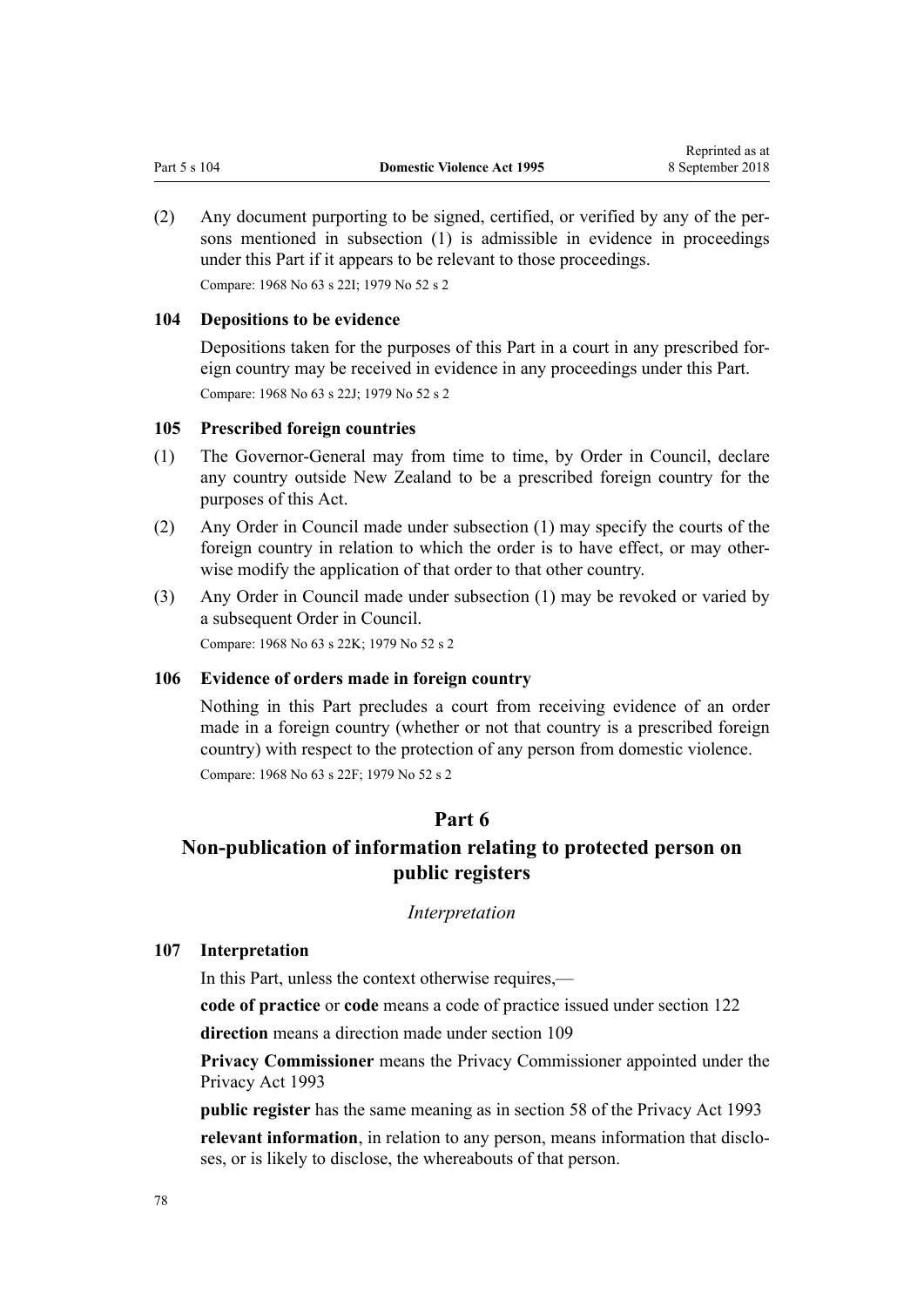## *Applications for directions*

## <span id="page-78-0"></span>**108 Protected person may apply for direction that identifying information on public register not be publicly available**

- (1) Where a protection order is in force, any protected person may at any time apply to the agency responsible for administering any public register for a direction that any relevant information—
	- (a) that relates to that protected person, or to any protected person who is a child of the applicant's family, or to both; and
	- (b) that is included, or is about to be included, on that public register—

must not be made available to the public.

- (2) Every application under subsection (1)—
	- (a) must be made in the prescribed manner (if any); and
	- (b) must be made in the prescribed form (if any); and
	- (c) must, so far as practicable, specify with due particularity the relevant information in respect of which the direction is sought, so that the agency may locate that relevant information.
- (3) An agency to which an application is made under subsection (1) must, without delay, and in no case after the expiry of the prescribed period after receiving the application,—
	- (a) decide, in accordance with section 109, whether the application is to be granted or declined; and
	- (b) notify the applicant of its decision in accordance with section 110.

### **109 Agency to determine application**

Where an application is made under section 108(1) to an agency, the agency may make the direction sought if the agency is satisfied that—

- (a) a protection order is in force in respect of the applicant; and
- (b) making the direction would not unduly compromise the public register to which the application relates.

## **110 Agency to notify applicant of decision**

- (1) Where an agency makes a decision in respect of an application made under section 108(1), the agency must give written notice of its decision to the applicant.
- (2) Where the application is declined, the notice under subsection (1) must—
	- (a) specify the reasons for the decision; and
	- (b) notify the applicant of that person's right to complain to the Privacy Commissioner pursuant to [section 118](#page-82-0), including the time within which that complaint must be made.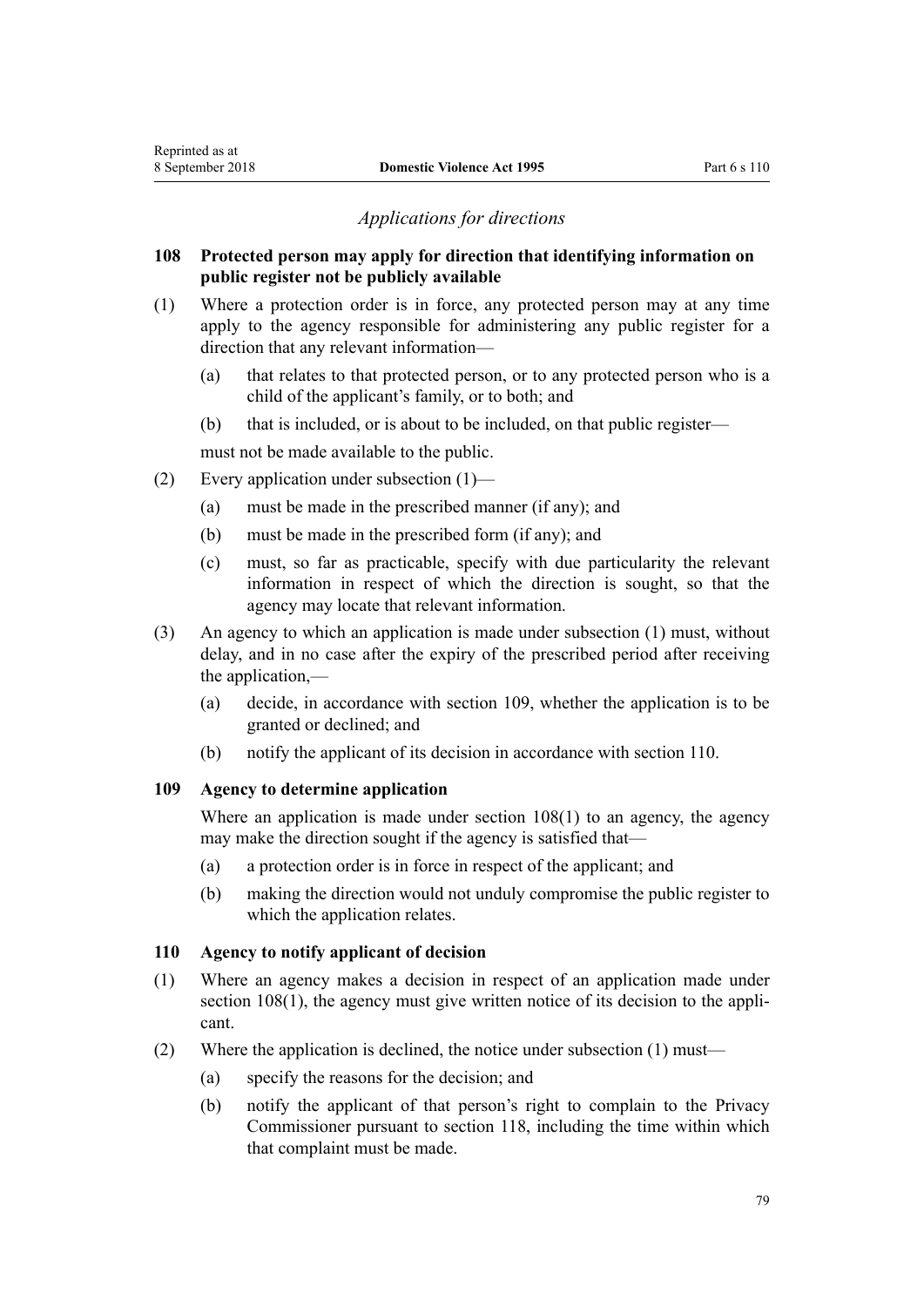<span id="page-79-0"></span>(3) Where an agency makes a direction in relation to a protection order, the agency must also give written notice of that direction to the Registrar of the court that made that protection order.

## **111 Information not to be disclosed pending determination of application or complaint**

Where an application is made, pursuant to [section 108\(1\)](#page-78-0), to an agency, then unless the application is sooner withdrawn, section 112 applies, as if the direction sought by the applicant had been made, from the expiry of the prescribed period after the date on which the application is received by the agency—

- (a) until the expiry of the prescribed period after notice of the agency's decision on that application is communicated to the applicant; and
- (b) where, before the expiry of the period referred to in paragraph (a), the Privacy Commissioner extends the period within which a complaint relating to that decision may be made under [section 118](#page-82-0), until the expiry of that period as so extended; and
- (c) if a complaint relating to that decision is made under [section 118](#page-82-0), until the complaint is finally dealt with or is withdrawn, whichever occurs first.

## *Effect of direction*

## **112 Effect of direction**

- (1) Notwithstanding any other enactment, but subject to [section 116](#page-82-0) and to any regulations made under this Act, where, in respect of any public register, an agency makes a direction in respect of any relevant information, and for as long as that direction remains in force,—
	- (a) that relevant information must not be included in—
		- (i) any copy (including a printout) of the whole or any part of the public register; or
		- (ii) any index to the register; or
		- (iii) any extract from, or certificate as to information recorded on, the register—

that is made available to the public after the direction is made; and

- (b) that relevant information must not be made available for inspection by members of the public (other than the person to whom the relevant information relates) who wish to inspect the register or any index to the register; and
- (c) no application made, by or in relation to the person to whom the relevant information relates, for the inclusion of any information on the public register, to the extent that the application contains relevant information relating to that person, must be made available for inspection by mem-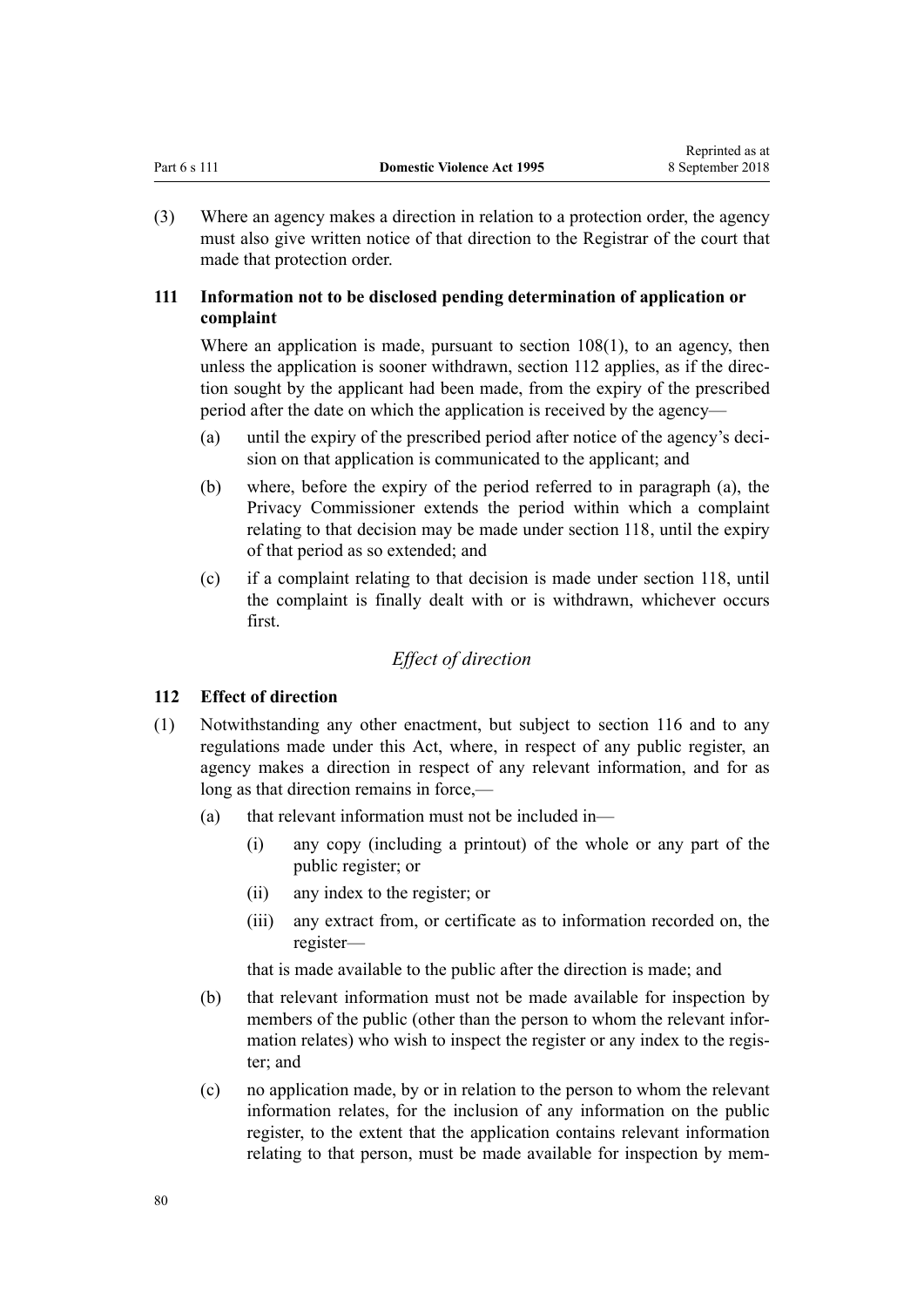<span id="page-80-0"></span>bers of the public (other than the person to whom the relevant information relates);—

but that relevant information is, for all other purposes, deemed to be included on the public register.

(2) The references in paragraphs (a) to (c) of subsection (1) to relevant information relate only to such relevant information relating to the person to whom the direction relates as the agency concerned is reasonably able to identify, having regard to the information provided by the applicant for the direction in his or her application under [section 108\(1\).](#page-78-0)

## **113 Direction not applicable to relevant information subsequently included in register**

- (1) Where, in relation to a public register, a direction applies in relation to relevant information, then—
	- (a) paragraphs (a) and (b) of subsection (1) of [section 112](#page-79-0) apply only in relation to relevant information included, or about to be included, on that public register at the date on which the direction is made; and
	- (b) paragraph (c) of that subsection applies only in relation to an application of the kind referred to in that paragraph, where the application has been made before the date on which the direction is made.
- (2) One or more directions relating to the same public register may be in force, at the same time, in relation to the same person.

## *Duration of direction*

## **114 Duration of direction**

- (1) Where—
	- (a) a direction is made in respect of a protection order; and
	- (b) at the time the direction is made, the protection order is a final order,—

then, unless the direction is sooner revoked or ceases to be in force pursuant to subsection (3), the direction expires at the end of the period of 5 years after the date on which the direction is made.

- (2) Where—
	- (a) a direction is made in respect of a protection order; and
	- (b) at the time the direction is made, the protection order is a temporary order,—

the following provisions apply:

- (c) subject to paragraph (d), the direction, unless sooner revoked, expires at the end of the period of 4 months after the date on which the direction is made:
- (d) if, before the expiry of the period referred to in paragraph  $(c)$ ,—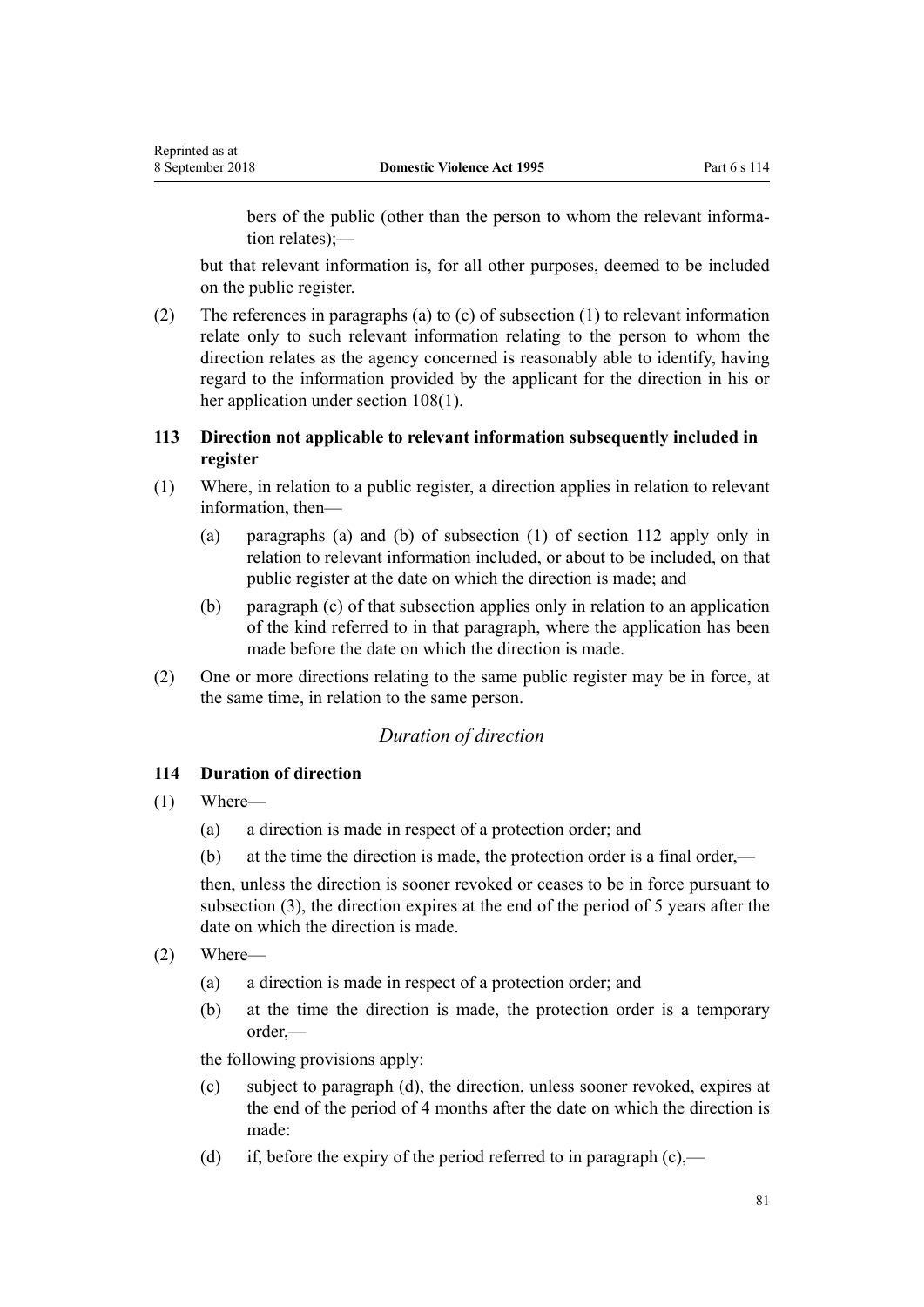- (i) the applicant for the direction supplies, to the agency by which the direction is made, satisfactory evidence that the temporary protection order has become final by operation of law in accordance with [section 77,](#page-62-0) or a copy of a copy of a final protection order made in substitution for the temporary protection order; or
- (ii) pursuant to section 115, a Registrar notifies the agency that a final protection order has been made in substitution for the temporary protection order,—

then, unless the direction is sooner revoked or ceases to be in force pursuant to subsection (3), the direction continues in force and expires at the end of the period of 5 years after the date on which the direction is made.

- (3) Where—
	- (a) a direction made by an agency is in force in respect of a final protection order; and
	- (b) either,—
		- (i) the person on whose application the direction was made notifies that agency that the protection order has been discharged; or
		- (ii) pursuant to section 115, a Registrar notifies the agency that the protection order has been discharged,—

the direction ceases to be in force on the expiry of the prescribed period after the date on which the agency receives that notification.

- (4) Where, on the application of any person, an agency makes a direction, that agency must, on the application of that person, revoke that direction.
- (5) The fact that a direction expires or is revoked or ceases to be in force pursuant to this section does not prevent the making of another direction in respect of the same relevant information.

#### **115 Registrar to notify agency of making or discharge of protection order**

Where, in accordance with [section 110\(3\)](#page-78-0), an agency notifies a Registrar of a court that a direction has been made in relation to a protection order, then,—

- (a) in the case of a temporary protection order, on the making of a final protection order in substitution for that temporary order; or
- (b) on the discharge of that protection order (whether a temporary order or a  $final order)$  —

the Registrar of the court that made that substitute order or, as the case requires, discharged the order must, without delay, notify that fact to the agency.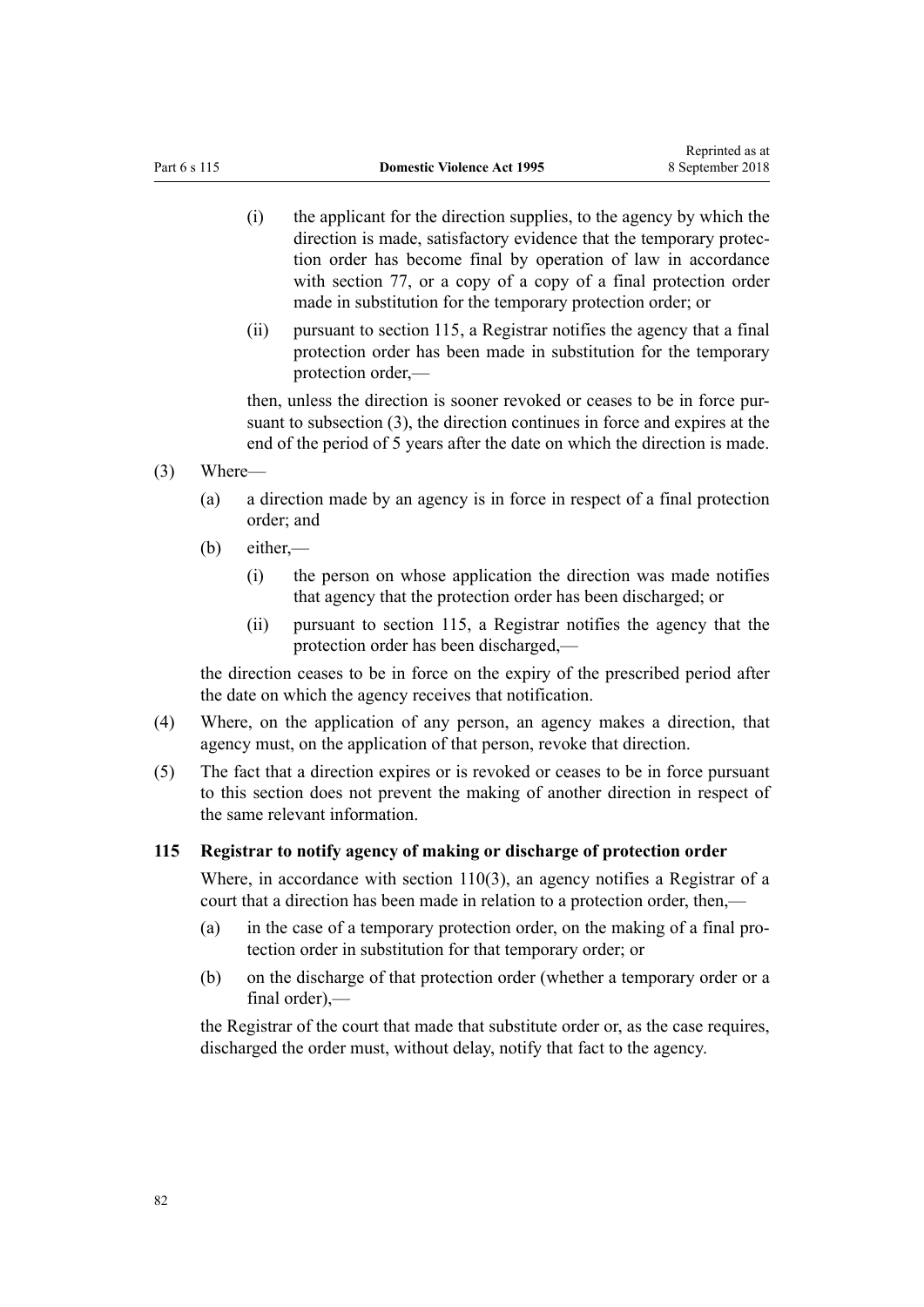## *Disclosure of relevant information with consent*

### <span id="page-82-0"></span>**116 Disclosure of relevant information with consent of protected person**

- (1) This section applies to any information the disclosure or making available of which would otherwise be prohibited by [section 111](#page-79-0) or [section 112](#page-79-0).
- (2) Notwithstanding [sections 111](#page-79-0) and [112](#page-79-0), but subject to subsection (3), where, in respect of any information to which this section applies, the person to whom the information relates—
	- (a) is requested, in writing, to authorise the agency concerned to disclose or make available some or all of that information; and
	- (b) gives such authority,—

the information may be disclosed or made available, but only in accordance with, and to the extent permitted by, that authority.

(3) Nothing in this section authorises any information to which this section applies to be disclosed or made available in circumstances in which that information could not, apart from this section, be lawfully disclosed or made available.

## *Other enactments not affected*

## **117 Other enactments not affected**

Nothing in this Part limits or affects—

- (a) [section 115](http://prd-lgnz-nlb.prd.pco.net.nz/pdflink.aspx?id=DLM309404) of the Electoral Act 1993; or
- (b) [section 239\(2\)](http://prd-lgnz-nlb.prd.pco.net.nz/pdflink.aspx?id=DLM3701415) of the Land Transport Act 1998.

Section 117(b): replaced, on 1 May 2011, by [section 35\(4\)](http://prd-lgnz-nlb.prd.pco.net.nz/pdflink.aspx?id=DLM2015063) of the Land Transport Amendment Act 2009 (2009 No 17).

## *Complaints to Privacy Commissioner*

### **118 Complaints to Privacy Commissioner**

- (1) Where any person makes an application to an agency pursuant to [section](#page-78-0) [108\(1\),](#page-78-0) and that agency declines to make the direction sought by the applicant, the applicant may make a complaint to the Privacy Commissioner, and the Privacy Commissioner may investigate that complaint.
- (2) If, in relation to an application made, pursuant to subsection (1) of [section 108](#page-78-0), to an agency, the agency fails, within the time limit fixed by subsection (3) of that section, to comply with paragraph (a) or paragraph (b) of subsection (3), then $-$ 
	- (a) for the purposes of subsection  $(1)$ , that failure is deemed to be a decision declining to make the direction sought by the applicant; and
	- (b) for the purposes of subsection  $(3)$ , that failure is deemed to be a decision notice of which was communicated to the applicant on the expiry of the prescribed period after the agency received the application.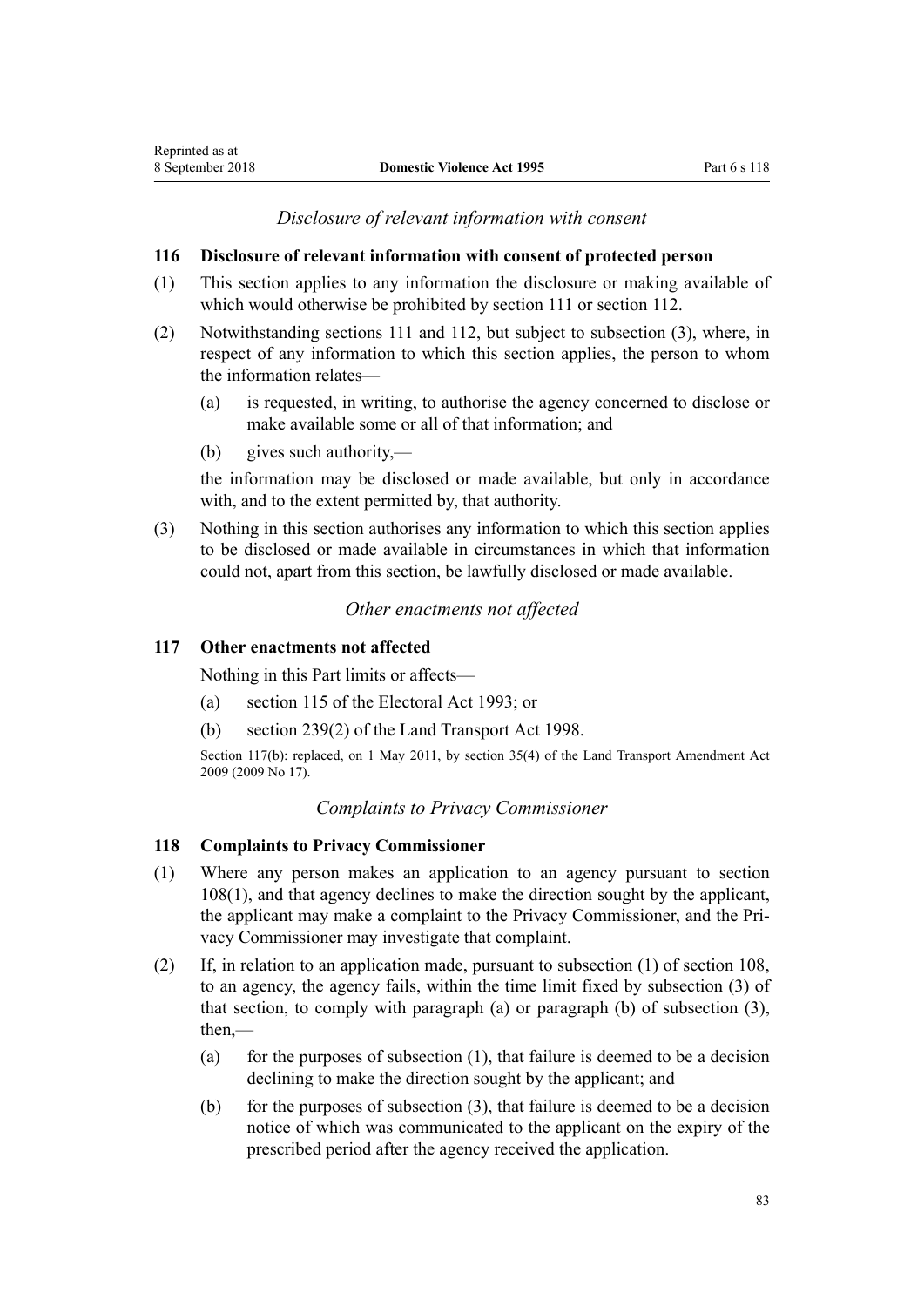- <span id="page-83-0"></span>(3) Every complaint made to the Privacy Commissioner pursuant to subsection (1) must be made within the prescribed period after notice of the decision is communicated to the complainant, or within such further period as the Privacy Commissioner may allow on application made either before or after the expiration of the prescribed period.
- (4) Where, pursuant to subsection (3), the Privacy Commissioner extends the period within which a complaint may be made under this section in relation to an agency's decision, the Privacy Commissioner must forthwith notify that agency of that extension and of the period of the extension.

## **119 Investigation of complaint**

On completing any investigation conducted pursuant to [section 118\(1\)](#page-82-0), the Privacy Commissioner must report the Commissioner's findings to the chief administrative officer of the agency whose actions were the subject matter of the investigation, and any report may include a recommendation that the agency make the direction sought by the complainant.

## **120 Application of certain provisions of Privacy Act 1993**

[Sections 68](http://prd-lgnz-nlb.prd.pco.net.nz/pdflink.aspx?id=DLM297444), [70](http://prd-lgnz-nlb.prd.pco.net.nz/pdflink.aspx?id=DLM297447), [71](http://prd-lgnz-nlb.prd.pco.net.nz/pdflink.aspx?id=DLM297448), [73](http://prd-lgnz-nlb.prd.pco.net.nz/pdflink.aspx?id=DLM297455), [75](http://prd-lgnz-nlb.prd.pco.net.nz/pdflink.aspx?id=DLM297457), and [80](http://prd-lgnz-nlb.prd.pco.net.nz/pdflink.aspx?id=DLM297463), and [Parts 9](http://prd-lgnz-nlb.prd.pco.net.nz/pdflink.aspx?id=DLM297902) and [12](http://prd-lgnz-nlb.prd.pco.net.nz/pdflink.aspx?id=DLM298408), of the Privacy Act 1993, so far as applicable and with all necessary modifications, apply in relation to the making of a complaint pursuant to [section 118](#page-82-0) and to any investigation conducted by the Privacy Commissioner pursuant to section 118 or section 119.

# *Regulations*

# **121 Regulations**

- (1) Without limiting [section 127,](#page-96-0) regulations may be made under that section for all or any of the following purposes:
	- (a) prescribing the manner in which applications under [section 108\(1\)](#page-78-0) must be made:
	- (b) prescribing such forms as are necessary for the purposes of this Part, or authorising any specified person or persons to prescribe or approve forms, and requiring the use of such forms:
	- (c) prescribing the periods required to be prescribed for the purposes of [sec](#page-78-0)[tions 108\(3\)](#page-78-0), [111](#page-79-0), [114\(3\)](#page-80-0), and [118](#page-82-0):
	- (d) prescribing circumstances in which, and conditions on which, relevant information may be made available to the public even though a direction is in force in respect of that relevant information, while still ensuring, to the greatest possible extent, the protection of the person to whom the relevant information relates:
	- (e) prescribing the manner in which any notice required by this Part to be given by or to any person is to be so given.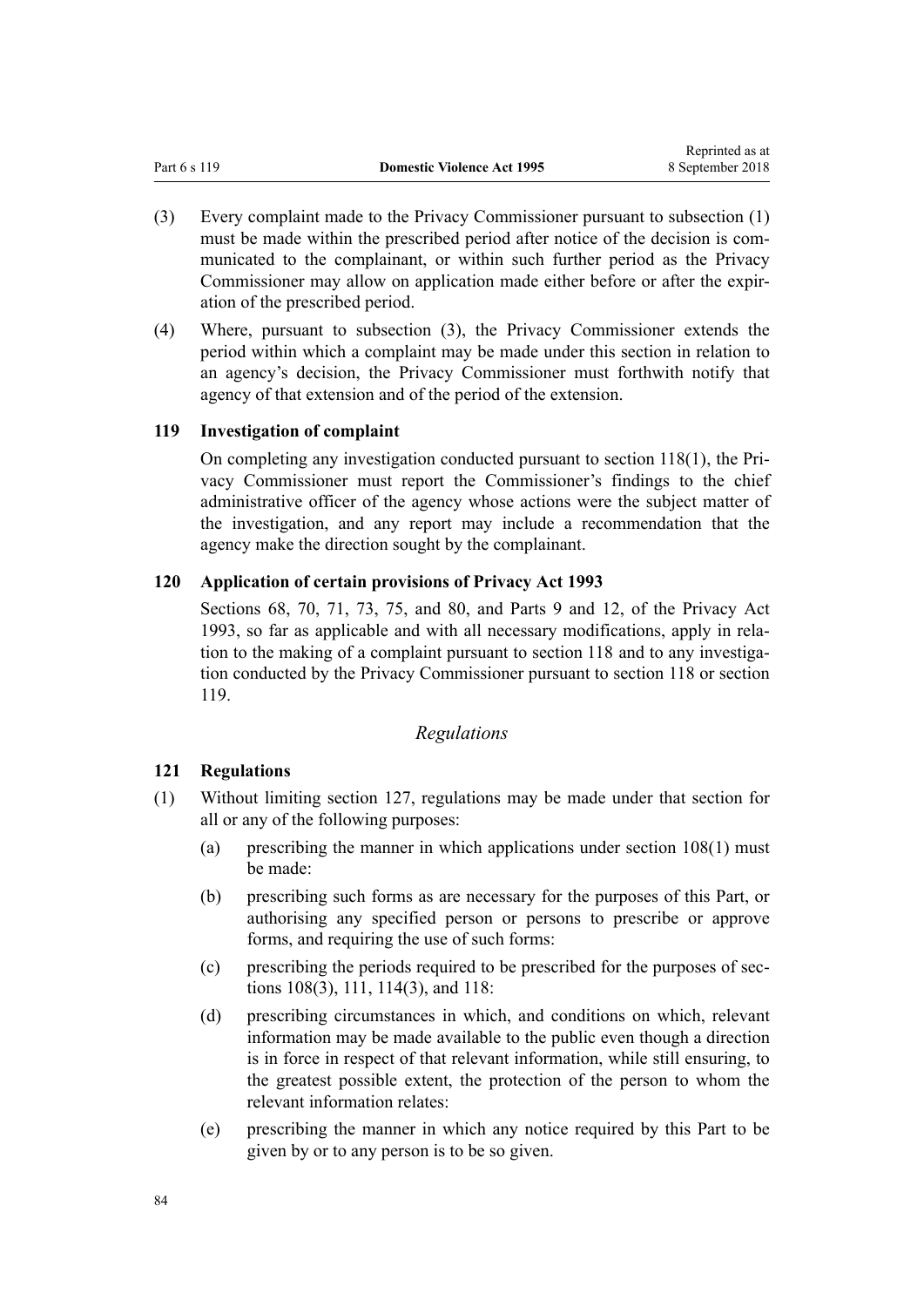- (2) Without limiting subsection (1) or [section 127,](#page-96-0) regulations made pursuant to subsection (1)—
	- (a) may make different provision for different agencies and different public registers:
	- (b) may be made to apply generally in respect of all public registers, or in respect of any specified public register or of public registers of any specified class or classes.

## *Codes of practice*

## **122 Codes of practice**

<span id="page-84-0"></span>Reprinted as at

- (1) The Privacy Commissioner may from time to time issue a code of practice.
- (2) A code of practice may,—
	- (a) to the extent that no regulations made pursuant to [section 121](#page-83-0) apply,—
		- (i) prescribe the manner in which applications under [section 108\(1\)](#page-78-0) must be made:
		- (ii) prescribe forms of applications for the purposes of [section 108\(1\)](#page-78-0):
		- (iii) prescribe, for the purposes of [section 108\(1\)](#page-78-0), information that must be provided by applicants for the purpose of enabling the location of relevant information:
	- (b) prescribe how [section 109\(b\)](#page-78-0) is to be applied:
	- (c) prescribe how [section 112](#page-79-0) is to apply, or is to be complied with:
	- (d) prescribe how [section 113](#page-80-0) is to apply:
	- (e) provide for the review of the code by the Privacy Commissioner:
	- (f) provide for the expiry of the code.
- (3) A code of practice may apply in relation to any 1 or more of the following:
	- (a) any specified public register or class or classes of public register:
	- (b) any specified agency or specified class or classes of agency:
	- (c) any specified relevant information or class or classes of relevant information.

#### **123 Application of certain provisions of Privacy Act 1993**

[Sections 47 to 52](http://prd-lgnz-nlb.prd.pco.net.nz/pdflink.aspx?id=DLM297411) of the Privacy Act 1993, so far as applicable and with all necessary modifications, apply in relation to the issuing of a code of practice under this Act, and in relation to any code of practice issued under this Act, as if the issuing were done, or, as the case may be, the code were issued, under that Act.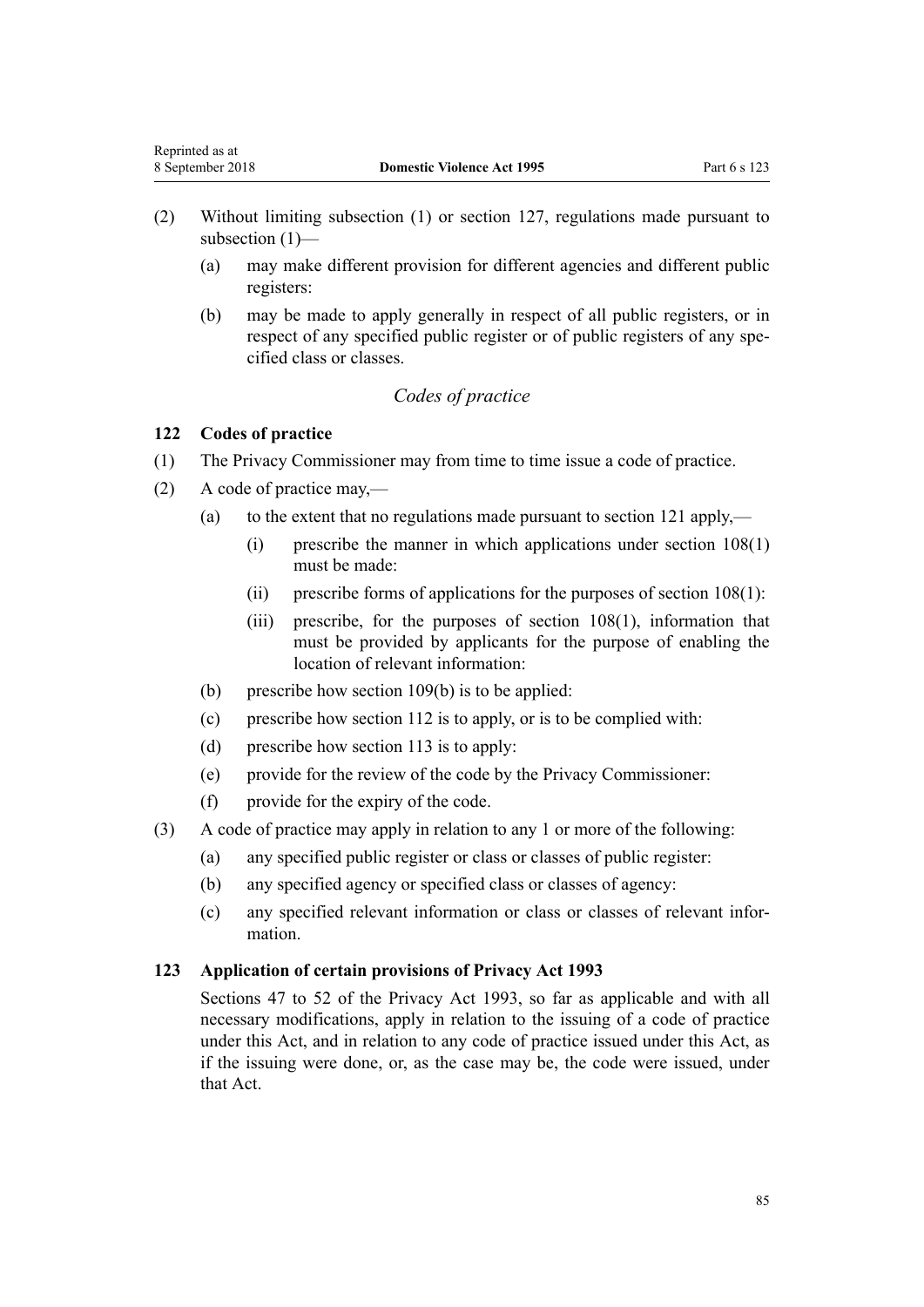## <span id="page-85-0"></span>**124 Effect of code**

- (1) Subject to subsection (2), where a code of practice is in force, the code has effect according to its tenor.
- (2) To the extent that a code is inconsistent with any provision of this Act or of any regulations made under this Act, the code is, to the extent of the inconsistency, of no effect.

## **Part 6A**

#### **Police safety orders**

Part 6A: inserted, on 1 July 2010, by [section 9](http://prd-lgnz-nlb.prd.pco.net.nz/pdflink.aspx?id=DLM1774218) of the Domestic Violence Amendment Act 2009 (2009 No 43).

#### **124A Interpretation**

In this Part, unless the context otherwise requires,—

**constable** has the meaning given to it by [section 4](http://prd-lgnz-nlb.prd.pco.net.nz/pdflink.aspx?id=DLM1102132) of the Policing Act 2008

**District Court** includes a Justice or Justices, or a Community Magistrate or Community Magistrates, presiding over the District Court; but does not include a Registrar

**Police safety order** or **order** means an on-the-spot order issued by a qualified constable under section 124B in the prescribed form

**qualified constable** means a constable who is of or above the level of position of sergeant

**Registrar** means any Registrar of the District Court; and includes a Deputy Registrar.

Section 124A: inserted, on 1 July 2010, by [section 9](http://prd-lgnz-nlb.prd.pco.net.nz/pdflink.aspx?id=DLM1774218) of the Domestic Violence Amendment Act 2009 (2009 No 43).

Section 124A **District Court**: inserted, on 25 February 2012, by [section 4\(1\)](http://prd-lgnz-nlb.prd.pco.net.nz/pdflink.aspx?id=DLM4014207) of the Domestic Violence Amendment Act 2012 (2012 No 10).

Section 124A **District Court**: amended, on 1 March 2017, by [section 261](http://prd-lgnz-nlb.prd.pco.net.nz/pdflink.aspx?id=DLM6942680) of the District Court Act 2016 (2016 No 49).

Section 124A **Registrar**: inserted, on 25 February 2012, by [section 4\(2\)](http://prd-lgnz-nlb.prd.pco.net.nz/pdflink.aspx?id=DLM4014207) of the Domestic Violence Amendment Act 2012 (2012 No 10).

Section 124A **Registrar**: amended, on 1 March 2017, by [section 261](http://prd-lgnz-nlb.prd.pco.net.nz/pdflink.aspx?id=DLM6942680) of the District Court Act 2016 (2016 No 49).

#### **124B Qualified constable may issue Police safety order**

- (1) A qualified constable may issue an order against a person (**person A**) who is, or has been, in a domestic relationship with another person (**person B**) if the constable—
	- (a) does not arrest person A for an offence against any enactment involving the use of violence against person B; but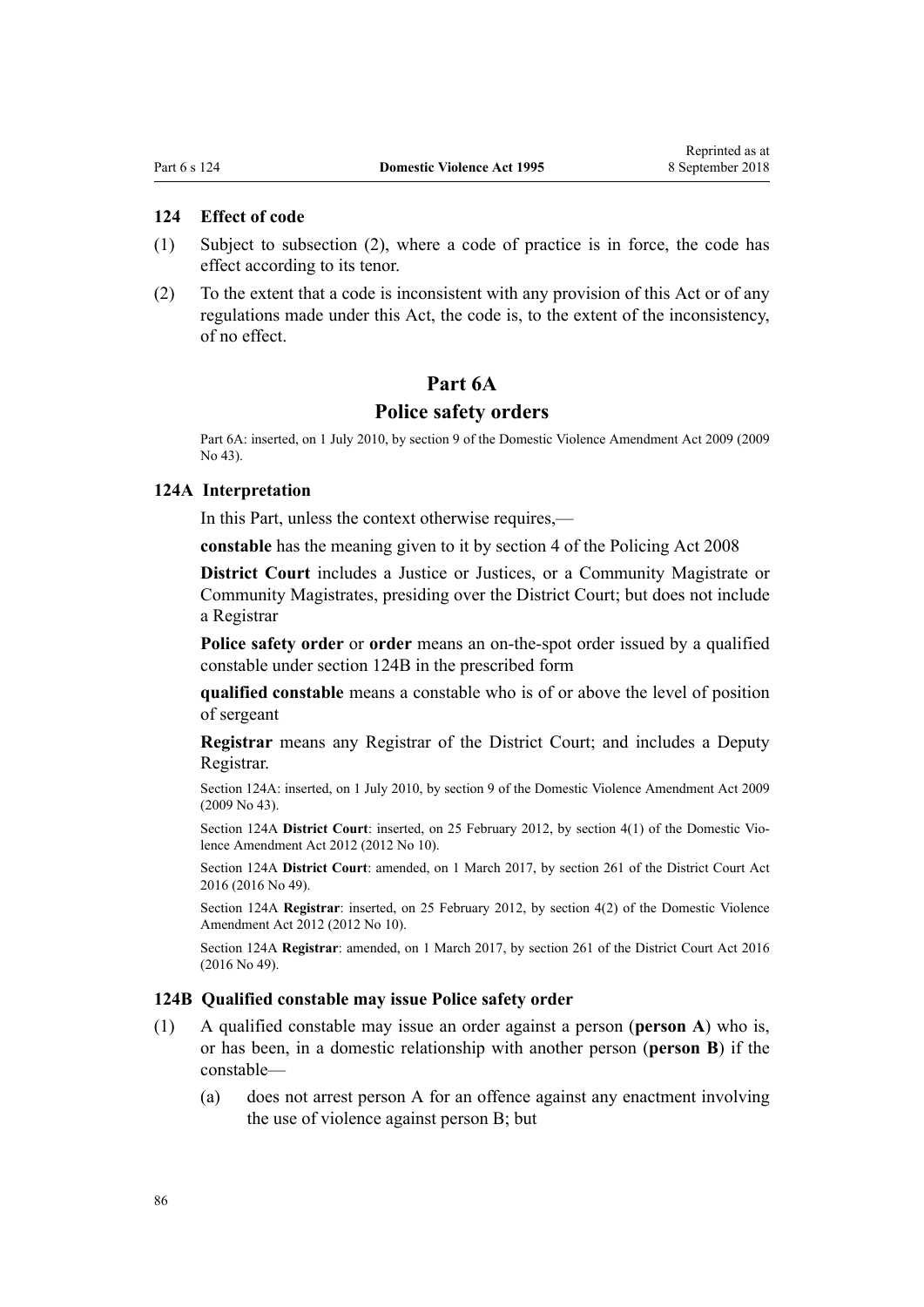- (b) has reasonable grounds to believe, having regard to the matters specified in subsection (2), that the issue of an order is necessary to ensure the safety of person B.
- (2) When considering whether to issue an order against person A, the constable must have regard to the following matters:
	- (a) whether, in the circumstances, he or she considers it is likely that—
		- (i) person A has used, or is using, domestic violence against person  $B^{\cdot}$
		- (ii) person A has used, or is using, domestic violence against any other person with whom he or she has a domestic relationship:
	- (b) whether there is a likelihood that person A will use, or again use, domestic violence against person B:
	- (c) the welfare of any children residing with person B:
	- (d) the hardship that may be caused if the order is issued:
	- (e) any other matter the constable considers relevant.
- (3) A constable who is not a qualified constable may issue an order under this section only if he or she is specifically authorised by a qualified constable to issue that order.

Section 124B: inserted, on 1 July 2010, by [section 9](http://prd-lgnz-nlb.prd.pco.net.nz/pdflink.aspx?id=DLM1774218) of the Domestic Violence Amendment Act 2009 (2009 No 43).

### **124C Consent to issue of Police safety order not required**

An order may be issued without the consent of the person for whose safety the order is proposed to be issued.

Section 124C: inserted, on 1 July 2010, by [section 9](http://prd-lgnz-nlb.prd.pco.net.nz/pdflink.aspx?id=DLM1774218) of the Domestic Violence Amendment Act 2009 (2009 No 43).

## **124D Police safety order not to be issued against child**

#### An order may not be issued against a child.

Section 124D: inserted, on 1 July 2010, by [section 9](http://prd-lgnz-nlb.prd.pco.net.nz/pdflink.aspx?id=DLM1774218) of the Domestic Violence Amendment Act 2009 (2009 No 43).

### **124E Effect of Police safety order**

- (1) A person against whom an order is issued must immediately—
	- (a) surrender to a constable—
		- (i) any weapon in his or her possession or control; and
		- (ii) any firearms licence held by him or her:
	- (b) vacate any land or building occupied by a person at risk, whether or not he or she has a legal or equitable interest in the land or building.
- (2) It is a condition of every order that the person against whom the order is issued must not—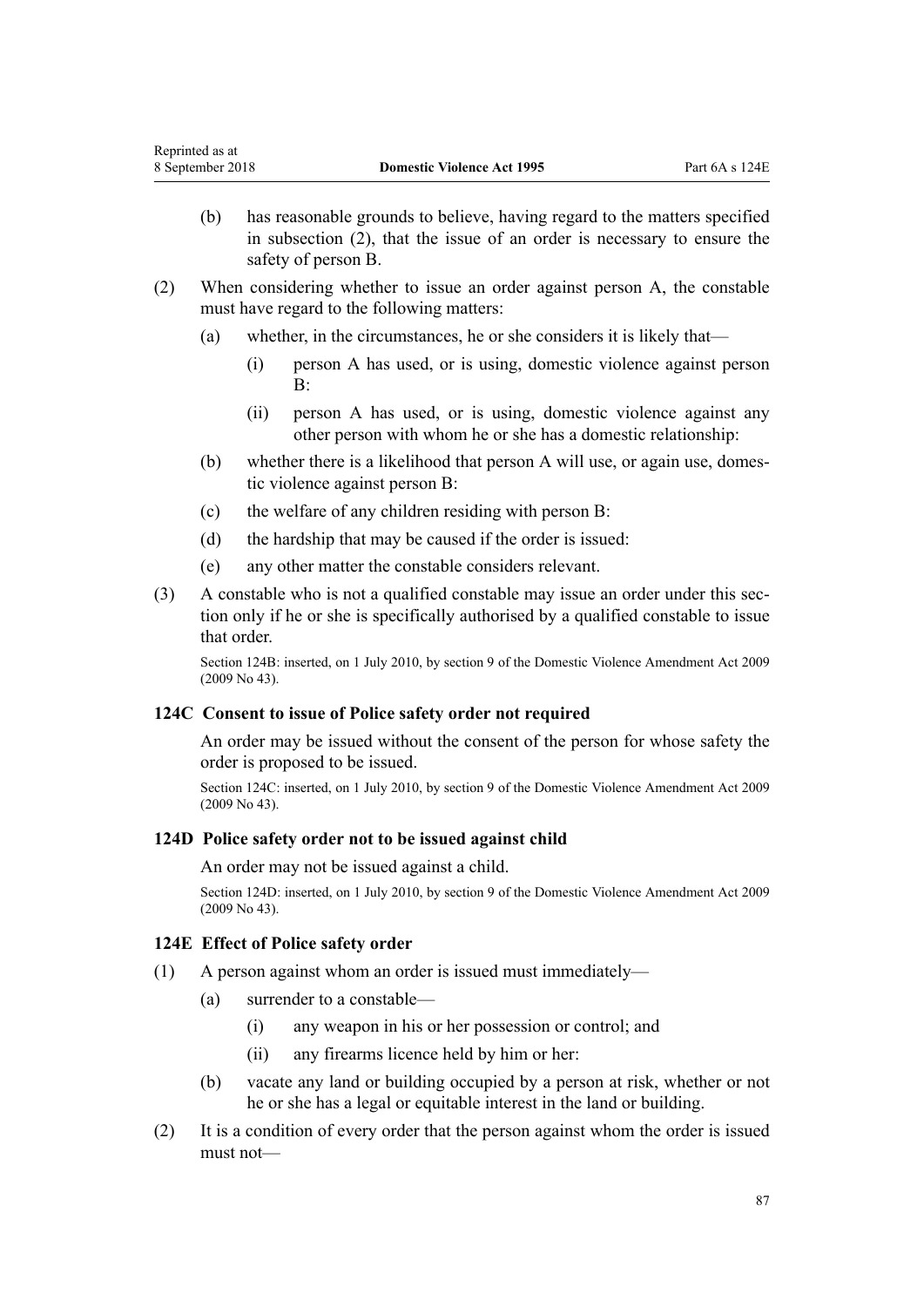- (a) physically or sexually abuse a person at risk; or
- (b) threaten to physically or sexually abuse a person at risk; or
- (c) damage, or threaten to damage, property of a person at risk; or
- (d) engage, or threaten to engage, in other behaviour, including intimidation or harassment, that amounts to psychological abuse of a person at risk; or
- (e) encourage any person to engage in behaviour against a person at risk, where the behaviour, if engaged in by the person against whom the order is issued, would be prohibited by the order; or
- (f) watch, loiter near, or prevent or hinder access to or from the place of residence, business, or employment of a person at risk, or an educational institution attended by a person at risk, or any other place that a person at risk visits often; or
- (g) follow a person at risk about or stop or accost a person at risk in any place; or
- (h) where a person at risk is present on any land or building, enter or remain on that land or building in circumstances that constitute a trespass; or
- (i) make any other contact with a person at risk (whether by telephone, electronic message, correspondence, or otherwise), except such contact as is reasonably necessary in any emergency.
- (3) In this section, **person at risk** means—
	- (a) the person named in the order for whose safety the order is issued; and
	- (b) any child residing with that person.

Section 124E: inserted, on 1 July 2010, by [section 9](http://prd-lgnz-nlb.prd.pco.net.nz/pdflink.aspx?id=DLM1774218) of the Domestic Violence Amendment Act 2009 (2009 No 43).

#### **124F Suspension of firearms licence on issue of Police safety order**

On the issue of an order, and for the period that the order is in force,—

- (a) any firearms licence held by the person against whom the order is issued is deemed to be suspended; and
- (b) the person against whom the order is issued is deemed, for all purposes, not to be the holder of a firearms licence.

Section 124F: inserted, on 1 July 2010, by [section 9](http://prd-lgnz-nlb.prd.pco.net.nz/pdflink.aspx?id=DLM1774218) of the Domestic Violence Amendment Act 2009 (2009 No 43).

#### **124G Suspension of parenting orders, etc**

- (1) This section applies where—
	- (a) an order is issued; and
	- (b) a child is residing with a person named in the order for whose protection the order is issued (a **protected child**); and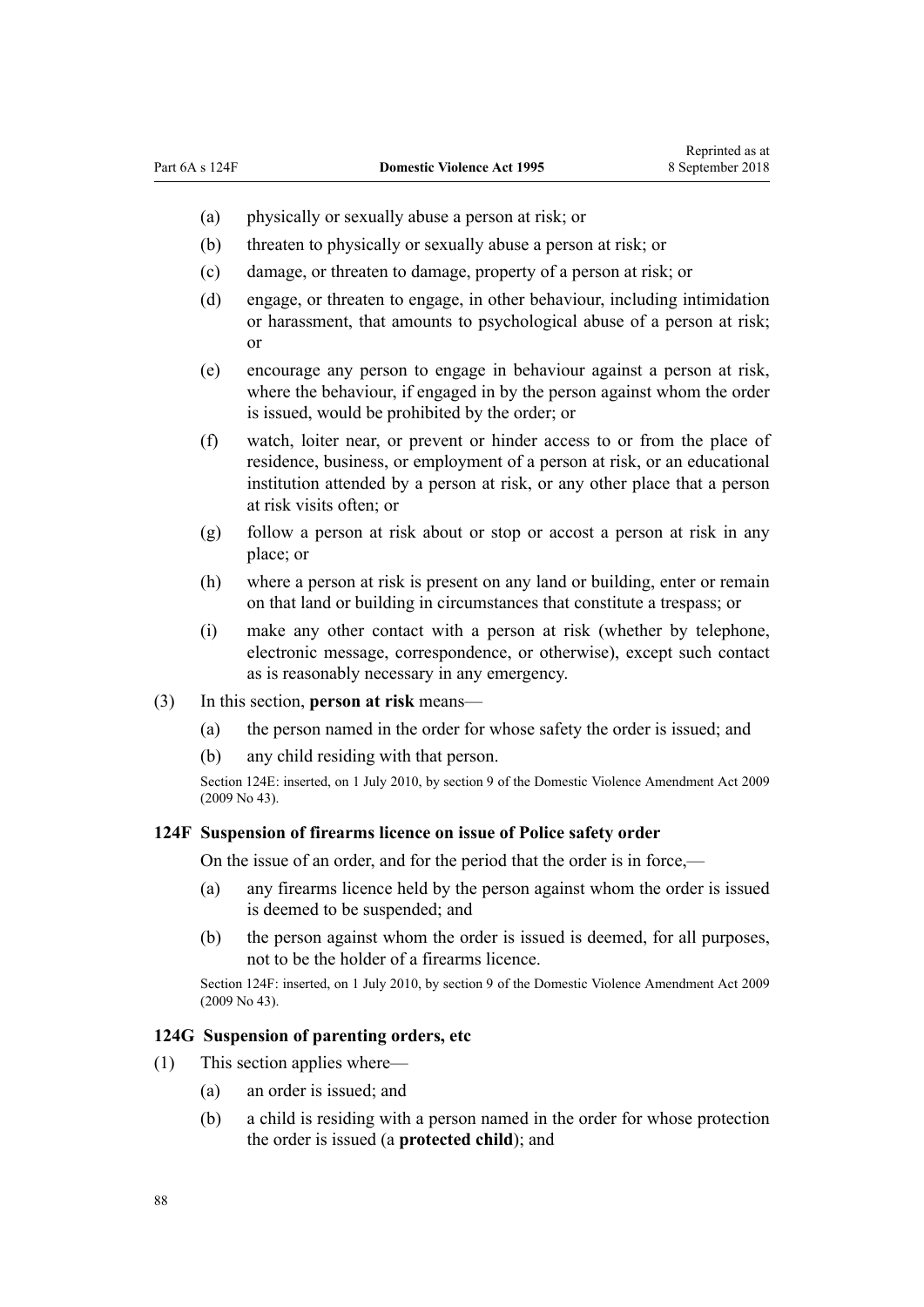- (c) a parenting order or day-to-day care or contact agreement is in force in respect of a protected child; and
- (d) the person against whom the order is issued is a party to that parenting order or agreement.
- (2) While an order continues in force against any person, the provisions of a parenting order or an agreement affording to that person the day-to-day care of, or contact with, a protected child are suspended.

Section 124G: inserted, on 1 July 2010, by [section 9](http://prd-lgnz-nlb.prd.pco.net.nz/pdflink.aspx?id=DLM1774218) of the Domestic Violence Amendment Act 2009 (2009 No 43).

## **124H Prompt service of Police safety order required**

- (1) An order issued under [section 124B](#page-85-0) must be served by a constable as soon as practicable on the person against whom the order is issued.
- (2) If an order issued under [section 124B](#page-85-0) has not been served within 48 hours from the time of issue, the order lapses.

Section 124H: inserted, on 1 July 2010, by [section 9](http://prd-lgnz-nlb.prd.pco.net.nz/pdflink.aspx?id=DLM1774218) of the Domestic Violence Amendment Act 2009 (2009 No 43).

## **124I Detention by constable**

- (1) A constable who is proposing to issue a Police safety order under [section 124B](#page-85-0) against any person may detain that person for a period, not exceeding 2 hours, that may be necessary to enable the constable to do 1 or more of the following:
	- (a) obtain authorisation under [section 124B\(3\)](#page-85-0) to issue the order:
	- (b) issue the order:
	- (c) serve the order.
- (2) If a person who is detained under subsection (1) fails or refuses to remain at the place where he or she is detained, that person—
	- (a) commits an offence and is liable on conviction to the penalty specified in subsection  $(4)$ ; and
	- (b) may be arrested without warrant.
- (3) To avoid doubt, subsection (2) applies in respect of a person detained under subsection (1)(a) regardless of whether an order is issued.
- (4) The maximum penalty for an offence against subsection (2)(a) is a fine not exceeding \$500.
- (5) In this section, **detain** includes move the person to a Police station.

Section 124I: inserted, on 1 July 2010, by [section 9](http://prd-lgnz-nlb.prd.pco.net.nz/pdflink.aspx?id=DLM1774218) of the Domestic Violence Amendment Act 2009 (2009 No 43).

Section 124I(2)(a): amended, on 1 July 2013, by [section 413](http://prd-lgnz-nlb.prd.pco.net.nz/pdflink.aspx?id=DLM3360714) of the Criminal Procedure Act 2011 (2011 No 81).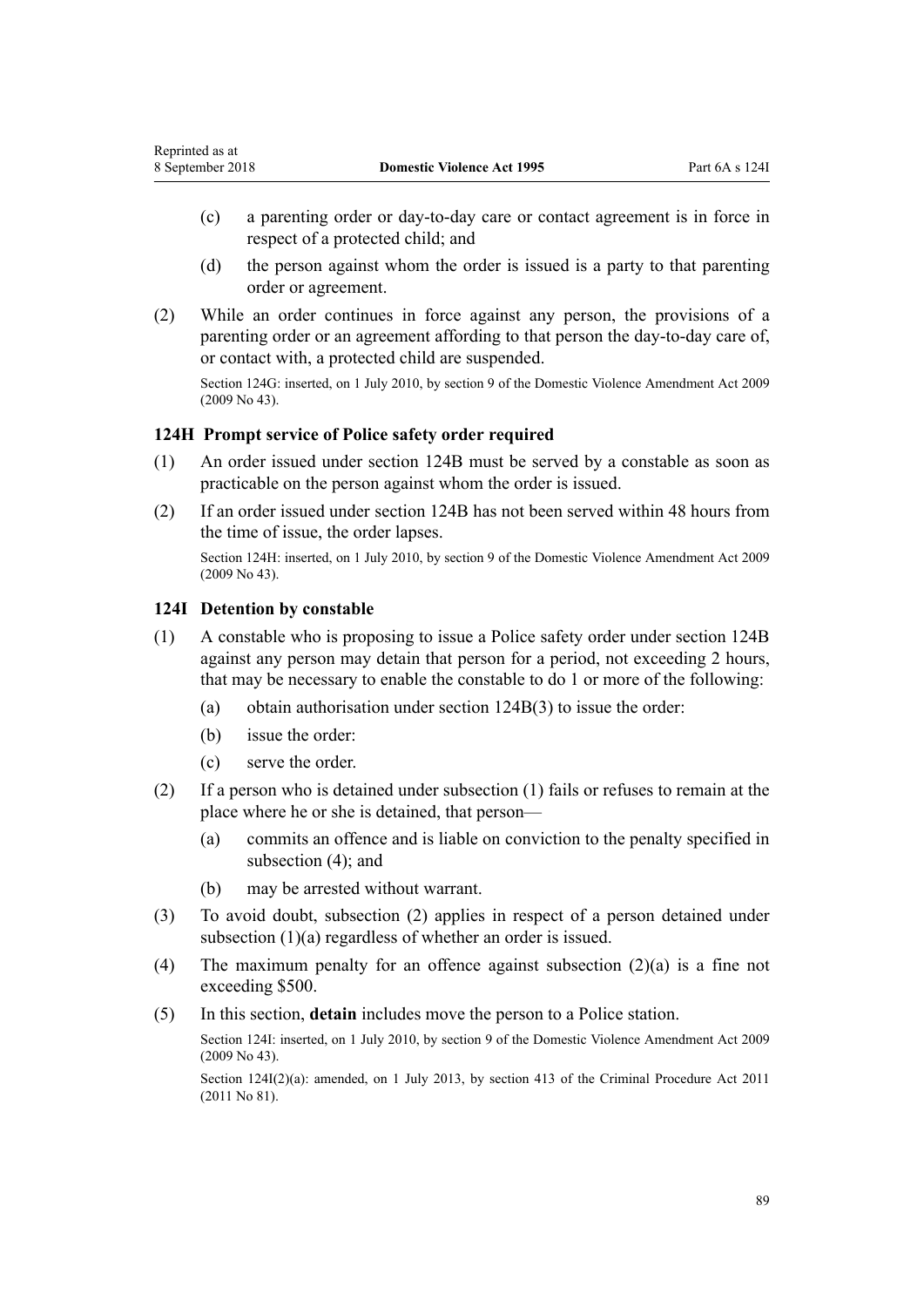#### <span id="page-89-0"></span>**124J Police safety order to be explained**

- (1) A constable who issues an order must, if and to the extent that it is reasonably practicable to do so in the circumstances, either at the time of issue or service of the order, explain to the person against whom the order is issued—
	- (a) the purpose, duration, and effect of the order; and
	- (b) the consequences that may follow if the person against whom the order is issued contravenes the order.
- (2) A constable who issues an order must also, either before or after issue and service of the order, explain to the person for whose safety the order is issued the matters set out in subsection (1)(a) and (b).

Section 124J: inserted, on 1 July 2010, by [section 9](http://prd-lgnz-nlb.prd.pco.net.nz/pdflink.aspx?id=DLM1774218) of the Domestic Violence Amendment Act 2009 (2009 No 43).

## **124K Duration of Police safety order**

- (1) An order comes into force immediately on being served on the person against whom the order is issued.
- (2) An order continues in force for the period specified in the order, but that period must not exceed 5 days.
- (3) In considering the period to be specified in the order, the qualified constable must have regard to the matters set out in [section 124B\(2\).](#page-85-0) Section 124K: inserted, on 1 July 2010, by [section 9](http://prd-lgnz-nlb.prd.pco.net.nz/pdflink.aspx?id=DLM1774218) of the Domestic Violence Amendment Act 2009 (2009 No 43).

#### **124L Contravention of Police safety order**

- (1) Subsection (2) applies where a person who has been served with an order refuses or fails to comply with—
	- (a) the order; or
	- (b) any condition of the order.
- (2) If this subsection applies, a constable may take the person into custody by—
	- (a) using such force as is reasonably necessary; or
	- (b) executing a warrant to arrest issued in respect of that person under [sec](#page-92-0)[tion 124O\(1\)\(a\).](#page-92-0)
- (3) Where a person has been taken into custody under subsection (2), the constable may apply to the District Court, by making a complaint in the prescribed form, for a direction or an order under [section 124N.](#page-90-0)
- (4) A person who is taken into custody under subsection (2)(a) must be brought before the District Court within 24 hours.

Section 124L: inserted, on 1 July 2010, by [section 9](http://prd-lgnz-nlb.prd.pco.net.nz/pdflink.aspx?id=DLM1774218) of the Domestic Violence Amendment Act 2009 (2009 No 43).

Section 124L(1): amended, on 25 February 2012, by [section 5](http://prd-lgnz-nlb.prd.pco.net.nz/pdflink.aspx?id=DLM4014212) of the Domestic Violence Amendment Act 2012 (2012 No 10).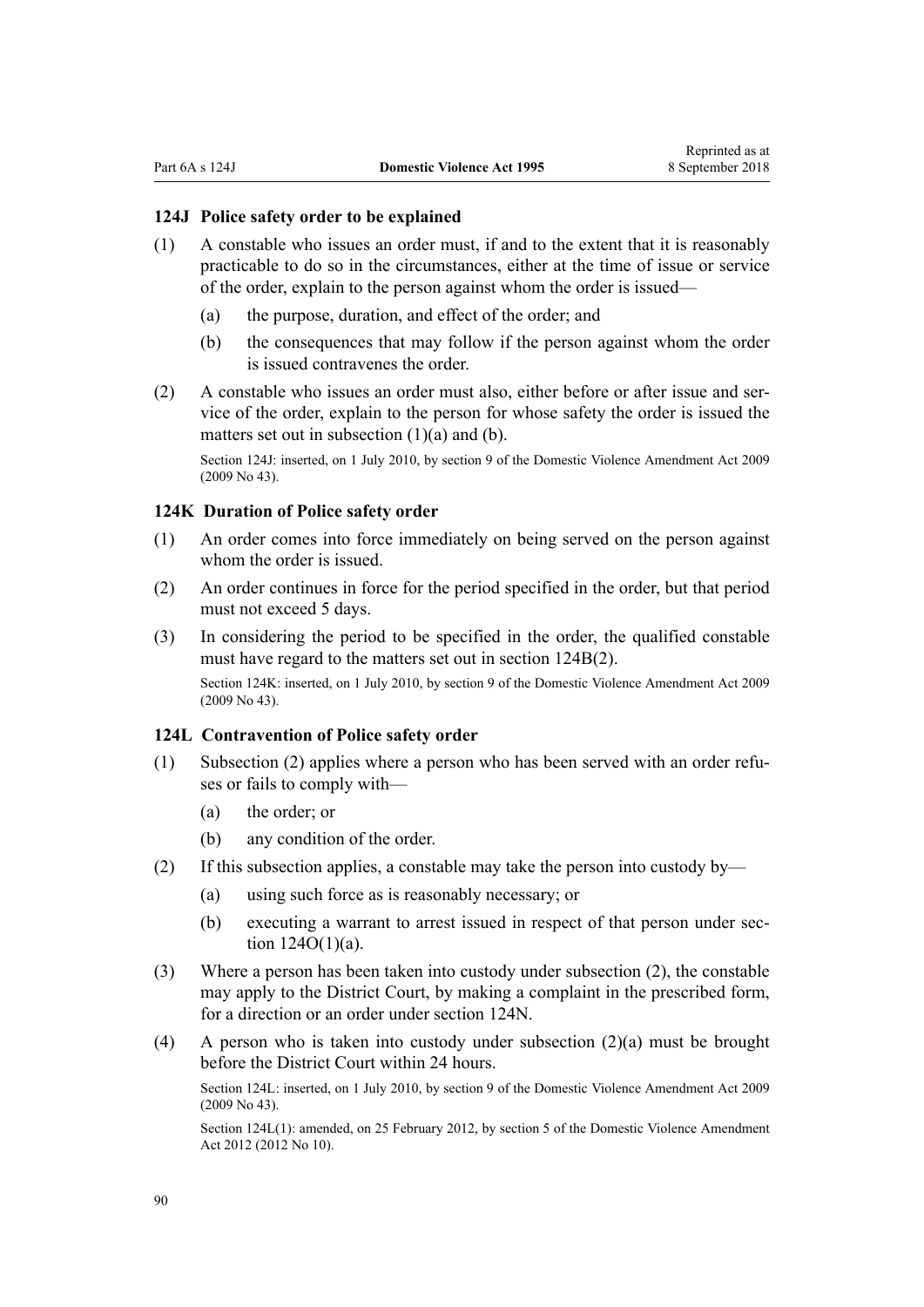<span id="page-90-0"></span>Section 124L(3): amended, on 1 March 2017, by [section 261](http://prd-lgnz-nlb.prd.pco.net.nz/pdflink.aspx?id=DLM6942680) of the District Court Act 2016 (2016) No 49).

Section 124L(4): amended, on 1 March 2017, by [section 261](http://prd-lgnz-nlb.prd.pco.net.nz/pdflink.aspx?id=DLM6942680) of the District Court Act 2016 (2016) No 49).

## **124M Issue of summons where person cannot be brought before District Court within 24 hours**

- (1) If a person who is taken into custody under [section 124L\(2\)\(a\)](#page-89-0) is not brought before the District Court within 24 hours, that person must, at or before the expiry of that period,—
	- (a) be released; and
	- (b) be served by a constable with a summons requiring him or her to appear before the District Court at the place and time specified in the summons.
- (2) A summons served under subsection (1)(b) must be in the prescribed form.
- (3) If a person who has been served with a summons under subsection (1)(b) does not attend personally at the place and time specified in the summons, the District Court or a Registrar may issue a warrant, in the prescribed form, to—
	- (a) arrest him or her; and
	- (b) bring him or her before the court.

Section 124M: inserted, on 1 July 2010, by [section 9](http://prd-lgnz-nlb.prd.pco.net.nz/pdflink.aspx?id=DLM1774218) of the Domestic Violence Amendment Act 2009 (2009 No 43).

Section 124M(1): amended, on 1 March 2017, by [section 261](http://prd-lgnz-nlb.prd.pco.net.nz/pdflink.aspx?id=DLM6942680) of the District Court Act 2016 (2016 No 49).

Section 124M(1)(b): amended, on 1 March 2017, by [section 261](http://prd-lgnz-nlb.prd.pco.net.nz/pdflink.aspx?id=DLM6942680) of the District Court Act 2016 (2016 No 49).

Section 124M(3): amended, on 1 March 2017, by [section 261](http://prd-lgnz-nlb.prd.pco.net.nz/pdflink.aspx?id=DLM6942680) of the District Court Act 2016 (2016) No 49).

Section 124M(3): amended, on 25 February 2012, by [section 6](http://prd-lgnz-nlb.prd.pco.net.nz/pdflink.aspx?id=DLM4014213) of the Domestic Violence Amendment Act 2012 (2012 No 10).

#### **124N Jurisdiction of District Court**

- (1) If the District Court presided over by 1 or more Justices, or 1 or more Community Magistrates, is satisfied that a person has refused or failed to comply with a Police safety order, the court may,—
	- (a) if the order has not expired, direct that another order, which is to continue in force for a period not exceeding 5 days specified by the court, be—
		- (i) issued against the person in substitution of the earlier order for the safety of the person named in the earlier order; and
		- (ii) served by a constable or officer of the court as soon as practicable; or
	- (b) if the order has expired, direct that another order, which is to continue in force for a period not exceeding 5 days specified by the court, be—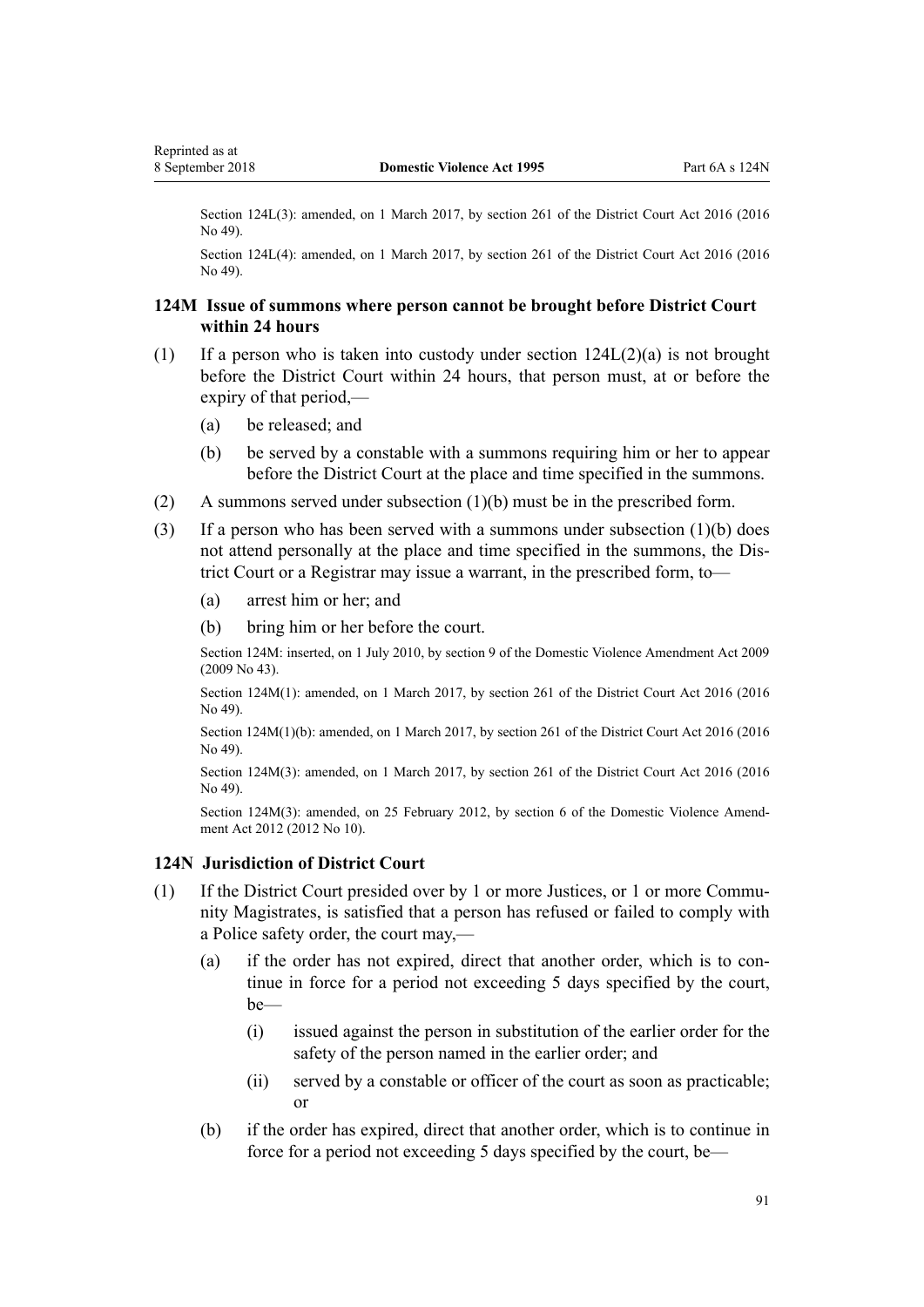- (i) issued against the person for the safety of the person named in the earlier order; and
- (ii) served by a constable or officer of the court as soon as practicable; or
- (c) if it considers it appropriate in the circumstances to do so,—
	- (i) adjourn the proceedings to a specified time and place to enable a District Court Judge to consider whether a temporary protection order should be issued under subsection (2)(b); and
	- (ii) make a direction of the kind specified in paragraph (a) or (b), as the case may require.
- (2) If the District Court presided over by a District Court Judge is satisfied that a person has refused or failed to comply with a Police safety order, the Judge may—
	- (a) make a direction of the kind specified in subsection  $(1)(a)$  or  $(b)$ ; or
	- (b) issue, without application from any person, a temporary protection order under [section 14](#page-20-0) as if—
		- (i) every reference in that section to the respondent were a reference to the person who the Judge is satisfied has refused or failed to comply with the Police safety order (**person R**); and
		- (ii) every reference in that section to the applicant were a reference to the person named in the Police safety order for whose safety the order was issued (**person S**).
- (3) A District Court Judge may issue a temporary protection order under subsection (2)(b) in the absence of person R, person S, or both.
- (4) Subsection  $(2)(b)$  is subject to subsection (5).
- (5) A District Court Judge may only issue an order of the kind referred to in subsection (2)(b) if person S—
	- (a) does not object; and
	- (b) has not made an application for a protection order against person R that is currently pending determination by a court.
- (6) Where the court makes a direction of the kind specified in subsection (1)(a) or (b), the court may direct that the person against whom the order is to be issued be detained in the custody of the court for a period, not exceeding 2 hours, that may be necessary to enable the order to be issued and served on that person.

Section 124N: inserted, on 1 July 2010, by [section 9](http://prd-lgnz-nlb.prd.pco.net.nz/pdflink.aspx?id=DLM1774218) of the Domestic Violence Amendment Act 2009 (2009 No 43).

Section 124N(1): amended, on 1 March 2017, by [section 261](http://prd-lgnz-nlb.prd.pco.net.nz/pdflink.aspx?id=DLM6942680) of the District Court Act 2016 (2016 No 49).

Section 124N(2): amended, on 1 March 2017, by [section 261](http://prd-lgnz-nlb.prd.pco.net.nz/pdflink.aspx?id=DLM6942680) of the District Court Act 2016 (2016 No 49).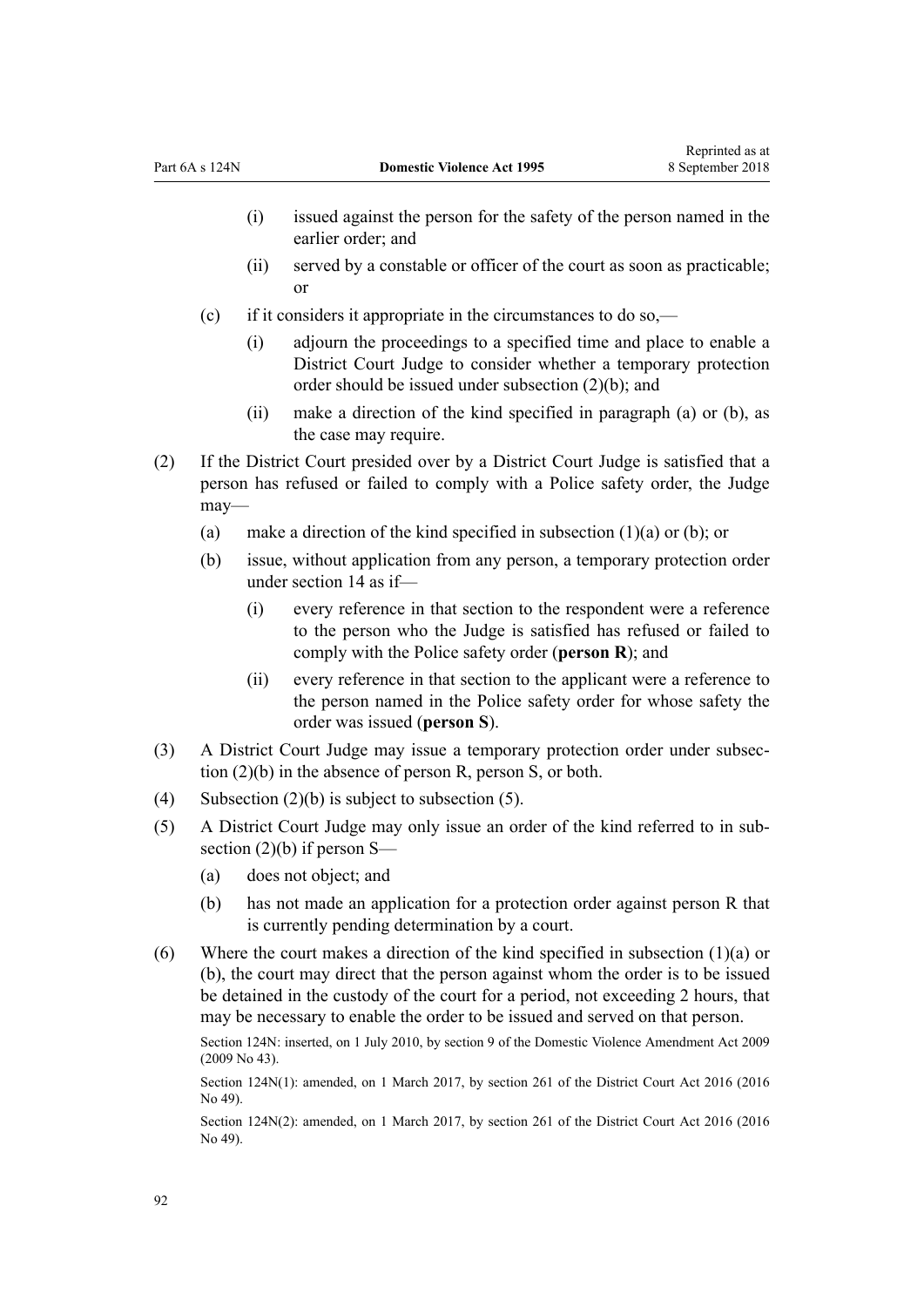(1) Subsection (2) applies if—

<span id="page-92-0"></span>Reprinted as at

- (a) a person against whom a Police safety order is issued refuses or fails to comply with the order, or any condition of the order; or
- (b) a person who the District Court is satisfied has refused or failed to comply with a Police safety order does not attend personally at the time and place to which proceedings have been adjourned under [section](#page-90-0)  $124N(1)(c)(i)$ .
- (2) The District Court or a Registrar may issue a warrant in the prescribed form.
- (3) A warrant to arrest a person under this section—
	- (a) must be directed either—
		- (i) specifically to a constable; or
		- (ii) generally to every constable; but
	- (b) may be executed by any constable.
- (4) For the purpose of executing a warrant issued under this section, the constable executing it may at any time enter on to any premises, by force if necessary, if the constable has reasonable grounds to believe that the person against whom it is issued is on those premises.
- (5) The constable executing the warrant—
	- (a) must have the warrant with him or her; and
	- (b) must produce it on initial entry and, if requested, at any subsequent time; and
	- (c) if he or she is not in uniform, produce evidence that he or she is a constable.
- (6) A person who is arrested under this section must, as soon as possible, be brought before the District Court to enable it to exercise its jurisdiction under [section 124N](#page-90-0).

Section 124O: inserted, on 1 July 2010, by [section 9](http://prd-lgnz-nlb.prd.pco.net.nz/pdflink.aspx?id=DLM1774218) of the Domestic Violence Amendment Act 2009 (2009 No 43).

Section 124O(2): amended, on 1 March 2017, by [section 261](http://prd-lgnz-nlb.prd.pco.net.nz/pdflink.aspx?id=DLM6942680) of the District Court Act 2016 (2016) No 49).

Section 124O(2): amended, on 25 February 2012, by [section 7](http://prd-lgnz-nlb.prd.pco.net.nz/pdflink.aspx?id=DLM4014214) of the Domestic Violence Amendment Act 2012 (2012 No 10).

Section 124O(6): amended, on 1 March 2017, by [section 261](http://prd-lgnz-nlb.prd.pco.net.nz/pdflink.aspx?id=DLM6942680) of the District Court Act 2016 (2016 No 49).

### **124P Protection order to be issued and served**

(1) Where the District Court makes a temporary protection order under [section](#page-90-0) [124N\(2\)\(b\),](#page-90-0) the Registrar of that court must—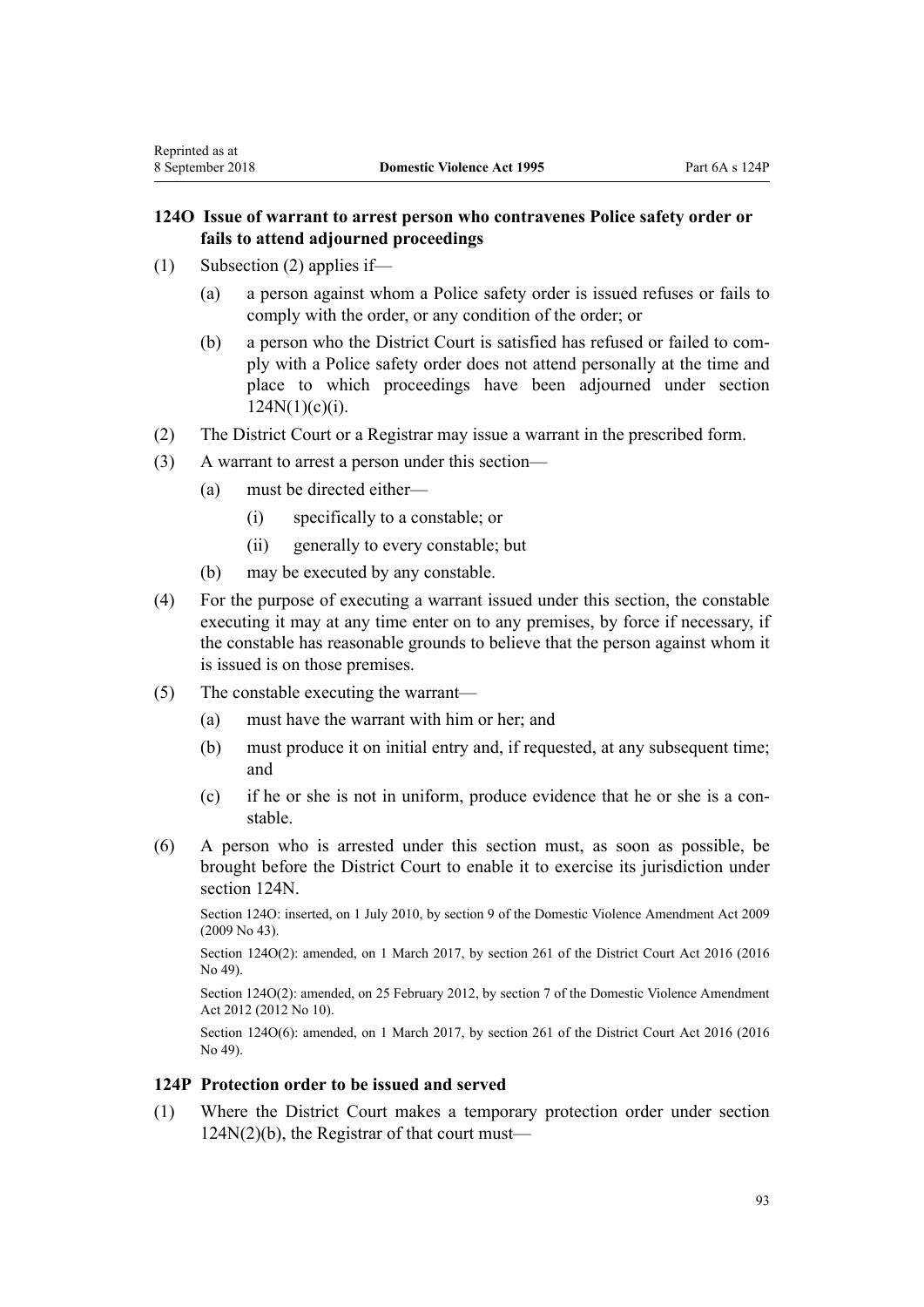- (a) immediately issue the order; and
- (b) wherever practicable, serve a copy of the order on the person against whom the order is made before that person leaves the court.
- (2) For the purpose of subsection (1), the court may direct that the person against whom the order is made be detained in the custody of the court for a period, not exceeding 2 hours, that may be necessary to enable the order to be issued and a copy served on that person.

Section 124P: inserted, on 1 July 2010, by [section 9](http://prd-lgnz-nlb.prd.pco.net.nz/pdflink.aspx?id=DLM1774218) of the Domestic Violence Amendment Act 2009 (2009 No 43).

Section 124P(1): amended, on 1 March 2017, by [section 261](http://prd-lgnz-nlb.prd.pco.net.nz/pdflink.aspx?id=DLM6942680) of the District Court Act 2016 (2016) No 49).

## **124Q Protection order to be sent to Family Court**

- (1) Immediately after the issue of a protection order under [section 124N](#page-90-0), the District Court must send a copy of the order to the Family Court nearest to the residence of the person for whose safety the Police safety order and temporary protection order were issued.
- (2) On receipt of a copy of an order under subsection (1), the Registrar of the Family Court must enter the order in the records of the Family Court.

Section 124Q: inserted, on 1 July 2010, by [section 9](http://prd-lgnz-nlb.prd.pco.net.nz/pdflink.aspx?id=DLM1774218) of the Domestic Violence Amendment Act 2009 (2009 No 43).

#### **124R Protection order treated as if made by Family Court**

As soon as an order has been entered in the records of the Family Court under section 124Q(2), the order is to be treated as if it were a temporary protection order made by that court.

Section 124R: inserted, on 1 July 2010, by [section 9](http://prd-lgnz-nlb.prd.pco.net.nz/pdflink.aspx?id=DLM1774218) of the Domestic Violence Amendment Act 2009 (2009 No 43).

### **124S Police employees, etc, protected from proceedings**

No action or proceedings may be brought against the Crown or any constable in respect of any thing done, or omitted to be done, for the purpose of carrying out the provisions of this Part, where the Crown or the constable acted in good faith and with reasonable care.

Section 124S: inserted, on 1 July 2010, by [section 9](http://prd-lgnz-nlb.prd.pco.net.nz/pdflink.aspx?id=DLM1774218) of the Domestic Violence Amendment Act 2009 (2009 No 43).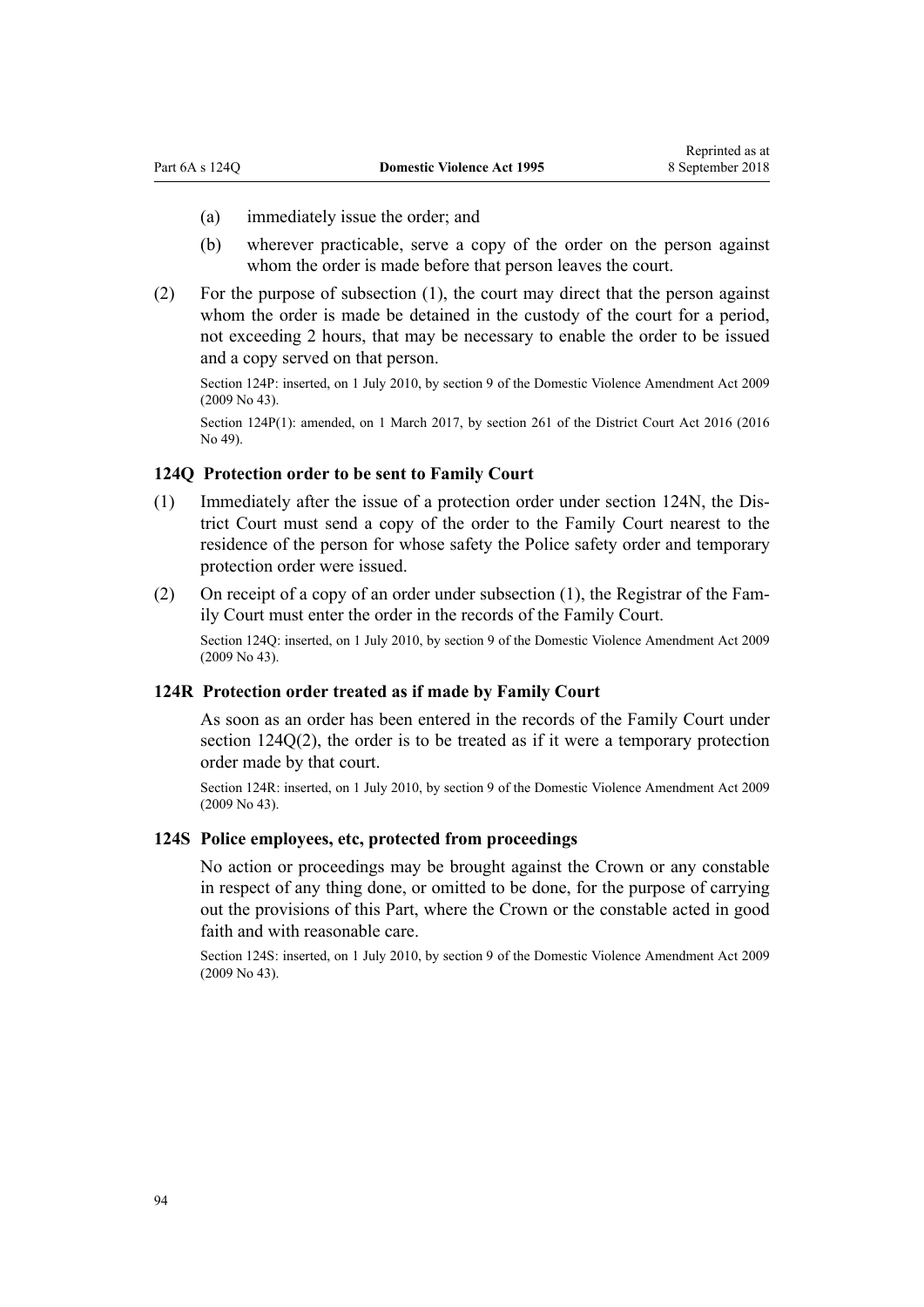# **Part 7**

## **Miscellaneous provisions**

### *Restriction on publication*

## **125 Restriction of publication of reports of proceedings**

[Sections 11B to 11D](http://prd-lgnz-nlb.prd.pco.net.nz/pdflink.aspx?id=DLM2061203) of the Family Court Act 1980 apply to the publication of a report of any proceedings under this Act (other than criminal proceedings)—

- (a) in the Family Court:
- (b) in any other court, in which case references in those sections to the Family Court or court must be read as references to that other court.

Section 125: replaced, on 18 May 2009, by [section 13](http://prd-lgnz-nlb.prd.pco.net.nz/pdflink.aspx?id=DLM1302125) of the Domestic Violence Amendment Act 2008 (2008 No 77).

Section 125: amended, on 1 March 2017, by [section 261](http://prd-lgnz-nlb.prd.pco.net.nz/pdflink.aspx?id=DLM6942680) of the District Court Act 2016 (2016 No 49). Section 125(a): replaced, on 1 March 2017, by [section 261](http://prd-lgnz-nlb.prd.pco.net.nz/pdflink.aspx?id=DLM6942680) of the District Court Act 2016 (2016) No 49).

### *Rules and regulations*

### **126 Rules of court**

- (1) In addition to all other powers conferred by the [District Court Act 2016,](http://prd-lgnz-nlb.prd.pco.net.nz/pdflink.aspx?id=DLM6942200) the Governor-General may from time to time, by Order in Council, make rules—
	- (a) regulating the practice and procedure of the District Court in proceedings under this Act:
	- (b) providing for such matters as are contemplated by or necessary for giving full effect to the provisions of this Act and for its due administration.
- (1A) Rules may be made under [section 16A](http://prd-lgnz-nlb.prd.pco.net.nz/pdflink.aspx?id=DLM42296) of the Family Court Act 1980 relating to the practice and procedure of the Family Court in proceedings under this Act.
- (2) Without limiting subsection (1) or [section 16A](http://prd-lgnz-nlb.prd.pco.net.nz/pdflink.aspx?id=DLM42296) of the Family Court Act 1980, rules made under either of those provisions may—
	- (a) prescribe the procedure for the service of notices and other documents for the purposes of this Act, and provide for substituted service, and for service to be dispensed with, in such circumstances as are specified in the rules:
	- (b) prescribe such forms as are necessary for the purposes of this Act, or authorise any specified person or persons to prescribe or approve forms, and require the use of such forms:
	- (c) prescribe circumstances in which applications under this Act may be made without notice, and circumstances in which applications under this Act must be made on notice:
	- (d) make such provision as is necessary or desirable in relation to representatives, including (without limitation),—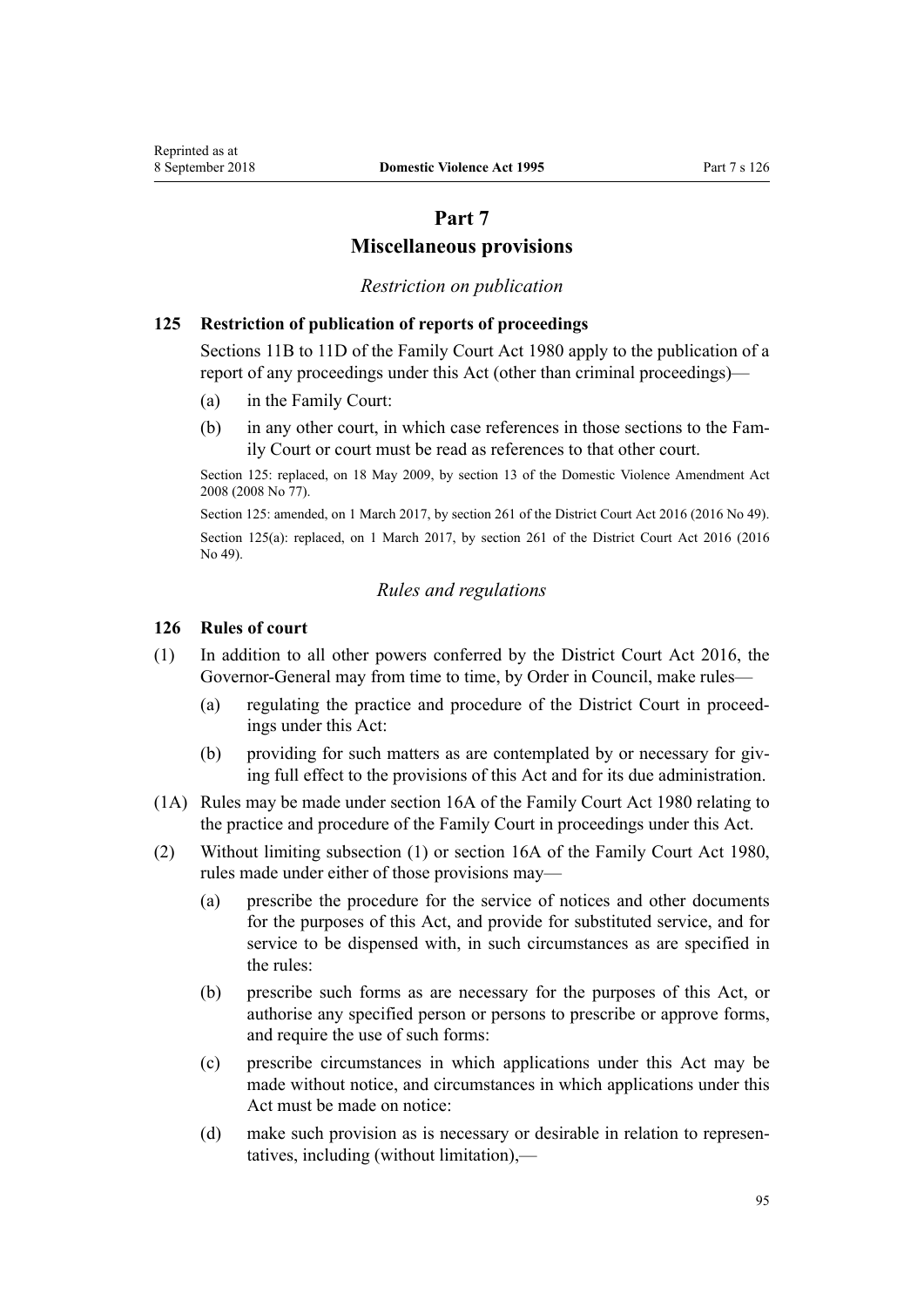- (i) providing for the appointment, retirement, and removal of representatives:
- (ii) prescribing the circumstances in which a representative is or is not responsible for costs, and providing for the recovery, by a representative, of costs paid or incurred by the representative while acting as such:
- (iii) providing for the conduct of proceedings brought, on a person's behalf, by a representative:
- (e) prescribe the procedure consequent on a temporary order, or part of a temporary order, becoming final in accordance with [section 77,](#page-62-0) which procedure may include (without limitation) the issue by a Registrar of a certificate, order, or other document confirming that the temporary order has become final (in whole or in part), and setting out the terms and conditions of the final order:
- (f) provide that Registrars may exercise specified powers of the court or a Judge:
- (g) prescribe the manner in which a Registrar is to give notice, to a court or appropriate authority of a foreign country, of the variation or cancellation of registration of a foreign protection order:
- (h) make such provision as is necessary or desirable in order to facilitate communications between the Secretary and courts or appropriate authorities in foreign countries for the purposes of [Part 5:](#page-73-0)
- (i) provide for information about proceedings under this Act to be transferred between courts (whether the District Court, the Family Court, the High Court, the Court of Appeal, or the Supreme Court), including (without limitation) between different courts, or between different divisions of the same court, or between courts exercising civil jurisdiction and courts exercising criminal jurisdiction, or between courts exercising appellate jurisdiction and courts exercising original jurisdiction:
- (j) apply, with or without modification, provisions of the [District Court](http://prd-lgnz-nlb.prd.pco.net.nz/pdflink.aspx?id=DLM6129566) [Rules 2014](http://prd-lgnz-nlb.prd.pco.net.nz/pdflink.aspx?id=DLM6129566).

Compare: 1982 No 120 s 39

Section 126(1): amended, on 1 March 2017, by [section 261](http://prd-lgnz-nlb.prd.pco.net.nz/pdflink.aspx?id=DLM6942680) of the District Court Act 2016 (2016) No 49).

Section 126(1)(a): amended, on 1 March 2017, by [section 261](http://prd-lgnz-nlb.prd.pco.net.nz/pdflink.aspx?id=DLM6942680) of the District Court Act 2016 (2016 No 49).

Section 126(1)(a): amended, on 13 September 2002, by [section 6](http://prd-lgnz-nlb.prd.pco.net.nz/pdflink.aspx?id=DLM76831) of the Family Courts Amendment Act 2000 (2000 No 65).

Section 126(1A): inserted, on 13 September 2002, by [section 6](http://prd-lgnz-nlb.prd.pco.net.nz/pdflink.aspx?id=DLM76831) of the Family Courts Amendment Act 2000 (2000 No 65).

Section 126(1A): amended, on 1 March 2017, by [section 261](http://prd-lgnz-nlb.prd.pco.net.nz/pdflink.aspx?id=DLM6942680) of the District Court Act 2016 (2016 No 49).

<sup>(3)</sup> *[Repealed]*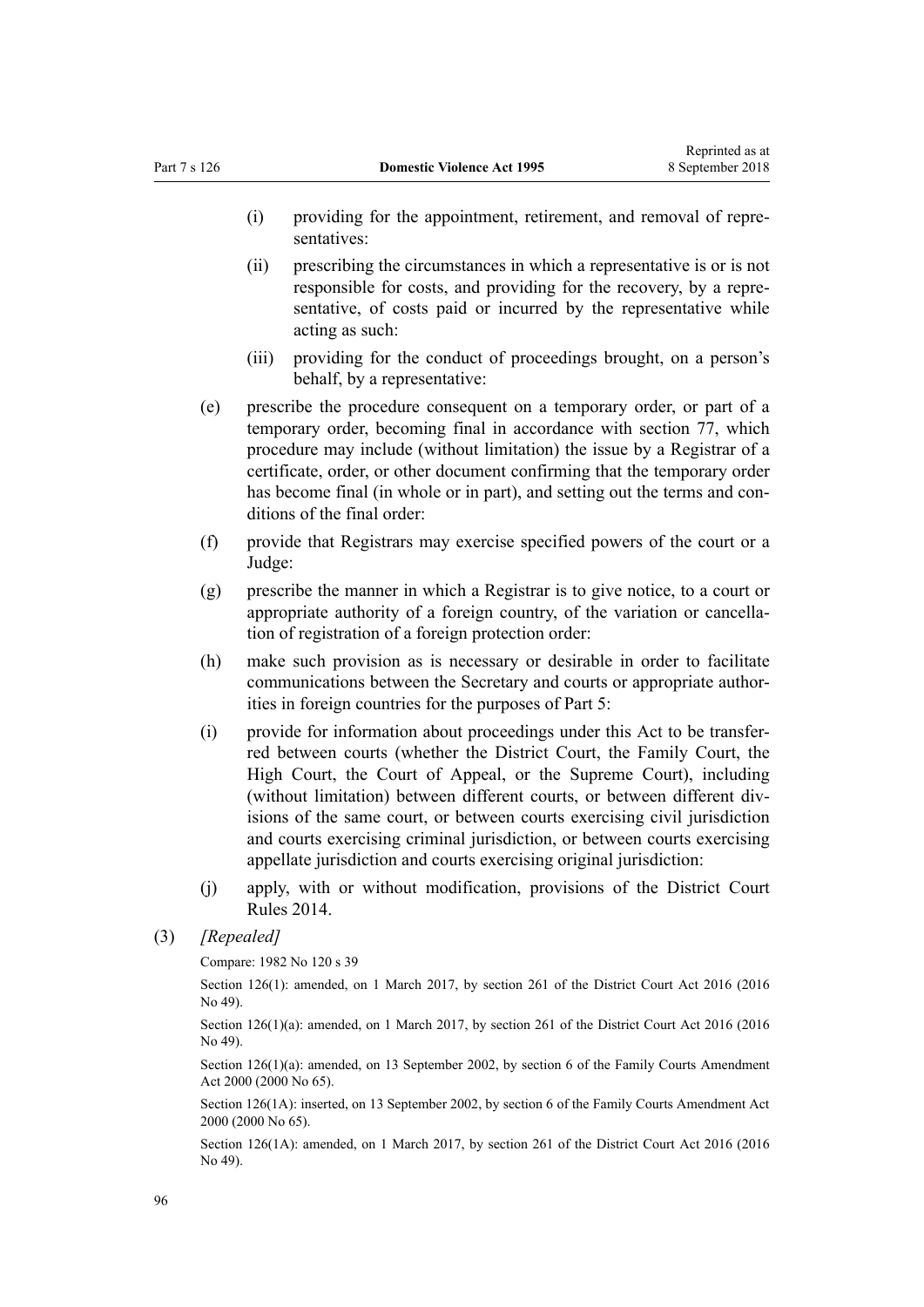<span id="page-96-0"></span>Section 126(2): amended, on 1 March 2017, by [section 261](http://prd-lgnz-nlb.prd.pco.net.nz/pdflink.aspx?id=DLM6942680) of the District Court Act 2016 (2016) No 49).

Section 126(2): amended, on 13 September 2002, by [section 6](http://prd-lgnz-nlb.prd.pco.net.nz/pdflink.aspx?id=DLM76831) of the Family Courts Amendment Act 2000 (2000 No 65).

Section 126(2)(i): amended, on 1 March 2017, by [section 261](http://prd-lgnz-nlb.prd.pco.net.nz/pdflink.aspx?id=DLM6942680) of the District Court Act 2016 (2016 No 49).

Section 126(2)(i): amended, on 1 January 2004, by [section 48\(1\)](http://prd-lgnz-nlb.prd.pco.net.nz/pdflink.aspx?id=DLM214522) of the Supreme Court Act 2003 (2003 No 53).

Section 126(2)(j): amended, on 1 March 2017, by [section 261](http://prd-lgnz-nlb.prd.pco.net.nz/pdflink.aspx?id=DLM6942680) of the District Court Act 2016 (2016) No 49).

Section 126(3): repealed, on 13 September 2002, by [section 6](http://prd-lgnz-nlb.prd.pco.net.nz/pdflink.aspx?id=DLM76831) of the Family Courts Amendment Act 2000 (2000 No 65).

#### **127 Regulations**

The Governor-General may from time to time, by Order in Council, make regulations for all or any of the following purposes:

- (a) prescribing for the purposes of [section 51B—](#page-41-0)
	- (i) the process to be followed by a person or an organisation seeking an approval; and
	- (ii) the criteria that the Secretary must apply when deciding whether to grant, suspend, or cancel an approval:
- (b) prescribing the amount of fees and expenses, or a method for calculating the amount of fees and expenses, payable for the provision of assessments and programmes under [Part 2A:](#page-40-0)
- (c) *[Repealed]*
- (d) *[Repealed]*
- (e) *[Repealed]*
- (f) making provision for the determination of the amount of fees and expenses, including minimum and maximum amounts, payable in respect of professional services provided by lawyers appointed under section  $81(1)(c)$ , which fees and expenses may differ according to the complexity of the proceedings and the time spent, and according to whether or not professional services are to be provided in a specified number of proceedings during a specified period:
- (g) prescribing the fees, travelling allowances, and expenses payable to persons called by the court under [section 82](#page-67-0); and prescribing the circumstances in which, and the extent (if any) to which, such fees, travelling allowances, and expenses are payable (in whole or in part) to persons to whom that section applies by virtue of [section 51O](#page-47-0) or [51P:](#page-47-0)
- (h) providing for such other matters as are contemplated by or necessary for giving full effect to the provisions of this Act and for its due administration.

Compare: 1982 No 120 s 39A; 1994 No 30 s 3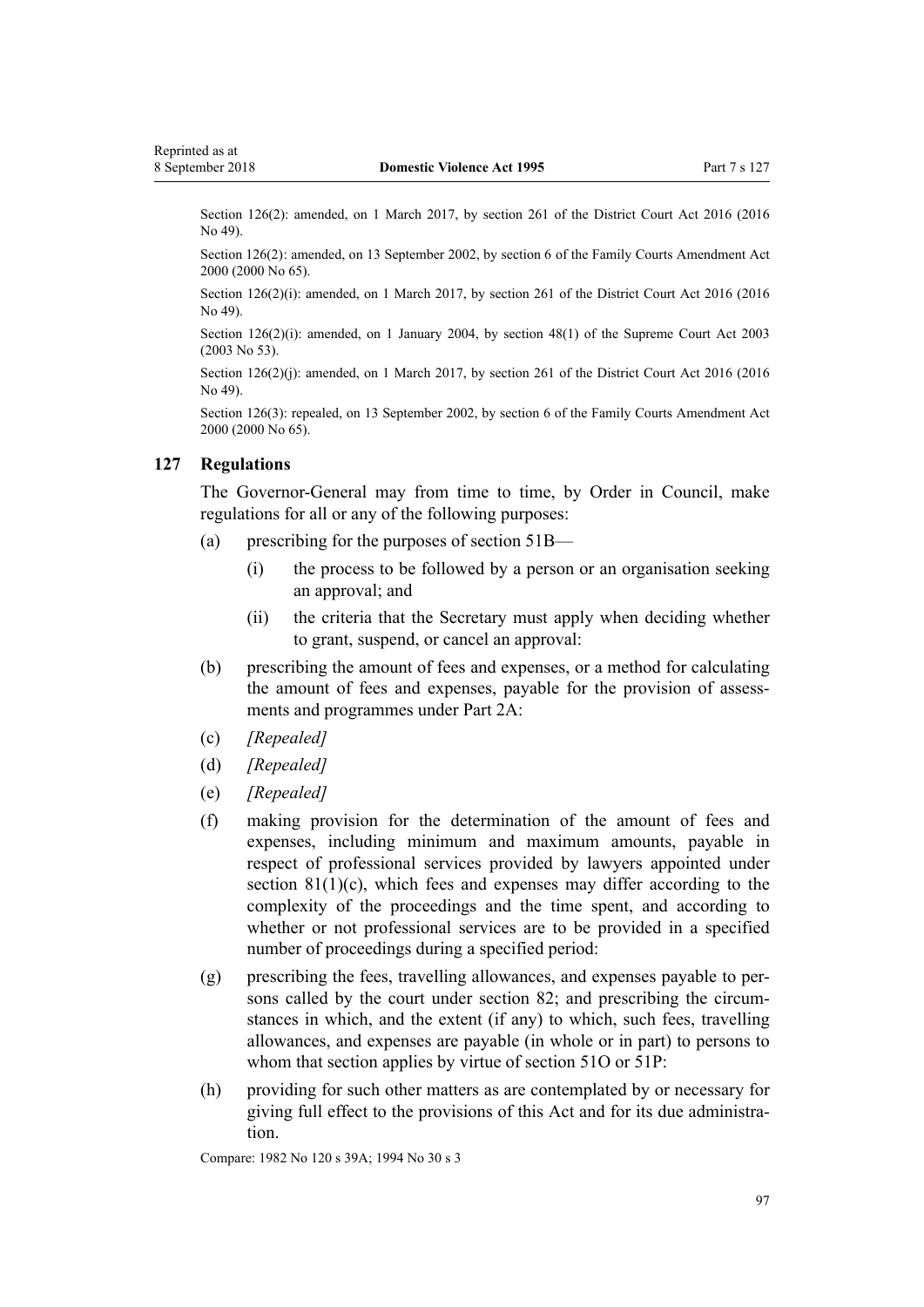Section 127(a): replaced, on 25 September 2013, by [section 17\(1\)](http://prd-lgnz-nlb.prd.pco.net.nz/pdflink.aspx?id=DLM5616706) of the Domestic Violence Amendment Act 2013 (2013 No 77).

Section 127(b): replaced, on 25 September 2013, by [section 17\(1\)](http://prd-lgnz-nlb.prd.pco.net.nz/pdflink.aspx?id=DLM5616706) of the Domestic Violence Amendment Act 2013 (2013 No 77).

Section 127(c): repealed, on 25 September 2013, by [section 17\(1\)](http://prd-lgnz-nlb.prd.pco.net.nz/pdflink.aspx?id=DLM5616706) of the Domestic Violence Amendment Act 2013 (2013 No 77).

Section 127(d): repealed, on 25 September 2013, by [section 17\(1\)](http://prd-lgnz-nlb.prd.pco.net.nz/pdflink.aspx?id=DLM5616706) of the Domestic Violence Amendment Act 2013 (2013 No 77).

Section 127(e): repealed, on 25 September 2013, by [section 17\(1\)](http://prd-lgnz-nlb.prd.pco.net.nz/pdflink.aspx?id=DLM5616706) of the Domestic Violence Amendment Act 2013 (2013 No 77).

Section 127(f): amended, on 31 March 2014, by [section 17\(2\)](http://prd-lgnz-nlb.prd.pco.net.nz/pdflink.aspx?id=DLM5616706) of the Domestic Violence Amendment Act 2013 (2013 No 77).

Section 127(g): amended, on 1 October 2014, by [section 17\(3\)](http://prd-lgnz-nlb.prd.pco.net.nz/pdflink.aspx?id=DLM5616706) of the Domestic Violence Amendment Act 2013 (2013 No 77).

### *Saving*

#### **128 Property (Relationships) Act 1976 not affected**

Nothing in this Act limits or affects the power of a court to make an order (including an order made on an *ex parte* application) under [section 27](http://prd-lgnz-nlb.prd.pco.net.nz/pdflink.aspx?id=DLM441483) or [sec](http://prd-lgnz-nlb.prd.pco.net.nz/pdflink.aspx?id=DLM441495)[tion 28](http://prd-lgnz-nlb.prd.pco.net.nz/pdflink.aspx?id=DLM441495) or [section 28B](http://prd-lgnz-nlb.prd.pco.net.nz/pdflink.aspx?id=DLM441616) or [section 28C](http://prd-lgnz-nlb.prd.pco.net.nz/pdflink.aspx?id=DLM441619) or [section 33](http://prd-lgnz-nlb.prd.pco.net.nz/pdflink.aspx?id=DLM441660) of the Property (Relationships) Act 1976.

Compare: 1982 No 120 s 41

Section 128: replaced, on 1 February 2002, by [section 64\(2\)](http://prd-lgnz-nlb.prd.pco.net.nz/pdflink.aspx?id=DLM87570) of the Property (Relationships) Amendment Act 2001 (2001 No 5).

#### *Repeals and consequential amendments*

### **129 Repeals**

The following enactments are hereby repealed:

- (a) the Domestic Protection Act 1982:
- (b) the Domestic Protection Amendment Act 1983:
- (c) the Domestic Protection Amendment Act 1985:
- (d) the Domestic Protection Amendment Act 1986:
- (e) the Domestic Protection Amendment Act 1987:
- (f) the Domestic Protection Amendment Act 1994:
- (g) *Amendment(s) incorporated in the [Act\(s\)](http://prd-lgnz-nlb.prd.pco.net.nz/pdflink.aspx?id=DLM367240)*.

#### **130 Amendments to Arms Act 1983**

*Amendment(s) incorporated in the [Act\(s\)](http://prd-lgnz-nlb.prd.pco.net.nz/pdflink.aspx?id=DLM72929)*.

**131 Amendment to Children, Young Persons, and Their Families Act 1989** *Amendment(s) incorporated in the [Act\(s\)](http://prd-lgnz-nlb.prd.pco.net.nz/pdflink.aspx?id=DLM151079)*.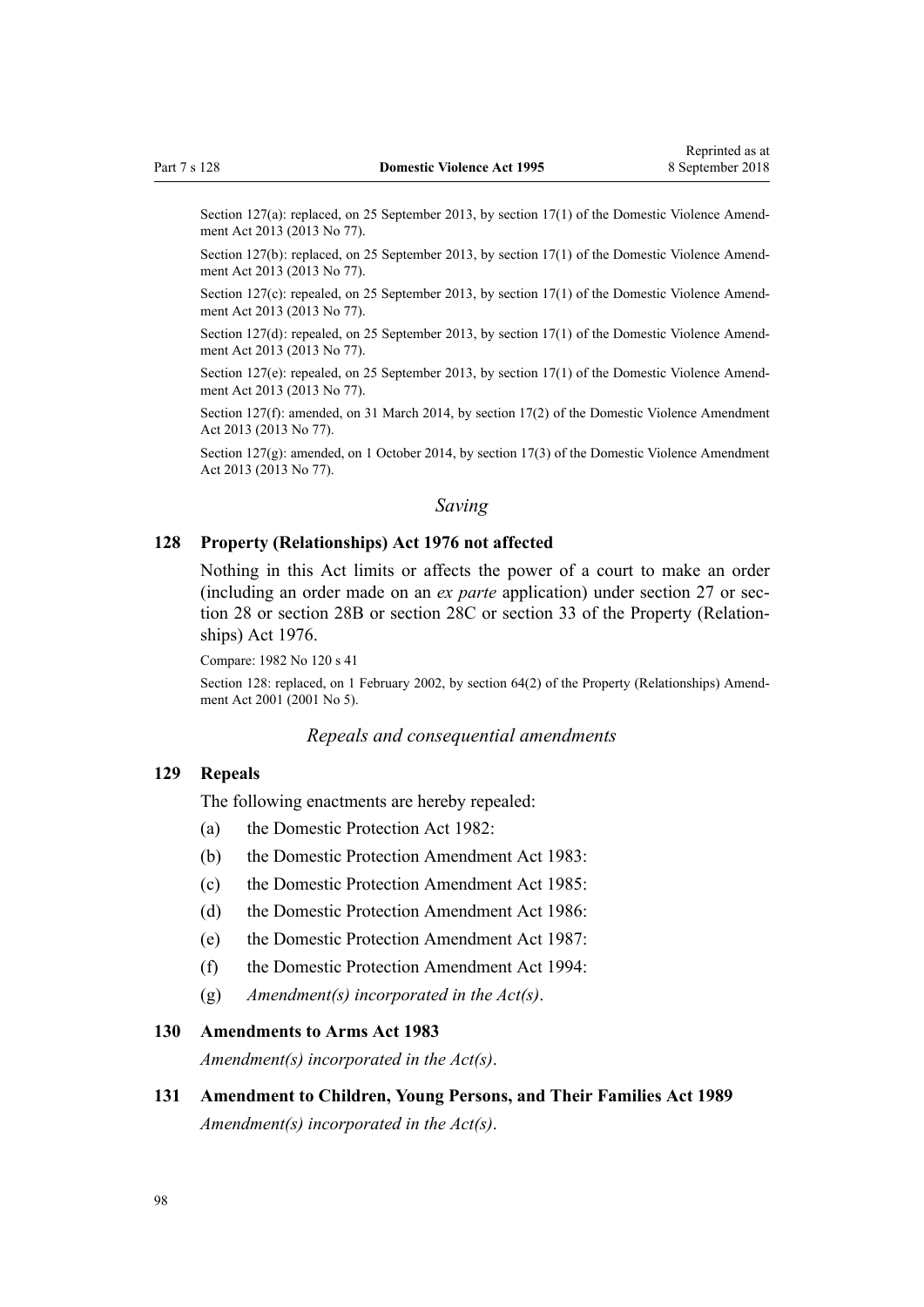#### **132 Amendment to Electoral Act 1993**

*Amendment(s) incorporated in the [Act\(s\)](http://prd-lgnz-nlb.prd.pco.net.nz/pdflink.aspx?id=DLM309404)*.

#### *Transitional provisions on enactment of this Act*

Heading: replaced, on 1 October 2014, by [section 18](http://prd-lgnz-nlb.prd.pco.net.nz/pdflink.aspx?id=DLM5616707) of the Domestic Violence Amendment Act 2013 (2013 No 77).

#### **133 Transitional provisions**

Reprinted as at

- (1) All applications, appeals, proceedings, and other matters that, before the commencement of this section, have been brought or made under or pursuant to any of the provisions of the Domestic Protection Act 1982, and that have not been determined or completed before the commencement of this section, shall be determined and completed as if this Act had not been passed.
- (2) Where, at the commencement of this section, an interim order made under the Domestic Protection Act 1982 is in force, the provisions of that Act shall apply in respect of—
	- (a) the making of a final order in substitution for the interim order; and
	- (b) the variation, discharge, and enforcement of that order,—

as if this Act had not been passed.

- (3) Every final non-violence order, and every final non-molestation order, that—
	- (a) originated under or pursuant to the Domestic Protection Act 1982, and that is subsisting or in force on the commencement of this section; or
	- (b) pursuant to subsection (1) or subsection (2), is made after the commencement of this section under or pursuant to any of the provisions of that Act,—

is deemed to be a protection order that is subject to the standard conditions contained in [section 19](#page-23-0) (but not the standard condition relating to weapons), and accordingly—

- (c) has effect for the purposes of this Act; and
- (d) may be varied, discharged, and enforced,—

as if it had originated or been made under the corresponding provisions of this Act.

- (4) Every final occupation order, final tenancy order, or final ancillary furniture order that—
	- (a) originated under or pursuant to the Domestic Protection Act 1982, and that is subsisting or in force on the commencement of this section; or
	- (b) pursuant to subsection (1) or subsection (2), is made after the commencement of this section under or pursuant to any of the provisions of that Act,—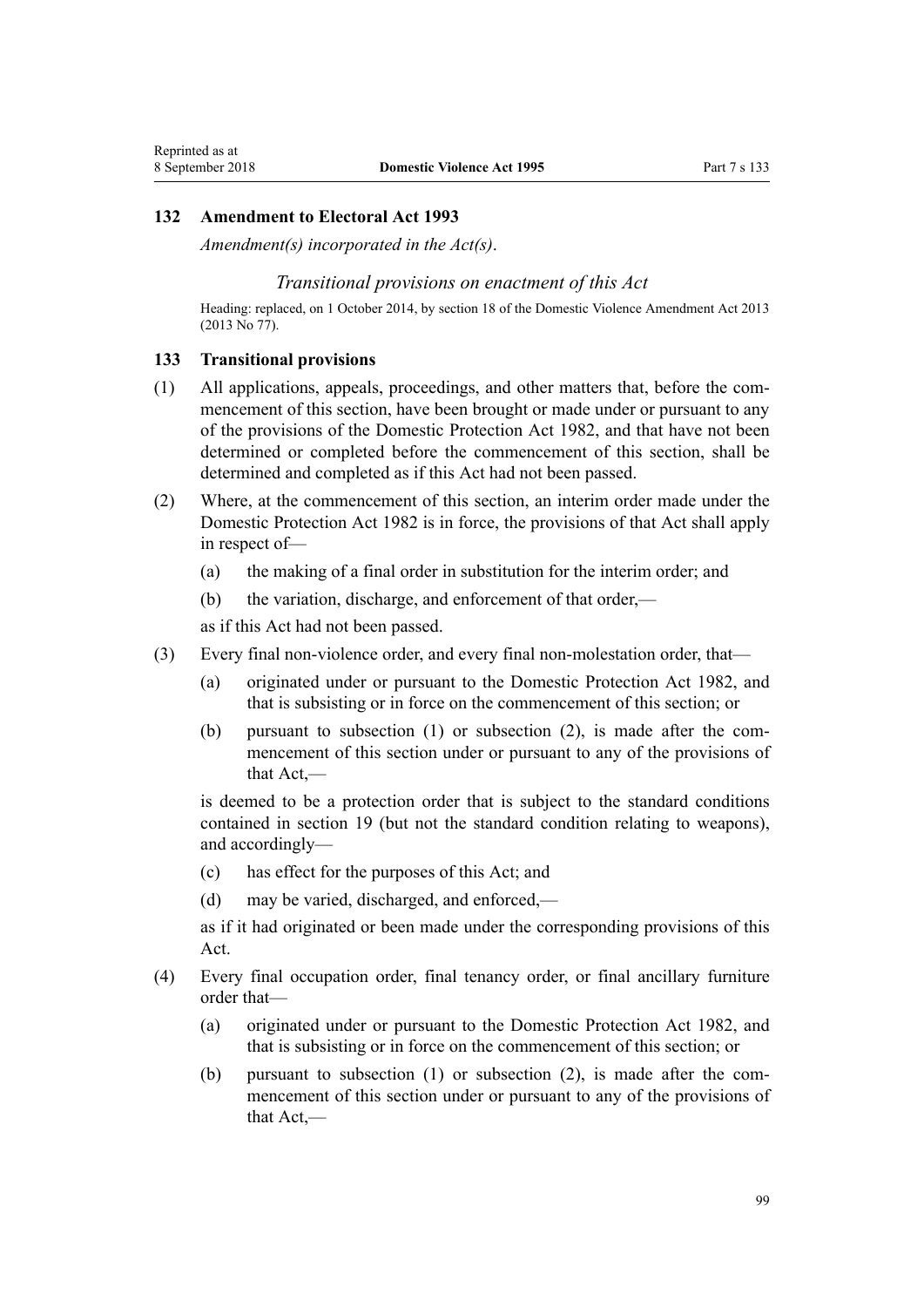has effect and may be varied, discharged, and enforced, for the purposes of this Act, as if it had originated or been made under the corresponding provisions of this Act.

(5) The Acts Interpretation Act 1924 applies subject to this section. Compare: 1982 No 120 s 43

*Transitional provisions applying on enactment of Domestic Violence Amendment Act 2013*

Heading: inserted, on 1 October 2014, by [section 19](http://prd-lgnz-nlb.prd.pco.net.nz/pdflink.aspx?id=DLM5616709) of the Domestic Violence Amendment Act 2013 (2013 No 77).

### **134 Programmes requested or directed before commencement of this section**

- (1) Subsection (2) applies if, before the date of commencement of this section,—
	- (a) an applicant or a specified person made a request under [section 29](#page-34-0); but
	- (b) the Registrar had not referred the request to a programme provider.
- (2) The Registrar must refer the request to a service provider under [section 51C.](#page-41-0)
- (3) Subsections (4) and (5) apply if, before the date of commencement of this section,—
	- (a) a direction under [section 32](#page-35-0) was made in any proceeding; but
	- (b) the Registrar had not, under [section 34,](#page-35-0) notified the programme provider of that direction.
- (4) The direction under [section 32](#page-35-0) must be treated as a direction made under [sec](#page-42-0)[tion 51D](#page-42-0) to—
	- (a) undertake an assessment; and
	- (b) attend a non-violence programme.
- (5) The Registrar must, under [section 51G](#page-43-0),—
	- (a) make a referral to a service provider; and
	- (b) notify the service provider of the referral.

Section 134: inserted, on 1 October 2014, by [section 19](http://prd-lgnz-nlb.prd.pco.net.nz/pdflink.aspx?id=DLM5616709) of the Domestic Violence Amendment Act 2013 (2013 No 77).

#### **135 Referrals to programme providers before commencement of this section**

- (1) Subsections (2) and (3) apply if, before the date of commencement of this section,—
	- (a) a request made to a Registrar under [section 29](#page-34-0) was referred to a programme provider; but
	- (b) the programme provider had not arranged or commenced the provision of a programme in response to that request.
- (2) The programme provider must—
	- (a) advise the Registrar of the position; and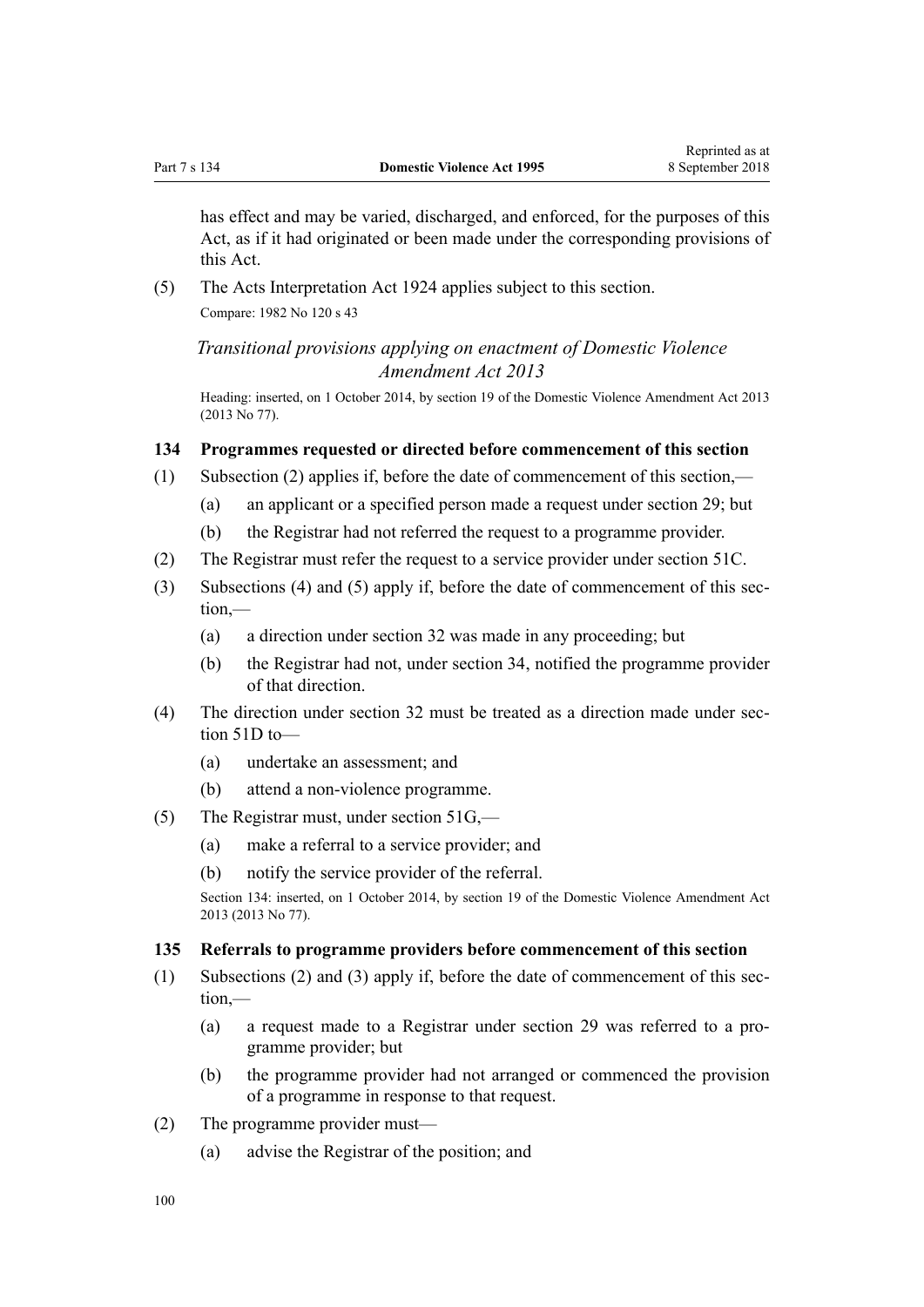- (b) take no further step in respect of the referral.
- (3) The Registrar must arrange for the matter to be referred to a service provider under [section 51C.](#page-41-0)
- (4) Subsections (5) to (7) apply if, before the date of commencement of this section,—
	- (a) a notification under [section 34](#page-35-0) was given to a programme provider of a direction made under [section 32](#page-35-0) in any proceedings; but
	- (b) the programme provider had not arranged or commenced the provision of a programme in response to that notification.
- (5) The programme provider must—
	- (a) advise the Registrar of the position; and
	- (b) take no further step in respect of the notification.
- (6) The direction under [section 32](#page-35-0) must be treated as a direction made under [sec](#page-42-0)[tion 51D](#page-42-0) to—
	- (a) undertake an assessment; and
	- (b) attend a non-violence programme.
- (7) The Registrar must, under [section 51G](#page-43-0),—
	- (a) make a referral to a service provider; and
	- (b) notify the service provider of the referral.

Section 135: inserted, on 1 October 2014, by [section 19](http://prd-lgnz-nlb.prd.pco.net.nz/pdflink.aspx?id=DLM5616709) of the Domestic Violence Amendment Act 2013 (2013 No 77).

### **136 Programmes arranged or in progress before commencement of this section**

- (1) This section applies if—
	- (a) there was arranged or was in progress immediately before the date of commencement of this section—
		- (i) the provision of a programme to a protected person that has been requested under [section 29](#page-34-0):
		- (ii) the provision of a programme to a respondent or an associated respondent that the respondent or associated respondent has been directed under [section 32](#page-35-0) to attend; and
	- (b) that programme has not been concluded by that date.
- (2) The provisions of this Act, as in force immediately before the date of commencement of this section, continue to apply in respect of the provision of that programme as if the [Domestic Violence Amendment Act 2013](http://prd-lgnz-nlb.prd.pco.net.nz/pdflink.aspx?id=DLM5615636) had not been enacted.

Section 136: inserted, on 1 October 2014, by [section 19](http://prd-lgnz-nlb.prd.pco.net.nz/pdflink.aspx?id=DLM5616709) of the Domestic Violence Amendment Act 2013 (2013 No 77).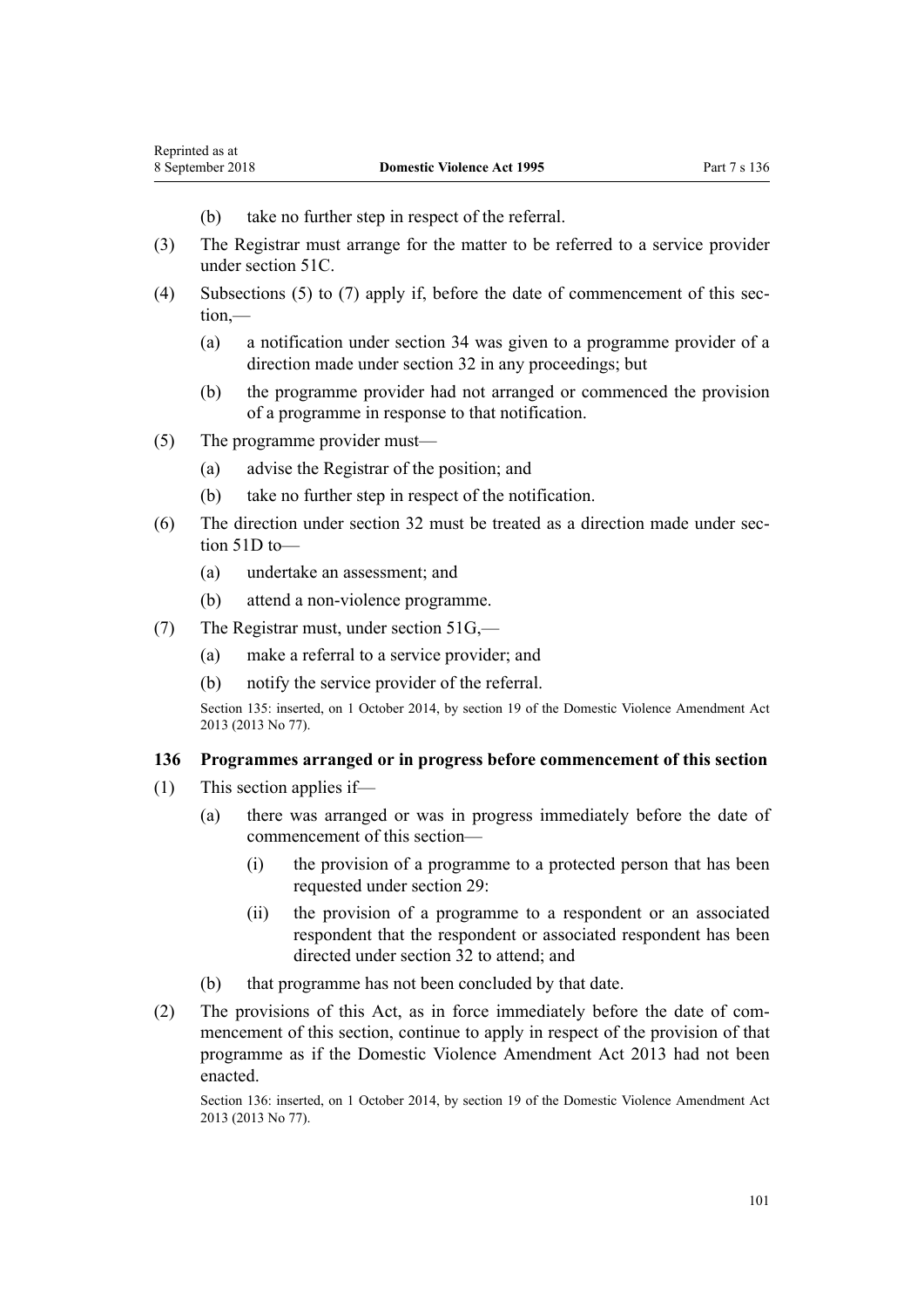## **137 Proceedings commenced before commencement of this section but not completed**

- (1) This section applies if, at any time before the date of commencement of this section, proceedings have been commenced under any of the following provisions but were not by that date completed (a **pending proceeding**):
	- (a) [section 42](#page-36-0):
	- (b) [section 46](#page-37-0):
	- (c) [section 49A](#page-39-0).
- (2) The provisions of this Act, as in force immediately before the date of commencement of this section, continue to apply to a pending proceeding as if the [Domestic Violence Amendment Act 2013](http://prd-lgnz-nlb.prd.pco.net.nz/pdflink.aspx?id=DLM5615636) had not been enacted.

Section 137: inserted, on 1 October 2014, by [section 19](http://prd-lgnz-nlb.prd.pco.net.nz/pdflink.aspx?id=DLM5616709) of the Domestic Violence Amendment Act 2013 (2013 No 77).

### **138 Approval panel disestablished**

- (1) The approval panel established by [regulation 46](http://prd-lgnz-nlb.prd.pco.net.nz/pdflink.aspx?id=DLM214897) of the Domestic Violence (Programmes) Regulations 1996 is disestablished.
- (2) No member of the panel is entitled to compensation for loss of office resulting from the disestablishment of the panel.
- (3) An approval given by the panel under [Part 3](http://prd-lgnz-nlb.prd.pco.net.nz/pdflink.aspx?id=DLM214806) of the Domestic Violence (Programmes) Regulations 1996 before the date of commencement of this section is of no effect on or after that date.

Section 138: inserted, on 1 October 2014, by [section 19](http://prd-lgnz-nlb.prd.pco.net.nz/pdflink.aspx?id=DLM5616709) of the Domestic Violence Amendment Act 2013 (2013 No 77).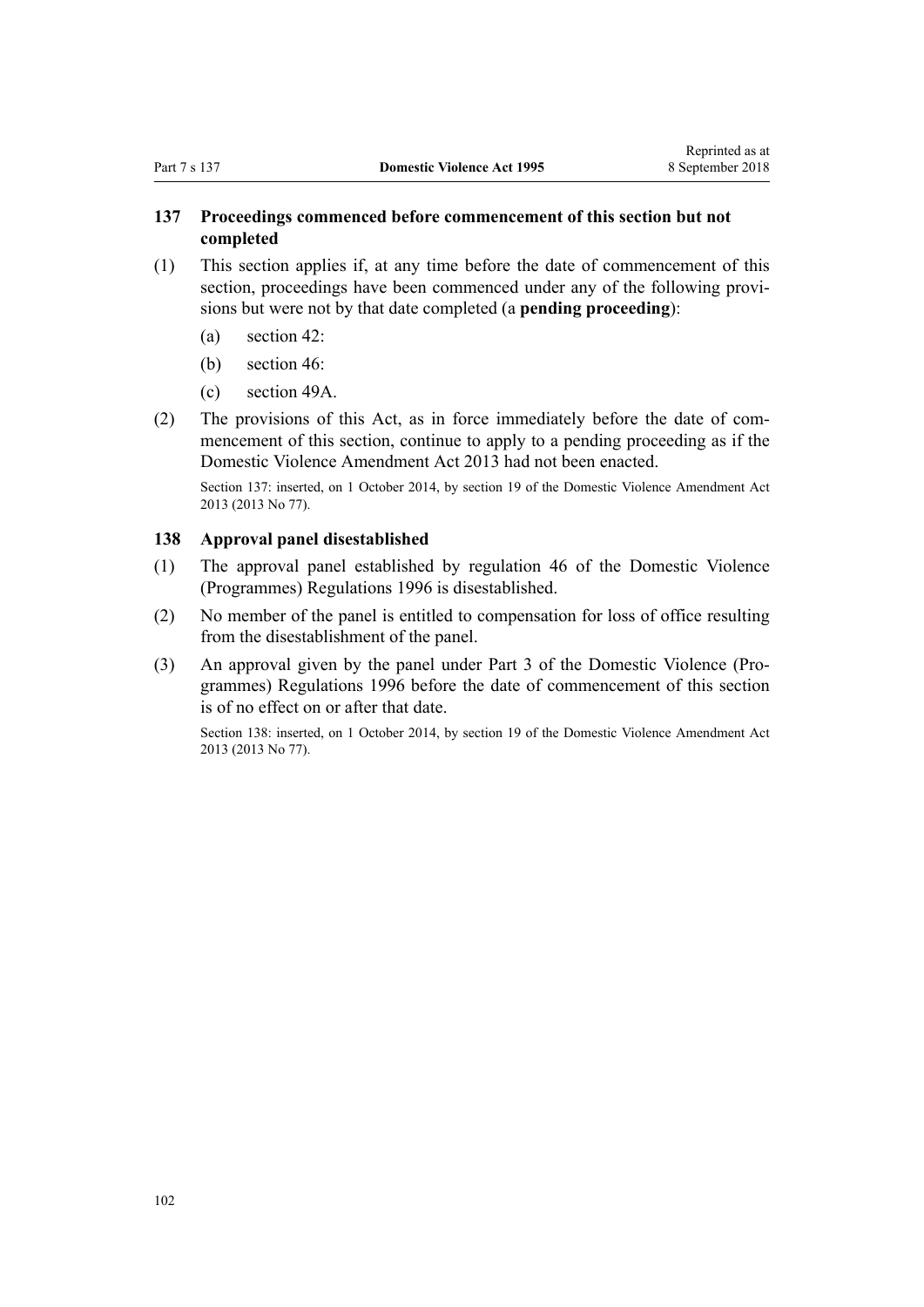#### **Reprints notes**

#### *1 General*

This is a reprint of the Domestic Violence Act 1995 that incorporates all the amendments to that Act as at the date of the last amendment to it.

#### *2 Legal status*

Reprints are presumed to correctly state, as at the date of the reprint, the law enacted by the principal enactment and by any amendments to that enactment. [Section 18](http://prd-lgnz-nlb.prd.pco.net.nz/pdflink.aspx?id=DLM2998516) of the Legislation Act 2012 provides that this reprint, published in electronic form, has the status of an official version under [section 17](http://prd-lgnz-nlb.prd.pco.net.nz/pdflink.aspx?id=DLM2998515) of that Act. A printed version of the reprint produced directly from this official electronic version also has official status.

#### *3 Editorial and format changes*

Editorial and format changes to reprints are made using the powers under [sec](http://prd-lgnz-nlb.prd.pco.net.nz/pdflink.aspx?id=DLM2998532)[tions 24 to 26](http://prd-lgnz-nlb.prd.pco.net.nz/pdflink.aspx?id=DLM2998532) of the Legislation Act 2012. See also [http://www.pco.parlia](http://www.pco.parliament.govt.nz/editorial-conventions/)[ment.govt.nz/editorial-conventions/](http://www.pco.parliament.govt.nz/editorial-conventions/).

#### *4 Amendments incorporated in this reprint*

Statutes Amendment Act 2018 (2018 No 27): [Part 12](http://prd-lgnz-nlb.prd.pco.net.nz/pdflink.aspx?id=DLM7227109) Children, Young Persons, and Their Families (Oranga Tamariki) Legislation Act 2017 (2017 No 31): [section 149](http://prd-lgnz-nlb.prd.pco.net.nz/pdflink.aspx?id=DLM7287401) District Court Act 2016 (2016 No 49): [section 261](http://prd-lgnz-nlb.prd.pco.net.nz/pdflink.aspx?id=DLM6942680) [Domestic Violence Amendment Act 2013](http://prd-lgnz-nlb.prd.pco.net.nz/pdflink.aspx?id=DLM5615636) (2013 No 77) [Domestic Violence Amendment Act 2012](http://prd-lgnz-nlb.prd.pco.net.nz/pdflink.aspx?id=DLM4014200) (2012 No 10) Criminal Procedure Act 2011 (2011 No 81): [section 413](http://prd-lgnz-nlb.prd.pco.net.nz/pdflink.aspx?id=DLM3360714) [Domestic Violence Amendment Act 2011](http://prd-lgnz-nlb.prd.pco.net.nz/pdflink.aspx?id=DLM2295900) (2011 No 58) [Domestic Violence Amendment Act 2009](http://prd-lgnz-nlb.prd.pco.net.nz/pdflink.aspx?id=DLM1774200) (2009 No 43) Land Transport Amendment Act 2009 (2009 No 17): [section 35\(4\)](http://prd-lgnz-nlb.prd.pco.net.nz/pdflink.aspx?id=DLM2015063) [Domestic Violence Amendment Act 2008](http://prd-lgnz-nlb.prd.pco.net.nz/pdflink.aspx?id=DLM1302102) (2008 No 77) Policing Act 2008 (2008 No 72): [sections 116\(a\)\(ii\),](http://prd-lgnz-nlb.prd.pco.net.nz/pdflink.aspx?id=DLM1102349) [130\(1\)](http://prd-lgnz-nlb.prd.pco.net.nz/pdflink.aspx?id=DLM1102383) Lawyers and Conveyancers Act 2006 (2006 No 1): [section 348](http://prd-lgnz-nlb.prd.pco.net.nz/pdflink.aspx?id=DLM367849) Relationships (Statutory References) Act 2005 (2005 No 3): [section 7](http://prd-lgnz-nlb.prd.pco.net.nz/pdflink.aspx?id=DLM333795) Care of Children Act 2004 (2004 No 90): [section 151](http://prd-lgnz-nlb.prd.pco.net.nz/pdflink.aspx?id=DLM317988) Supreme Court Act 2003 (2003 No 53): [section 48\(1\)](http://prd-lgnz-nlb.prd.pco.net.nz/pdflink.aspx?id=DLM214522) State Sector Amendment Act 2003 (2003 No 41): [section 14\(2\)](http://prd-lgnz-nlb.prd.pco.net.nz/pdflink.aspx?id=DLM201378) District Courts Amendment Act 2002 (2002 No 63): [section 4](http://prd-lgnz-nlb.prd.pco.net.nz/pdflink.aspx?id=DLM168713) Property (Relationships) Amendment Act 2001 (2001 No 5): [section 64\(2\)](http://prd-lgnz-nlb.prd.pco.net.nz/pdflink.aspx?id=DLM87570) Family Courts Amendment Act 2000 (2000 No 65): [section 6](http://prd-lgnz-nlb.prd.pco.net.nz/pdflink.aspx?id=DLM76831) Bail Act 2000 (2000 No 38): [section 74\(2\)](http://prd-lgnz-nlb.prd.pco.net.nz/pdflink.aspx?id=DLM69643)

[Domestic Violence Act Commencement Order 1998](http://prd-lgnz-nlb.prd.pco.net.nz/pdflink.aspx?id=DLM264465) (SR 1998/343)